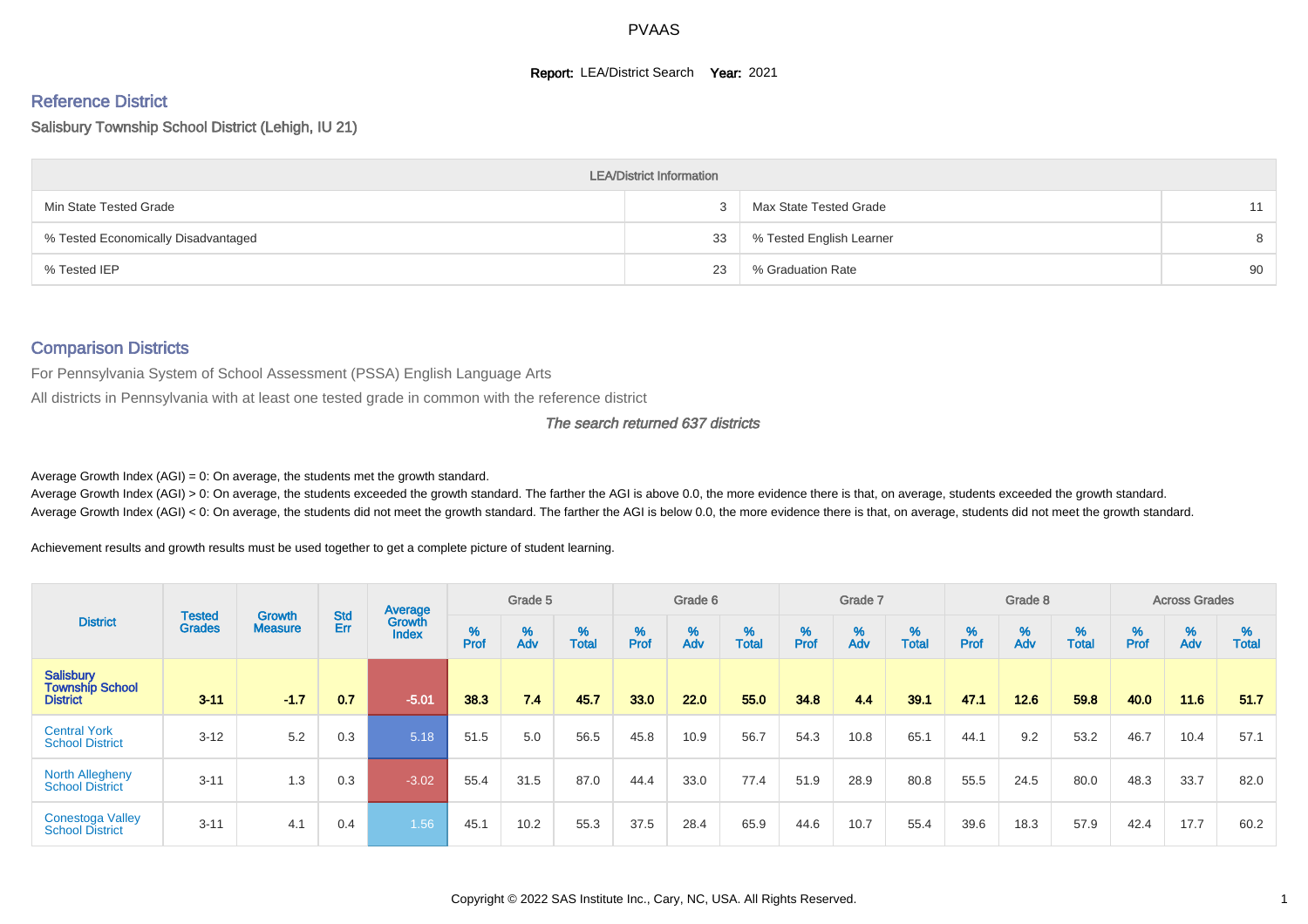|                                                                                |                                |                                 | <b>Std</b> | Average                       |           | Grade 5  |                   |           | Grade 6  |                   |           | Grade 7  |                   |           | Grade 8  |                   |           | <b>Across Grades</b> |                   |
|--------------------------------------------------------------------------------|--------------------------------|---------------------------------|------------|-------------------------------|-----------|----------|-------------------|-----------|----------|-------------------|-----------|----------|-------------------|-----------|----------|-------------------|-----------|----------------------|-------------------|
| <b>District</b>                                                                | <b>Tested</b><br><b>Grades</b> | <b>Growth</b><br><b>Measure</b> | Err        | <b>Growth</b><br><b>Index</b> | %<br>Prof | %<br>Adv | %<br><b>Total</b> | %<br>Prof | %<br>Adv | %<br><b>Total</b> | %<br>Prof | %<br>Adv | %<br><b>Total</b> | %<br>Prof | %<br>Adv | %<br><b>Total</b> | %<br>Prof | %<br>Adv             | %<br><b>Total</b> |
| <b>Salisbury</b><br><b>Township School</b><br><b>District</b>                  | $3 - 11$                       | $-1.7$                          | 0.7        | $-5.01$                       | 38.3      | 7.4      | 45.7              | 33.0      | 22.0     | 55.0              | 34.8      | 4.4      | 39.1              | 47.1      | 12.6     | 59.8              | 40.0      | 11.6                 | 51.7              |
| Spring-Ford Area<br>School District                                            | $3 - 11$                       | 2.9                             | 0.3        | 4.35                          | 62.0      | 13.4     | 75.4              | 51.9      | 27.2     | 79.1              | 52.7      | 21.3     | 74.0              | 52.4      | 21.8     | 74.2              | 51.9      | 24.7                 | 76.6              |
| <b>South Western</b><br><b>School District</b>                                 | $3 - 12$                       | 0.9                             | 0.4        | $-4.30$                       | 49.8      | 9.7      | 59.5              | 38.7      | 21.6     | 60.3              | 37.1      | 5.7      | 42.8              | 46.5      | 7.4      | 53.9              | 43.5      | 12.7                 | 56.2              |
| <b>Souderton Area</b><br><b>School District</b>                                | $3 - 11$                       | $-0.1$                          | 0.3        | $-5.82$                       | 56.4      | 17.7     | 74.1              | 48.0      | 16.2     | 64.2              | 56.6      | 10.1     | 66.8              | 47.3      | 11.1     | 58.4              | 50.2      | 17.4                 | 67.7              |
| <b>North Penn School</b><br><b>District</b>                                    | $3 - 11$                       | 1.5                             | 0.2        | $-4.25$                       | 53.0      | 12.7     | 65.7              | 41.4      | 33.0     | 74.4              | 53.7      | 13.2     | 66.9              | 48.2      | 18.4     | 66.7              | 47.4      | 19.9                 | 67.3              |
| <b>Lower Merion</b><br><b>School District</b>                                  | $3 - 11$                       | 1.5                             | 0.3        | $-0.93$                       | 56.1      | 29.4     | 85.5              | 43.9      | 40.6     | 84.5              | 54.5      | 29.1     | 83.6              | 49.4      | 29.4     | 78.8              | 47.8      | 36.9                 | 84.6              |
| <b>Armstrong School</b><br><b>District</b>                                     | $3 - 11$                       | 3.2                             | 0.3        | 2.49                          | 46.0      | 6.3      | 52.3              | 44.4      | 17.4     | 61.8              | 48.7      | 8.8      | 57.5              | 45.3      | 11.5     | 56.8              | 45.4      | 12.6                 | 58.0              |
| <b>Upper Saint Clair</b><br><b>School District</b>                             | $3 - 11$                       | 2.6                             | 0.4        | $-1.04$                       | 49.8      | 35.9     | 85.7              | 47.4      | 39.0     | 86.5              | 58.5      | 31.1     | 89.6              | 48.7      | 42.2     | 90.9              | 46.0      | 42.0                 | 88.0              |
| <b>Mifflin County</b><br><b>School District</b>                                | $3 - 11$                       | 2.7                             | 0.4        | 1.34                          | 49.5      | 8.0      | 57.4              | 35.1      | 15.2     | 50.3              | 45.2      | 7.3      | 52.5              | 40.4      | 4.9      | 45.3              | 40.4      | 9.0                  | 49.4              |
| <b>Circle Of Seasons</b><br><b>Charter School</b>                              | $3-8$                          | 11.4                            | 1.3        | 3.16                          | 65.7      | 11.4     | 77.1              | 50.0      | 20.0     | 70.0              | 44.4      | 19.4     | 63.9              |           |          |                   | 50.8      | 18.6                 | 69.5              |
| <b>Millcreek Township</b><br><b>School District</b>                            | $3 - 11$                       | 2.0                             | 0.3        | $-0.09$                       | 49.1      | 17.2     | 66.3              | 43.6      | 22.3     | 66.0              | 46.9      | 17.3     | 64.2              | 44.9      | 17.2     | 62.1              | 45.8      | 19.9                 | 65.8              |
| <b>Saucon Valley</b><br><b>School District</b>                                 | $3 - 11$                       | 3.7                             | 0.6        | $-0.12$                       | 50.8      | 21.0     | 71.8              | 43.6      | 21.5     | 65.1              | 42.4      | 18.0     | 60.4              | 50.0      | 20.2     | 70.2              | 42.6      | 23.9                 | 66.5              |
| <b>Bedford Area</b><br><b>School District</b>                                  | $3 - 11$                       | 5.0                             | 0.6        | 3.94                          | 54.2      | 3.4      | 57.6              | 37.1      | 16.4     | 53.4              | 44.8      | 13.8     | 58.6              | 42.8      | 12.2     | 55.0              | 46.2      | 12.2                 | 58.4              |
| Wissahickon<br><b>School District</b>                                          | $3 - 10$                       | 2.9                             | 0.3        | 1.29                          | 58.6      | 18.8     | 77.4              | 42.2      | 37.2     | 79.4              | 56.8      | 19.3     | 76.1              | 49.3      | 28.5     | 77.8              | 49.2      | 28.7                 | 77.9              |
| <b>Memphis Street</b><br><b>Academy Charter</b><br>School @ JP<br><b>Jones</b> | $5-8$                          | 4.3                             | 0.8        | $-0.02$                       | 13.3      | 0.0      | 13.3              | 12.9      | 0.0      | 12.9              | 21.3      | 1.6      | 23.0              | 18.0      | 0.0      | 18.0              | 16.6      | 0.6                  | 17.2              |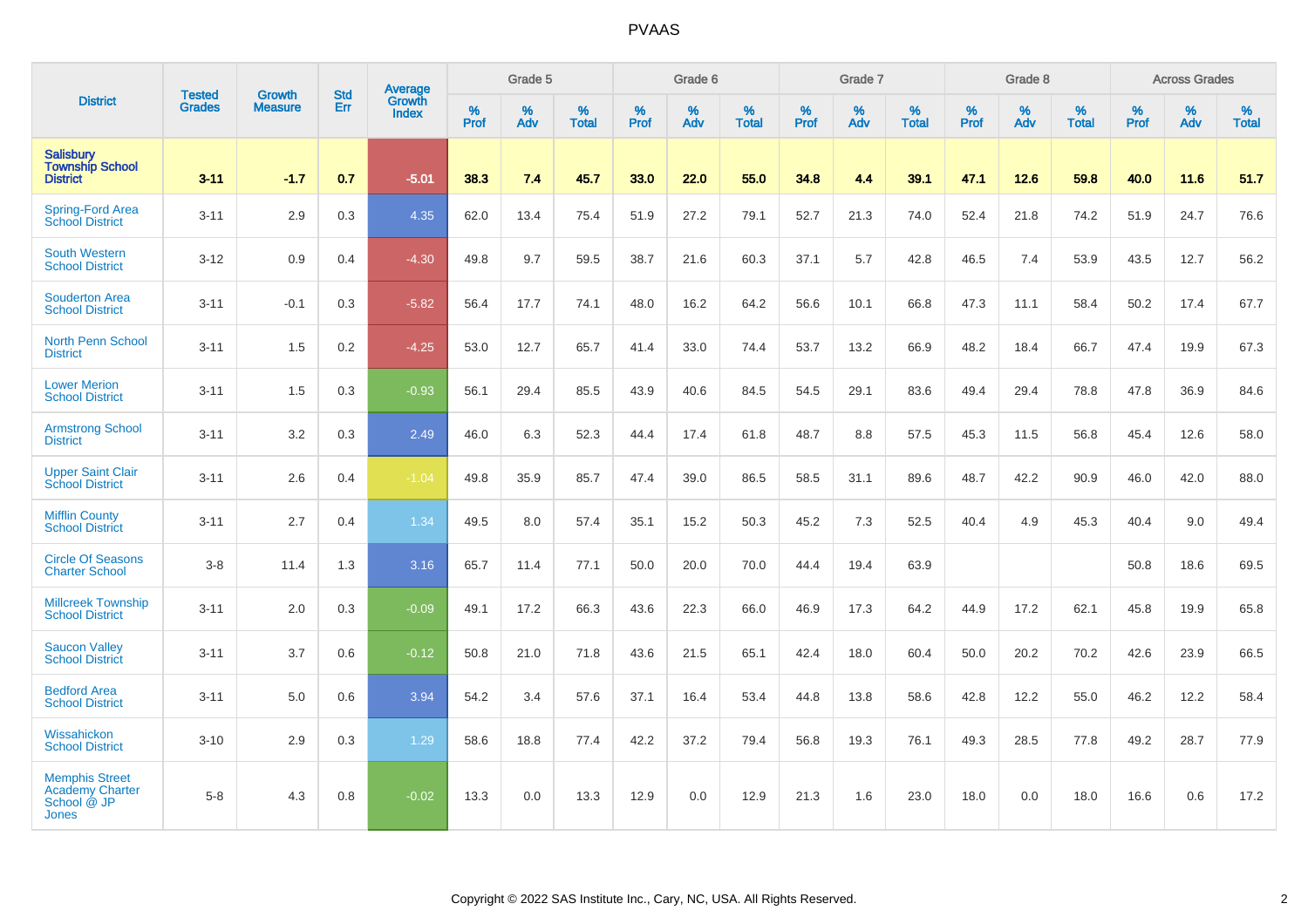|                                                                        |                                |                                 | <b>Std</b> | <b>Average</b>         |              | Grade 5  |                   |           | Grade 6  |                   |           | Grade 7  |                   |           | Grade 8  |                   |           | <b>Across Grades</b> |                   |
|------------------------------------------------------------------------|--------------------------------|---------------------------------|------------|------------------------|--------------|----------|-------------------|-----------|----------|-------------------|-----------|----------|-------------------|-----------|----------|-------------------|-----------|----------------------|-------------------|
| <b>District</b>                                                        | <b>Tested</b><br><b>Grades</b> | <b>Growth</b><br><b>Measure</b> | Err        | Growth<br><b>Index</b> | $\%$<br>Prof | %<br>Adv | %<br><b>Total</b> | %<br>Prof | %<br>Adv | %<br><b>Total</b> | %<br>Prof | %<br>Adv | %<br><b>Total</b> | %<br>Prof | %<br>Adv | %<br><b>Total</b> | %<br>Prof | %<br>Adv             | %<br><b>Total</b> |
| <b>Salisbury</b><br><b>Township School</b><br><b>District</b>          | $3 - 11$                       | $-1.7$                          | 0.7        | $-5.01$                | 38.3         | 7.4      | 45.7              | 33.0      | 22.0     | 55.0              | 34.8      | 4.4      | 39.1              | 47.1      | 12.6     | 59.8              | 40.0      | 11.6                 | 51.7              |
| <b>South Fayette</b><br><b>Township School</b><br><b>District</b>      | $3 - 11$                       | 1.9                             | 0.4        | $-1.71$                | 60.2         | 23.2     | 83.4              | 44.7      | 39.0     | 83.7              | 56.4      | 27.0     | 83.4              | 46.8      | 40.6     | 87.4              | 49.6      | 35.9                 | 85.4              |
| Canon-Mcmillan<br><b>School District</b>                               | $3 - 11$                       | 2.0                             | 0.3        | $-0.84$                | 60.2         | 11.0     | 71.3              | 41.6      | 31.2     | 72.8              | 51.6      | 18.2     | 69.7              | 56.9      | 17.7     | 74.6              | 50.9      | 21.6                 | 72.5              |
| <b>Line Mountain</b><br><b>School District</b>                         | $3 - 11$                       | 5.9                             | 0.7        | 1.90                   | 43.9         | 13.6     | 57.6              | 43.1      | 23.6     | 66.7              | 48.0      | 21.4     | 69.4              | 43.7      | 11.3     | 54.9              | 43.0      | 17.5                 | 60.5              |
| <b>Littlestown Area</b><br><b>School District</b>                      | $3 - 11$                       | 4.6                             | 0.6        | 1.56                   | 49.6         | 3.5      | 53.1              | 50.8      | 15.6     | 66.4              | 37.0      | 7.4      | 44.4              | 55.6      | 6.4      | 61.9              | 45.7      | 9.8                  | 55.5              |
| <b>Bradford Area</b><br><b>School District</b>                         | $3 - 12$                       | 3.9                             | 0.5        | 2.51                   | 53.6         | 11.3     | 64.9              | 40.7      | 19.2     | 59.9              | 47.0      | 11.6     | 58.6              | 46.2      | 16.0     | 62.2              | 45.7      | 15.1                 | 60.8              |
| <b>Eastern York</b><br><b>School District</b>                          | $3 - 11$                       | 3.8                             | 0.5        | 0.25                   | 50.9         | 9.2      | 60.1              | 49.3      | 23.0     | 72.3              | 49.4      | 23.9     | 73.3              | 50.0      | 16.1     | 66.1              | 48.6      | 16.2                 | 64.8              |
| <b>South Eastern</b><br><b>School District</b>                         | $3 - 11$                       | 2.3                             | 0.5        | $-2.60$                | 55.2         | 6.3      | 61.5              | 42.2      | 16.2     | 58.4              | 48.3      | 12.9     | 61.2              | 43.6      | 10.5     | 54.1              | 46.7      | 14.1                 | 60.8              |
| <b>Crawford Central</b><br><b>School District</b>                      | $3 - 11$                       | 3.3                             | 0.4        | 1.65                   | 48.1         | 4.2      | 52.3              | 37.2      | 13.2     | 50.4              | 40.0      | 13.1     | 53.1              | 42.5      | 12.0     | 54.5              | 40.4      | 10.5                 | 50.9              |
| <b>Folk Arts-Cultural</b><br><b>Treasures Charter</b><br><b>School</b> | $3 - 7$                        | 7.1                             | 1.0        | $-1.67$                | 50.0         | 6.8      | 56.8              | 42.2      | 37.8     | 80.0              | 52.3      | 11.4     | 63.6              |           |          |                   | 46.5      | 14.6                 | 61.1              |
| <b>Upper Merion Area</b><br><b>School District</b>                     | $3 - 11$                       | 3.6                             | 0.5        | 0.70                   | 55.7         | 7.0      | 62.7              | 45.2      | 26.4     | 71.6              | 53.5      | 10.8     | 64.3              | 43.3      | 14.0     | 57.3              | 47.7      | 19.3                 | 67.0              |
| <b>Homer-Center</b><br><b>School District</b>                          | $3 - 11$                       | 6.3                             | 0.8        | 0.67                   | 57.1         | 1.6      | 58.7              | 47.7      | 13.6     | 61.4              | 48.0      | 8.2      | 56.2              | 50.8      | 14.9     | 65.7              | 45.3      | 11.7                 | 56.9              |
| <b>Exeter Township</b><br><b>School District</b>                       | $3 - 11$                       | 3.1                             | 0.4        | $-0.09$                | 49.8         | 11.2     | 61.0              | 44.2      | 26.3     | 70.5              | 49.4      | 9.5      | 58.9              | 44.3      | 14.6     | 59.0              | 46.4      | 15.0                 | 61.4              |
| <b>Northern York</b><br><b>County School</b><br><b>District</b>        | $3 - 11$                       | 0.6                             | 0.4        | $-4.14$                | 53.3         | 9.4      | 62.7              | 39.4      | 14.4     | 53.8              | 44.9      | 8.2      | 53.1              | 39.9      | 7.2      | 47.1              | 44.2      | 12.9                 | 57.1              |
| <b>Curwensville Area</b><br><b>School District</b>                     | $3 - 11$                       | 4.2                             | 0.8        | $-2.07$                | 46.3         | 19.5     | 65.8              | 40.0      | 30.0     | 70.0              | 43.7      | 18.3     | 62.0              | 62.0      | 8.4      | 70.4              | 48.5      | 17.9                 | 66.4              |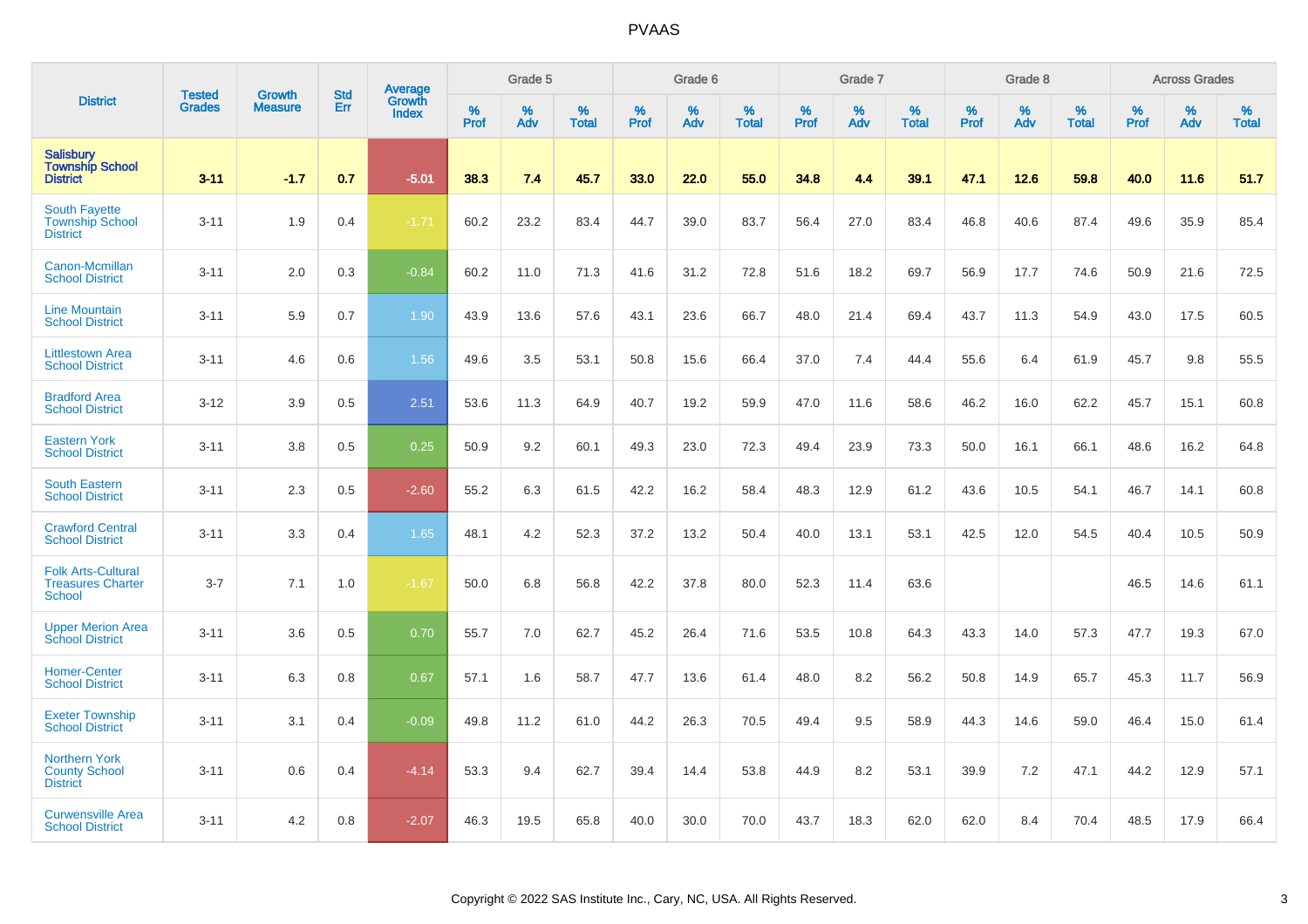|                                                               | <b>Tested</b> | <b>Growth</b>  | <b>Std</b> | Average                |           | Grade 5  |                   |           | Grade 6  |                   |           | Grade 7  |                   |           | Grade 8  |                   |           | <b>Across Grades</b> |                   |
|---------------------------------------------------------------|---------------|----------------|------------|------------------------|-----------|----------|-------------------|-----------|----------|-------------------|-----------|----------|-------------------|-----------|----------|-------------------|-----------|----------------------|-------------------|
| <b>District</b>                                               | <b>Grades</b> | <b>Measure</b> | Err        | <b>Growth</b><br>Index | %<br>Prof | %<br>Adv | %<br><b>Total</b> | %<br>Prof | %<br>Adv | %<br><b>Total</b> | %<br>Prof | %<br>Adv | %<br><b>Total</b> | %<br>Prof | %<br>Adv | %<br><b>Total</b> | %<br>Prof | %<br>Adv             | %<br><b>Total</b> |
| <b>Salisbury</b><br><b>Township School</b><br><b>District</b> | $3 - 11$      | $-1.7$         | 0.7        | $-5.01$                | 38.3      | 7.4      | 45.7              | 33.0      | 22.0     | 55.0              | 34.8      | 4.4      | 39.1              | 47.1      | 12.6     | 59.8              | 40.0      | 11.6                 | 51.7              |
| <b>Glendale School</b><br><b>District</b>                     | $3 - 10$      | 3.8            | 0.9        | $-1.43$                | 50.0      | 12.5     | 62.5              | 40.7      | 24.1     | 64.8              | 44.6      | 20.0     | 64.6              | 44.9      | 14.3     | 59.2              | 47.2      | 15.2                 | 62.4              |
| <b>West Perry School</b><br><b>District</b>                   | $3 - 11$      | 3.7            | 0.5        | 1.36                   | 45.0      | 8.7      | 53.7              | 41.7      | 21.8     | 63.5              | 44.2      | 7.9      | 52.1              | 53.3      | 13.3     | 66.7              | 44.0      | 14.2                 | 58.2              |
| <b>Smethport Area</b><br><b>School District</b>               | $3 - 12$      | 6.2            | 0.8        | 2.05                   | 54.0      | 8.0      | 62.0              | 43.3      | 21.7     | 65.0              | 33.8      | 9.2      | 43.1              | 46.9      | 12.5     | 59.4              | 41.6      | 15.0                 | 56.6              |
| <b>Downingtown Area</b><br><b>School District</b>             | $3 - 11$      | $-0.3$         | 0.4        | $-6.66$                | 56.2      | 27.7     | 83.8              | 42.9      | 39.9     | 82.8              | 53.8      | 24.3     | 78.0              | 49.8      | 32.5     | 82.3              | 49.4      | 33.5                 | 82.9              |
| <b>State College Area</b><br><b>School District</b>           | $3 - 11$      | 1.7            | 0.4        | $-0.30$                | 58.6      | 18.2     | 76.8              | 47.1      | 26.1     | 73.2              | 62.2      | 15.2     | 77.4              | 47.5      | 16.5     | 64.0              | 50.8      | 22.8                 | 73.6              |
| New Hope-<br><b>Solebury School</b><br><b>District</b>        | $3 - 11$      | 2.7            | 0.6        | $-0.64$                | 63.4      | 11.8     | 75.3              | 46.1      | 25.5     | 71.6              | 50.0      | 22.9     | 72.9              | 60.2      | 25.9     | 86.1              | 51.8      | 23.2                 | 75.0              |
| <b>Montour School</b><br><b>District</b>                      | $3 - 11$      | 2.4            | 0.5        | $-2.17$                | 61.9      | 17.1     | 79.0              | 49.0      | 25.0     | 74.0              | 46.2      | 29.7     | 75.9              | 51.0      | 22.5     | 73.5              | 49.5      | 25.4                 | 74.9              |
| <b>Harrisburg City</b><br><b>School District</b>              | $3 - 11$      | 1.6            | 0.4        | $-3.71$                | 6.5       | 0.3      | 6.7               | 14.5      | 1.7      | 16.2              | 15.4      | 1.9      | 17.3              | 20.3      | 2.1      | 22.4              | 12.6      | 1.0                  | 13.6              |
| <b>Penncrest School</b><br><b>District</b>                    | $3 - 11$      | 2.8            | 0.5        | $-2.07$                | 37.4      | 10.6     | 48.0              | 39.5      | 19.2     | 58.7              | 38.5      | 6.5      | 45.0              | 35.0      | 10.2     | 45.2              | 39.6      | 11.2                 | 50.7              |
| <b>Central Dauphin</b><br><b>School District</b>              | $3 - 11$      | 1.6            | 0.2        | 0.79                   | 46.1      | 7.7      | 53.8              | 40.5      | 15.0     | 55.5              | 41.1      | 7.5      | 48.6              | 39.4      | 10.3     | 49.7              | 41.3      | 11.4                 | 52.8              |
| <b>Lewisburg Area</b><br><b>School District</b>               | $3 - 11$      | 4.0            | 0.6        | 2.23                   | 53.1      | 21.2     | 74.3              | 38.8      | 38.8     | 77.7              | 42.6      | 30.9     | 73.5              | 43.0      | 31.1     | 74.1              | 44.8      | 30.1                 | 74.9              |
| <b>Hempfield School</b><br><b>District</b>                    | $3 - 11$      | 2.2            | 0.3        | 1.72                   | 52.4      | 9.3      | 61.6              | 44.6      | 23.5     | 68.1              | 43.1      | 21.1     | 64.2              | 46.0      | 20.1     | 66.1              | 45.8      | 20.4                 | 66.2              |
| <b>Richard Allen</b><br>Preparatory<br><b>Charter School</b>  | $5-8$         | 4.8            | 0.7        | 0.43                   | 9.3       | 0.0      | 9.3               | 16.1      | 0.0      | 16.1              | 16.7      | 1.8      | 18.5              | 19.1      | 1.8      | 20.9              | 16.4      | 1.1                  | 17.5              |
| <b>Radnor Township</b><br><b>School District</b>              | $3 - 12$      | 1.9            | 0.4        | 0.63                   | 54.7      | 29.0     | 83.7              | 53.9      | 37.8     | 91.7              | 48.0      | 32.3     | 80.3              | 51.4      | 36.7     | 88.1              | 49.6      | 36.7                 | 86.4              |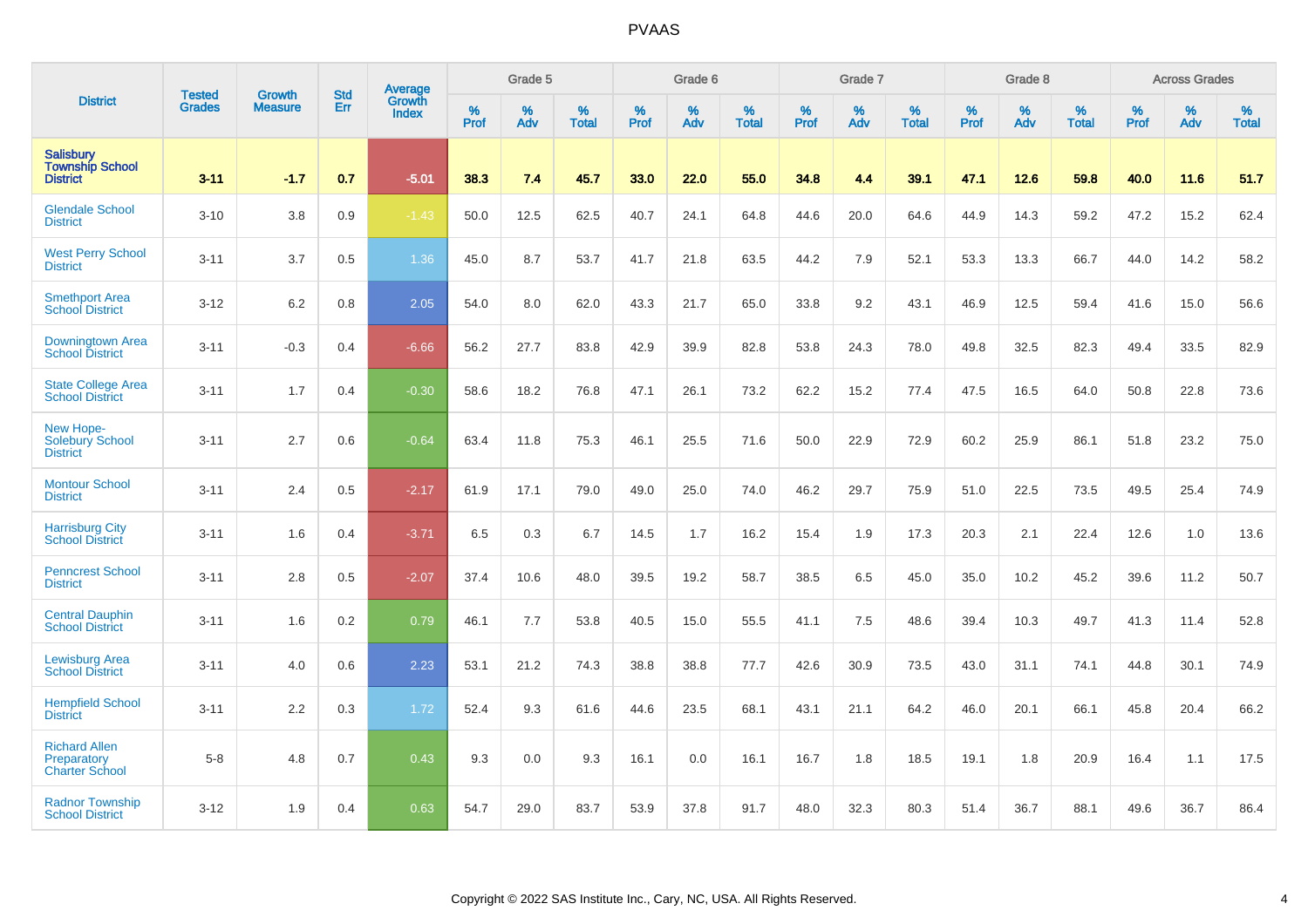| <b>District</b>                                                   |                                |                                 | <b>Std</b> | Average                |                     | Grade 5  |                   |                     | Grade 6  |                   |              | Grade 7  |                   |              | Grade 8  |                   |                     | <b>Across Grades</b> |                   |
|-------------------------------------------------------------------|--------------------------------|---------------------------------|------------|------------------------|---------------------|----------|-------------------|---------------------|----------|-------------------|--------------|----------|-------------------|--------------|----------|-------------------|---------------------|----------------------|-------------------|
|                                                                   | <b>Tested</b><br><b>Grades</b> | <b>Growth</b><br><b>Measure</b> | <b>Err</b> | Growth<br><b>Index</b> | $\%$<br><b>Prof</b> | %<br>Adv | %<br><b>Total</b> | $\%$<br><b>Prof</b> | %<br>Adv | %<br><b>Total</b> | $\%$<br>Prof | %<br>Adv | %<br><b>Total</b> | $\%$<br>Prof | %<br>Adv | %<br><b>Total</b> | $\%$<br><b>Prof</b> | %<br>Adv             | %<br><b>Total</b> |
| Salisbury<br>Township School<br><b>District</b>                   | $3 - 11$                       | $-1.7$                          | 0.7        | $-5.01$                | 38.3                | 7.4      | 45.7              | 33.0                | 22.0     | 55.0              | 34.8         | 4.4      | 39.1              | 47.1         | 12.6     | 59.8              | 40.0                | 11.6                 | 51.7              |
| <b>Unionville-Chadds</b><br><b>Ford School</b><br><b>District</b> | $3 - 11$                       | 0.8                             | 0.4        | $-2.11$                | 61.2                | 24.6     | 85.8              | 48.8                | 36.0     | 84.8              | 54.4         | 26.8     | 81.2              | 45.3         | 38.9     | 84.2              | 48.0                | 37.1                 | 85.2              |
| <b>Universal Alcorn</b><br><b>Charter School</b>                  | $3 - 8$                        | 6.0                             | 0.9        | 1.47                   | 32.1                | 9.4      | 41.5              | 34.0                | 6.0      | 40.0              | 37.5         | 3.6      | 41.1              | 28.2         | 0.0      | 28.2              | 29.2                | 4.4                  | 33.6              |
| <b>Penns Valley Area</b><br><b>School District</b>                | $3 - 12$                       | 2.5                             | 0.6        | $-1.18$                | 56.1                | 8.2      | 64.3              | 41.8                | 33.0     | 74.8              | 45.7         | 1.9      | 47.6              | 35.8         | 8.5      | 44.3              | 44.5                | 13.0                 | 57.5              |
| Southern Columbia<br><b>Area School</b><br><b>District</b>        | $3 - 11$                       | 1.6                             | 0.7        | $-4.85$                | 56.2                | 5.5      | 61.6              | 46.9                | 25.0     | 71.9              | 51.5         | 14.8     | 66.3              | 39.4         | 11.7     | 51.1              | 47.9                | 16.1                 | 64.0              |
| <b>Southern Lehigh</b><br><b>School District</b>                  | $3 - 11$                       | 0.9                             | 0.5        | $-4.48$                | 57.9                | 13.1     | 71.0              | 37.4                | 44.8     | 82.2              | 55.9         | 17.4     | 73.2              | 56.4         | 16.7     | 73.1              | 51.9                | 24.2                 | 76.1              |
| <b>Ephrata Area</b><br><b>School District</b>                     | $3 - 11$                       | $-0.2$                          | 0.4        | $-2.91$                | 50.5                | 10.3     | 60.8              | 47.6                | 12.7     | 60.4              | 40.8         | 5.2      | 46.0              | 39.2         | 7.3      | 46.5              | 45.1                | 12.6                 | 57.6              |
| <b>Moshannon Valley</b><br><b>School District</b>                 | $3 - 10$                       | 5.6                             | 0.8        | 2.17                   | 51.1                | 2.1      | 53.2              | 24.1                | 22.2     | 46.3              | 45.2         | 1.6      | 46.8              | 41.8         | 6.0      | 47.8              | 39.6                | 7.8                  | 47.4              |
| Philadelphia<br><b>Academy Charter</b><br><b>School</b>           | $3 - 11$                       | 1.9                             | 0.8        | $-1.74$                | 42.3                | 9.0      | 51.3              | 48.0                | 28.6     | 76.6              | 51.5         | 19.1     | 70.6              | 42.6         | 16.7     | 59.3              | 45.5                | 14.9                 | 60.4              |
| <b>Bangor Area</b><br><b>School District</b>                      | $3 - 12$                       | 3.3                             | 0.5        | 1.42                   | 38.6                | 14.4     | 52.9              | 45.3                | 16.7     | 62.0              | 47.3         | 9.5      | 56.8              | 43.3         | 8.0      | 51.3              | 44.8                | 13.6                 | 58.4              |
| <b>Solanco School</b><br><b>District</b>                          | $3 - 11$                       | 2.8                             | 0.4        | 2.25                   | 47.3                | 9.0      | 56.2              | 52.1                | 16.9     | 69.0              | 37.0         | 14.8     | 51.7              | 40.8         | 15.0     | 55.9              | 43.0                | 14.5                 | 57.5              |
| <b>Mifflinburg Area</b><br><b>School District</b>                 | $3 - 11$                       | 1.9                             | 0.6        | $-2.04$                | 60.8                | 8.0      | 68.8              | 47.8                | 20.7     | 68.5              | 47.1         | 5.8      | 52.9              | 53.8         | 8.6      | 62.5              | 49.7                | 13.0                 | 62.7              |
| <b>Bear Creek</b><br>Community<br><b>Charter School</b>           | $3 - 8$                        | 5.5                             | 0.9        | 2.26                   | 51.9                | 7.7      | 59.6              | 47.1                | 19.6     | 66.7              | 42.3         | 7.7      | 50.0              | 34.7         | 10.2     | 44.9              | 45.2                | 12.1                 | 57.4              |
| <b>Fox Chapel Area</b><br><b>School District</b>                  | $3 - 11$                       | 1.0                             | 0.4        | $-5.04$                | 54.0                | 36.5     | 90.5              | 34.8                | 51.8     | 86.6              | 50.0         | 27.0     | 77.0              | 52.9         | 31.4     | 84.3              | 42.6                | 42.9                 | 85.5              |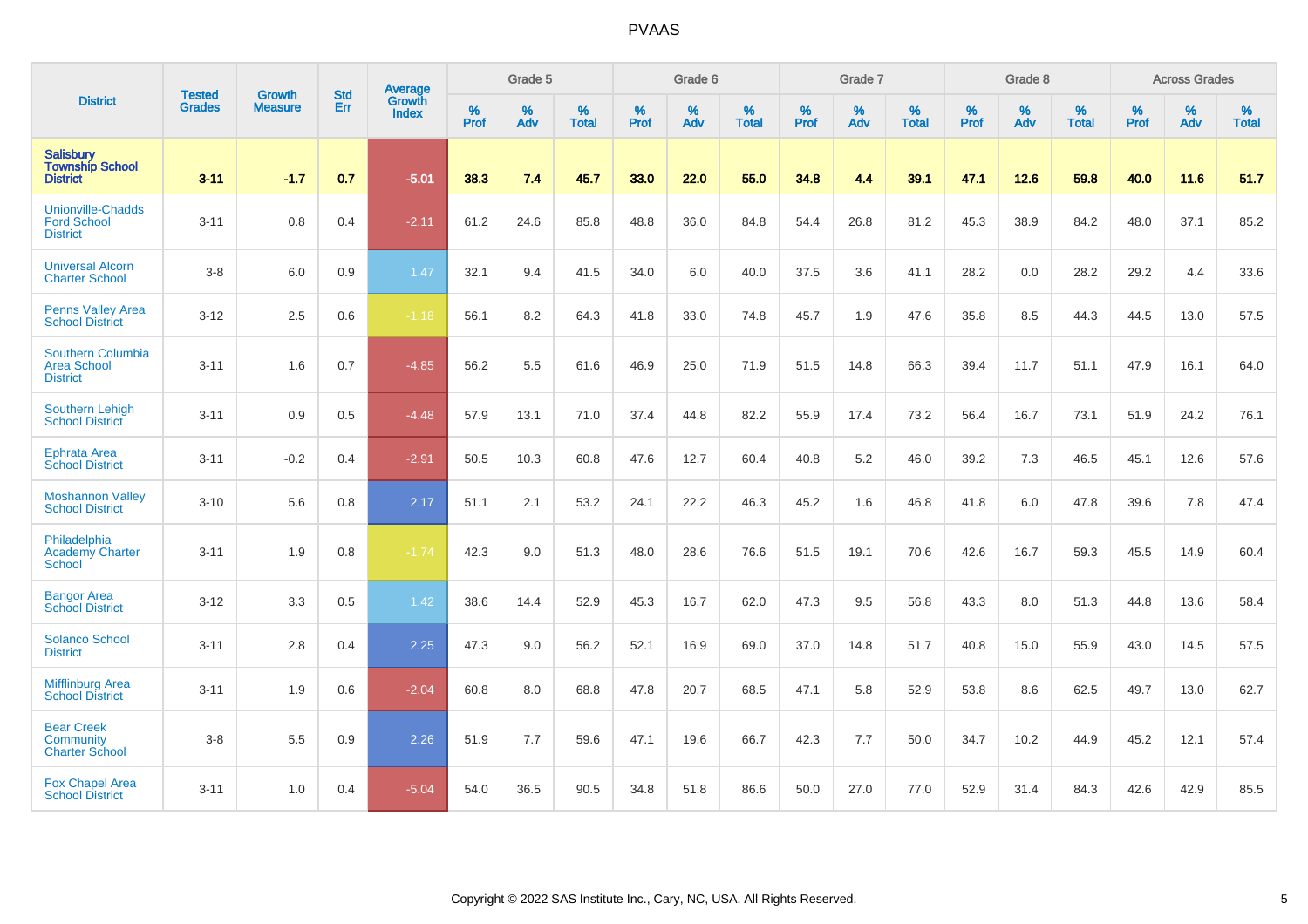| <b>District</b>                                                 | <b>Tested</b> | <b>Growth</b>  | <b>Std</b> | Average                |           | Grade 5  |                   |           | Grade 6  |                   |           | Grade 7  |                   |           | Grade 8  |                   |           | <b>Across Grades</b> |                   |
|-----------------------------------------------------------------|---------------|----------------|------------|------------------------|-----------|----------|-------------------|-----------|----------|-------------------|-----------|----------|-------------------|-----------|----------|-------------------|-----------|----------------------|-------------------|
|                                                                 | <b>Grades</b> | <b>Measure</b> | Err        | <b>Growth</b><br>Index | %<br>Prof | %<br>Adv | %<br><b>Total</b> | %<br>Prof | %<br>Adv | %<br><b>Total</b> | %<br>Prof | %<br>Adv | %<br><b>Total</b> | %<br>Prof | %<br>Adv | %<br><b>Total</b> | %<br>Prof | %<br>Adv             | %<br><b>Total</b> |
| <b>Salisbury</b><br><b>Township School</b><br><b>District</b>   | $3 - 11$      | $-1.7$         | 0.7        | $-5.01$                | 38.3      | 7.4      | 45.7              | 33.0      | 22.0     | 55.0              | 34.8      | 4.4      | 39.1              | 47.1      | 12.6     | 59.8              | 40.0      | 11.6                 | 51.7              |
| Philadelphia<br><b>Performing Arts</b><br><b>Charter School</b> | $3-9$         | 4.0            | 0.8        | $-1.81$                | 42.9      | 9.1      | 52.0              | 54.6      | 18.2     | 72.7              | 52.9      | 20.7     | 73.6              | 58.8      | 11.8     | 70.6              | 50.6      | 15.6                 | 66.2              |
| <b>Universal Institute</b><br><b>Charter School</b>             | $3-8$         | 2.4            | 0.7        | $-1.60$                | 20.3      | 0.0      | 20.3              | 21.9      | 1.4      | 23.3              | 28.6      | 0.0      | 28.6              | 35.2      | 3.4      | 38.6              | 26.8      | 1.5                  | 28.3              |
| <b>Warwick School</b><br><b>District</b>                        | $3 - 11$      | 0.0            | 0.4        | $-4.21$                | 49.6      | 5.9      | 55.6              | 39.4      | 26.3     | 65.7              | 46.2      | 8.0      | 54.2              | 50.3      | 9.6      | 59.9              | 45.6      | 12.6                 | 58.2              |
| <b>Central Columbia</b><br><b>School District</b>               | $3 - 12$      | 3.0            | 0.5        | 0.57                   | 58.7      | 17.3     | 76.0              | 32.1      | 33.6     | 65.7              | 56.3      | 16.9     | 73.2              | 53.8      | 24.1     | 77.9              | 48.9      | 24.7                 | 73.6              |
| <b>Dubois Area</b><br><b>School District</b>                    | $3 - 11$      | $-0.6$         | 0.4        | $-4.44$                | 47.0      | 5.7      | 52.6              | 39.4      | 17.4     | 56.8              | 43.4      | 8.5      | 51.8              | 36.6      | 8.8      | 45.4              | 42.2      | 13.1                 | 55.3              |
| <b>Hermitage School</b><br><b>District</b>                      | $3 - 12$      | 2.9            | 0.5        | 0.15                   | 52.9      | 7.9      | 60.7              | 33.3      | 40.3     | 73.6              | 50.4      | 24.5     | 74.8              | 51.0      | 19.3     | 70.3              | 47.0      | 22.0                 | 69.0              |
| <b>Chester</b><br>Community<br><b>Charter School</b>            | $3 - 8$       | 3.8            | 0.6        | 1.83                   | 15.7      | 0.8      | 16.4              | 11.9      | 1.8      | 13.8              | 15.2      | 1.0      | 16.2              | 14.8      | 0.0      | 14.8              | 13.2      | 0.7                  | 13.9              |
| <b>Ad Prima Charter</b><br>School                               | $3 - 8$       | 2.7            | 0.8        | $-2.46$                | 25.9      | 1.8      | 27.8              | 34.7      | 16.3     | 51.0              | 36.1      | 3.3      | 39.3              | 27.4      | 4.8      | 32.3              | 33.2      | 4.8                  | 38.1              |
| <b>Juniata County</b><br><b>School District</b>                 | $3 - 12$      | 2.7            | 0.5        | 1.00                   | 42.6      | 3.0      | 45.6              | 31.9      | 6.2      | 38.1              | 36.6      | 5.5      | 42.1              | 36.5      | 8.4      | 44.9              | 36.0      | 7.7                  | 43.7              |
| Greencastle-Antrim<br><b>School District</b>                    | $3 - 11$      | 2.7            | 0.4        | 1.86                   | 46.3      | 16.4     | 62.7              | 41.0      | 28.2     | 69.2              | 45.4      | 20.7     | 66.1              | 51.7      | 14.7     | 66.4              | 44.6      | 20.8                 | 65.4              |
| <b>Athens Area</b><br><b>School District</b>                    | $3 - 11$      | 3.5            | 0.6        | 0.71                   | 57.1      | 10.7     | 67.9              | 39.6      | 18.7     | 58.2              | 56.9      | 5.1      | 62.0              | 45.3      | 7.2      | 52.5              | 45.8      | 12.8                 | 58.6              |
| <b>Jersey Shore Area</b><br><b>School District</b>              | $3 - 11$      | 1.7            | 0.5        | $-5.21$                | 47.6      | 8.3      | 56.0              | 45.6      | 24.8     | 70.4              | 46.3      | 8.0      | 54.3              | 39.6      | 7.7      | 47.2              | 45.3      | 13.4                 | 58.7              |
| <b>Penn Manor</b><br><b>School District</b>                     | $3 - 11$      | 2.1            | 0.3        | 0.82                   | 53.4      | 10.5     | 63.8              | 46.5      | 23.0     | 69.5              | 48.2      | 16.2     | 64.4              | 43.7      | 15.4     | 59.1              | 46.8      | 18.7                 | 65.6              |
| <b>Brockway Area</b><br><b>School District</b>                  | $3 - 11$      | 4.2            | 0.7        | 1.96                   | 61.5      | 14.1     | 75.6              | 40.6      | 34.8     | 75.4              | 44.4      | 9.9      | 54.3              | 50.0      | 9.7      | 59.7              | 46.6      | 17.4                 | 64.0              |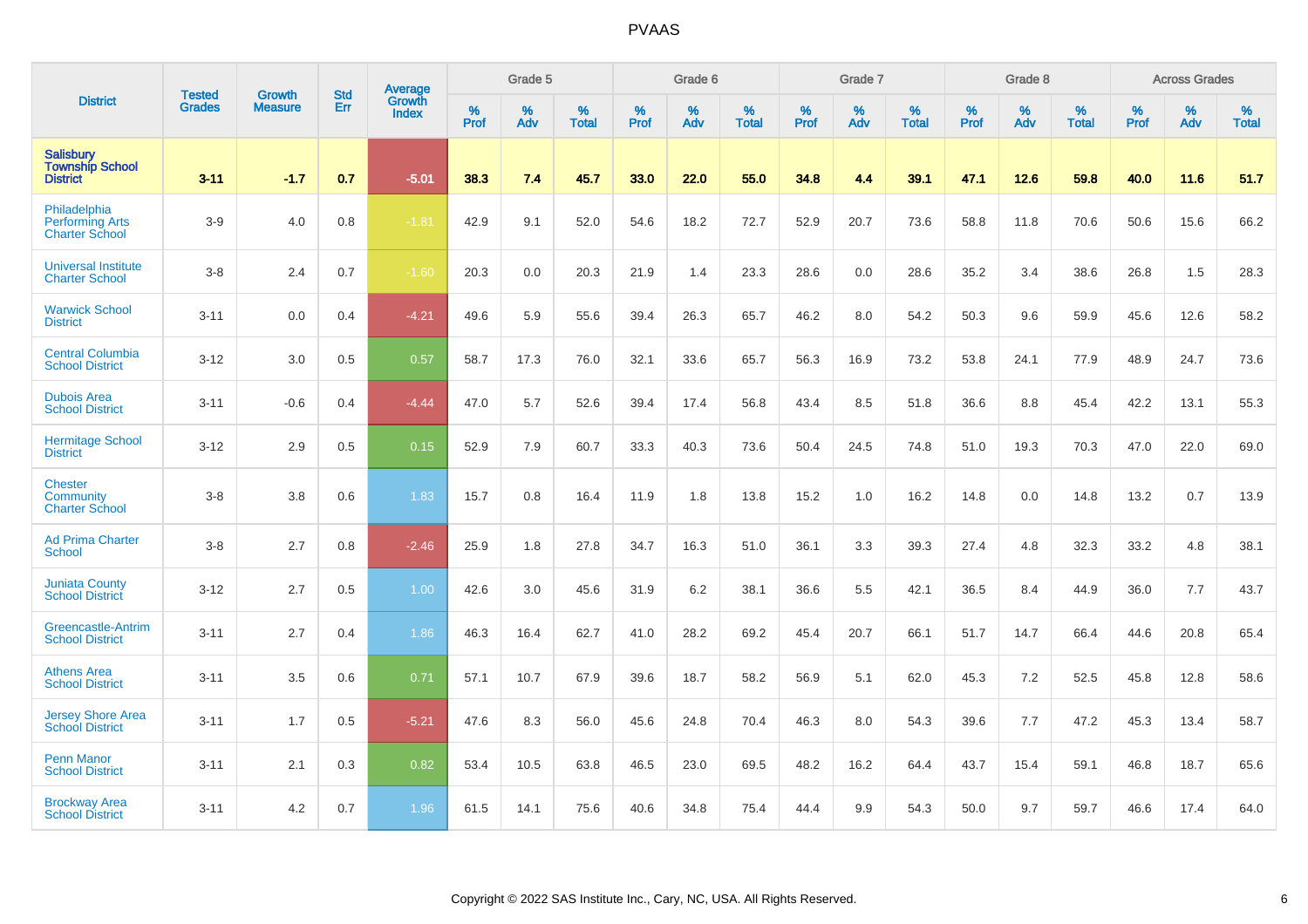|                                                               |                         | <b>Growth</b>  | <b>Std</b> | Average                |                     | Grade 5  |                      |              | Grade 6  |                      |                     | Grade 7     |                      |                     | Grade 8     |                      |              | <b>Across Grades</b> |                   |
|---------------------------------------------------------------|-------------------------|----------------|------------|------------------------|---------------------|----------|----------------------|--------------|----------|----------------------|---------------------|-------------|----------------------|---------------------|-------------|----------------------|--------------|----------------------|-------------------|
| <b>District</b>                                               | <b>Tested</b><br>Grades | <b>Measure</b> | Err        | Growth<br><b>Index</b> | $\%$<br><b>Prof</b> | %<br>Adv | $\%$<br><b>Total</b> | $\%$<br>Prof | %<br>Adv | $\%$<br><b>Total</b> | $\%$<br><b>Prof</b> | $\%$<br>Adv | $\%$<br><b>Total</b> | $\%$<br><b>Prof</b> | $\%$<br>Adv | $\%$<br><b>Total</b> | $\%$<br>Prof | %<br>Adv             | %<br><b>Total</b> |
| <b>Salisbury</b><br><b>Township School</b><br><b>District</b> | $3 - 11$                | $-1.7$         | 0.7        | $-5.01$                | 38.3                | 7.4      | 45.7                 | 33.0         | 22.0     | 55.0                 | 34.8                | 4.4         | 39.1                 | 47.1                | 12.6        | 59.8                 | 40.0         | 11.6                 | 51.7              |
| <b>Warrior Run</b><br><b>School District</b>                  | $3 - 11$                | 2.6            | 0.6        | $-2.96$                | 48.0                | 6.5      | 54.6                 | 42.2         | 19.3     | 61.5                 | 46.3                | 15.7        | 62.0                 | 42.2                | 10.0        | 52.2                 | 43.0         | 12.6                 | 55.6              |
| <b>Richland School</b><br><b>District</b>                     | $3 - 11$                | 3.6            | 0.6        | $-0.07$                | 51.5                | 18.4     | 69.9                 | 54.7         | 20.0     | 74.7                 | 51.6                | 14.1        | 65.6                 | 53.8                | 15.1        | 68.9                 | 51.0         | 18.8                 | 69.8              |
| <b>Sayre Area School</b><br><b>District</b>                   | $3 - 11$                | 4.2            | 0.8        | $-2.23$                | 32.8                | 4.9      | 37.7                 | 51.8         | 19.8     | 71.6                 | 47.6                | 8.3         | 56.0                 | 39.0                | 4.9         | 43.9                 | 44.6         | 10.7                 | 55.4              |
| <b>Derry Township</b><br><b>School District</b>               | $3 - 10$                | $-1.3$         | 1.3        | $-4.40$                | 57.1                | 20.9     | 78.0                 | 38.2         | 44.1     | 82.4                 | 66.7                | 20.8        | 87.5                 | 46.7                | 53.3        | 100.0                | 49.1         | 29.0                 | 78.2              |
| <b>Huntingdon Area</b><br><b>School District</b>              | $3 - 11$                | 1.8            | 0.6        | $-3.99$                | 41.6                | 3.5      | 45.1                 | 33.0         | 11.9     | 44.9                 | 34.5                | 7.9         | 42.4                 | 34.9                | 7.1         | 42.1                 | 37.2         | 10.0                 | 47.2              |
| <b>Gettysburg Area</b><br><b>School District</b>              | $3 - 11$                | 2.5            | 0.4        | 1.99                   | 52.6                | 9.8      | 62.3                 | 42.6         | 22.5     | 65.1                 | 48.1                | 11.6        | 59.7                 | 44.9                | 10.3        | 55.1                 | 45.0         | 16.0                 | 61.0              |
| <b>Carlisle Area</b><br><b>School District</b>                | $3 - 11$                | 1.8            | 0.4        | $-1.81$                | 40.6                | 13.9     | 54.4                 | 38.1         | 20.2     | 58.2                 | 42.0                | 13.0        | 55.0                 | 42.1                | 10.7        | 52.8                 | 40.4         | 15.3                 | 55.7              |
| <b>Wayne Highlands</b><br><b>School District</b>              | $3 - 11$                | 2.9            | 0.5        | 1.22                   | 54.3                | 11.4     | 65.7                 | 49.3         | 20.3     | 69.6                 | 46.4                | 19.6        | 66.1                 | 49.7                | 14.1        | 63.8                 | 47.2         | 17.9                 | 65.1              |
| <b>Milton Area School</b><br><b>District</b>                  | $3 - 11$                | 3.2            | 0.6        | 0.69                   | 51.7                | 5.8      | 57.5                 | 40.3         | 12.4     | 52.7                 | 48.9                | 13.3        | 62.2                 | 40.9                | 16.5        | 57.5                 | 42.3         | 13.0                 | 55.3              |
| <b>Northern Tioga</b><br><b>School District</b>               | $3 - 12$                | 3.0            | 0.5        | 1.88                   | 45.2                | 2.6      | 47.7                 | 48.2         | 9.8      | 58.0                 | 41.7                | 7.0         | 48.7                 | 51.2                | 8.4         | 59.5                 | 44.8         | 9.6                  | 54.4              |
| <b>Greenwood School</b><br><b>District</b>                    | $3 - 11$                | 4.5            | 0.8        | $-0.83$                | 51.5                | 3.0      | 54.6                 | 45.3         | 28.3     | 73.6                 | 43.6                | 9.1         | 52.7                 | 51.8                | 31.5        | 83.3                 | 47.9         | 19.4                 | 67.3              |
| John B. Stetson<br><b>Charter School</b>                      | $5-8$                   | 3.5            | 0.6        | 1.73                   | 4.5                 | 0.0      | 4.5                  | 6.4          | 0.0      | 6.4                  | 10.2                | 0.0         | 10.2                 | 10.5                | 1.6         | 12.1                 | 8.5          | 0.5                  | 8.9               |
| <b>Beaver Area</b><br><b>School District</b>                  | $3 - 10$                | $-1.0$         | 0.6        | $-4.92$                | 56.2                | 21.5     | 77.7                 | 40.0         | 48.3     | 88.3                 | 65.5                | 12.9        | 78.4                 | 53.6                | 16.1        | 69.6                 | 50.4         | 29.6                 | 79.9              |
| <b>Upper Dublin</b><br><b>School District</b>                 | $3 - 12$                | 2.0            | 0.4        | $-0.38$                | 62.0                | 16.3     | 78.3                 | 45.4         | 34.4     | 79.8                 | 59.5                | 20.0        | 79.5                 | 55.3                | 21.9        | 77.2                 | 51.4         | 27.8                 | 79.3              |
| <b>Red Lion Area</b><br><b>School District</b>                | $3 - 11$                | 0.6            | 0.4        | $-3.42$                | 46.1                | 2.7      | 48.8                 | 38.1         | 15.8     | 54.0                 | 41.4                | 10.4        | 51.9                 | 38.8                | 7.5         | 46.3                 | 40.6         | 9.4                  | 50.0              |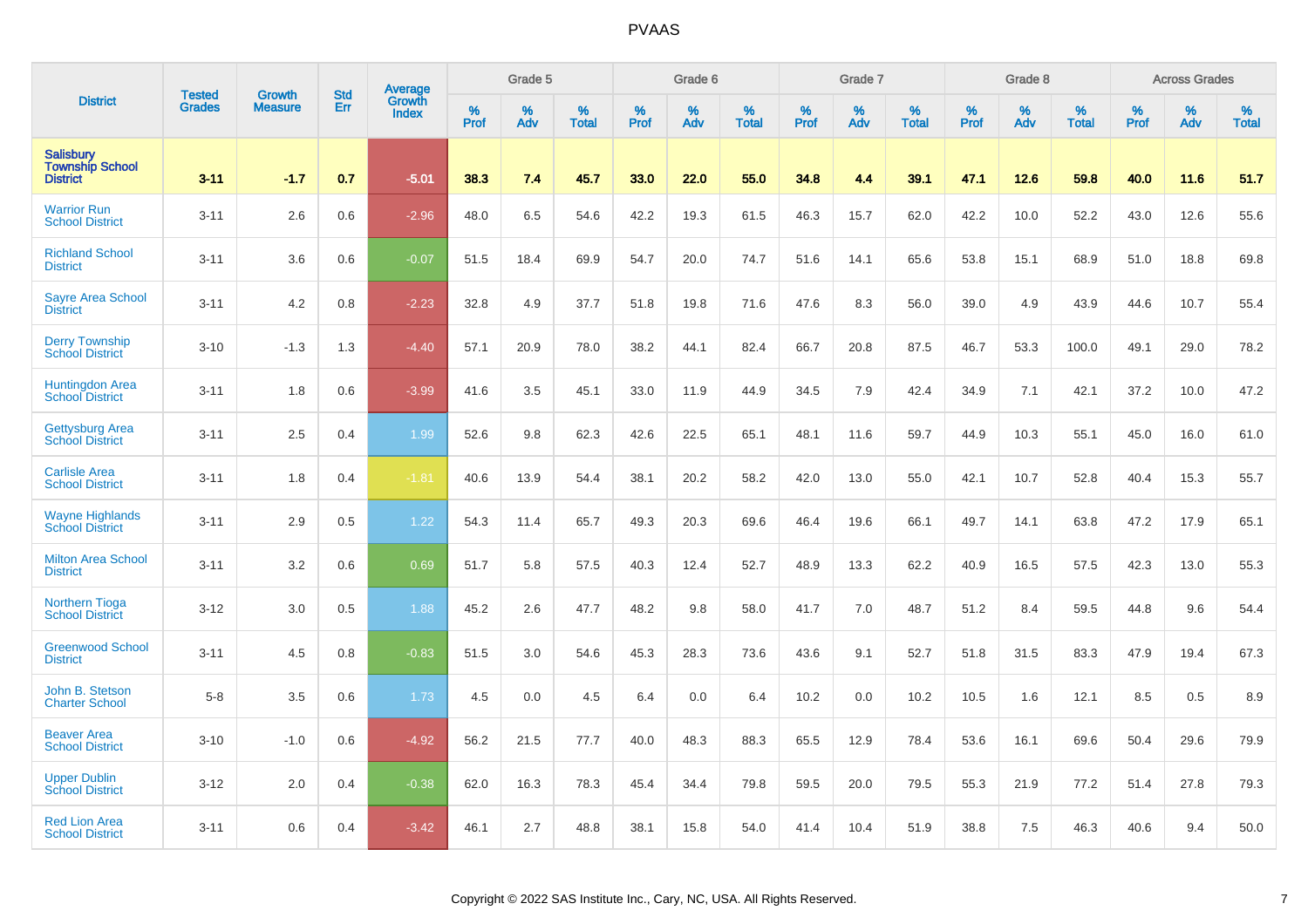|                                                                 |                                |                                 | <b>Std</b> | Average                |           | Grade 5  |                   |           | Grade 6  |                   |           | Grade 7  |                   |           | Grade 8  |                   |           | <b>Across Grades</b> |                   |
|-----------------------------------------------------------------|--------------------------------|---------------------------------|------------|------------------------|-----------|----------|-------------------|-----------|----------|-------------------|-----------|----------|-------------------|-----------|----------|-------------------|-----------|----------------------|-------------------|
| <b>District</b>                                                 | <b>Tested</b><br><b>Grades</b> | <b>Growth</b><br><b>Measure</b> | Err        | Growth<br><b>Index</b> | %<br>Prof | %<br>Adv | %<br><b>Total</b> | %<br>Prof | %<br>Adv | %<br><b>Total</b> | %<br>Prof | %<br>Adv | %<br><b>Total</b> | %<br>Prof | %<br>Adv | %<br><b>Total</b> | %<br>Prof | %<br>Adv             | %<br><b>Total</b> |
| <b>Salisbury</b><br><b>Township School</b><br><b>District</b>   | $3 - 11$                       | $-1.7$                          | 0.7        | $-5.01$                | 38.3      | 7.4      | 45.7              | 33.0      | 22.0     | 55.0              | 34.8      | 4.4      | 39.1              | 47.1      | 12.6     | 59.8              | 40.0      | 11.6                 | 51.7              |
| <b>Twin Valley School</b><br><b>District</b>                    | $3 - 12$                       | 2.3                             | 0.5        | $-1.85$                | 50.9      | 8.9      | 59.8              | 41.4      | 26.0     | 67.3              | 39.6      | 19.3     | 58.9              | 54.2      | 16.1     | 70.2              | 45.6      | 20.6                 | 66.2              |
| <b>Midd-West School</b><br><b>District</b>                      | $3 - 11$                       | 1.2                             | 0.6        | $-2.83$                | 52.2      | 3.0      | 55.2              | 42.5      | 9.7      | 52.2              | 51.0      | 5.1      | 56.1              | 48.8      | 8.0      | 56.8              | 46.3      | 8.6                  | 55.0              |
| <b>Upper Perkiomen</b><br><b>School District</b>                | $3 - 11$                       | 0.7                             | 0.4        | $-1.43$                | 50.2      | 3.0      | 53.2              | 45.7      | 12.0     | 57.7              | 48.7      | 11.5     | 60.2              | 46.0      | 12.4     | 58.4              | 45.9      | 9.5                  | 55.3              |
| <b>Butler Area School</b><br><b>District</b>                    | $3 - 11$                       | 0.3                             | 0.3        | $-4.92$                | 49.8      | 12.2     | 61.9              | 43.8      | 18.2     | 62.0              | 44.4      | 9.3      | 53.8              | 47.9      | 8.0      | 55.9              | 46.0      | 14.0                 | 60.0              |
| <b>West Allegheny</b><br><b>School District</b>                 | $3 - 12$                       | 0.3                             | 0.4        | $-4.74$                | 60.9      | 19.8     | 80.6              | 44.4      | 28.3     | 72.6              | 56.6      | 17.0     | 73.6              | 50.7      | 12.1     | 62.8              | 50.7      | 26.1                 | 76.8              |
| <b>Bucks County</b><br><b>Montessori Charter</b><br>School      | $3-6$                          | 10.3                            | 1.9        | 3.15                   | 64.5      | 19.4     | 83.9              | 35.7      | 57.1     | 92.9              |           |          |                   |           |          |                   | 51.1      | 35.1                 | 86.2              |
| <b>Wyalusing Area</b><br><b>School District</b>                 | $3 - 12$                       | 1.0                             | 0.7        | $-4.53$                | 36.1      | 2.4      | 38.6              | 43.1      | 13.7     | 56.9              | 43.5      | 12.0     | 55.4              | 36.8      | 3.8      | 40.6              | 39.8      | 9.9                  | 49.6              |
| <b>Millville Area</b><br><b>School District</b>                 | $3 - 12$                       | 5.0                             | 1.0        | 0.14                   | 63.8      | 2.1      | 66.0              | 43.4      | 22.6     | 66.0              | 44.4      | 13.3     | 57.8              | 52.6      | 10.5     | 63.2              | 50.2      | 13.2                 | 63.4              |
| <b>Delaware Valley</b><br><b>School District</b>                | $3 - 11$                       | 1.2                             | 0.4        | $-1.72$                | 55.0      | 9.2      | 64.3              | 46.5      | 15.6     | 62.1              | 50.6      | 14.8     | 65.4              | 44.7      | 16.5     | 61.2              | 48.8      | 17.1                 | 65.9              |
| <b>Belmont Charter</b><br>School                                | $3 - 10$                       | 2.8                             | 0.9        | $-2.19$                | 10.2      | 0.0      | 10.2              | 25.5      | 2.0      | 27.4              | 22.9      | 0.0      | 22.9              | 28.0      | 0.0      | 28.0              | 18.0      | 1.9                  | 19.9              |
| <b>Otto-Eldred School</b><br><b>District</b>                    | $3 - 11$                       | 5.1                             | 1.0        | 1.12                   | 57.1      | 9.5      | 66.7              | 47.5      | 15.0     | 62.5              | 42.2      | 11.1     | 53.3              | 35.4      | 12.5     | 47.9              | 43.8      | 11.1                 | 54.9              |
| <b>Towanda Area</b><br><b>School District</b>                   | $3 - 11$                       | 0.7                             | 0.6        | $-2.19$                | 40.8      | 6.7      | 47.5              | 36.4      | 19.6     | 56.1              | 37.3      | 5.9      | 43.2              | 40.5      | 7.8      | 48.3              | 36.0      | 10.8                 | 46.7              |
| <b>Pennsbury School</b><br><b>District</b>                      | $3 - 11$                       | 0.6                             | 0.3        | $-2.67$                | 56.7      | 12.6     | 69.3              | 48.5      | 21.9     | 70.3              | 52.0      | 14.7     | 66.7              | 49.3      | 18.0     | 67.3              | 49.0      | 20.2                 | 69.1              |
| <b>Southern York</b><br><b>County School</b><br><b>District</b> | $3 - 11$                       | $-0.7$                          | 0.5        | $-5.06$                | 44.0      | 5.1      | 49.0              | 50.6      | 24.4     | 75.0              | 42.2      | 9.2      | 51.5              | 49.2      | 8.5      | 57.7              | 44.9      | 13.5                 | 58.4              |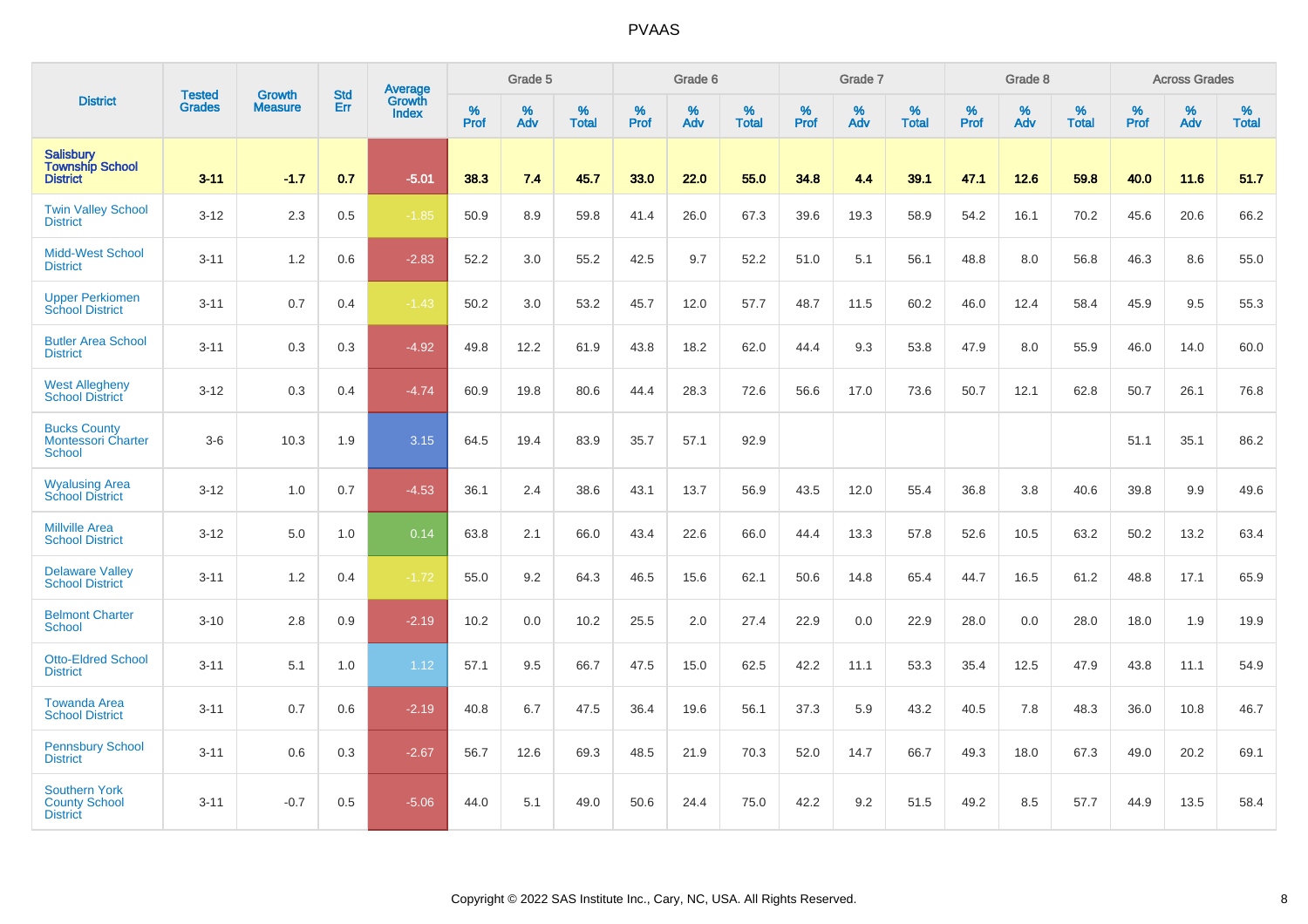|                                                               | <b>Tested</b> | <b>Growth</b>  | <b>Std</b> | Average                       |              | Grade 5  |                   |           | Grade 6  |                   |           | Grade 7  |                   |           | Grade 8  |                   |           | <b>Across Grades</b> |                   |
|---------------------------------------------------------------|---------------|----------------|------------|-------------------------------|--------------|----------|-------------------|-----------|----------|-------------------|-----------|----------|-------------------|-----------|----------|-------------------|-----------|----------------------|-------------------|
| <b>District</b>                                               | <b>Grades</b> | <b>Measure</b> | Err        | <b>Growth</b><br><b>Index</b> | $\%$<br>Prof | %<br>Adv | %<br><b>Total</b> | %<br>Prof | %<br>Adv | %<br><b>Total</b> | %<br>Prof | %<br>Adv | %<br><b>Total</b> | %<br>Prof | %<br>Adv | %<br><b>Total</b> | %<br>Prof | %<br>Adv             | %<br><b>Total</b> |
| <b>Salisbury</b><br><b>Township School</b><br><b>District</b> | $3 - 11$      | $-1.7$         | 0.7        | $-5.01$                       | 38.3         | 7.4      | 45.7              | 33.0      | 22.0     | 55.0              | 34.8      | 4.4      | 39.1              | 47.1      | $12.6$   | 59.8              | 40.0      | 11.6                 | 51.7              |
| <b>Mercer Area</b><br><b>School District</b>                  | $3 - 11$      | 1.5            | 0.8        | $-2.57$                       | 56.9         | 1.7      | 58.6              | 31.3      | 35.8     | 67.2              | 46.8      | 14.3     | 61.0              | 61.3      | 8.0      | 69.3              | 46.7      | 16.6                 | 63.3              |
| <b>Hollidaysburg Area</b><br>School District                  | $3 - 11$      | 1.1            | 0.4        | $-5.69$                       | 54.2         | 10.2     | 64.4              | 40.4      | 26.5     | 67.0              | 47.0      | 17.2     | 64.2              | 45.4      | 11.8     | 57.2              | 45.9      | 17.3                 | 63.2              |
| Penn-Delco School<br><b>District</b>                          | $3 - 11$      | 1.3            | 0.4        | $-2.22$                       | 51.9         | 12.9     | 64.7              | 40.8      | 17.9     | 58.7              | 48.7      | 16.8     | 65.4              | 45.6      | 6.2      | 51.8              | 46.1      | 12.9                 | 59.0              |
| <b>Universal Vare</b><br><b>Charter School</b>                | $6 - 8$       | 6.8            | 1.3        | 2.67                          |              |          |                   | 11.8      | 17.6     | 29.4              | 16.7      | 0.0      | 16.7              | 28.6      | 1.6      | 30.2              | 22.7      | 3.6                  | 26.4              |
| <b>Universal Daroff</b><br><b>Charter School</b>              | $3 - 8$       | 4.3            | 0.8        | 1.13                          | 14.5         | 0.0      | 14.5              | 20.4      | 1.8      | 22.2              | 12.5      | 2.1      | 14.6              | 21.8      | 0.0      | 21.8              | 15.2      | 1.3                  | 16.5              |
| Kennett<br>Consolidated<br><b>School District</b>             | $3 - 11$      | 1.3            | 0.4        | $-1.36$                       | 47.8         | 15.1     | 62.9              | 35.8      | 24.1     | 59.9              | 44.2      | 15.1     | 59.4              | 45.0      | 5.7      | 50.7              | 40.9      | 17.5                 | 58.4              |
| <b>Cambria Heights</b><br><b>School District</b>              | $3 - 10$      | 1.6            | 0.6        | $-2.34$                       | 62.9         | 5.6      | 68.5              | 42.6      | 24.8     | 67.3              | 51.0      | 5.2      | 56.2              | 48.2      | 13.4     | 61.6              | 49.1      | 11.7                 | 60.8              |
| Elizabethtown<br><b>Area School</b><br><b>District</b>        | $3 - 12$      | $-0.8$         | 0.4        | $-6.77$                       | 51.7         | 12.8     | 64.5              | 38.8      | 26.9     | 65.8              | 46.4      | 4.7      | 51.2              | 44.1      | 10.0     | 54.2              | 44.6      | 17.9                 | 62.5              |
| <b>Reading School</b><br><b>District</b>                      | $3 - 11$      | 1.5            | 0.4        | $-2.28$                       | 14.9         | 0.5      | 15.4              | 15.2      | 2.2      | 17.4              | 16.6      | 1.3      | 17.9              | 16.7      | 0.4      | 17.0              | 16.0      | 1.2                  | 17.2              |
| <b>Moon Area School</b><br><b>District</b>                    | $3 - 11$      | $-0.1$         | 0.4        | $-6.46$                       | 57.7         | 16.7     | 74.4              | 49.6      | 19.3     | 68.9              | 51.6      | 10.8     | 62.4              | 52.0      | 17.4     | 69.4              | 51.5      | 19.8                 | 71.3              |
| <b>Discovery Charter</b><br><b>School</b>                     | $3-8$         | 4.6            | 0.9        | 0.34                          | 36.4         | 2.3      | 38.6              | 27.3      | 9.1      | 36.4              | 35.6      | 3.4      | 39.0              | 45.7      | 5.7      | 51.4              | 29.8      | 3.4                  | 33.2              |
| <b>Franklin Regional</b><br><b>School District</b>            | $3 - 11$      | 1.8            | 0.4        | $-0.30$                       | 51.5         | 28.2     | 79.7              | 36.5      | 42.3     | 78.8              | 55.2      | 18.9     | 74.1              | 46.1      | 16.8     | 62.8              | 47.8      | 29.9                 | 77.6              |
| <b>Quaker Valley</b><br><b>School District</b>                | $3 - 11$      | 2.7            | 0.6        | 1.67                          | 56.0         | 24.1     | 80.1              | 33.6      | 45.4     | 79.0              | 53.5      | 25.7     | 79.2              | 57.6      | 23.5     | 81.1              | 47.9      | 33.9                 | 81.8              |
| <b>Keystone Central</b><br><b>School District</b>             | $3 - 11$      | 1.9            | 0.4        | 0.62                          | 36.0         | 3.6      | 39.7              | 38.1      | 13.8     | 52.0              | 33.4      | 4.4      | 37.8              | 37.3      | 3.6      | 40.9              | 36.9      | 7.7                  | 44.6              |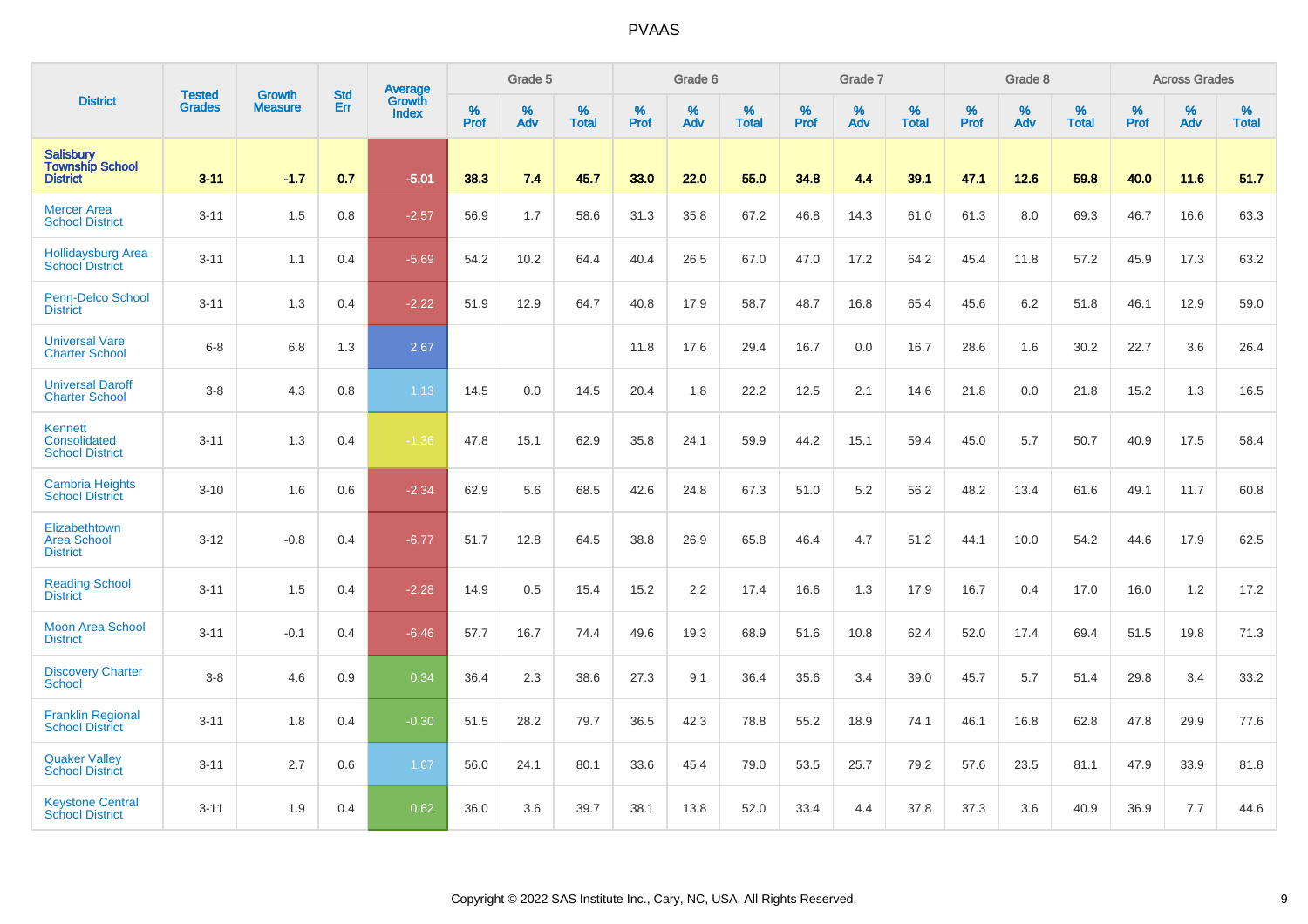|                                                                   |                                | <b>Growth</b>  | <b>Std</b> | <b>Average</b>                |           | Grade 5  |                   |           | Grade 6  |                   |           | Grade 7  |                   |           | Grade 8  |                   |           | <b>Across Grades</b> |                   |
|-------------------------------------------------------------------|--------------------------------|----------------|------------|-------------------------------|-----------|----------|-------------------|-----------|----------|-------------------|-----------|----------|-------------------|-----------|----------|-------------------|-----------|----------------------|-------------------|
| <b>District</b>                                                   | <b>Tested</b><br><b>Grades</b> | <b>Measure</b> | Err        | <b>Growth</b><br><b>Index</b> | %<br>Prof | %<br>Adv | %<br><b>Total</b> | %<br>Prof | %<br>Adv | %<br><b>Total</b> | %<br>Prof | %<br>Adv | %<br><b>Total</b> | %<br>Prof | %<br>Adv | %<br><b>Total</b> | %<br>Prof | %<br>Adv             | %<br><b>Total</b> |
| <b>Salisbury</b><br><b>Township School</b><br><b>District</b>     | $3 - 11$                       | $-1.7$         | 0.7        | $-5.01$                       | 38.3      | 7.4      | 45.7              | 33.0      | 22.0     | 55.0              | 34.8      | 4.4      | 39.1              | 47.1      | 12.6     | 59.8              | 40.0      | 11.6                 | 51.7              |
| Lake-Lehman<br><b>School District</b>                             | $3 - 11$                       | 2.0            | 0.6        | $-1.92$                       | 46.8      | 4.5      | 51.4              | 42.9      | 10.5     | 53.3              | 53.0      | 9.6      | 62.6              | 52.2      | 8.7      | 60.9              | 48.7      | 10.4                 | 59.1              |
| <b>Danville Area</b><br><b>School District</b>                    | $3 - 11$                       | 2.1            | 0.5        | $-1.17$                       | 56.7      | 16.6     | 73.2              | 41.0      | 27.1     | 68.1              | 52.9      | 20.3     | 73.2              | 43.3      | 21.7     | 65.0              | 46.6      | 21.7                 | 68.3              |
| Esperanza<br><b>Academy Charter</b><br><b>School</b>              | $4 - 11$                       | 1.2            | 0.5        | $-2.91$                       |           |          |                   | 17.4      | 0.5      | 17.9              | 22.3      | 1.4      | 23.6              | 18.9      | $0.5\,$  | 19.4              | 19.0      | 0.9                  | 19.9              |
| <b>Oxford Area</b><br><b>School District</b>                      | $3 - 11$                       | $-1.2$         | 0.4        | $-9.53$                       | 43.9      | 6.1      | 50.0              | 41.5      | 17.6     | 59.0              | 44.6      | 7.0      | 51.6              | 30.2      | 3.9      | 34.2              | 39.6      | 10.3                 | 49.9              |
| <b>Wattsburg Area</b><br><b>School District</b>                   | $3 - 11$                       | 3.0            | 0.6        | 0.15                          | 48.9      | 9.1      | 58.0              | 52.1      | 18.1     | 70.2              | 46.2      | 13.2     | 59.3              | 60.8      | 5.9      | 66.7              | 48.4      | 12.4                 | 60.8              |
| <b>Williamsport Area</b><br><b>School District</b>                | $3 - 11$                       | $-1.3$         | 0.4        | $-6.70$                       | 46.8      | 4.8      | 51.6              | 43.8      | 8.8      | 52.5              | 34.6      | 4.8      | 39.4              | 26.0      | 5.8      | 31.8              | 37.7      | 8.5                  | 46.2              |
| Mt Lebanon<br><b>School District</b>                              | $3 - 11$                       | 0.4            | 0.4        | $-1.43$                       | 60.1      | 27.2     | 87.2              | 39.7      | 50.2     | 89.8              | 46.8      | 35.3     | 82.2              | 52.4      | 35.7     | 88.1              | 48.2      | 38.9                 | 87.0              |
| <b>Somerset Area</b><br><b>School District</b>                    | $3 - 11$                       | 0.7            | 0.6        | $-3.09$                       | 48.3      | 5.8      | 54.2              | 42.4      | 28.8     | 71.2              | 46.7      | 17.5     | 64.2              | 52.5      | 12.8     | 65.2              | 45.3      | 16.7                 | 62.0              |
| <b>Hanover Public</b><br><b>School District</b>                   | $3 - 11$                       | 1.6            | 0.6        | $-3.85$                       | 40.6      | 3.0      | 43.6              | 42.4      | 9.4      | 51.8              | 45.4      | 6.2      | 51.5              | 38.7      | 7.3      | 46.0              | 42.0      | 12.7                 | 54.7              |
| <b>Keystone School</b><br><b>District</b>                         | $3 - 11$                       | 0.8            | 0.8        | $-2.41$                       | 49.2      | 26.9     | 76.1              | 50.0      | 17.3     | 67.3              | 50.0      | 16.2     | 66.2              | 46.8      | 9.7      | 56.4              | 46.5      | 21.0                 | 67.5              |
| <b>Oil City Area</b><br><b>School District</b>                    | $3 - 11$                       | 2.6            | 0.6        | 0.83                          | 47.2      | 2.8      | 50.0              | 41.1      | 9.7      | 50.8              | 32.8      | 4.7      | 37.5              | 42.0      | 7.6      | 49.6              | 39.2      | 7.8                  | 47.0              |
| <b>Avella Area School</b><br><b>District</b>                      | $3 - 12$                       | 2.7            | 1.1        | $-3.10$                       | 42.5      | 2.5      | 45.0              | 42.4      | 18.2     | 60.6              | 60.0      | 5.7      | 65.7              | 63.0      | 18.5     | 81.5              | 46.7      | 12.6                 | 59.3              |
| <b>Colonial School</b><br><b>District</b>                         | $3 - 11$                       | 0.7            | 0.4        | $-2.40$                       | 55.2      | 20.3     | 75.4              | 43.0      | 38.9     | 81.8              | 49.7      | 19.2     | 68.9              | 52.2      | 17.0     | 69.2              | 47.2      | 26.2                 | 73.5              |
| Pennsylvania<br><b>Distance Learning</b><br><b>Charter School</b> | $3 - 12$                       | 0.0            | 0.7        | $-3.71$                       | 30.3      | 0.0      | 30.3              | 16.2      | 4.0      | 20.3              | 25.6      | 1.2      | 26.7              | 33.3      | 2.3      | 35.6              | 25.8      | 3.0                  | 28.8              |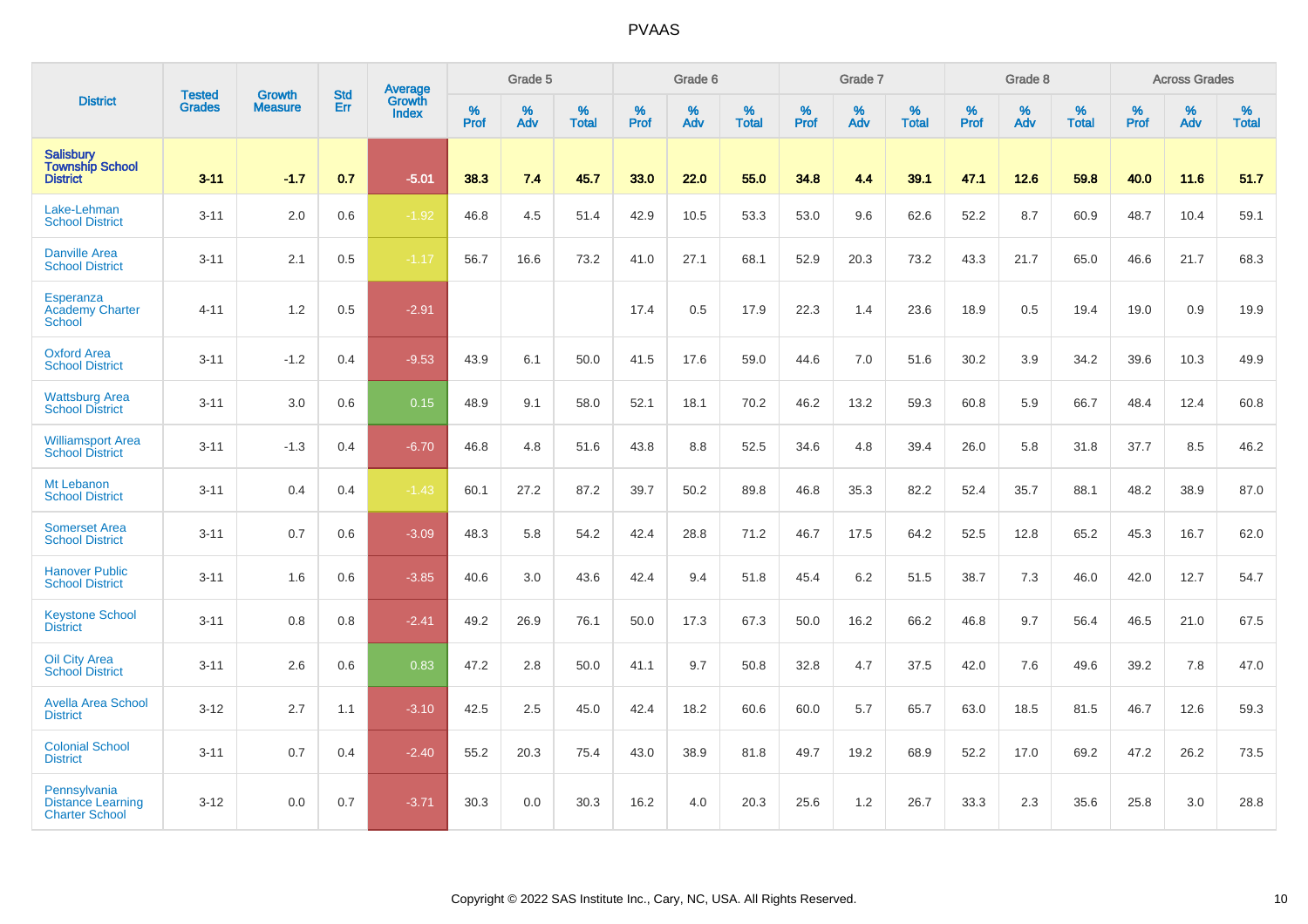|                                                               |                                |                                 | <b>Std</b> | Average                |              | Grade 5  |                   |           | Grade 6  |                   |           | Grade 7  |                   |           | Grade 8  |                   |           | <b>Across Grades</b> |                   |
|---------------------------------------------------------------|--------------------------------|---------------------------------|------------|------------------------|--------------|----------|-------------------|-----------|----------|-------------------|-----------|----------|-------------------|-----------|----------|-------------------|-----------|----------------------|-------------------|
| <b>District</b>                                               | <b>Tested</b><br><b>Grades</b> | <b>Growth</b><br><b>Measure</b> | Err        | <b>Growth</b><br>Index | $\%$<br>Prof | %<br>Adv | %<br><b>Total</b> | %<br>Prof | %<br>Adv | %<br><b>Total</b> | %<br>Prof | %<br>Adv | %<br><b>Total</b> | %<br>Prof | %<br>Adv | %<br><b>Total</b> | %<br>Prof | %<br>Adv             | %<br><b>Total</b> |
| <b>Salisbury</b><br><b>Township School</b><br><b>District</b> | $3 - 11$                       | $-1.7$                          | 0.7        | $-5.01$                | 38.3         | 7.4      | 45.7              | 33.0      | 22.0     | 55.0              | 34.8      | 4.4      | 39.1              | 47.1      | 12.6     | 59.8              | 40.0      | 11.6                 | 51.7              |
| <b>Universal</b><br><b>Creighton Charter</b><br><b>School</b> | $3-8$                          | $-0.0$                          | 0.7        | $-3.71$                | 31.0         | 2.4      | 33.3              | 25.6      | 2.3      | 27.9              | 15.4      | 4.6      | 20.0              | 34.9      | 5.8      | 40.7              | 28.8      | 4.7                  | 33.5              |
| <b>Freire Charter</b><br>School                               | $5 - 11$                       | 1.6                             | 0.7        | $-0.46$                | 17.5         | 0.0      | 17.5              | 31.4      | 1.4      | 32.9              | 28.3      | 2.0      | 30.3              | 33.6      | 3.7      | 37.4              | 27.6      | 1.9                  | 29.5              |
| <b>Tussey Mountain</b><br><b>School District</b>              | $3 - 12$                       | 1.8                             | 0.8        | $-0.68$                | 44.8         | 3.4      | 48.3              | 46.3      | 8.5      | 54.9              | 45.2      | 0.0      | 45.2              | 47.2      | 2.8      | 50.0              | 40.7      | 6.3                  | 47.0              |
| <b>Kane Area School</b><br><b>District</b>                    | $3 - 10$                       | 3.4                             | 0.7        | 0.64                   | 40.8         | 19.7     | 60.6              | 40.6      | 15.6     | 56.2              | 50.8      | 6.0      | 56.7              | 50.0      | 9.8      | 59.8              | 44.4      | 10.2                 | 54.6              |
| <b>Riverside School</b><br><b>District</b>                    | $3 - 11$                       | 2.8                             | 0.6        | 0.20                   | 44.6         | 4.0      | 48.5              | 45.4      | 13.1     | 58.6              | 43.7      | 11.6     | 55.3              | 45.0      | 8.3      | 53.2              | 44.3      | 10.7                 | 55.0              |
| <b>Tacony Academy</b><br><b>Charter School</b>                | $3 - 11$                       | $-3.1$                          | 0.8        | $-5.48$                | 26.5         | 1.5      | 27.9              | 21.7      | 4.4      | 26.1              | 48.0      | 1.4      | 49.3              | 17.1      | 5.7      | 22.9              | 25.6      | 2.4                  | 28.0              |
| Williamsburg<br><b>Community School</b><br><b>District</b>    | $3 - 11$                       | 3.1                             | 1.1        | $-3.37$                | 53.1         | 3.1      | 56.2              | 51.4      | 17.1     | 68.6              | 47.6      | 9.5      | 57.1              | 43.8      | 12.5     | 56.2              | 43.4      | 15.8                 | 59.1              |
| <b>Spring Cove</b><br>School District                         | $3 - 11$                       | 0.1                             | 0.6        | $-1.56$                | 41.7         | 5.0      | 46.7              | 42.1      | 13.5     | 55.6              | 48.8      | 6.3      | 55.1              | 34.6      | 11.8     | 46.5              | 40.5      | 10.8                 | 51.3              |
| <b>Bellefonte Area</b><br><b>School District</b>              | $3 - 11$                       | $-0.0$                          | 0.5        | $-4.22$                | 56.6         | 10.2     | 66.9              | 40.3      | 19.3     | 59.7              | 50.6      | 6.0      | 56.6              | 32.2      | 8.8      | 41.0              | 44.8      | 12.3                 | 57.1              |
| <b>East Penn School</b><br><b>District</b>                    | $3 - 11$                       | 1.0                             | 0.3        | $-0.16$                | 59.9         | 7.4      | 67.3              | 45.2      | 18.0     | 63.2              | 52.5      | 15.0     | 67.5              | 53.3      | 14.4     | 67.7              | 49.9      | 15.8                 | 65.7              |
| Annville-Cleona<br><b>School District</b>                     | $3 - 12$                       | $-0.3$                          | 0.6        | $-3.96$                | 47.5         | 11.2     | 58.8              | 39.6      | 21.9     | 61.5              | 54.0      | 12.6     | 66.7              | 32.4      | 17.6     | 50.0              | 44.0      | 15.5                 | 59.5              |
| Old Forge School<br><b>District</b>                           | $3 - 12$                       | 0.5                             | 0.8        | $-3.24$                | 39.1         | 0.0      | 39.1              | 41.1      | 17.9     | 58.9              | 33.3      | 24.2     | 57.6              | 44.1      | 6.8      | 50.8              | 40.1      | 9.2                  | 49.3              |
| <b>Daniel Boone Area</b><br><b>School District</b>            | $3 - 12$                       | 0.9                             | 0.5        | $-2.03$                | 54.5         | 3.9      | 58.4              | 31.7      | 16.1     | 47.8              | 46.1      | 7.4      | 53.4              | 42.8      | 9.2      | 52.0              | 42.6      | 10.0                 | 52.6              |
| Jefferson-Morgan<br><b>School District</b>                    | $3 - 10$                       | 2.7                             | 0.9        | $-0.58$                | 45.1         | 2.8      | 47.9              | 40.0      | 7.3      | 47.3              | 41.8      | 5.4      | 47.3              | 44.4      | 6.7      | 51.1              | 41.7      | 6.6                  | 48.2              |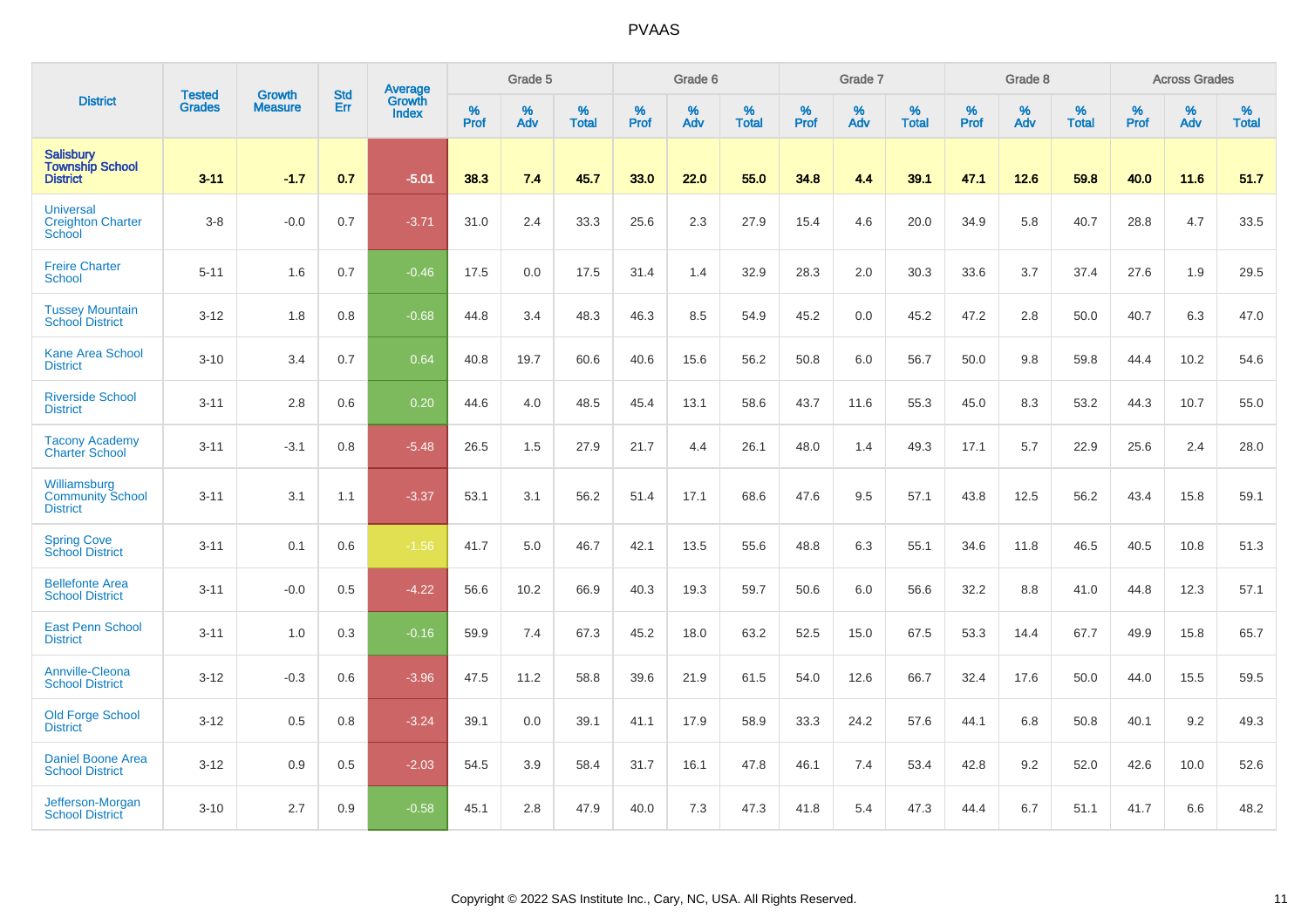|                                                               | <b>Tested</b> | <b>Growth</b>  | <b>Std</b> | Average                       |              | Grade 5  |                   |           | Grade 6  |                   |           | Grade 7  |                   |           | Grade 8  |                   |           | <b>Across Grades</b> |                   |
|---------------------------------------------------------------|---------------|----------------|------------|-------------------------------|--------------|----------|-------------------|-----------|----------|-------------------|-----------|----------|-------------------|-----------|----------|-------------------|-----------|----------------------|-------------------|
| <b>District</b>                                               | <b>Grades</b> | <b>Measure</b> | Err        | <b>Growth</b><br><b>Index</b> | $\%$<br>Prof | %<br>Adv | %<br><b>Total</b> | %<br>Prof | %<br>Adv | %<br><b>Total</b> | %<br>Prof | %<br>Adv | %<br><b>Total</b> | %<br>Prof | %<br>Adv | %<br><b>Total</b> | %<br>Prof | %<br>Adv             | %<br><b>Total</b> |
| <b>Salisbury</b><br><b>Township School</b><br><b>District</b> | $3 - 11$      | $-1.7$         | 0.7        | $-5.01$                       | 38.3         | 7.4      | 45.7              | 33.0      | 22.0     | 55.0              | 34.8      | 4.4      | 39.1              | 47.1      | 12.6     | 59.8              | 40.0      | 11.6                 | 51.7              |
| <b>Jeannette City</b><br><b>School District</b>               | $3 - 11$      | 3.5            | 0.8        | $-0.39$                       | 41.7         | 1.4      | 43.1              | 33.3      | 18.5     | 51.8              | 44.6      | 9.2      | 53.8              | 48.1      | 7.7      | 55.8              | 40.4      | 8.2                  | 48.6              |
| <b>Provident Charter</b><br><b>School</b>                     | $3-8$         | 4.1            | 1.1        | $-1.11$                       | 19.6         | 0.0      | 19.6              | 15.8      | 5.3      | 21.0              | 13.6      | 0.0      | 13.6              | 17.2      | 3.4      | 20.7              | 16.4      | 2.9                  | 19.3              |
| Pennsylvania<br><b>Cyber Charter</b><br>School                | $3 - 11$      | 2.1            | 0.5        | $-0.33$                       | 41.0         | 4.9      | 45.8              | 39.5      | 11.2     | 50.7              | 42.9      | 3.4      | 46.4              | 39.5      | 2.6      | 42.0              | 40.1      | 7.4                  | 47.5              |
| <b>Corry Area School</b><br><b>District</b>                   | $3 - 11$      | 2.4            | 0.6        | 0.99                          | 50.0         | 4.7      | 54.7              | 40.5      | 16.2     | 56.8              | 42.0      | 6.5      | 48.6              | 33.8      | 9.5      | 43.2              | 40.3      | 11.8                 | 52.1              |
| <b>Elk Lake School</b><br><b>District</b>                     | $3 - 11$      | 2.6            | 0.7        | $-0.65$                       | 43.8         | 3.8      | 47.5              | 35.8      | 21.0     | 56.8              | 39.8      | 11.4     | 51.1              | 35.8      | 6.2      | 42.0              | 38.3      | 11.7                 | 50.0              |
| <b>Pine Grove Area</b><br><b>School District</b>              | $3 - 11$      | 0.9            | 0.6        | $-3.29$                       | 55.8         | 1.0      | 56.8              | 41.0      | 14.5     | 55.6              | 44.7      | 0.8      | 45.5              | 45.5      | 6.2      | 51.8              | 46.5      | 10.4                 | 56.9              |
| <b>East Lycoming</b><br><b>School District</b>                | $3 - 11$      | $-0.6$         | 0.6        | $-4.76$                       | 63.9         | 6.7      | 70.6              | 45.3      | 24.5     | 69.8              | 57.8      | 10.7     | 68.6              | 43.0      | 12.4     | 55.4              | 47.7      | 14.9                 | 62.6              |
| <b>Muncy School</b><br><b>District</b>                        | $3 - 11$      | 0.3            | 0.7        | $-3.30$                       | 49.2         | 11.5     | 60.7              | 48.7      | 30.8     | 79.5              | 58.0      | 8.7      | 66.7              | 44.4      | 12.2     | 56.7              | 49.3      | 16.0                 | 65.3              |
| Shenandoah<br><b>Valley School</b><br><b>District</b>         | $3 - 11$      | 1.7            | 0.9        | $-3.50$                       | 37.3         | 3.0      | 40.3              | 31.4      | 9.8      | 41.2              | 36.2      | 1.7      | 37.9              | 26.3      | 0.0      | 26.3              | 34.3      | 5.0                  | 39.4              |
| <b>Palmerton Area</b><br><b>School District</b>               | $3 - 11$      | 1.6            | 0.6        | $-0.73$                       | 54.9         | 3.7      | 58.5              | 47.3      | 14.6     | 61.8              | 42.6      | 11.6     | 54.3              | 38.3      | 11.2     | 49.5              | 45.2      | 11.6                 | 56.8              |
| <b>Pottsgrove School</b><br><b>District</b>                   | $3 - 11$      | $-0.4$         | 0.5        | $-2.94$                       | 39.7         | 5.4      | 45.1              | 42.3      | 6.4      | 48.7              | 53.1      | 9.1      | 62.3              | 40.4      | 3.7      | 44.2              | 43.1      | 7.6                  | 50.7              |
| <b>Pleasant Valley</b><br><b>School District</b>              | $3 - 11$      | 1.4            | 0.5        | $-2.68$                       | 52.2         | 0.9      | 53.1              | 50.0      | 8.3      | 58.3              | 47.0      | 10.5     | 57.5              | 51.9      | 7.6      | 59.5              | 48.1      | 6.4                  | 54.6              |
| <b>Rose Tree Media</b><br><b>School District</b>              | $3 - 10$      | 0.1            | 0.4        | $-2.51$                       | 62.5         | 14.0     | 76.5              | 41.0      | 44.4     | 85.4              | 51.8      | 27.0     | 78.8              | 56.2      | 22.8     | 79.0              | 51.9      | 27.9                 | 79.8              |
| <b>Abington School</b><br><b>District</b>                     | $3 - 10$      | $-2.8$         | 0.3        | $-9.26$                       | 49.8         | 10.0     | 59.7              | 44.9      | 27.5     | 72.5              | 49.5      | 11.6     | 61.1              | 41.4      | 10.4     | 51.8              | 44.9      | 18.8                 | 63.8              |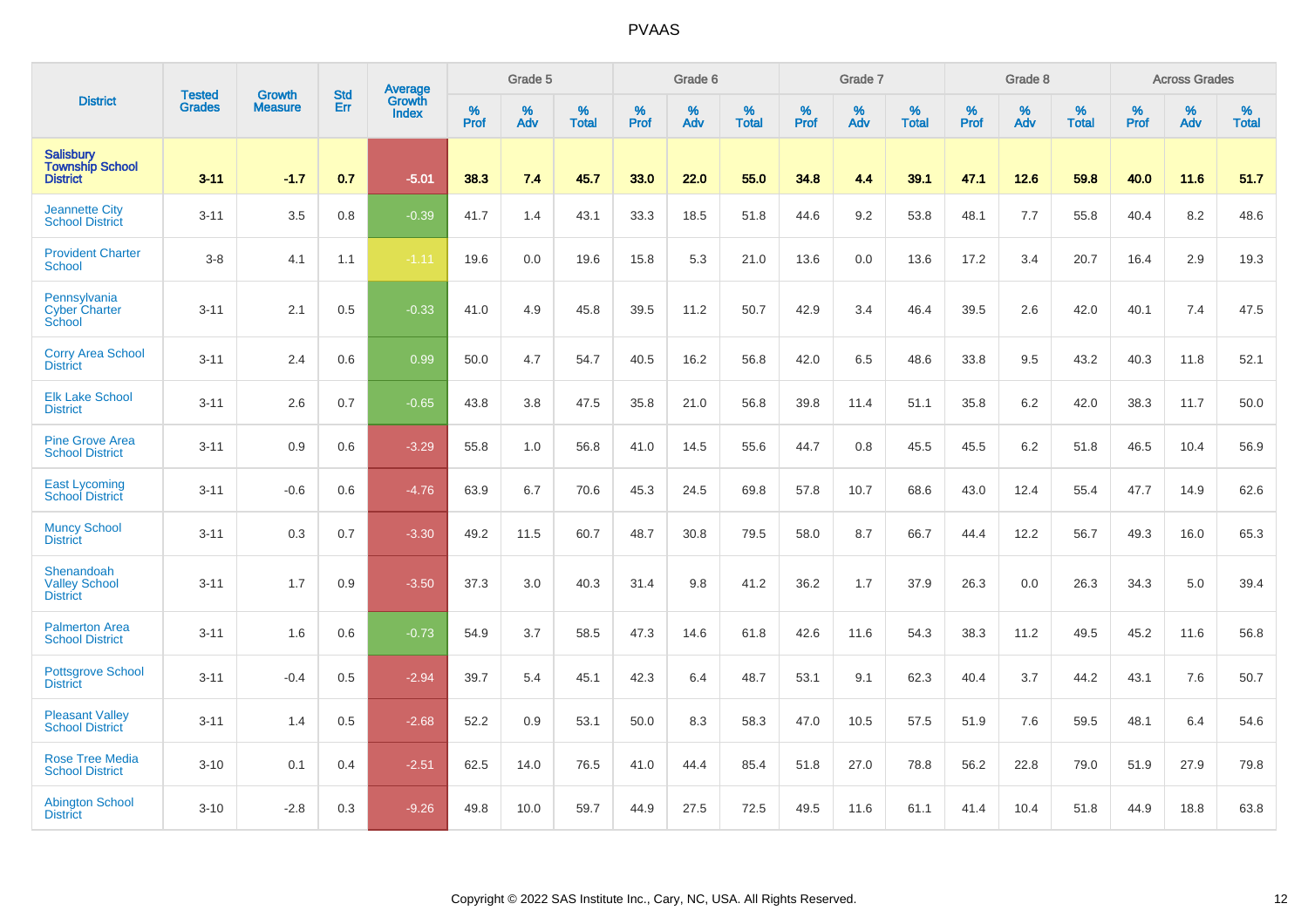|                                                                           |                                |                                 |                   | Average         |                  | Grade 5  |                   |           | Grade 6  |                   |           | Grade 7  |                   |           | Grade 8  |                   |                  | <b>Across Grades</b> |                   |
|---------------------------------------------------------------------------|--------------------------------|---------------------------------|-------------------|-----------------|------------------|----------|-------------------|-----------|----------|-------------------|-----------|----------|-------------------|-----------|----------|-------------------|------------------|----------------------|-------------------|
| <b>District</b>                                                           | <b>Tested</b><br><b>Grades</b> | <b>Growth</b><br><b>Measure</b> | <b>Std</b><br>Err | Growth<br>Index | %<br><b>Prof</b> | %<br>Adv | %<br><b>Total</b> | %<br>Prof | %<br>Adv | %<br><b>Total</b> | %<br>Prof | %<br>Adv | %<br><b>Total</b> | %<br>Prof | %<br>Adv | %<br><b>Total</b> | %<br><b>Prof</b> | %<br>Adv             | %<br><b>Total</b> |
| <b>Salisbury</b><br><b>Township School</b><br><b>District</b>             | $3 - 11$                       | $-1.7$                          | 0.7               | $-5.01$         | 38.3             | 7.4      | 45.7              | 33.0      | 22.0     | 55.0              | 34.8      | 4.4      | 39.1              | 47.1      | 12.6     | 59.8              | 40.0             | 11.6                 | 51.7              |
| <b>Wellsboro Area</b><br><b>School District</b>                           | $3 - 11$                       | $-0.6$                          | 0.6               | $-4.07$         | 62.1             | 6.9      | 69.0              | 41.8      | 15.3     | 57.1              | 46.6      | 15.2     | 61.9              | 44.3      | 15.5     | 59.8              | 45.8             | 12.9                 | 58.7              |
| <b>Hampton Township</b><br><b>School District</b>                         | $3 - 11$                       | 1.7                             | 0.5               | $-3.34$         | 50.3             | 30.7     | 81.0              | 35.6      | 44.2     | 79.8              | 54.6      | 26.3     | 81.0              | 46.9      | 34.3     | 81.1              | 44.1             | 38.5                 | 82.7              |
| <b>Mohawk Area</b><br><b>School District</b>                              | $3 - 11$                       | 0.9                             | 0.6               | $-2.08$         | 43.7             | 6.8      | 50.5              | 44.7      | 21.3     | 66.0              | 56.9      | 7.8      | 64.7              | 55.9      | 8.6      | 64.5              | 46.4             | 17.1                 | 63.5              |
| <b>Robert Benjamin</b><br><b>Wiley Community</b><br><b>Charter School</b> | $3-8$                          | 3.6                             | 0.9               | $-1.43$         | 20.9             | 0.0      | 20.9              | 23.4      | 4.3      | 27.7              | 28.1      | 1.8      | 29.8              | 31.1      | 0.0      | 31.1              | 24.2             | 2.4                  | 26.5              |
| <b>Rockwood Area</b><br><b>School District</b>                            | $3 - 11$                       | 1.8                             | 0.9               | $-0.76$         | 65.8             | 2.4      | 68.3              | 38.1      | 31.0     | 69.0              | 63.0      | 6.5      | 69.6              | 50.8      | 19.0     | 69.8              | 52.2             | 13.4                 | 65.7              |
| <b>Laboratory Charter</b><br><b>School</b>                                | $3-8$                          | 3.4                             | 1.2               | $-4.40$         | 17.2             | 0.0      | 17.2              | 26.2      | 7.1      | 33.3              | 52.0      | 0.0      | 52.0              | 33.3      | 4.8      | 38.1              | 27.2             | 2.4                  | 29.6              |
| <b>California Area</b><br><b>School District</b>                          | $3 - 10$                       | 1.5                             | 0.8               | $-1.20$         | 51.8             | 3.7      | 55.6              | 39.4      | 9.1      | 48.5              | 46.4      | 17.9     | 64.3              | 50.0      | 18.5     | 68.5              | 45.7             | 14.1                 | 59.8              |
| <b>Mid Valley School</b><br><b>District</b>                               | $3 - 10$                       | $-0.4$                          | 0.6               | $-5.84$         | 41.6             | 5.0      | 46.5              | 48.8      | 10.4     | 59.2              | 38.6      | 2.4      | 40.9              | 26.2      | 2.7      | 28.9              | 38.8             | 7.4                  | 46.2              |
| <b>Union School</b><br><b>District</b>                                    | $3 - 12$                       | 2.7                             | 1.0               | $-0.02$         | 21.2             | 6.1      | 27.3              | 40.9      | 20.4     | 61.4              | 40.5      | 0.0      | 40.5              | 40.0      | 6.7      | 46.7              | 37.0             | 8.4                  | 45.4              |
| <b>Bethel Park School</b><br><b>District</b>                              | $3 - 11$                       | 0.5                             | 0.4               | $-3.33$         | 59.3             | 14.8     | 74.2              | 44.6      | 30.2     | 74.9              | 57.6      | 17.0     | 74.5              | 54.5      | 19.6     | 74.1              | 52.1             | 24.5                 | 76.6              |
| Loyalsock<br><b>Township School</b><br><b>District</b>                    | $3 - 12$                       | 1.2                             | 0.6               | $-1.86$         | 48.3             | 12.9     | 61.2              | 43.9      | 17.4     | 61.2              | 50.8      | 7.0      | 57.8              | 51.0      | 5.0      | 56.0              | 45.5             | 13.2                 | 58.7              |
| <b>Eastern Lancaster</b><br><b>County School</b><br><b>District</b>       | $3 - 12$                       | 1.1                             | 0.5               | $-1.40$         | 48.1             | 3.9      | 51.9              | 38.7      | 12.0     | 50.8              | 35.4      | 4.6      | 39.9              | 38.0      | 15.5     | 53.5              | 39.2             | 9.3                  | 48.5              |
| <b>Chestnut Ridge</b><br><b>School District</b>                           | $3 - 12$                       | 1.2                             | 0.7               | $-2.28$         | 53.8             | 4.4      | 58.2              | 42.0      | 19.8     | 61.7              | 57.9      | 3.2      | 61.0              | 50.5      | 6.2      | 56.7              | 47.9             | 11.6                 | 59.5              |
| Conemaugh<br><b>Township Area</b><br><b>School District</b>               | $3 - 12$                       | 2.5                             | 0.8               | $-1.19$         | 53.2             | 22.6     | 75.8              | 36.1      | 36.1     | 72.1              | 62.5      | 18.1     | 80.6              | 50.7      | 16.4     | 67.1              | 50.9             | 24.8                 | 75.7              |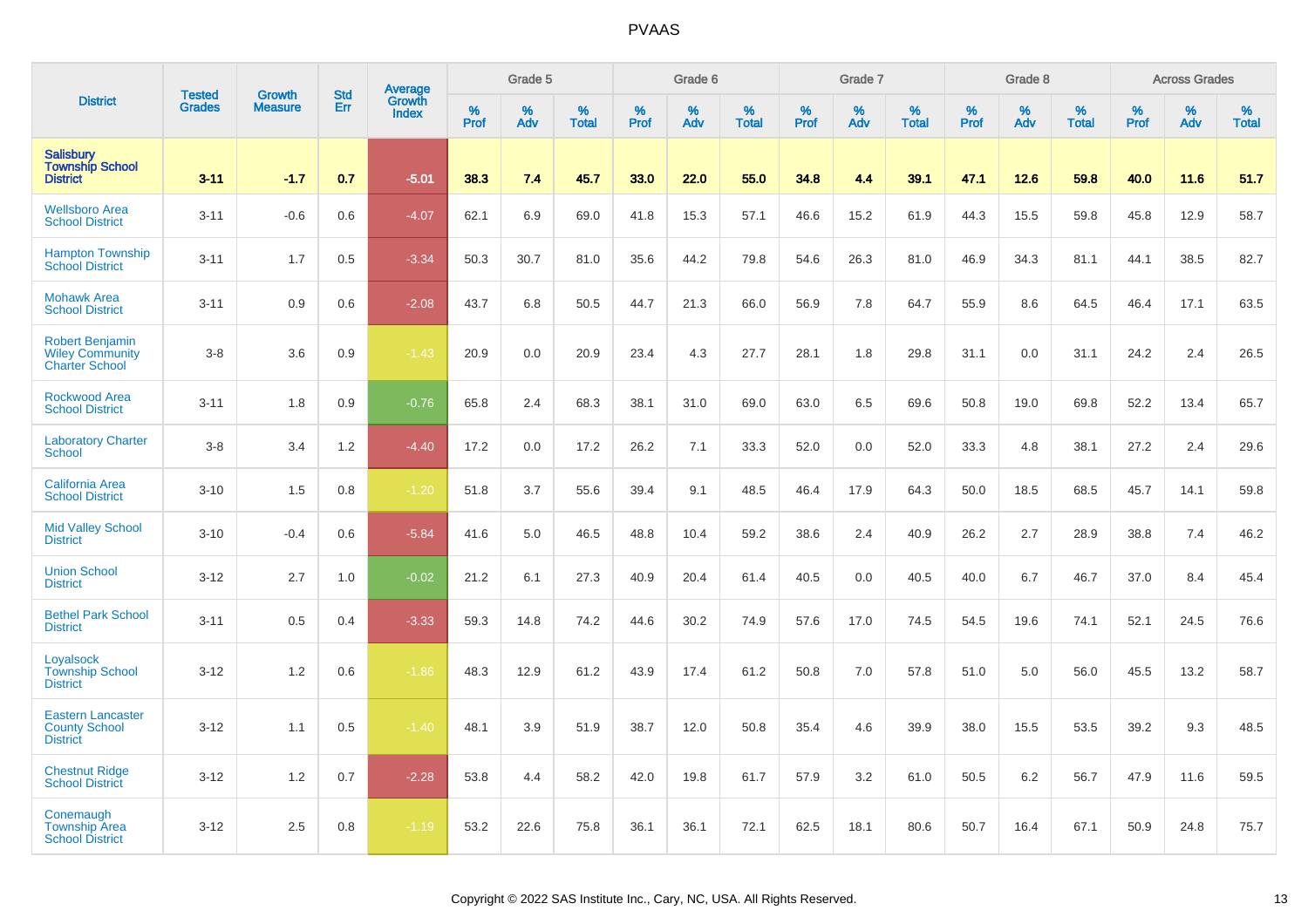|                                                                    | <b>Tested</b> |                                 | <b>Std</b> |                                   |                  | Grade 5  |                   |           | Grade 6  |                   |           | Grade 7  |                   |           | Grade 8  |                   |           | <b>Across Grades</b> |                   |
|--------------------------------------------------------------------|---------------|---------------------------------|------------|-----------------------------------|------------------|----------|-------------------|-----------|----------|-------------------|-----------|----------|-------------------|-----------|----------|-------------------|-----------|----------------------|-------------------|
| <b>District</b>                                                    | <b>Grades</b> | <b>Growth</b><br><b>Measure</b> | Err        | Average<br>Growth<br><b>Index</b> | %<br><b>Prof</b> | %<br>Adv | %<br><b>Total</b> | %<br>Prof | %<br>Adv | %<br><b>Total</b> | %<br>Prof | %<br>Adv | %<br><b>Total</b> | %<br>Prof | %<br>Adv | %<br><b>Total</b> | %<br>Prof | %<br>Adv             | %<br><b>Total</b> |
| <b>Salisbury</b><br><b>Township School</b><br><b>District</b>      | $3 - 11$      | $-1.7$                          | 0.7        | $-5.01$                           | 38.3             | 7.4      | 45.7              | 33.0      | 22.0     | 55.0              | 34.8      | 4.4      | 39.1              | 47.1      | 12.6     | 59.8              | 40.0      | 11.6                 | 51.7              |
| <b>East Pennsboro</b><br><b>Area School</b><br><b>District</b>     | $3 - 11$      | 1.2                             | 0.5        | $-1.85$                           | 47.0             | 4.8      | 51.8              | 35.0      | 18.1     | 53.1              | 50.6      | 10.0     | 60.6              | 47.1      | 8.2      | 55.3              | 44.2      | 11.4                 | 55.5              |
| <b>Riverside Beaver</b><br><b>County School</b><br><b>District</b> | $3 - 11$      | 2.3                             | 0.6        | $-2.61$                           | 53.1             | 9.4      | 62.5              | 37.0      | 36.0     | 73.0              | 48.8      | 12.5     | 61.2              | 51.6      | 15.8     | 67.4              | 45.6      | 22.4                 | 68.1              |
| <b>Big Spring School</b><br><b>District</b>                        | $3 - 11$      | $-0.3$                          | 0.5        | $-3.93$                           | 50.0             | 14.6     | 64.6              | 45.6      | 12.0     | 57.6              | 52.2      | 8.8      | 61.0              | 49.7      | 9.2      | 58.9              | 47.8      | 15.2                 | 63.0              |
| <b>KIPP Philadelphia</b><br><b>Charter School</b>                  | $3 - 8$       | 2.8                             | 0.9        | 0.52                              | 13.5             | 0.0      | 13.5              | 28.0      | 0.0      | 28.0              | 29.0      | 0.0      | 29.0              | 25.6      | 0.0      | 25.6              | 21.5      | 0.4                  | 21.9              |
| <b>People For People</b><br><b>Charter School</b>                  | $3 - 12$      | 3.5                             | 1.0        | $-0.65$                           | 12.9             | 3.2      | 16.1              | 19.4      | 0.0      | 19.4              | 23.1      | 0.0      | 23.1              | 6.8       | 0.0      | 6.8               | 13.2      | 0.4                  | 13.6              |
| <b>Grove City Area</b><br><b>School District</b>                   | $3 - 12$      | 1.6                             | 0.6        | $-1.18$                           | 45.0             | 21.0     | 66.0              | 36.9      | 23.8     | 60.7              | 58.9      | 16.1     | 75.0              | 47.1      | 12.6     | 59.7              | 45.7      | 20.1                 | 65.8              |
| <b>West Jefferson</b><br><b>Hills School District</b>              | $3 - 11$      | 0.0                             | 0.4        | $-3.98$                           | 58.9             | 14.8     | 73.8              | 50.5      | 19.9     | 70.4              | 60.2      | 13.1     | 73.3              | 57.6      | 17.7     | 75.4              | 53.0      | 20.4                 | 73.4              |
| <b>Russell Byers</b><br><b>Charter School</b>                      | $3-8$         | 1.4                             | 0.9        | $-1.06$                           | 18.2             | 1.8      | 20.0              | 36.8      | 0.0      | 36.8              | 28.1      | 0.0      | 28.1              | 14.3      | 2.0      | 16.3              | 22.4      | 3.0                  | 25.3              |
| <b>Wyoming Valley</b><br>West School<br><b>District</b>            | $3 - 11$      | 0.9                             | 0.5        | $-1.24$                           | 41.0             | 4.2      | 45.2              | 32.6      | 7.6      | 40.3              | 40.5      | 4.2      | 44.6              | 30.1      | 12.1     | 42.2              | 35.8      | 6.9                  | 42.7              |
| Wilkinsburg<br><b>Borough School</b><br><b>District</b>            | $3-6$         | 4.8                             | 1.4        | 0.90                              | 41.5             | 0.0      | 41.5              | 25.6      | 2.3      | 27.9              |           |          |                   |           |          |                   | 23.5      | 1.0                  | 24.5              |
| Altoona Area<br><b>School District</b>                             | $3 - 12$      | 1.1                             | 0.3        | $-1.92$                           | 43.5             | 4.0      | 47.5              | 30.6      | 11.2     | 41.8              | 38.3      | 4.3      | 42.6              | 43.8      | 7.2      | 51.0              | 37.4      | 6.8                  | 44.1              |
| <b>Southern Fulton</b><br><b>School District</b>                   | $3 - 11$      | 0.0                             | 0.9        | $-1.64$                           | 53.2             | 6.4      | 59.6              | 41.4      | 15.5     | 56.9              | 40.4      | 0.0      | 40.4              | 32.0      | 8.0      | 40.0              | 43.4      | 7.9                  | 51.3              |
| Pen Argyl Area<br><b>School District</b>                           | $3 - 12$      | 2.2                             | 0.6        | $-0.55$                           | 50.0             | 10.0     | 60.0              | 43.9      | 13.4     | 57.3              | 44.6      | 9.1      | 53.6              | 44.7      | 4.8      | 49.5              | 46.0      | 11.3                 | 57.2              |
| <b>Derry Area School</b><br><b>District</b>                        | $3 - 11$      | 2.2                             | 0.6        | $-0.34$                           | 44.6             | 8.3      | 52.9              | 44.4      | 29.1     | 73.5              | 49.6      | 17.1     | 66.7              | 43.1      | 12.9     | 56.0              | 44.1      | 17.4                 | 61.5              |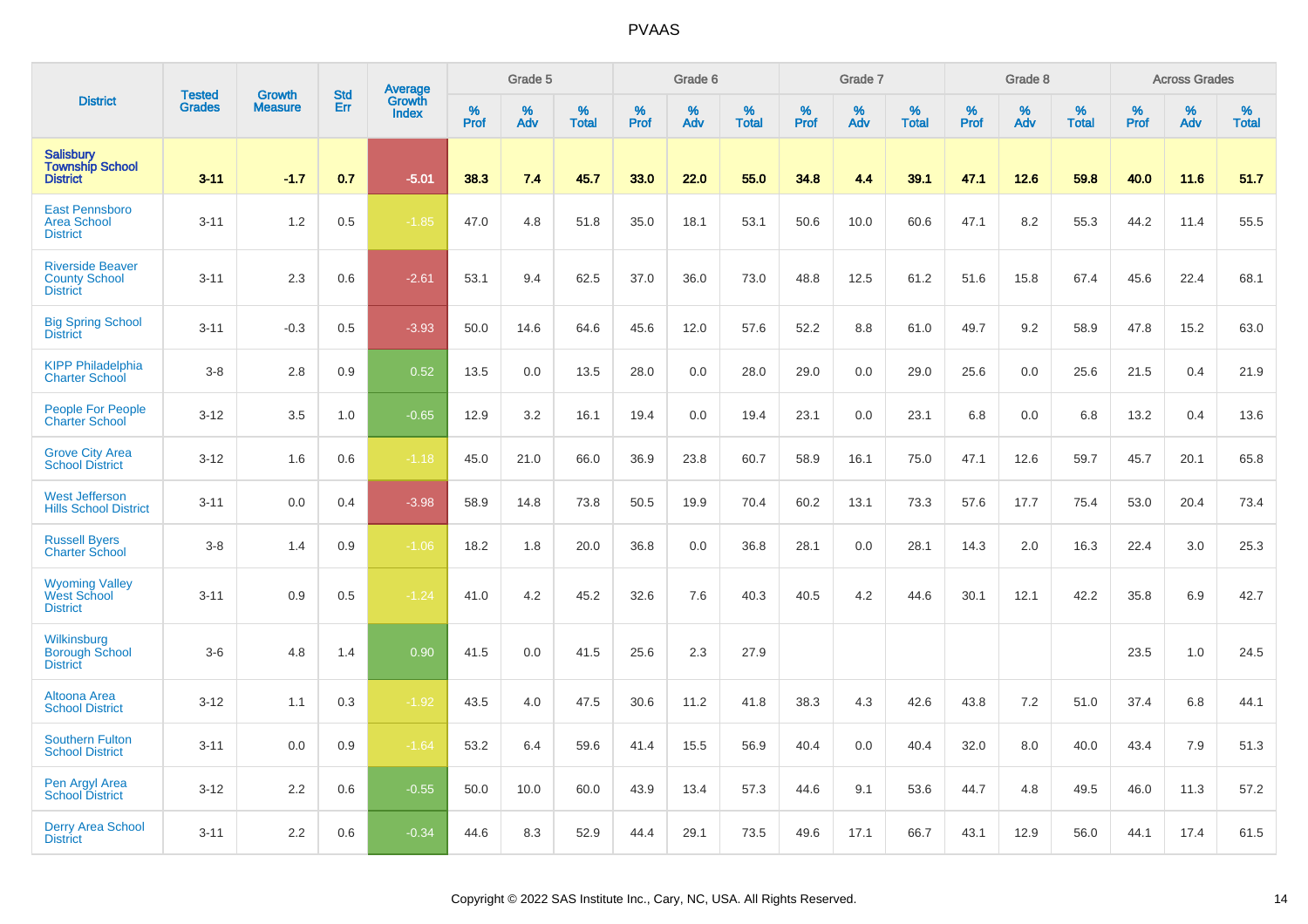|                                                                   |                                |                                 | <b>Std</b> | <b>Average</b>         |           | Grade 5  |                   |           | Grade 6  |                   |           | Grade 7  |                   |           | Grade 8  |                   |           | <b>Across Grades</b> |                   |
|-------------------------------------------------------------------|--------------------------------|---------------------------------|------------|------------------------|-----------|----------|-------------------|-----------|----------|-------------------|-----------|----------|-------------------|-----------|----------|-------------------|-----------|----------------------|-------------------|
| <b>District</b>                                                   | <b>Tested</b><br><b>Grades</b> | <b>Growth</b><br><b>Measure</b> | Err        | Growth<br><b>Index</b> | %<br>Prof | %<br>Adv | %<br><b>Total</b> | %<br>Prof | %<br>Adv | %<br><b>Total</b> | %<br>Prof | %<br>Adv | %<br><b>Total</b> | %<br>Prof | %<br>Adv | %<br><b>Total</b> | %<br>Prof | %<br>Adv             | %<br><b>Total</b> |
| <b>Salisbury</b><br><b>Township School</b><br><b>District</b>     | $3 - 11$                       | $-1.7$                          | 0.7        | $-5.01$                | 38.3      | 7.4      | 45.7              | 33.0      | 22.0     | 55.0              | 34.8      | 4.4      | 39.1              | 47.1      | 12.6     | 59.8              | 40.0      | 11.6                 | 51.7              |
| <b>Mastery Charter</b><br>School - Gratz<br>Campus                | $7 - 10$                       | 5.0                             | 1.4        | 1.26                   |           |          |                   |           |          |                   | 19.4      | 0.0      | 19.4              | 7.3       | 0.0      | 7.3               | 13.0      | 0.0                  | 13.0              |
| Wallenpaupack<br>Area School<br><b>District</b>                   | $3 - 11$                       | 1.8                             | 0.5        | $-0.06$                | 54.8      | 4.2      | 59.0              | 52.1      | 8.5      | 60.6              | 49.3      | 12.8     | 62.2              | 40.4      | 6.8      | 47.3              | 47.2      | 10.0                 | 57.2              |
| <b>Bald Eagle Area</b><br><b>School District</b>                  | $3 - 11$                       | 0.1                             | 0.6        | $-2.50$                | 54.7      | 4.7      | 59.4              | 41.6      | 7.9      | 49.5              | 32.2      | 2.5      | 34.8              | 34.2      | 14.0     | 48.2              | 39.5      | 10.5                 | 50.0              |
| <b>Cumberland Valley</b><br><b>School District</b>                | $3 - 12$                       | 0.2                             | 0.2        | $-3.90$                | 59.3      | 12.9     | 72.1              | 45.0      | 24.7     | 69.7              | 53.8      | 17.0     | 70.9              | 51.0      | 16.9     | 67.8              | 49.2      | 22.4                 | 71.6              |
| <b>Souderton Charter</b><br>School<br>Collaborative               | $3-8$                          | 4.3                             | 1.3        | $-0.07$                | 74.1      | 25.9     | 100.0             | 48.0      | 48.0     | 96.0              | 33.3      | 61.9     | 95.2              | 47.1      | 41.2     | 88.2              | 50.7      | 40.8                 | 91.6              |
| <b>Clarion-Limestone</b><br><b>Area School</b><br><b>District</b> | $3 - 12$                       | 1.8                             | 0.9        | $-0.57$                | 54.6      | 29.1     | 83.6              | 57.7      | 26.9     | 84.6              | 41.7      | 16.7     | 58.3              | 44.7      | 12.8     | 57.4              | 47.0      | 20.8                 | 67.7              |
| <b>Ridgway Area</b><br><b>School District</b>                     | $3 - 11$                       | 2.8                             | 0.8        | $-0.56$                | 57.4      | 6.6      | 63.9              | 45.9      | 32.8     | 78.7              | 48.3      | 8.3      | 56.7              | 57.4      | 8.2      | 65.6              | 51.0      | 16.6                 | 67.6              |
| Hatboro-Horsham<br><b>School District</b>                         | $3 - 11$                       | 1.3                             | 0.4        | $-0.67$                | 55.0      | 7.8      | 62.7              | 49.0      | 19.5     | 68.5              | 52.9      | 10.9     | 63.8              | 51.3      | 9.1      | 60.5              | 49.9      | 13.8                 | 63.7              |
| <b>Sharon City School</b><br><b>District</b>                      | $3 - 11$                       | 1.0                             | 0.6        | $-2.38$                | 36.8      | 3.5      | 40.3              | 30.8      | 15.0     | 45.8              | 33.3      | 1.8      | 35.2              | 42.1      | 6.4      | 48.4              | 34.2      | 6.1                  | 40.2              |
| <b>Riverview School</b><br><b>District</b>                        | $3 - 11$                       | $-2.8$                          | 0.8        | $-4.29$                | 71.2      | 9.6      | 80.8              | 39.7      | 29.5     | 69.2              | 54.8      | 1.6      | 56.4              | 38.0      | 10.1     | 48.1              | 48.9      | 19.2                 | 68.1              |
| <b>Portage Area</b><br><b>School District</b>                     | $3 - 10$                       | 1.0                             | 0.9        | $-2.55$                | 50.0      | 9.5      | 59.5              | 52.0      | 28.0     | 80.0              | 54.0      | 3.2      | 57.1              | 49.1      | 7.6      | 56.6              | 51.5      | 15.6                 | 67.2              |
| Susquehanna<br><b>Township School</b><br><b>District</b>          | $3 - 12$                       | $-0.5$                          | 0.5        | $-2.27$                | 42.6      | 1.2      | 43.8              | 30.8      | 2.0      | 32.8              | 27.1      | 2.8      | 29.9              | 33.8      | 6.1      | 39.9              | 34.8      | 4.8                  | 39.6              |
| <b>Clairton City</b><br><b>School District</b>                    | $3 - 11$                       | 0.7                             | 0.8        | $-1.61$                | 12.5      | 2.1      | 14.6              | 22.1      | 5.9      | 27.9              | 17.7      | 0.0      | 17.7              | 25.5      | 0.0      | 25.5              | 19.3      | 1.5                  | 20.8              |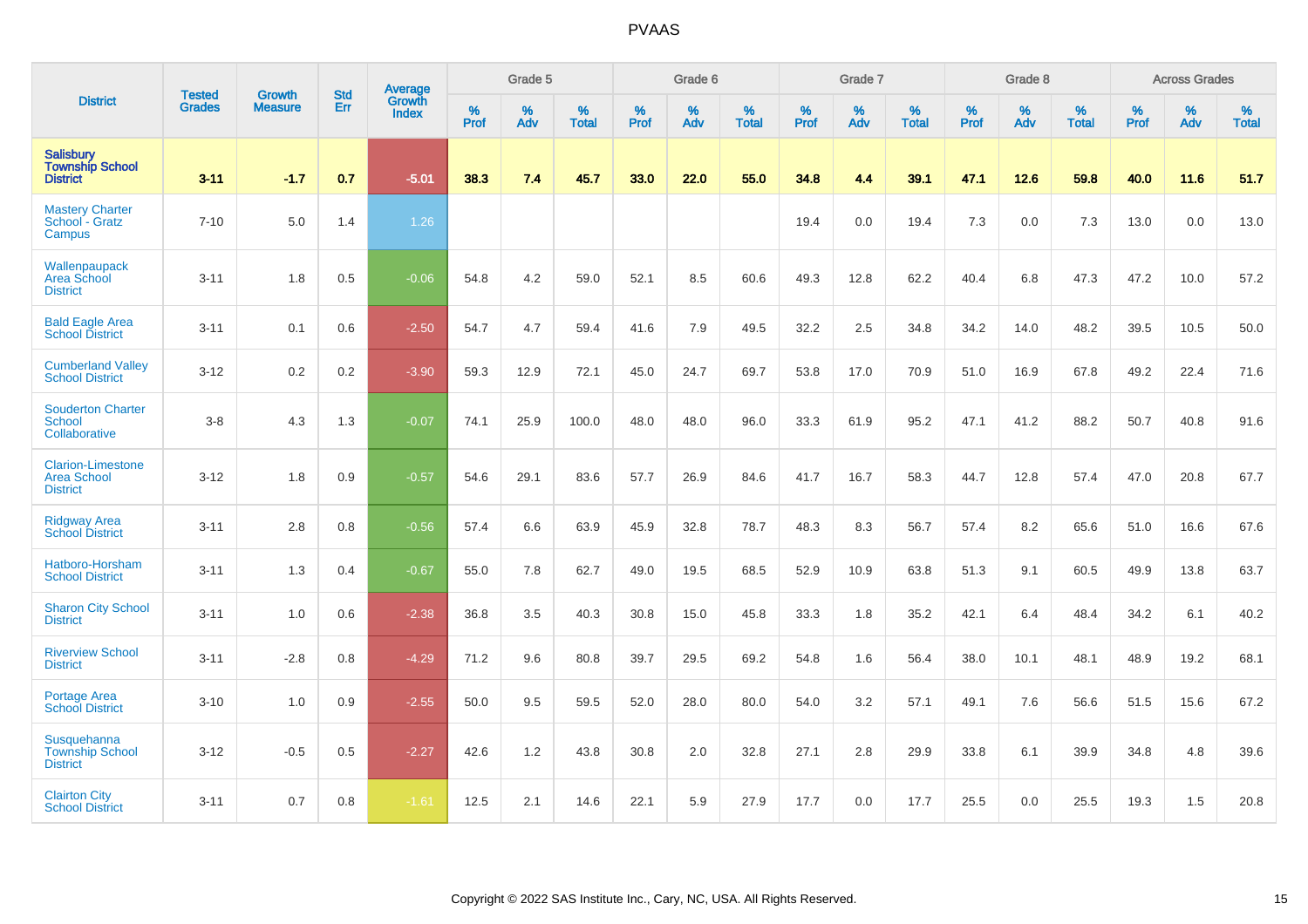|                                                               | <b>Tested</b> | <b>Growth</b>  | <b>Std</b> | Average                |           | Grade 5  |                   |           | Grade 6  |                   |           | Grade 7  |                   |           | Grade 8  |                   |           | <b>Across Grades</b> |                   |
|---------------------------------------------------------------|---------------|----------------|------------|------------------------|-----------|----------|-------------------|-----------|----------|-------------------|-----------|----------|-------------------|-----------|----------|-------------------|-----------|----------------------|-------------------|
| <b>District</b>                                               | <b>Grades</b> | <b>Measure</b> | Err        | Growth<br><b>Index</b> | %<br>Prof | %<br>Adv | %<br><b>Total</b> | %<br>Prof | %<br>Adv | %<br><b>Total</b> | %<br>Prof | %<br>Adv | %<br><b>Total</b> | %<br>Prof | %<br>Adv | %<br><b>Total</b> | %<br>Prof | %<br>Adv             | %<br><b>Total</b> |
| <b>Salisbury</b><br><b>Township School</b><br><b>District</b> | $3 - 11$      | $-1.7$         | 0.7        | $-5.01$                | 38.3      | 7.4      | 45.7              | 33.0      | 22.0     | 55.0              | 34.8      | 4.4      | 39.1              | 47.1      | 12.6     | 59.8              | 40.0      | 11.6                 | 51.7              |
| <b>Wyomissing Area</b><br>School District                     | $3 - 12$      | $-1.6$         | 0.6        | $-4.87$                | 47.3      | 14.7     | 62.0              | 50.5      | 21.8     | 72.3              | 47.3      | 11.6     | 58.9              | 46.4      | 13.6     | 60.0              | 46.4      | 19.4                 | 65.8              |
| <b>Sto-Rox School</b><br><b>District</b>                      | $3 - 10$      | $-0.0$         | 0.9        | $-1.18$                | 16.1      | 2.2      | 18.3              | 27.9      | 1.2      | 29.1              | 0.0       | 0.0      | 0.0               | 2.9       | 0.0      | 2.9               | 16.8      | 1.0                  | 17.9              |
| <b>Centennial School</b><br><b>District</b>                   | $3 - 10$      | 1.2            | 0.3        | 0.36                   | 49.0      | 5.4      | 54.4              | 41.7      | 11.3     | 53.0              | 46.4      | 7.1      | 53.6              | 43.6      | 5.1      | 48.7              | 44.3      | 10.2                 | 54.4              |
| <b>Vida Charter</b><br><b>School</b>                          | $3-6$         | 3.8            | 1.9        | $-0.39$                | 56.0      | 16.0     | 72.0              | 27.8      | 27.8     | 55.6              |           |          |                   |           |          |                   | 33.7      | 19.8                 | 53.5              |
| <b>Avon Grove</b><br><b>School District</b>                   | $3 - 10$      | $-1.5$         | 0.4        | $-5.53$                | 48.2      | 14.6     | 62.9              | 44.6      | 18.7     | 63.3              | 59.8      | 14.8     | 74.6              | 46.8      | 16.7     | 63.5              | 46.7      | 15.4                 | 62.1              |
| <b>Owen J Roberts</b><br><b>School District</b>               | $3 - 11$      | $-2.3$         | 0.3        | $-11.48$               | 59.8      | 15.0     | 74.8              | 41.4      | 38.7     | 80.1              | 56.3      | 10.6     | 67.0              | 51.6      | 11.0     | 62.6              | 50.6      | 21.3                 | 71.8              |
| <b>West Chester Area</b><br><b>School District</b>            | $3 - 11$      | $-1.6$         | 0.3        | $-7.85$                | 58.7      | 13.5     | 72.2              | 51.5      | 23.7     | 75.1              | 53.1      | 14.1     | 67.2              | 57.3      | 13.9     | 71.2              | 52.6      | 21.5                 | 74.0              |
| <b>Pottsville Area</b><br><b>School District</b>              | $3 - 12$      | $-1.5$         | 0.5        | $-5.24$                | 43.0      | 3.7      | 46.7              | 39.2      | 7.7      | 46.8              | 34.4      | 4.9      | 39.3              | 40.4      | 4.1      | 44.4              | 39.7      | 6.1                  | 45.8              |
| <b>Easton Area</b><br><b>School District</b>                  | $3 - 12$      | 0.1            | 0.4        | $-1.51$                | 43.5      | 2.4      | 45.9              | 33.8      | 7.9      | 41.8              | 40.1      | 7.2      | 47.2              | 35.4      | 6.0      | 41.4              | 36.9      | 7.9                  | 44.8              |
| <b>Jamestown Area</b><br><b>School District</b>               | $3 - 11$      | 2.7            | 1.2        | $-1.24$                | 47.4      | 0.0      | 47.4              | 30.6      | 19.4     | 50.0              | 41.4      | 6.9      | 48.3              | 54.6      | 0.0      | 54.6              | 41.2      | 7.9                  | 49.1              |
| <b>Girard School</b><br><b>District</b>                       | $3 - 11$      | 1.9            | 0.6        | $-2.29$                | 54.5      | 12.5     | 67.0              | 38.1      | 22.9     | 61.0              | 47.8      | 16.2     | 64.0              | 54.1      | 7.3      | 61.5              | 45.5      | 17.8                 | 63.3              |
| <b>Mastery Charter</b><br>School -<br>Shoemaker<br>Campus     | $7 - 10$      | 5.8            | 1.6        | 1.55                   |           |          |                   |           |          |                   | 26.7      | 6.7      | 33.3              | 25.9      | 0.0      | 25.9              | 26.3      | 3.5                  | 29.8              |
| <b>Northeastern York</b><br><b>School District</b>            | $3 - 11$      | 1.5            | 0.4        | $-0.02$                | 51.8      | 13.3     | 65.0              | 45.0      | 21.5     | 66.5              | 48.5      | 11.0     | 59.5              | 43.2      | 18.2     | 61.5              | 46.8      | 17.3                 | 64.1              |
| <b>Troy Area School</b><br><b>District</b>                    | $3 - 10$      | 0.2            | 0.6        | $-2.82$                | 45.0      | 1.0      | 46.0              | 25.5      | 5.9      | 31.4              | 45.6      | 6.5      | 52.2              | 42.4      | 10.2     | 52.5              | 39.4      | 6.6                  | 46.0              |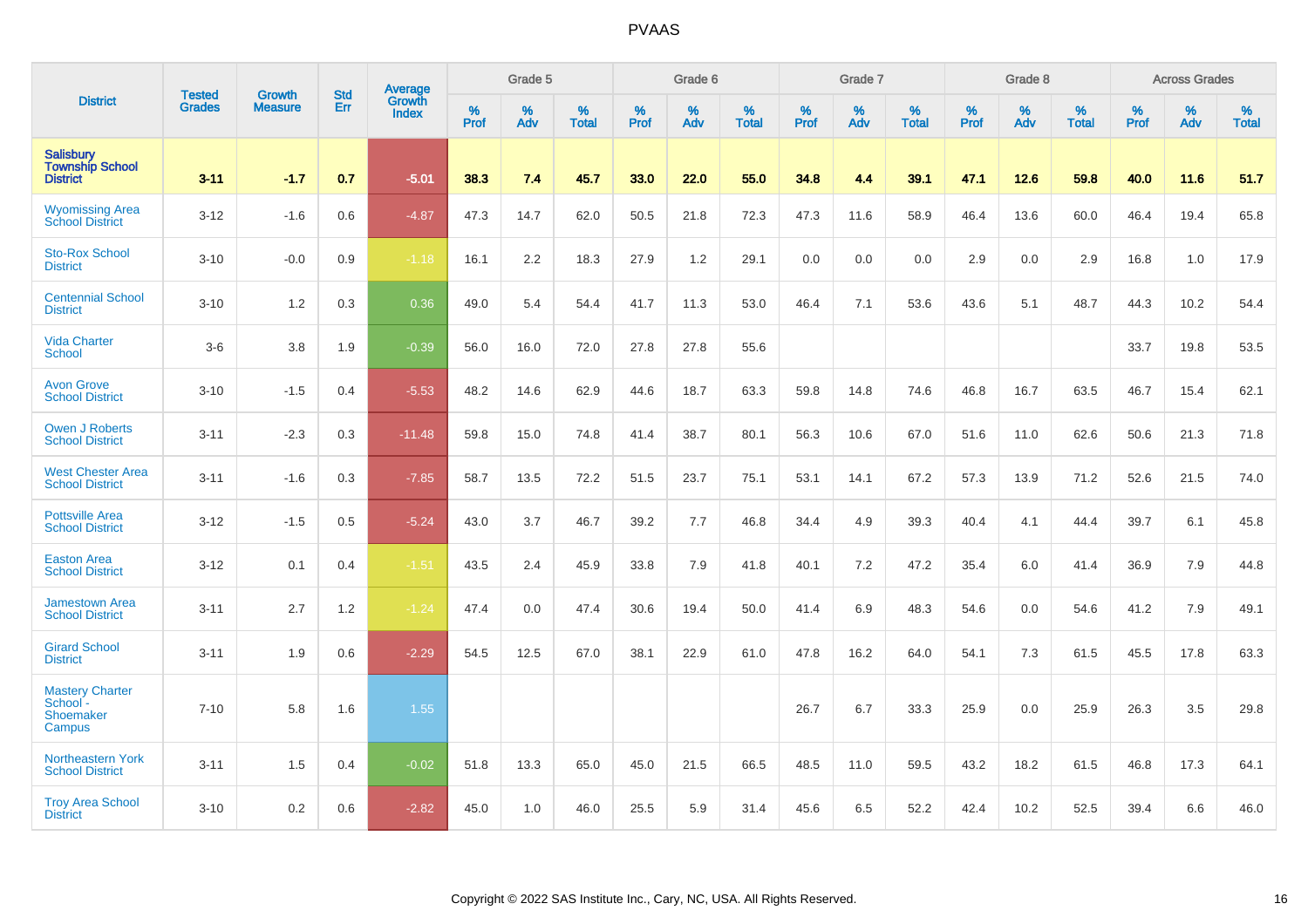|                                                                    |                                | <b>Growth</b>  | <b>Std</b> | Average         |              | Grade 5  |                   |           | Grade 6  |                   |           | Grade 7  |                   |           | Grade 8  |                   |           | <b>Across Grades</b> |                   |
|--------------------------------------------------------------------|--------------------------------|----------------|------------|-----------------|--------------|----------|-------------------|-----------|----------|-------------------|-----------|----------|-------------------|-----------|----------|-------------------|-----------|----------------------|-------------------|
| <b>District</b>                                                    | <b>Tested</b><br><b>Grades</b> | <b>Measure</b> | Err        | Growth<br>Index | $\%$<br>Prof | %<br>Adv | %<br><b>Total</b> | %<br>Prof | %<br>Adv | %<br><b>Total</b> | %<br>Prof | %<br>Adv | %<br><b>Total</b> | %<br>Prof | %<br>Adv | %<br><b>Total</b> | %<br>Prof | %<br>Adv             | %<br><b>Total</b> |
| <b>Salisbury</b><br><b>Township School</b><br><b>District</b>      | $3 - 11$                       | $-1.7$         | 0.7        | $-5.01$         | 38.3         | 7.4      | 45.7              | 33.0      | 22.0     | 55.0              | 34.8      | 4.4      | 39.1              | 47.1      | 12.6     | 59.8              | 40.0      | 11.6                 | 51.7              |
| Claysburg-Kimmel<br><b>School District</b>                         | $3 - 11$                       | 2.9            | 0.8        | $-0.45$         | 52.3         | 3.1      | 55.4              | 34.6      | 15.4     | 50.0              | 35.1      | 8.8      | 43.9              | 43.9      | 7.0      | 50.9              | 43.5      | 8.7                  | 52.2              |
| <b>Stroudsburg Area</b><br><b>School District</b>                  | $3 - 11$                       | 1.1            | 0.4        | $-2.29$         | 39.1         | 4.0      | 43.1              | 39.0      | 11.2     | 50.2              | 46.4      | 8.5      | 54.9              | 48.9      | 7.8      | 56.7              | 40.7      | 9.2                  | 49.9              |
| Tredyffrin-<br><b>Easttown School</b><br><b>District</b>           | $3 - 10$                       | 0.5            | 0.4        | $-3.06$         | 65.0         | 22.0     | 87.0              | 47.7      | 39.5     | 87.2              | 56.5      | 29.3     | 85.8              | 48.6      | 39.7     | 88.4              | 52.0      | 36.6                 | 88.6              |
| <b>Avon Grove</b><br><b>Charter School</b>                         | $3 - 11$                       | 1.7            | 0.6        | 0.18            | 53.3         | 4.9      | 58.2              | 47.4      | 18.2     | 65.7              | 51.1      | 16.3     | 67.4              | 38.6      | 9.9      | 48.5              | 42.6      | 14.8                 | 57.4              |
| <b>Peters Township</b><br><b>School District</b>                   | $3 - 11$                       | $-0.2$         | 0.4        | $-4.46$         | 62.9         | 24.3     | 87.3              | 48.1      | 33.6     | 81.7              | 57.8      | 25.7     | 83.5              | 63.8      | 20.1     | 83.9              | 52.4      | 33.7                 | 86.1              |
| <b>Millersburg Area</b><br><b>School District</b>                  | $3 - 11$                       | $-0.2$         | 0.8        | $-2.79$         | 47.1         | 3.9      | 51.0              | 41.5      | 0.0      | 41.5              | 51.6      | 3.1      | 54.7              | 40.3      | 3.2      | 43.6              | 44.2      | 7.4                  | 51.5              |
| <b>Central Fulton</b><br><b>School District</b>                    | $3 - 11$                       | 0.7            | 0.8        | $-1.60$         | 43.4         | 7.9      | 51.3              | 36.2      | 8.7      | 44.9              | 42.7      | 2.7      | 45.3              | 53.6      | 16.1     | 69.6              | 45.7      | 8.1                  | 53.8              |
| <b>Susquenita School</b><br><b>District</b>                        | $3 - 11$                       | 0.7            | 0.6        | $-1.50$         | 46.7         | 9.2      | 55.8              | 45.3      | 8.5      | 53.8              | 38.0      | 7.4      | 45.4              | 42.1      | 6.5      | 48.6              | 43.0      | 11.2                 | 54.2              |
| <b>Ellwood City Area</b><br><b>School District</b>                 | $3 - 11$                       | 0.6            | 0.6        | $-2.25$         | 53.8         | 11.5     | 65.4              | 47.0      | 14.8     | 61.7              | 43.0      | 10.7     | 53.7              | 41.3      | 8.3      | 49.5              | 45.3      | 10.3                 | 55.6              |
| <b>Greater Johnstown</b><br><b>School District</b>                 | $3 - 11$                       | $-0.2$         | 0.5        | $-3.14$         | 21.9         | 0.0      | 21.9              | 21.0      | 2.7      | 23.6              | 26.7      | 0.6      | 27.3              | 23.4      | 0.6      | 24.0              | 21.6      | 1.8                  | 23.4              |
| Punxsutawney<br><b>Area School</b><br><b>District</b>              | $3 - 11$                       | 1.1            | 0.6        | $-0.16$         | 52.2         | 9.4      | 61.6              | 54.9      | 13.3     | 68.1              | 36.8      | 5.6      | 42.4              | 40.0      | 5.4      | 45.4              | 41.5      | 12.4                 | 53.8              |
| <b>Northern Bedford</b><br><b>County School</b><br><b>District</b> | $3 - 11$                       | $-0.1$         | 0.8        | $-2.76$         | 46.9         | 14.3     | 61.2              | 57.6      | 28.8     | 86.4              | 43.1      | 17.2     | 60.3              | 50.0      | 15.6     | 65.6              | 46.8      | 20.5                 | 67.3              |
| <b>Karns City Area</b><br><b>School District</b>                   | $3 - 11$                       | $-0.9$         | 0.6        | $-3.82$         | 56.2         | 9.0      | 65.2              | 46.6      | 14.8     | 61.4              | 47.4      | 1.7      | 49.1              | 40.7      | 1.8      | 42.6              | 44.7      | 6.8                  | 51.5              |
| Palmyra Area<br><b>School District</b>                             | $3 - 11$                       | $-0.7$         | 0.4        | $-2.98$         | 54.6         | 19.4     | 74.0              | 44.9      | 24.2     | 69.1              | 58.9      | 12.6     | 71.5              | 53.4      | 10.9     | 64.3              | 49.8      | 21.3                 | 71.1              |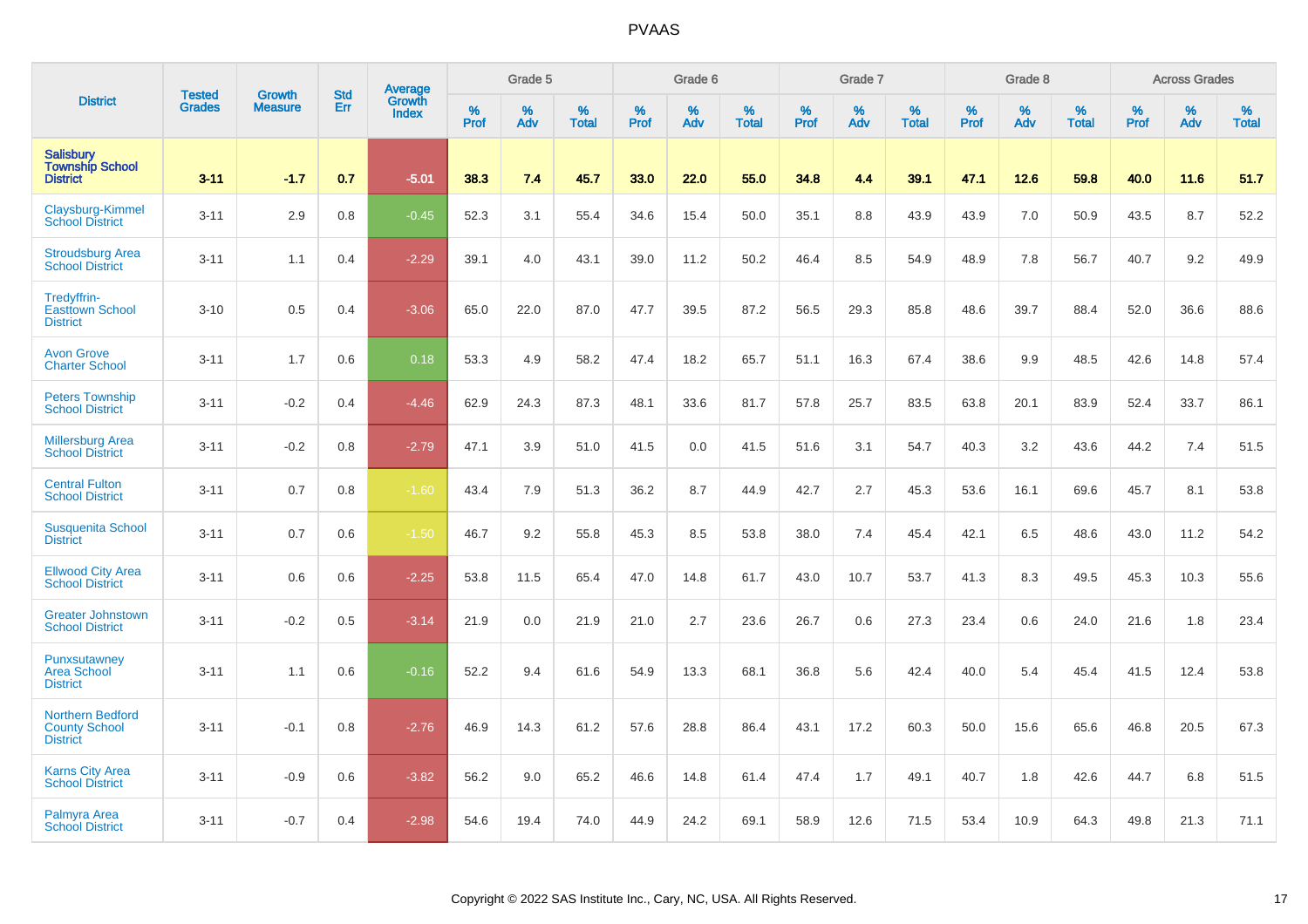|                                                                        |                                |                                 | <b>Std</b> | <b>Average</b>         |           | Grade 5  |                      |           | Grade 6  |                   |           | Grade 7  |                   |           | Grade 8  |                   |           | <b>Across Grades</b> |                   |
|------------------------------------------------------------------------|--------------------------------|---------------------------------|------------|------------------------|-----------|----------|----------------------|-----------|----------|-------------------|-----------|----------|-------------------|-----------|----------|-------------------|-----------|----------------------|-------------------|
| <b>District</b>                                                        | <b>Tested</b><br><b>Grades</b> | <b>Growth</b><br><b>Measure</b> | Err        | Growth<br><b>Index</b> | %<br>Prof | %<br>Adv | $\%$<br><b>Total</b> | %<br>Prof | %<br>Adv | %<br><b>Total</b> | %<br>Prof | %<br>Adv | %<br><b>Total</b> | %<br>Prof | %<br>Adv | %<br><b>Total</b> | %<br>Prof | %<br>Adv             | %<br><b>Total</b> |
| <b>Salisbury</b><br><b>Township School</b><br><b>District</b>          | $3 - 11$                       | $-1.7$                          | 0.7        | $-5.01$                | 38.3      | 7.4      | 45.7                 | 33.0      | 22.0     | 55.0              | 34.8      | 4.4      | 39.1              | 47.1      | 12.6     | 59.8              | 40.0      | 11.6                 | 51.7              |
| <b>Boys Latin Of</b><br>Philadelphia<br><b>Charter School</b>          | $6 - 12$                       | 2.7                             | 0.8        | 1.58                   |           |          |                      | 9.0       | 1.5      | 10.4              | 18.1      | 1.2      | 19.3              | 22.6      | 1.1      | 23.7              | 17.3      | 1.2                  | 18.5              |
| <b>York City School</b><br><b>District</b>                             | $3 - 12$                       | 1.0                             | 0.3        | 0.06                   | 13.6      | 0.5      | 14.1                 | 17.2      | 1.8      | 19.1              | 14.9      | 0.0      | 14.9              | 16.0      | 0.2      | 16.2              | 15.3      | 0.7                  | 15.9              |
| Pennsylvania<br><b>Virtual Charter</b><br>School                       | $3 - 11$                       | 2.2                             | 0.7        | $-0.98$                | 51.9      | 4.7      | 56.6                 | 41.9      | 14.0     | 55.9              | 38.4      | 13.1     | 51.5              | 43.8      | 9.0      | 52.8              | 42.3      | 11.6                 | 53.9              |
| <b>Northeast Bradford</b><br><b>School District</b>                    | $3 - 10$                       | 3.0                             | 0.9        | 0.26                   | 57.5      | 2.5      | 60.0                 | 37.8      | 11.1     | 48.9              | 39.6      | 11.3     | 50.9              | 40.4      | 7.0      | 47.4              | 45.2      | 9.9                  | 55.1              |
| <b>Western Beaver</b><br><b>County School</b><br><b>District</b>       | $3 - 11$                       | $-1.5$                          | 1.2        | $-3.15$                | 37.5      | 12.5     | 50.0                 | 57.1      | 31.0     | 88.1              | 52.1      | 8.3      | 60.4              | 52.8      | 5.6      | 58.3              | 50.0      | 17.8                 | 67.8              |
| <b>Young Scholars Of</b><br><b>Central PA Charter</b><br><b>School</b> | $3-8$                          | 3.9                             | 1.2        | $-0.71$                | 35.6      | 13.3     | 48.9                 | 28.0      | 12.0     | 40.0              | 50.0      | 14.3     | 64.3              | 43.8      | 0.0      | 43.8              | 42.6      | 11.6                 | 54.2              |
| <b>Weatherly Area</b><br><b>School District</b>                        | $3 - 11$                       | 0.6                             | 1.1        | $-1.95$                | 53.8      | 0.0      | 53.8                 | 48.5      | 15.2     | 63.6              | 53.3      | 3.3      | 56.7              | 29.7      | 13.5     | 43.2              | 41.9      | 6.9                  | 48.8              |
| <b>Redbank Valley</b><br><b>School District</b>                        | $3 - 11$                       | 2.3                             | 0.7        | $-0.29$                | 64.3      | 4.3      | 68.6                 | 38.8      | 13.8     | 52.5              | 54.6      | 12.5     | 67.0              | 55.4      | 15.4     | 70.8              | 50.6      | 13.7                 | 64.4              |
| <b>West Middlesex</b><br><b>Area School</b><br><b>District</b>         | $3 - 10$                       | $-1.3$                          | 0.9        | $-5.66$                | 52.2      | 17.4     | 69.6                 | 41.0      | 26.2     | 67.2              | 44.4      | 5.6      | 50.0              | 35.7      | 4.8      | 40.5              | 42.5      | 12.1                 | 54.6              |
| Pan American<br><b>Academy Charter</b><br><b>School</b>                | $3-8$                          | 0.9                             | 0.8        | $-2.78$                | 19.3      | 1.8      | 21.0                 | 17.1      | 0.0      | 17.1              | 28.1      | 1.8      | 29.8              | 21.3      | 1.6      | 23.0              | 19.6      | 2.0                  | 21.5              |
| <b>Pequea Valley</b><br><b>School District</b>                         | $3 - 11$                       | 1.3                             | 0.6        | $-1.96$                | 46.4      | 1.8      | 48.2                 | 36.6      | 7.5      | 44.1              | 43.0      | 4.7      | 47.7              | 37.9      | 6.8      | 44.7              | 37.7      | 6.5                  | 44.2              |
| <b>United School</b><br><b>District</b>                                | $3 - 11$                       | 0.7                             | 0.8        | $-2.04$                | 52.4      | 0.0      | 52.4                 | 54.0      | 14.3     | 68.2              | 52.3      | 7.7      | 60.0              | 35.8      | 16.4     | 52.2              | 47.1      | 12.4                 | 59.5              |
| <b>Donegal School</b><br><b>District</b>                               | $3 - 12$                       | 1.3                             | 0.5        | 0.56                   | 42.0      | 11.6     | 53.6                 | 40.9      | 18.8     | 59.7              | 44.4      | 12.4     | 56.8              | 32.4      | 16.2     | 48.6              | 39.5      | 16.0                 | 55.5              |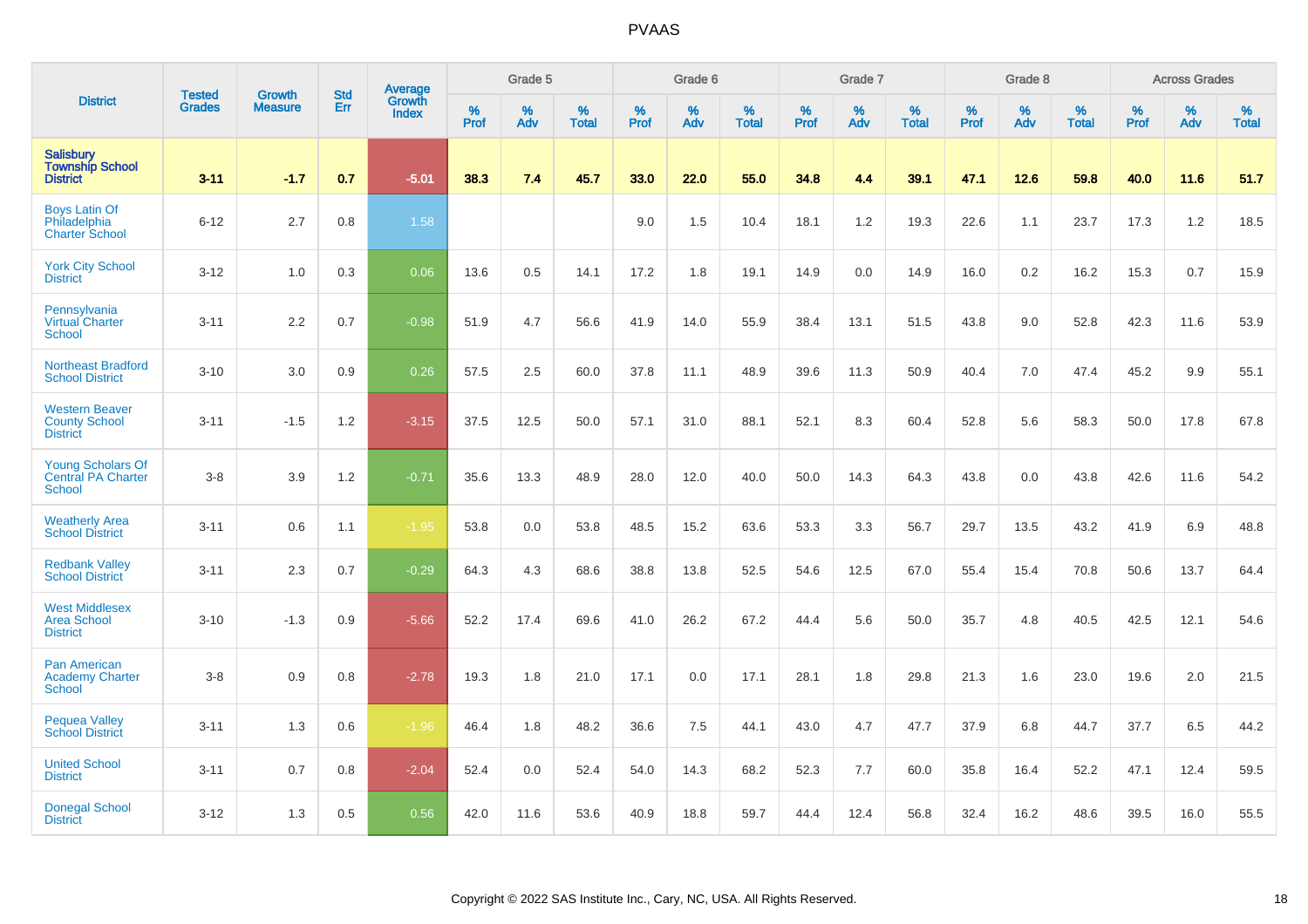|                                                                      | <b>Tested</b> | <b>Growth</b>  | <b>Std</b> | Average                |              | Grade 5  |                   |           | Grade 6  |                   |           | Grade 7  |                   |           | Grade 8  |                   |           | <b>Across Grades</b> |                   |
|----------------------------------------------------------------------|---------------|----------------|------------|------------------------|--------------|----------|-------------------|-----------|----------|-------------------|-----------|----------|-------------------|-----------|----------|-------------------|-----------|----------------------|-------------------|
| <b>District</b>                                                      | <b>Grades</b> | <b>Measure</b> | Err        | Growth<br><b>Index</b> | $\%$<br>Prof | %<br>Adv | %<br><b>Total</b> | %<br>Prof | %<br>Adv | %<br><b>Total</b> | %<br>Prof | %<br>Adv | %<br><b>Total</b> | %<br>Prof | %<br>Adv | %<br><b>Total</b> | %<br>Prof | %<br>Adv             | %<br><b>Total</b> |
| <b>Salisbury</b><br><b>Township School</b><br><b>District</b>        | $3 - 11$      | $-1.7$         | 0.7        | $-5.01$                | 38.3         | 7.4      | 45.7              | 33.0      | 22.0     | 55.0              | 34.8      | 4.4      | 39.1              | 47.1      | 12.6     | 59.8              | 40.0      | 11.6                 | 51.7              |
| <b>Slippery Rock Area</b><br><b>School District</b>                  | $3 - 11$      | 0.3            | 0.6        | $-2.10$                | 61.1         | 15.1     | 76.2              | 42.1      | 32.3     | 74.4              | 51.6      | 6.6      | 58.2              | 47.2      | 18.1     | 65.4              | 47.2      | 24.9                 | 72.1              |
| <b>Bellwood-Antis</b><br><b>School District</b>                      | $3 - 10$      | 1.5            | 0.7        | $-1.63$                | 46.1         | 3.4      | 49.4              | 34.4      | 16.7     | 51.1              | 44.0      | 10.7     | 54.8              | 41.3      | 26.1     | 67.4              | 41.8      | 16.7                 | 58.6              |
| <b>Lincoln Leadership</b><br><b>Academy Charter</b><br><b>School</b> | $3 - 12$      | 1.6            | 0.9        | $-0.39$                | 29.6         | 0.0      | 29.6              | 25.0      | 12.5     | 37.5              | 24.5      | 5.7      | 30.2              | 22.0      | 2.4      | 24.4              | 28.4      | 5.4                  | 33.8              |
| <b>Hopewell Area</b><br><b>School District</b>                       | $3 - 11$      | $-0.3$         | 0.6        | $-3.20$                | 53.8         | 3.0      | 56.8              | 50.4      | 19.0     | 69.4              | 48.3      | 10.7     | 59.1              | 42.6      | 6.6      | 49.2              | 48.2      | 11.9                 | 60.1              |
| <b>Spring Grove Area</b><br>School District                          | $3 - 11$      | $-0.1$         | 0.4        | $-4.54$                | 49.1         | 16.7     | 65.7              | 40.9      | 25.0     | 65.9              | 47.4      | 15.5     | 63.0              | 50.4      | 6.8      | 57.2              | 46.5      | 19.3                 | 65.8              |
| <b>Upper Darby</b><br><b>School District</b>                         | $3 - 12$      | 0.7            | 0.3        | $-1.00$                | 30.9         | 2.9      | 33.8              | 29.8      | 6.5      | 36.3              | 26.4      | 1.4      | 27.7              | 29.9      | 3.6      | 33.4              | 30.4      | 5.0                  | 35.4              |
| <b>Big Beaver Falls</b><br>Area School<br><b>District</b>            | $3 - 11$      | $-0.7$         | 0.6        | $-3.07$                | 44.1         | 2.9      | 47.1              | 30.8      | 1.9      | 32.7              | 29.7      | 5.0      | 34.6              | 27.8      | 2.1      | 29.9              | 33.1      | 3.7                  | 36.8              |
| Mechanicsburg<br><b>Area School</b><br><b>District</b>               | $3 - 11$      | 0.3            | 0.4        | $-2.81$                | 48.1         | 12.0     | 60.1              | 45.6      | 16.3     | 61.9              | 46.2      | 12.4     | 58.6              | 52.3      | 8.7      | 61.0              | 46.4      | 13.9                 | 60.2              |
| <b>William Penn</b><br><b>School District</b>                        | $3 - 12$      | 1.4            | 0.5        | 0.26                   | 24.0         | 0.5      | 24.5              | 31.6      | 2.8      | 34.5              | 30.8      | 0.6      | 31.4              | 21.8      | 2.4      | 24.2              | 26.1      | 2.5                  | 28.6              |
| <b>North Pocono</b><br><b>School District</b>                        | $3 - 11$      | 0.3            | 0.6        | $-2.05$                | 55.8         | 8.5      | 64.3              | 57.8      | 12.1     | 69.8              | 61.3      | 16.0     | 77.3              | 48.7      | 12.4     | 61.1              | 54.2      | 17.4                 | 71.6              |
| <b>Bentworth School</b><br><b>District</b>                           | $3 - 11$      | 2.1            | 0.7        | 1.13                   | 60.3         | 15.4     | 75.6              | 46.1      | 6.7      | 52.8              | 52.5      | 20.0     | 72.5              | 43.3      | 11.9     | 55.2              | 52.1      | 16.1                 | 68.2              |
| <b>Marion Center</b><br><b>Area School</b><br><b>District</b>        | $3 - 10$      | 2.0            | 0.7        | 0.03                   | 52.6         | 10.3     | 62.8              | 45.6      | 22.3     | 68.0              | 52.9      | 5.9      | 58.8              | 49.5      | 7.4      | 56.8              | 49.1      | 13.2                 | 62.3              |
| <b>Selinsgrove Area</b><br><b>School District</b>                    | $3 - 12$      | $-1.5$         | 0.5        | $-3.62$                | 51.9         | 4.4      | 56.4              | 46.4      | 19.0     | 65.4              | 39.7      | 16.7     | 56.4              | 47.6      | 12.6     | 60.2              | 44.8      | 15.2                 | 60.0              |
| <b>Montrose Area</b><br><b>School District</b>                       | $3 - 10$      | 1.0            | 0.7        | $-0.88$                | 50.0         | 16.2     | 66.2              | 40.2      | 28.3     | 68.5              | 38.2      | 13.2     | 51.5              | 45.0      | 10.0     | 55.0              | 43.8      | 18.3                 | 62.0              |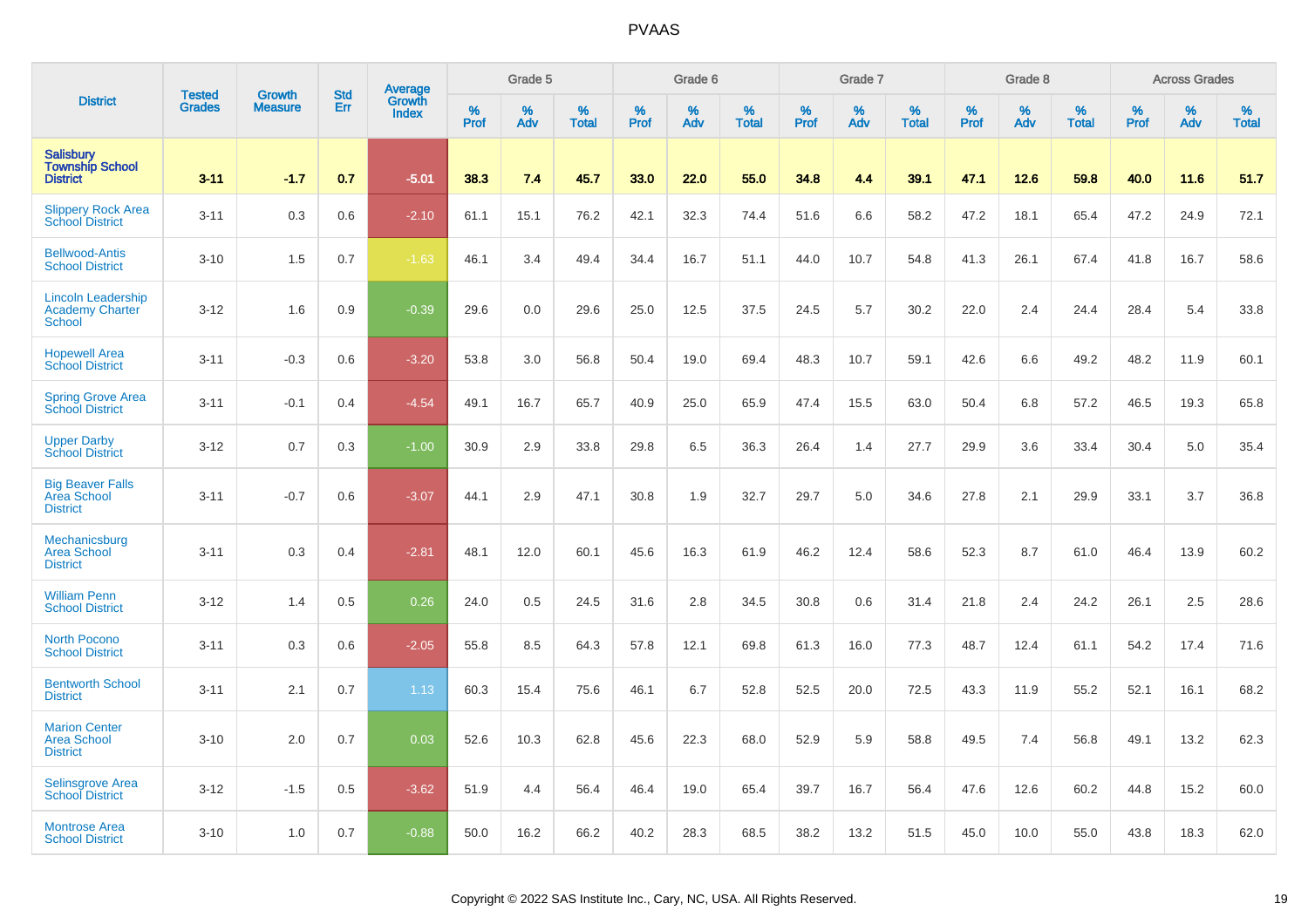|                                                                 |                                |                                 | <b>Std</b> | Average                       |                  | Grade 5  |                   |           | Grade 6  |                   |           | Grade 7  |                   |           | Grade 8  |                   |           | <b>Across Grades</b> |                   |
|-----------------------------------------------------------------|--------------------------------|---------------------------------|------------|-------------------------------|------------------|----------|-------------------|-----------|----------|-------------------|-----------|----------|-------------------|-----------|----------|-------------------|-----------|----------------------|-------------------|
| <b>District</b>                                                 | <b>Tested</b><br><b>Grades</b> | <b>Growth</b><br><b>Measure</b> | Err        | <b>Growth</b><br><b>Index</b> | %<br><b>Prof</b> | %<br>Adv | %<br><b>Total</b> | %<br>Prof | %<br>Adv | %<br><b>Total</b> | %<br>Prof | %<br>Adv | %<br><b>Total</b> | %<br>Prof | %<br>Adv | %<br><b>Total</b> | %<br>Prof | %<br>Adv             | %<br><b>Total</b> |
| <b>Salisbury</b><br><b>Township School</b><br><b>District</b>   | $3 - 11$                       | $-1.7$                          | 0.7        | $-5.01$                       | 38.3             | 7.4      | 45.7              | 33.0      | 22.0     | 55.0              | 34.8      | 4.4      | 39.1              | 47.1      | 12.6     | 59.8              | 40.0      | 11.6                 | 51.7              |
| <b>Manchester</b><br><b>Academic Charter</b><br>School          | $3 - 8$                        | 2.1                             | 1.1        | $-2.61$                       | 12.0             | 0.0      | 12.0              | 35.7      | 3.6      | 39.3              | 46.2      | 0.0      | 46.2              | 31.4      | 0.0      | 31.4              | 30.7      | 1.7                  | 32.4              |
| <b>Blue Ridge School</b><br><b>District</b>                     | $3 - 11$                       | 2.2                             | 0.8        | $-0.09$                       | 42.5             | 8.2      | 50.7              | 46.0      | 8.1      | 54.0              | 50.0      | 16.1     | 66.1              | 47.1      | 8.6      | 55.7              | 45.4      | 10.7                 | 56.1              |
| Northern Cambria<br><b>School District</b>                      | $3 - 11$                       | 1.6                             | 0.8        | $-0.85$                       | 40.0             | 5.4      | 45.4              | 33.3      | 7.4      | 40.7              | 53.7      | 5.6      | 59.3              | 47.7      | 4.6      | 52.3              | 42.9      | 6.6                  | 49.4              |
| <b>Scranton School</b><br><b>District</b>                       | $3 - 12$                       | $-0.8$                          | 0.5        | $-3.18$                       | 35.9             | 1.7      | 37.6              | 29.4      | 4.2      | 33.6              | 24.9      | 2.8      | 27.7              | 26.3      | 5.8      | 32.2              | 29.5      | 4.0                  | 33.5              |
| <b>Mastery Charter</b><br>School - Hardy<br><b>Williams</b>     | $3 - 11$                       | 0.9                             | 1.2        | $-1.53$                       | 10.3             | 0.0      | 10.3              | 37.8      | 13.5     | 51.4              | 29.2      | 0.0      | 29.2              |           |          |                   | 21.1      | 3.6                  | 24.7              |
| <b>Meyersdale Area</b><br><b>School District</b>                | $3 - 11$                       | 2.0                             | 0.8        | $-1.63$                       | 51.8             | 13.0     | 64.8              | 55.4      | 12.3     | 67.7              | 62.3      | 1.9      | 64.2              | 54.2      | 5.1      | 59.3              | 52.4      | 10.9                 | 63.3              |
| <b>Cornell School</b><br><b>District</b>                        | $3 - 11$                       | $-0.8$                          | 1.1        | $-2.17$                       | 36.7             | 0.0      | 36.7              | 34.9      | 7.0      | 41.9              | 35.9      | 0.0      | 35.9              | 24.3      | 2.7      | 27.0              | 32.9      | 6.1                  | 39.0              |
| <b>Tidioute</b><br>Community<br><b>Charter School</b>           | $3 - 11$                       | 2.0                             | 1.5        | $-0.21$                       | 69.2             | 0.0      | 69.2              | 61.1      | 5.6      | 66.7              | 26.3      | 0.0      | 26.3              | 37.0      | 0.0      | 37.0              | 43.2      | 4.0                  | 47.2              |
| <b>Minersville Area</b><br><b>School District</b>               | $3 - 11$                       | $-1.1$                          | 0.7        | $-2.58$                       | 42.5             | 2.7      | 45.2              | 38.7      | 24.0     | 62.7              | 40.0      | 4.0      | 44.0              | 46.6      | 1.4      | 48.0              | 42.2      | 10.0                 | 52.2              |
| <b>York Academy</b><br><b>Regional Charter</b><br>School        | $3 - 11$                       | 0.3                             | 0.8        | $-2.68$                       | 33.3             | 5.0      | 38.3              | 55.9      | 11.9     | 67.8              | 47.3      | 7.3      | 54.6              | 35.1      | 12.3     | 47.4              | 40.8      | 14.1                 | 54.9              |
| <b>MaST Community</b><br><b>Charter School</b>                  | $3 - 10$                       | $-4.3$                          | 0.6        | $-7.34$                       | 56.4             | 9.9      | 66.3              | 45.3      | 21.7     | 67.0              | 59.8      | 12.8     | 72.6              | 54.4      | 12.6     | 67.0              | 51.0      | 14.1                 | 65.2              |
| Apollo-Ridge<br><b>School District</b>                          | $3 - 12$                       | $-2.9$                          | 0.7        | $-4.42$                       | 45.6             | 1.5      | 47.1              | 25.3      | 9.6      | 34.9              | 34.6      | 0.0      | 34.6              | 42.1      | 5.3      | 47.4              | 38.1      | 6.5                  | 44.6              |
| <b>North Clarion</b><br><b>County School</b><br><b>District</b> | $3 - 12$                       | 2.6                             | 1.0        | $-0.17$                       | 51.1             | 8.9      | 60.0              | 46.3      | 19.5     | 65.8              | 45.2      | 4.8      | 50.0              | 54.6      | 11.4     | 65.9              | 45.1      | 12.2                 | 57.3              |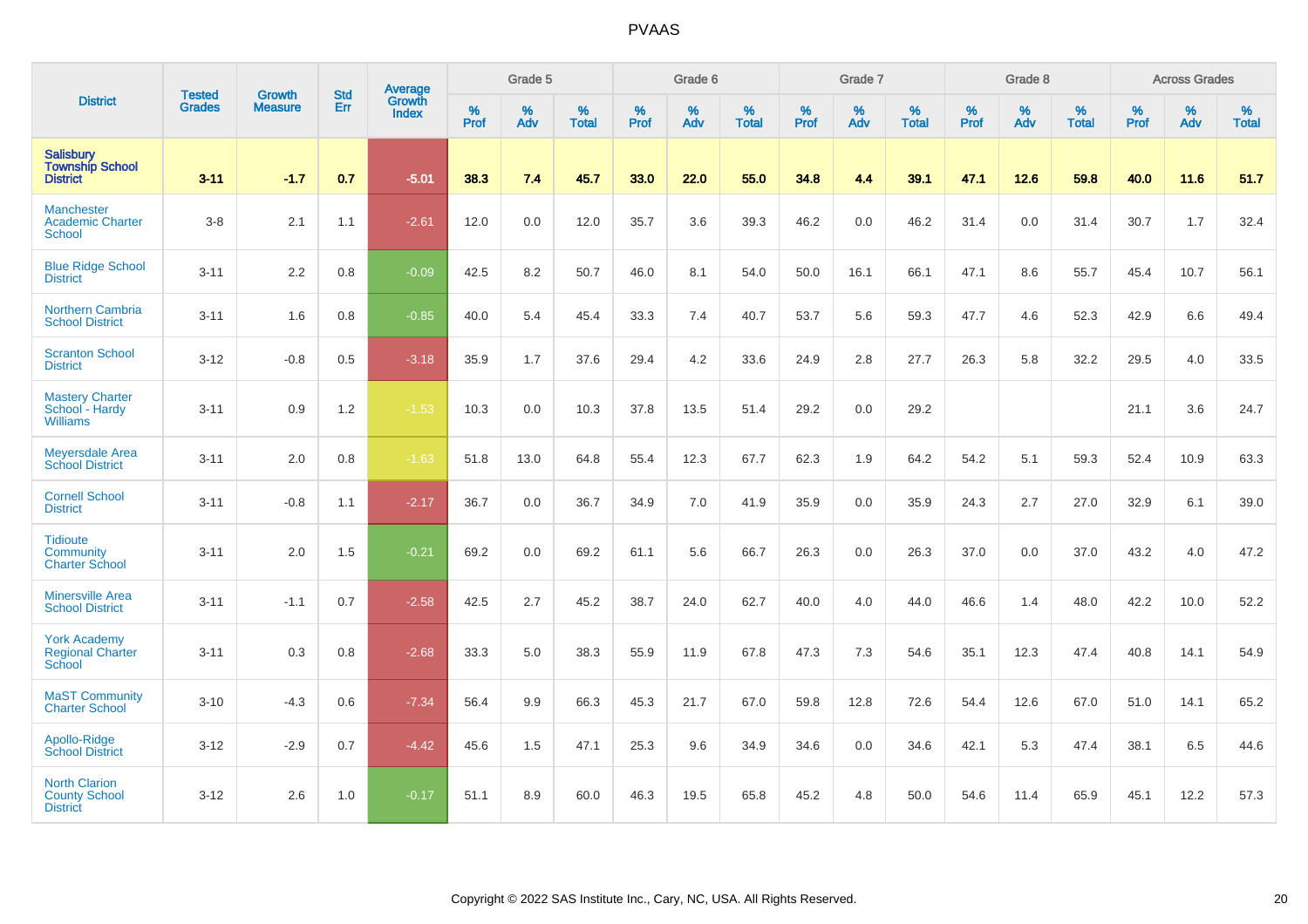|                                                                              | <b>Tested</b> | <b>Growth</b>  | <b>Std</b> | <b>Average</b><br>Growth |                     | Grade 5  |                   |                  | Grade 6  |                   |                  | Grade 7  |                   |                  | Grade 8     |                   |                  | <b>Across Grades</b> |                   |
|------------------------------------------------------------------------------|---------------|----------------|------------|--------------------------|---------------------|----------|-------------------|------------------|----------|-------------------|------------------|----------|-------------------|------------------|-------------|-------------------|------------------|----------------------|-------------------|
| <b>District</b>                                                              | <b>Grades</b> | <b>Measure</b> | Err        | <b>Index</b>             | $\%$<br><b>Prof</b> | %<br>Adv | %<br><b>Total</b> | %<br><b>Prof</b> | %<br>Adv | %<br><b>Total</b> | %<br><b>Prof</b> | %<br>Adv | %<br><b>Total</b> | %<br><b>Prof</b> | $\%$<br>Adv | %<br><b>Total</b> | %<br><b>Prof</b> | %<br>Adv             | %<br><b>Total</b> |
| <b>Salisbury</b><br><b>Township School</b><br><b>District</b>                | $3 - 11$      | $-1.7$         | 0.7        | $-5.01$                  | 38.3                | 7.4      | 45.7              | 33.0             | 22.0     | 55.0              | 34.8             | 4.4      | 39.1              | 47.1             | 12.6        | 59.8              | 40.0             | 11.6                 | 51.7              |
| <b>Jenkintown School</b><br><b>District</b>                                  | $3 - 11$      | 1.5            | 1.0        | $-1.16$                  | 68.0                | 8.0      | 76.0              | 54.0             | 18.9     | 73.0              | 42.9             | 35.7     | 78.6              | 60.6             | 21.2        | 81.8              | 53.1             | 25.8                 | 78.9              |
| <b>South Middleton</b><br><b>School District</b>                             | $3 - 11$      | 0.8            | 0.5        | $-3.53$                  | 48.5                | 12.1     | 60.6              | 45.2             | 21.0     | 66.1              | 44.4             | 12.9     | 57.3              | 42.1             | 12.0        | 54.1              | 45.4             | 16.9                 | 62.3              |
| <b>North East School</b><br><b>District</b>                                  | $3 - 11$      | 0.8            | 0.6        | $-0.63$                  | 61.2                | 9.5      | 70.7              | 44.8             | 21.6     | 66.4              | 50.0             | 9.3      | 59.3              | 56.9             | 16.8        | 73.7              | 52.6             | 15.4                 | 68.0              |
| Shenango Area<br><b>School District</b>                                      | $3 - 11$      | 1.9            | 0.7        | $-0.12$                  | 46.4                | 19.0     | 65.5              | 37.5             | 25.0     | 62.5              | 45.7             | 9.6      | 55.3              | 41.1             | 18.9        | 60.0              | 42.3             | 18.7                 | 61.1              |
| <b>Indiana Area</b><br><b>School District</b>                                | $3 - 11$      | 1.1            | 0.5        | $-0.73$                  | 57.2                | 12.8     | 70.0              | 37.5             | 22.5     | 60.0              | 53.6             | 16.6     | 70.2              | 52.0             | 16.3        | 68.4              | 49.3             | 18.5                 | 67.7              |
| <b>Southern Tioga</b><br><b>School District</b>                              | $3 - 11$      | 1.4            | 0.6        | $-0.62$                  | 38.5                | 4.2      | 42.7              | 39.6             | 14.2     | 53.8              | 44.9             | 3.6      | 48.6              | 37.2             | 8.3         | 45.4              | 38.5             | 7.0                  | 45.6              |
| <b>New Foundations</b><br><b>Charter School</b>                              | $3 - 11$      | $-0.9$         | 0.8        | $-1.98$                  | 37.0                | 9.3      | 46.3              | 38.1             | 9.5      | 47.6              | 50.8             | 3.3      | 54.1              | 36.1             | 6.0         | 42.2              | 41.1             | 6.7                  | 47.8              |
| Southern<br><b>Huntingdon County</b><br><b>School District</b>               | $3 - 11$      | 1.1            | 0.7        | $-0.83$                  | 47.1                | 2.9      | 50.0              | 26.6             | 7.6      | 34.2              | 43.2             | 4.6      | 47.7              | 41.5             | 3.7         | 45.1              | 39.6             | 5.6                  | 45.2              |
| <b>Mckeesport Area</b><br><b>School District</b>                             | $3 - 12$      | 0.3            | 0.5        | $-3.77$                  | 30.5                | 0.6      | 31.1              | 29.1             | 1.3      | 30.4              | 24.1             | 0.0      | 24.1              | 22.6             | 1.0         | 23.7              | 25.9             | 2.4                  | 28.3              |
| <b>Everett Area</b><br><b>School District</b>                                | $3 - 11$      | $-0.2$         | 0.7        | $-3.44$                  | 41.4                | 9.2      | 50.6              | 34.9             | 11.6     | 46.5              | 47.5             | 5.9      | 53.5              | 37.3             | 9.3         | 46.7              | 40.8             | 11.4                 | 52.2              |
| <b>Young Scholars Of</b><br>Western<br>Pennsylvania<br><b>Charter School</b> | $3-8$         | 2.0            | 1.1        | 0.04                     | 27.3                | 9.1      | 36.4              | 40.6             | 6.2      | 46.9              | 32.1             | 3.6      | 35.7              | 43.5             | 8.7         | 52.2              | 31.2             | 9.1                  | 40.3              |
| <b>Propel Charter</b><br>School - East                                       | $3-8$         | 1.1            | 1.0        | $-2.14$                  | 32.5                | 0.0      | 32.5              | 34.3             | 11.4     | 45.7              | 33.3             | 9.1      | 42.4              | 29.4             | 0.0         | 29.4              | 31.6             | 4.7                  | 36.3              |
| <b>Blue Mountain</b><br><b>School District</b>                               | $3 - 10$      | 0.0            | 0.5        | $-2.39$                  | 60.1                | 12.0     | 72.2              | 50.9             | 12.4     | 63.3              | 52.0             | 10.1     | 62.0              | 47.3             | 11.5        | 58.8              | 52.0             | 15.0                 | 67.0              |
| <b>Port Allegany</b><br><b>School District</b>                               | $3 - 11$      | $-1.8$         | 0.8        | $-3.92$                  | 34.3                | 2.9      | 37.1              | 31.9             | 2.9      | 34.8              | 32.9             | 5.7      | 38.6              | 40.3             | 3.2         | 43.6              | 35.0             | 5.9                  | 40.8              |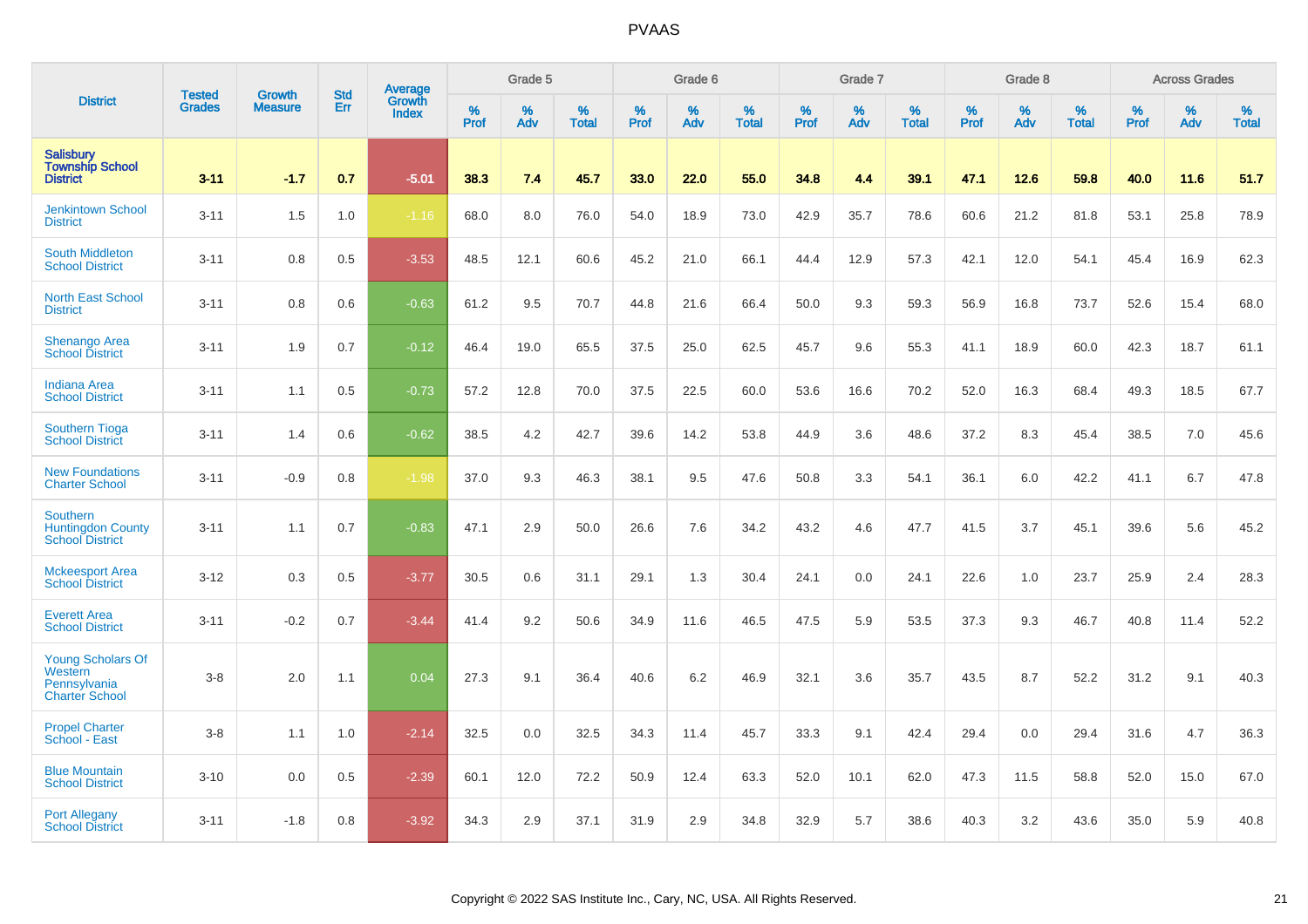|                                                                    |                                | <b>Growth</b>  | <b>Std</b> | Average                |                     | Grade 5  |                   |              | Grade 6  |                   |              | Grade 7  |                   |              | Grade 8  |                   |              | <b>Across Grades</b> |                   |
|--------------------------------------------------------------------|--------------------------------|----------------|------------|------------------------|---------------------|----------|-------------------|--------------|----------|-------------------|--------------|----------|-------------------|--------------|----------|-------------------|--------------|----------------------|-------------------|
| <b>District</b>                                                    | <b>Tested</b><br><b>Grades</b> | <b>Measure</b> | Err        | Growth<br><b>Index</b> | $\%$<br><b>Prof</b> | %<br>Adv | %<br><b>Total</b> | $\%$<br>Prof | %<br>Adv | %<br><b>Total</b> | $\%$<br>Prof | %<br>Adv | %<br><b>Total</b> | $\%$<br>Prof | %<br>Adv | %<br><b>Total</b> | $\%$<br>Prof | %<br>Adv             | %<br><b>Total</b> |
| <b>Salisbury</b><br><b>Township School</b><br><b>District</b>      | $3 - 11$                       | $-1.7$         | 0.7        | $-5.01$                | 38.3                | 7.4      | 45.7              | 33.0         | 22.0     | 55.0              | 34.8         | 4.4      | 39.1              | 47.1         | 12.6     | 59.8              | 40.0         | 11.6                 | 51.7              |
| <b>Valley View School</b><br><b>District</b>                       | $3 - 11$                       | 1.0            | 0.8        | $-2.65$                | 62.4                | 1.8      | 64.2              | 41.4         | 10.3     | 51.7              | 53.7         | 4.9      | 58.5              | 42.6         | 4.9      | 47.5              | 49.9         | 7.2                  | 57.1              |
| <b>Aspira Bilingual</b><br><b>Cyber Charter</b><br>School          | $3 - 11$                       | 2.8            | 1.6        | $-0.41$                |                     |          |                   | 12.9         | 0.0      | 12.9              | 0.0          | $0.0\,$  | 0.0               | 0.0          | 0.0      | 0.0               | 5.9          | $0.0\,$              | 5.9               |
| <b>Duquesne City</b><br><b>School District</b>                     | $3 - 8$                        | 3.1            | 1.4        | 0.73                   | 11.3                | 0.0      | 11.3              | 10.8         | 2.7      | 13.5              |              |          |                   |              |          |                   | 14.8         | 0.6                  | 15.3              |
| <b>North Star School</b><br><b>District</b>                        | $3 - 11$                       | $-0.3$         | 0.7        | $-4.18$                | 44.3                | 3.8      | 48.1              | 35.9         | 17.2     | 53.1              | 44.4         | 8.3      | 52.8              | 49.5         | 17.2     | 66.7              | 44.5         | 15.3                 | 59.8              |
| <b>South Butler</b><br><b>County School</b><br><b>District</b>     | $3 - 10$                       | 1.0            | 0.5        | $-0.14$                | 59.9                | 14.3     | 74.2              | 50.7         | 14.5     | 65.2              | 44.7         | 11.4     | 56.1              | 53.7         | 13.0     | 66.7              | 50.5         | 17.8                 | 68.3              |
| <b>Albert Gallatin</b><br><b>Area School</b><br><b>District</b>    | $3 - 11$                       | 0.4            | 0.5        | $-1.30$                | 45.8                | 5.4      | 51.2              | 34.0         | 8.4      | 42.4              | 39.7         | 2.2      | 41.8              | 37.8         | 5.3      | 43.0              | 38.7         | 7.6                  | 46.2              |
| <b>Upper Moreland</b><br><b>Township School</b><br><b>District</b> | $3 - 11$                       | $-0.3$         | 0.4        | $-3.84$                | 54.1                | 10.5     | 64.6              | 42.4         | 21.0     | 63.4              | 53.7         | 8.4      | 62.1              | 41.0         | 14.2     | 55.1              | 46.0         | 16.1                 | 62.1              |
| <b>Clarion Area</b><br><b>School District</b>                      | $3 - 11$                       | 1.1            | 0.9        | $-1.14$                | 58.3                | 2.1      | 60.4              | 46.4         | 7.1      | 53.6              | 44.8         | 4.5      | 49.2              | 39.0         | 11.9     | 50.8              | 45.1         | 10.1                 | 55.2              |
| <b>Warren County</b><br><b>School District</b>                     | $3 - 11$                       | 0.2            | 0.4        | $-1.64$                | 38.6                | 4.0      | 42.5              | 41.0         | 8.0      | 49.0              | 33.4         | 4.1      | 37.5              | 43.1         | 4.7      | 47.8              | 38.0         | 6.9                  | 44.8              |
| <b>Palisades School</b><br><b>District</b>                         | $3 - 11$                       | 0.4            | 0.6        | $-3.48$                | 53.1                | 13.5     | 66.7              | 48.5         | 19.2     | 67.7              | 60.2         | 10.7     | 70.9              | 43.2         | 9.1      | 52.3              | 48.5         | 17.4                 | 65.9              |
| <b>Premier Arts And</b><br><b>Science Charter</b><br><b>School</b> | $3-5$                          | 5.2            | 2.1        | 2.52                   | 16.7                | 0.0      | 16.7              |              |          |                   |              |          |                   |              |          |                   | 14.2         | 1.9                  | 16.0              |
| <b>Interboro School</b><br><b>District</b>                         | $3 - 12$                       | 0.3            | 0.4        | $-2.03$                | 42.9                | 4.5      | 47.3              | 40.0         | 11.7     | 51.7              | 44.0         | 8.7      | 52.7              | 44.2         | 7.4      | 51.6              | 41.8         | 8.7                  | 50.4              |
| <b>Gateway School</b><br><b>District</b>                           | $3 - 11$                       | $-1.0$         | 0.4        | $-5.60$                | 48.9                | 5.6      | 54.5              | 42.7         | 10.8     | 53.5              | 49.3         | 10.8     | 60.1              | 43.7         | 14.0     | 57.7              | 45.5         | 12.1                 | 57.7              |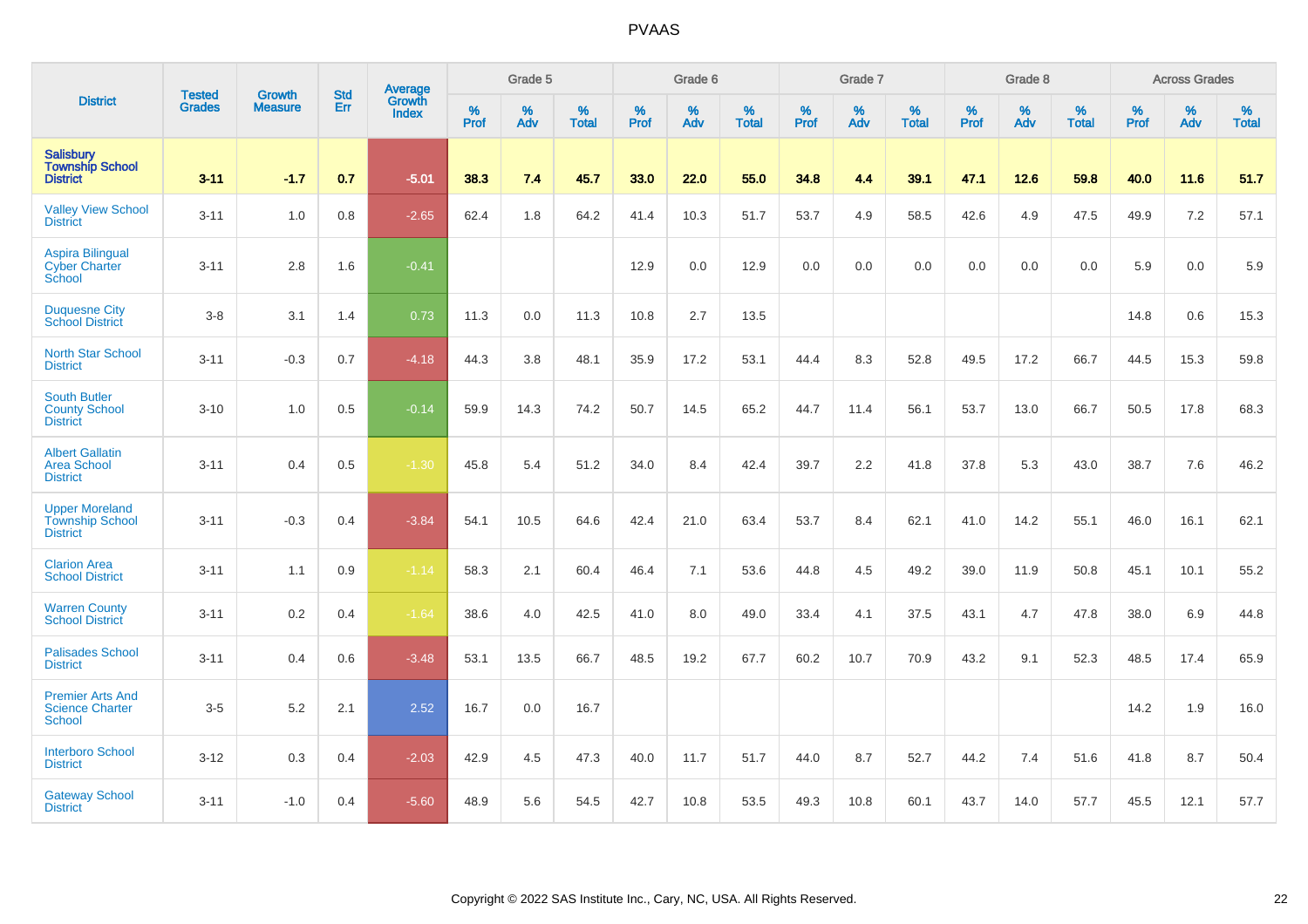|                                                                    |                                |                                 | <b>Std</b> | Average                |                     | Grade 5  |                   |                     | Grade 6  |                   |                     | Grade 7  |                   |                     | Grade 8  |                   |                     | <b>Across Grades</b> |                   |
|--------------------------------------------------------------------|--------------------------------|---------------------------------|------------|------------------------|---------------------|----------|-------------------|---------------------|----------|-------------------|---------------------|----------|-------------------|---------------------|----------|-------------------|---------------------|----------------------|-------------------|
| <b>District</b>                                                    | <b>Tested</b><br><b>Grades</b> | <b>Growth</b><br><b>Measure</b> | Err        | Growth<br><b>Index</b> | $\%$<br><b>Prof</b> | %<br>Adv | %<br><b>Total</b> | $\%$<br><b>Prof</b> | %<br>Adv | %<br><b>Total</b> | $\%$<br><b>Prof</b> | %<br>Adv | %<br><b>Total</b> | $\%$<br><b>Prof</b> | %<br>Adv | %<br><b>Total</b> | $\%$<br><b>Prof</b> | %<br>Adv             | %<br><b>Total</b> |
| Salisbury<br>Township School<br><b>District</b>                    | $3 - 11$                       | $-1.7$                          | 0.7        | $-5.01$                | 38.3                | 7.4      | 45.7              | 33.0                | 22.0     | 55.0              | 34.8                | 4.4      | 39.1              | 47.1                | 12.6     | 59.8              | 40.0                | 11.6                 | 51.7              |
| <b>Dallastown Area</b><br><b>School District</b>                   | $3 - 11$                       | $-2.2$                          | 0.3        | $-6.90$                | 53.1                | 7.2      | 60.3              | 44.3                | 30.9     | 75.1              | 45.3                | 9.3      | 54.7              | 43.8                | 11.1     | 54.9              | 44.8                | 19.1                 | 63.9              |
| <b>Saint Marys Area</b><br><b>School District</b>                  | $3 - 11$                       | $-1.5$                          | 0.6        | $-3.55$                | 48.7                | 2.6      | 51.3              | 42.7                | 13.7     | 56.4              | 40.8                | 7.7      | 48.5              | 46.4                | 8.0      | 54.3              | 44.6                | 11.0                 | 55.6              |
| <b>Lebanon School</b><br><b>District</b>                           | $3 - 11$                       | $-0.4$                          | 0.4        | $-2.17$                | 29.4                | 2.5      | 31.9              | 21.7                | 5.5      | 27.2              | 20.0                | 2.5      | 22.5              | 21.9                | 1.2      | 23.0              | 25.5                | 3.4                  | 28.8              |
| Southwest<br>Leadership<br><b>Academy Charter</b><br><b>School</b> | $3 - 8$                        | 0.2                             | 1.1        | $-5.76$                | 9.1                 | 0.0      | 9.1               | 16.1                | 6.4      | 22.6              | 15.8                | 2.6      | 18.4              | 20.8                | 0.0      | 20.8              | 19.0                | 3.3                  | 22.3              |
| <b>Chester-Upland</b><br><b>School District</b>                    | $3 - 11$                       | 0.8                             | 0.8        | $-1.40$                | 15.4                | 0.0      | 15.4              | 18.2                | 2.6      | 20.8              | 12.4                | 0.0      | 12.4              | 9.8                 | 0.0      | 9.8               | 15.6                | 1.0                  | 16.6              |
| <b>Penn Cambria</b><br><b>School District</b>                      | $3 - 11$                       | $-0.4$                          | 0.6        | $-3.40$                | 56.8                | 0.9      | 57.7              | 46.5                | 7.1      | 53.5              | 58.1                | 7.7      | 65.8              | 52.3                | 7.8      | 60.2              | 48.8                | 9.2                  | 58.0              |
| <b>Farrell Area School</b><br><b>District</b>                      | $3 - 11$                       | 1.3                             | 1.0        | $-0.92$                | 26.7                | 0.0      | 26.7              | 31.7                | 2.4      | 34.2              | 20.4                | 0.0      | 20.4              | 28.2                | 0.0      | 28.2              | 25.9                | 2.3                  | 28.2              |
| <b>Greater Latrobe</b><br><b>School District</b>                   | $3 - 11$                       | $-3.1$                          | 0.4        | $-8.08$                | 55.6                | 5.8      | 61.4              | 42.2                | 21.1     | 63.2              | 49.0                | 10.1     | 59.1              | 46.2                | 20.0     | 66.2              | 46.9                | 15.6                 | 62.5              |
| <b>Seven Generations</b><br><b>Charter School</b>                  | $3-5$                          | 5.1                             | 2.1        | 2.46                   | 62.2                | 2.7      | 64.9              |                     |          |                   |                     |          |                   |                     |          |                   | 48.0                | 8.8                  | 56.8              |
| Northwood<br><b>Academy Charter</b><br>School                      | $3 - 8$                        | $-0.1$                          | 0.7        | $-3.80$                | 23.4                | 1.3      | 24.7              | 44.2                | 6.5      | 50.6              | 37.5                | 5.6      | 43.1              | 29.6                | 13.0     | 42.6              | 31.0                | 5.4                  | 36.4              |
| <b>Philadelphia City</b><br><b>School District</b>                 | $3 - 12$                       | $-0.0$                          | 0.2        | $-2.50$                | 24.2                | 3.5      | 27.7              | 22.9                | 8.1      | 31.0              | 26.8                | 6.5      | 33.4              | 22.4                | 4.6      | 27.1              | 23.1                | 6.3                  | 29.4              |
| <b>Mastery Charter</b><br>School - Harrity<br>Campus               | $3-8$                          | 0.5                             | 1.2        | $-2.57$                | 13.6                | 0.0      | 13.6              | 12.8                | 2.1      | 14.9              | 26.5                | 0.0      | 26.5              | 11.1                | 7.4      | 18.5              | 18.2                | 2.0                  | 20.2              |
| <b>Middletown Area</b><br><b>School District</b>                   | $3 - 11$                       | $-0.3$                          | 0.6        | $-2.50$                | 40.9                | 6.3      | 47.2              | 28.7                | 7.0      | 35.7              | 43.8                | 5.6      | 49.3              | 38.5                | 3.8      | 42.3              | 37.8                | 8.2                  | 46.0              |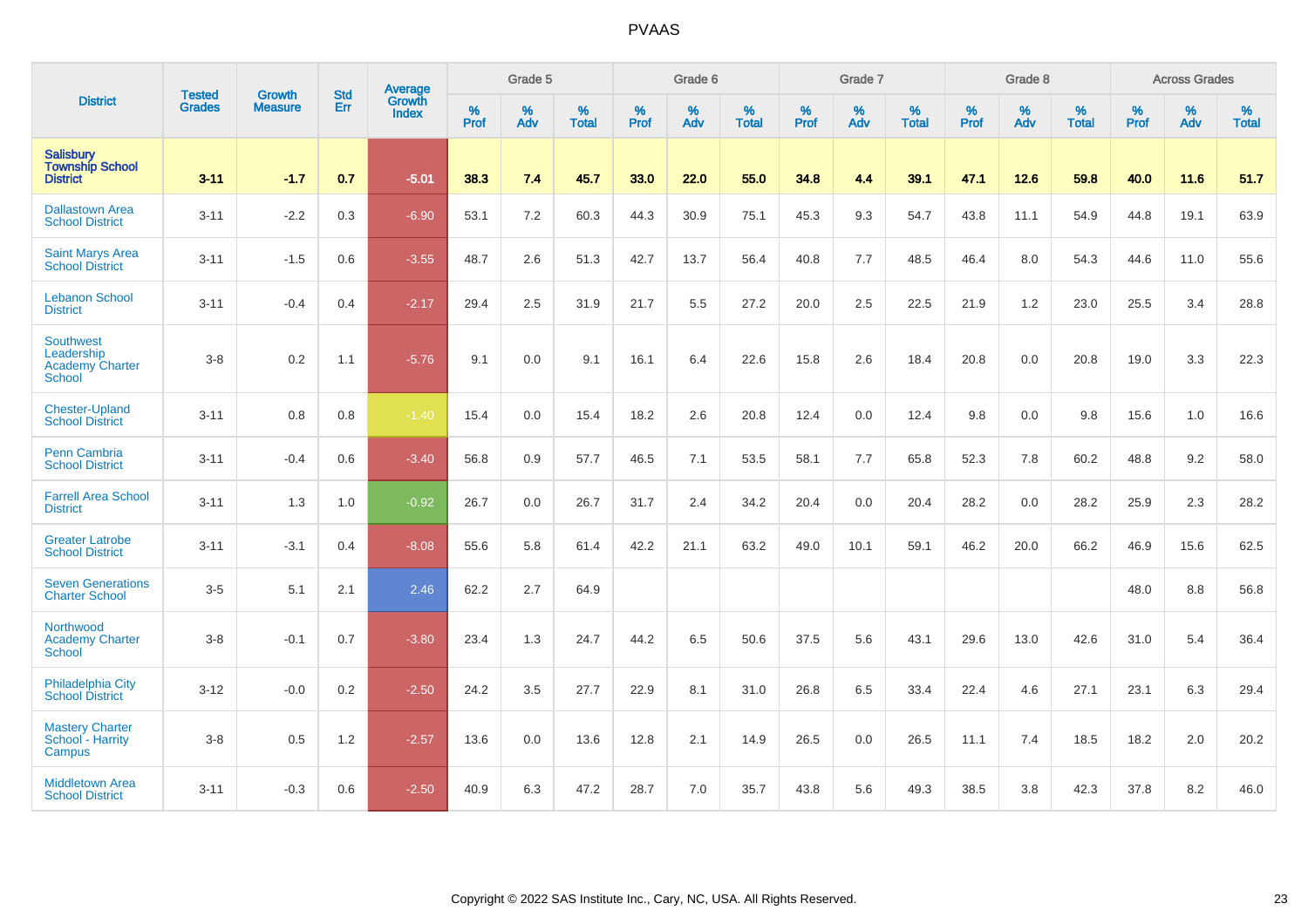|                                                                                | <b>Tested</b> | <b>Growth</b>  | <b>Std</b> | Average                |           | Grade 5  |                   |           | Grade 6  |                   |           | Grade 7  |                   |           | Grade 8  |                   |           | <b>Across Grades</b> |                   |
|--------------------------------------------------------------------------------|---------------|----------------|------------|------------------------|-----------|----------|-------------------|-----------|----------|-------------------|-----------|----------|-------------------|-----------|----------|-------------------|-----------|----------------------|-------------------|
| <b>District</b>                                                                | <b>Grades</b> | <b>Measure</b> | Err        | Growth<br><b>Index</b> | %<br>Prof | %<br>Adv | %<br><b>Total</b> | %<br>Prof | %<br>Adv | %<br><b>Total</b> | %<br>Prof | %<br>Adv | %<br><b>Total</b> | %<br>Prof | %<br>Adv | %<br><b>Total</b> | %<br>Prof | %<br>Adv             | %<br><b>Total</b> |
| <b>Salisbury</b><br><b>Township School</b><br><b>District</b>                  | $3 - 11$      | $-1.7$         | 0.7        | $-5.01$                | 38.3      | 7.4      | 45.7              | 33.0      | 22.0     | 55.0              | 34.8      | 4.4      | 39.1              | 47.1      | 12.6     | 59.8              | 40.0      | 11.6                 | 51.7              |
| Allegheny-Clarion<br><b>Valley School</b><br><b>District</b>                   | $3 - 10$      | 2.1            | 1.0        | 0.11                   | 42.5      | 5.0      | 47.5              | 42.1      | 15.8     | 57.9              | 43.9      | 2.4      | 46.3              | 40.0      | 0.0      | 40.0              | 40.9      | 9.1                  | 50.0              |
| <b>Eastern Lebanon</b><br><b>County School</b><br><b>District</b>              | $3 - 11$      | $-0.3$         | 0.5        | $-4.72$                | 48.9      | 2.8      | 51.7              | 42.0      | 9.1      | 51.1              | 45.1      | 8.0      | 53.1              | 29.8      | 7.0      | 36.8              | 42.0      | 9.1                  | 51.0              |
| <b>West Philadelphia</b><br>Achievement<br>Charter<br><b>Elementary School</b> | $3-5$         | 3.8            | 1.6        | 2.40                   | 21.0      | 0.0      | 21.0              |           |          |                   |           |          |                   |           |          |                   | 18.1      | 1.5                  | 19.6              |
| <b>Southeast Delco</b><br><b>School District</b>                               | $3 - 10$      | $-0.6$         | 0.6        | $-3.13$                | 28.6      | 0.0      | 28.6              | 30.4      | 1.8      | 32.1              | 29.2      | 1.5      | 30.8              | 34.4      | 3.8      | 38.2              | 28.9      | 2.4                  | 31.3              |
| <b>Union City Area</b><br><b>School District</b>                               | $3 - 12$      | 0.2            | 0.7        | $-1.85$                | 34.8      | 1.4      | 36.2              | 35.5      | 16.1     | 51.6              | 44.7      | 10.5     | 55.3              | 42.2      | 8.9      | 51.1              | 39.0      | 12.5                 | 51.5              |
| <b>Conewago Valley</b><br><b>School District</b>                               | $3 - 12$      | 0.7            | 0.4        | $-2.40$                | 52.1      | 3.4      | 55.5              | 44.7      | 14.0     | 58.7              | 46.4      | 8.8      | 55.2              | 46.8      | 5.7      | 52.5              | 46.9      | 10.0                 | 56.9              |
| Haverford<br><b>Township School</b><br><b>District</b>                         | $3 - 11$      | 0.2            | 0.3        | $-2.60$                | 55.4      | 23.8     | 79.2              | 51.1      | 27.6     | 78.7              | 55.0      | 18.3     | 73.3              | 44.5      | 32.3     | 76.7              | 49.2      | 29.5                 | 78.6              |
| <b>Mastery Charter</b><br>School - Pickett<br>Campus                           | $6 - 10$      | 1.6            | 1.1        | $-0.80$                |           |          |                   | 4.9       | 0.0      | 4.9               | 15.4      | 0.0      | 15.4              | 8.8       | 2.9      | 11.8              | 9.6       | 0.9                  | 10.5              |
| <b>Fort Leboeuf</b><br><b>School District</b>                                  | $3 - 11$      | 0.0            | 0.5        | $-2.79$                | 47.7      | 21.9     | 69.7              | 39.4      | 26.8     | 66.2              | 49.2      | 15.1     | 64.2              | 42.1      | 16.6     | 58.6              | 45.4      | 23.3                 | 68.7              |
| <b>Methacton School</b><br><b>District</b>                                     | $3 - 11$      | 0.4            | 0.4        | $-4.06$                | 64.7      | 8.3      | 73.0              | 54.9      | 21.0     | 75.9              | 56.6      | 11.2     | 67.8              | 49.7      | 21.0     | 70.7              | 55.3      | 17.3                 | 72.6              |
| <b>Conemaugh Valley</b><br><b>School District</b>                              | $3 - 12$      | 0.5            | 0.9        | $-1.99$                | 52.9      | 3.9      | 56.9              | 30.0      | 30.0     | 60.0              | 44.2      | 5.8      | 50.0              | 49.1      | 9.4      | 58.5              | 43.3      | 12.5                 | 55.8              |
| <b>Shamokin Area</b><br><b>School District</b>                                 | $3 - 11$      | 1.2            | 0.5        | $-1.27$                | 42.9      | 2.1      | 45.0              | 32.6      | 9.4      | 42.0              | 44.0      | 1.5      | 45.5              | 31.3      | 5.5      | 36.8              | 34.3      | 5.8                  | 40.1              |
| Penn-Trafford<br><b>School District</b>                                        | $3 - 11$      | 0.1            | 0.4        | $-2.24$                | 59.8      | 20.9     | 80.7              | 45.7      | 34.7     | 80.4              | 56.2      | 23.2     | 79.4              | 54.3      | 14.9     | 69.1              | 51.0      | 27.6                 | 78.6              |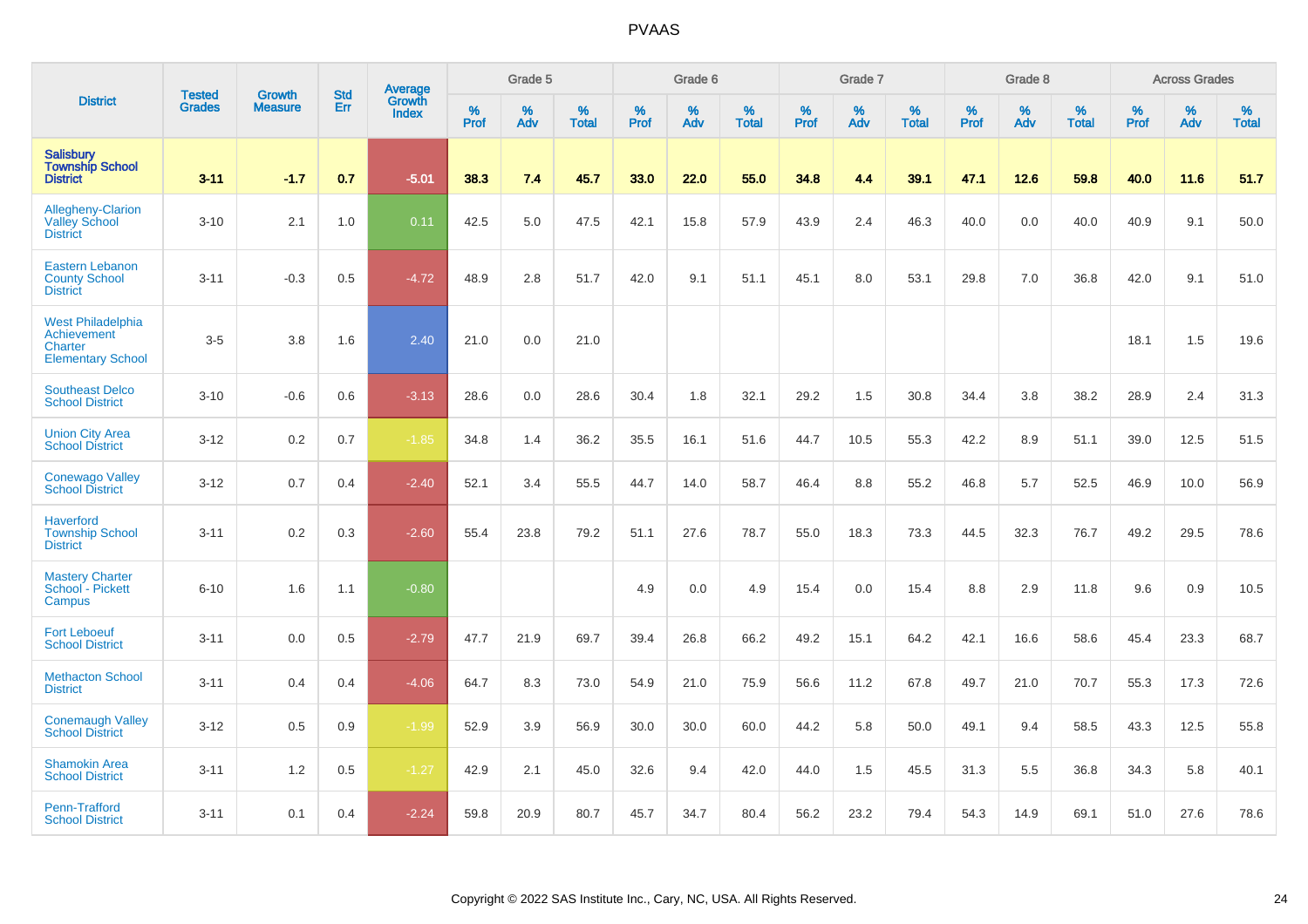|                                                                     |                                |                                 | <b>Std</b> | Average                |           | Grade 5  |                   |           | Grade 6  |                   |           | Grade 7  |                   |           | Grade 8  |                   |           | <b>Across Grades</b> |                   |
|---------------------------------------------------------------------|--------------------------------|---------------------------------|------------|------------------------|-----------|----------|-------------------|-----------|----------|-------------------|-----------|----------|-------------------|-----------|----------|-------------------|-----------|----------------------|-------------------|
| <b>District</b>                                                     | <b>Tested</b><br><b>Grades</b> | <b>Growth</b><br><b>Measure</b> | Err        | Growth<br><b>Index</b> | %<br>Prof | %<br>Adv | %<br><b>Total</b> | %<br>Prof | %<br>Adv | %<br><b>Total</b> | %<br>Prof | %<br>Adv | %<br><b>Total</b> | %<br>Prof | %<br>Adv | %<br><b>Total</b> | %<br>Prof | %<br>Adv             | %<br><b>Total</b> |
| Salisbury<br><b>Township School</b><br><b>District</b>              | $3 - 11$                       | $-1.7$                          | 0.7        | $-5.01$                | 38.3      | 7.4      | 45.7              | 33.0      | 22.0     | 55.0              | 34.8      | 4.4      | 39.1              | 47.1      | 12.6     | 59.8              | 40.0      | 11.6                 | 51.7              |
| Aliquippa School<br><b>District</b>                                 | $3 - 11$                       | $-0.6$                          | 0.8        | $-1.85$                | 14.7      | 0.0      | 14.7              | 12.5      | 3.1      | 15.6              | 27.4      | 2.7      | 30.1              | 14.1      | 0.0      | 14.1              | 16.7      | 1.0                  | 17.7              |
| <b>Mastery Charter</b><br>School-Cleveland<br>Elementary            | $3-8$                          | 2.7                             | 1.3        | 0.20                   | 25.0      | 7.1      | 32.1              | 23.5      | 0.0      | 23.5              | 24.1      | 3.4      | 27.6              | 21.7      | 0.0      | 21.7              | 18.8      | 1.9                  | 20.6              |
| <b>Newport School</b><br><b>District</b>                            | $3 - 12$                       | $-0.1$                          | 0.8        | $-1.60$                | 42.2      | 11.1     | 53.3              | 44.4      | 11.1     | 55.6              | 41.3      | 1.6      | 42.9              | 43.8      | 7.8      | 51.6              | 40.2      | 8.8                  | 48.9              |
| <b>Central Bucks</b><br><b>School District</b>                      | $3 - 11$                       | $-1.3$                          | 0.2        | $-11.77$               | 57.2      | 12.0     | 69.2              | 48.3      | 28.7     | 76.9              | 54.3      | 16.8     | 71.0              | 51.5      | 17.5     | 69.0              | 51.5      | 19.8                 | 71.4              |
| <b>General Mclane</b><br><b>School District</b>                     | $3 - 11$                       | 0.2                             | 0.5        | $-1.05$                | 57.7      | 8.0      | 65.8              | 45.4      | 23.3     | 68.7              | 50.3      | 15.6     | 66.0              | 44.9      | 12.2     | 57.0              | 49.9      | 16.3                 | 66.2              |
| <b>Deer Lakes School</b><br><b>District</b>                         | $3 - 11$                       | $-0.4$                          | 0.6        | $-2.21$                | 52.0      | 5.5      | 57.5              | 47.2      | 22.0     | 69.1              | 42.4      | 10.6     | 53.0              | 44.7      | 10.7     | 55.3              | 45.1      | 14.9                 | 60.0              |
| <b>Lindley Academy</b><br><b>Charter School At</b><br><b>Birney</b> | $3-8$                          | 1.0                             | 0.7        | $-1.02$                | 8.9       | 0.0      | 8.9               | 24.0      | 2.5      | 26.6              | 20.6      | 3.2      | 23.8              | 19.4      | 4.8      | 24.2              | 19.6      | 2.3                  | 21.9              |
| <b>West Oak Lane</b><br><b>Charter School</b>                       | $3-8$                          | 0.8                             | 0.7        | $-1.30$                | 29.9      | 0.0      | 29.9              | 26.5      | 2.9      | 29.4              | 35.1      | 6.8      | 41.9              | 41.5      | 4.6      | 46.2              | 31.4      | 4.3                  | 35.8              |
| Antonia Pantoja<br>Community<br><b>Charter School</b>               | $3-8$                          | 0.5                             | 0.9        | $-2.57$                | 20.9      | 1.5      | 22.4              | 32.3      | 6.4      | 38.7              | 37.0      | 2.2      | 39.1              | 35.1      | 8.1      | 43.2              | 25.4      | 3.3                  | 28.7              |
| <b>Franklin Area</b><br><b>School District</b>                      | $3 - 11$                       | 0.3                             | 0.6        | $-3.37$                | 47.7      | 1.5      | 49.2              | 41.7      | 12.6     | 54.3              | 36.6      | 4.9      | 41.5              | 43.0      | 5.9      | 48.9              | 40.2      | 6.2                  | 46.4              |
| <b>Conrad Weiser</b><br><b>Area School</b><br><b>District</b>       | $3 - 11$                       | $-2.3$                          | 0.5        | $-7.32$                | 44.8      | 0.6      | 45.4              | 40.0      | 8.7      | 48.7              | 26.2      | 2.7      | 28.9              | 30.0      | 3.4      | 33.5              | 36.9      | 6.7                  | 43.7              |
| <b>Hope For</b><br><b>Hyndman Charter</b><br>School                 | $3 - 11$                       | 4.1                             | 1.9        | 0.17                   |           |          |                   | 12.5      | 6.2      | 18.8              | 41.7      | 8.3      | 50.0              | 37.5      | 0.0      | 37.5              | 27.4      | 6.0                  | 33.3              |
| <b>Leechburg Area</b><br><b>School District</b>                     | $3 - 11$                       | $-2.3$                          | 0.9        | $-3.53$                | 46.7      | 2.2      | 48.9              | 29.7      | 2.7      | 32.4              | 42.9      | 0.0      | 42.9              | 51.2      | 11.6     | 62.8              | 45.8      | 7.9                  | 53.8              |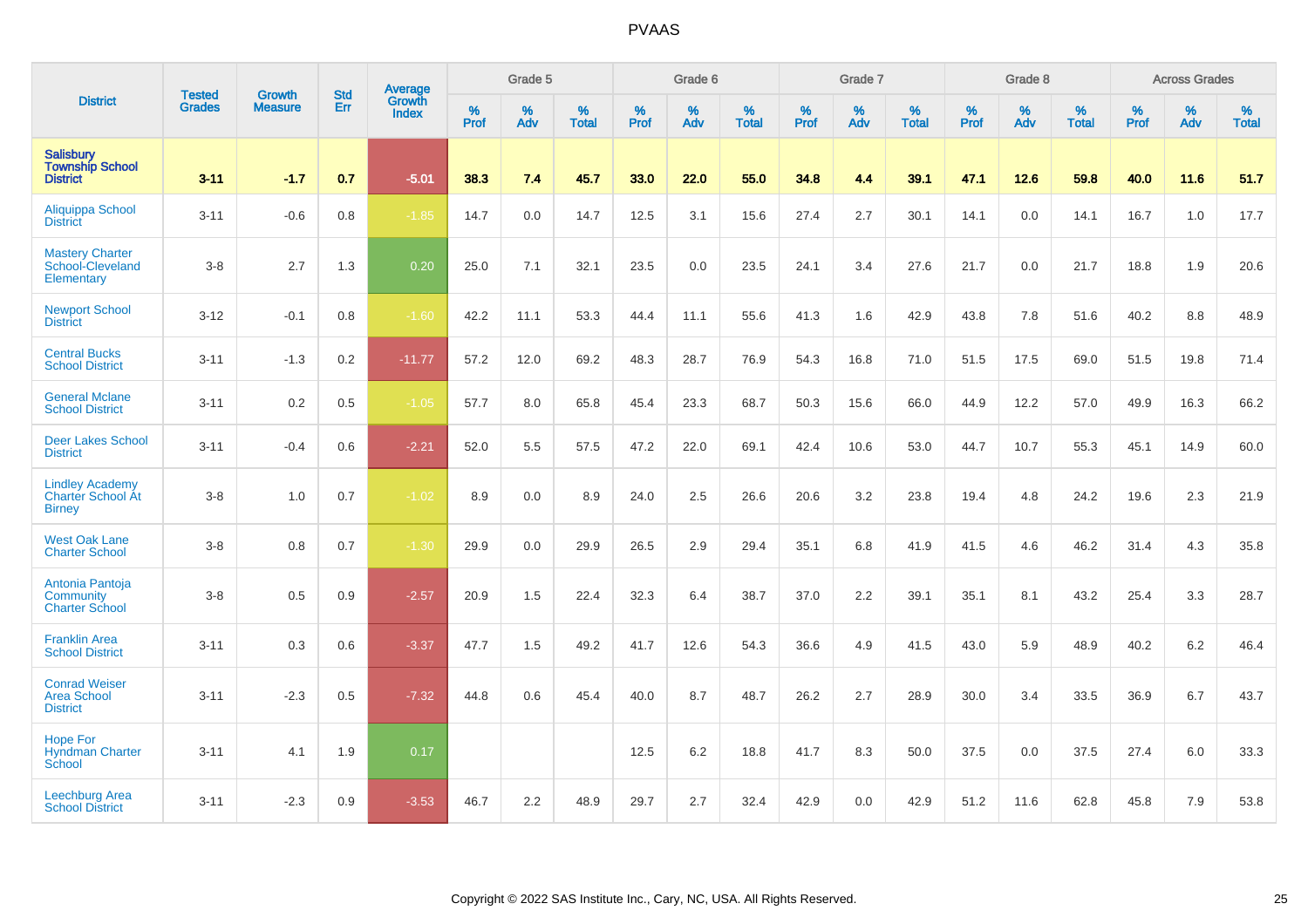|                                                                            | <b>Tested</b> | <b>Growth</b>  | <b>Std</b> | Average                |              | Grade 5  |                   |           | Grade 6  |                   |           | Grade 7  |                   |           | Grade 8  |                   |           | <b>Across Grades</b> |                   |
|----------------------------------------------------------------------------|---------------|----------------|------------|------------------------|--------------|----------|-------------------|-----------|----------|-------------------|-----------|----------|-------------------|-----------|----------|-------------------|-----------|----------------------|-------------------|
| <b>District</b>                                                            | <b>Grades</b> | <b>Measure</b> | Err        | Growth<br><b>Index</b> | $\%$<br>Prof | %<br>Adv | %<br><b>Total</b> | %<br>Prof | %<br>Adv | %<br><b>Total</b> | %<br>Prof | %<br>Adv | %<br><b>Total</b> | %<br>Prof | %<br>Adv | %<br><b>Total</b> | %<br>Prof | %<br>Adv             | %<br><b>Total</b> |
| <b>Salisbury</b><br><b>Township School</b><br><b>District</b>              | $3 - 11$      | $-1.7$         | 0.7        | $-5.01$                | 38.3         | 7.4      | 45.7              | 33.0      | 22.0     | 55.0              | 34.8      | 4.4      | 39.1              | 47.1      | 12.6     | 59.8              | 40.0      | 11.6                 | 51.7              |
| <b>Carlynton School</b><br><b>District</b>                                 | $3 - 11$      | 0.0            | 0.7        | $-1.38$                | 50.5         | 6.4      | 57.0              | 47.1      | 18.8     | 65.9              | 30.8      | 7.5      | 38.3              | 40.8      | 7.9      | 48.7              | 41.6      | 11.0                 | 52.7              |
| Gettysburg<br><b>Montessori Charter</b><br><b>School</b>                   | $3-6$         | 2.6            | 2.0        | $-0.30$                | 50.0         | 10.0     | 60.0              | 44.4      | 22.2     | 66.7              |           |          |                   |           |          |                   | 43.0      | 14.0                 | 57.0              |
| <b>Mastery Charter</b><br>School - Thomas<br>Campus                        | $3 - 10$      | 0.4            | 1.0        | $-1.24$                | 29.0         | 0.0      | 29.0              | 17.1      | 0.0      | 17.1              | 20.9      | 2.3      | 23.3              | 28.9      | 0.0      | 28.9              | 24.9      | 2.3                  | 27.2              |
| Wissahickon<br><b>Charter School</b>                                       | $3 - 8$       | $-1.5$         | 0.7        | $-4.94$                | 22.2         | 0.0      | 22.2              | 20.5      | 6.0      | 26.5              | 24.1      | 1.2      | 25.3              | 22.1      | 0.0      | 22.1              | 22.4      | 2.8                  | 25.2              |
| <b>Propel Charter</b><br>School-Northside                                  | $3 - 8$       | $-1.3$         | 1.0        | $-2.83$                | 7.0          | 0.0      | 7.0               | 14.6      | 0.0      | 14.6              | 5.0       | 0.0      | 5.0               | 10.0      | 0.0      | 10.0              | 9.0       | 0.0                  | 9.0               |
| <b>Pocono Mountain</b><br><b>School District</b>                           | $3 - 12$      | 0.1            | 0.6        | $-1.58$                | 48.0         | 5.4      | 53.5              | 41.8      | 7.9      | 49.7              | 42.1      | 1.8      | 43.9              | 35.6      | 1.9      | 37.5              | 43.4      | 7.1                  | 50.5              |
| <b>Mount Union Area</b><br><b>School District</b>                          | $3 - 10$      | 1.4            | 0.7        | 0.55                   | 28.7         | 3.2      | 31.9              | 28.4      | 0.0      | 28.4              | 28.9      | 4.8      | 33.7              | 36.9      | 1.2      | 38.1              | 31.6      | 2.9                  | 34.4              |
| <b>Schuylkill Valley</b><br><b>School District</b>                         | $3 - 11$      | 0.6            | 0.6        | $-1.32$                | 53.1         | 3.1      | 56.2              | 44.4      | 16.9     | 61.3              | 42.9      | 7.5      | 50.4              | 45.0      | 6.3      | 51.4              | 45.2      | 10.3                 | 55.6              |
| <b>Salisbury</b><br><b>Township School</b><br><b>District</b>              | $3 - 11$      | $-1.7$         | 0.7        | $-5.01$                | 38.3         | 7.4      | 45.7              | 33.0      | 22.0     | 55.0              | 34.8      | 4.4      | 39.1              | 47.1      | 12.6     | 59.8              | 40.0      | 11.6                 | 51.7              |
| <b>Chester Charter</b><br><b>Scholars Academy</b><br><b>Charter School</b> | $3 - 12$      | 0.0            | 0.9        | $-3.27$                | 17.8         | 0.0      | 17.8              | 31.9      | 4.3      | 36.2              | 37.5      | 4.2      | 41.7              | 16.0      | 0.0      | 16.0              | 23.8      | 1.8                  | 25.6              |
| <b>Green Woods</b><br><b>Charter School</b>                                | $3 - 8$       | 1.6            | 0.8        | $-0.37$                | 44.8         | 6.9      | 51.7              | 39.3      | 19.7     | 59.0              | 43.9      | 12.3     | 56.1              | 39.2      | 17.6     | 56.9              | 40.6      | 17.4                 | 58.0              |
| <b>Reynolds School</b><br><b>District</b>                                  | $3 - 10$      | $-4.3$         | 0.8        | $-5.71$                | 46.3         | 0.0      | 46.3              | 44.2      | 1.3      | 45.4              | 35.3      | 7.8      | 43.1              | 47.1      | 8.8      | 55.9              | 41.5      | 4.9                  | 46.4              |
| <b>Mountain View</b><br><b>School District</b>                             | $3 - 11$      | 1.6            | 0.9        | 0.20                   | 45.0         | 3.3      | 48.3              | 49.0      | 6.1      | 55.1              | 47.2      | 5.7      | 52.8              | 55.0      | 10.0     | 65.0              | 45.1      | 5.6                  | 50.7              |
| <b>Penns Manor Area</b><br><b>School District</b>                          | $3 - 12$      | 1.6            | 0.8        | $-1.15$                | 49.2         | 1.6      | 50.8              | 30.9      | 3.6      | 34.6              | 38.5      | 3.8      | 42.3              | 30.5      | 11.9     | 42.4              | 40.8      | 6.9                  | 47.8              |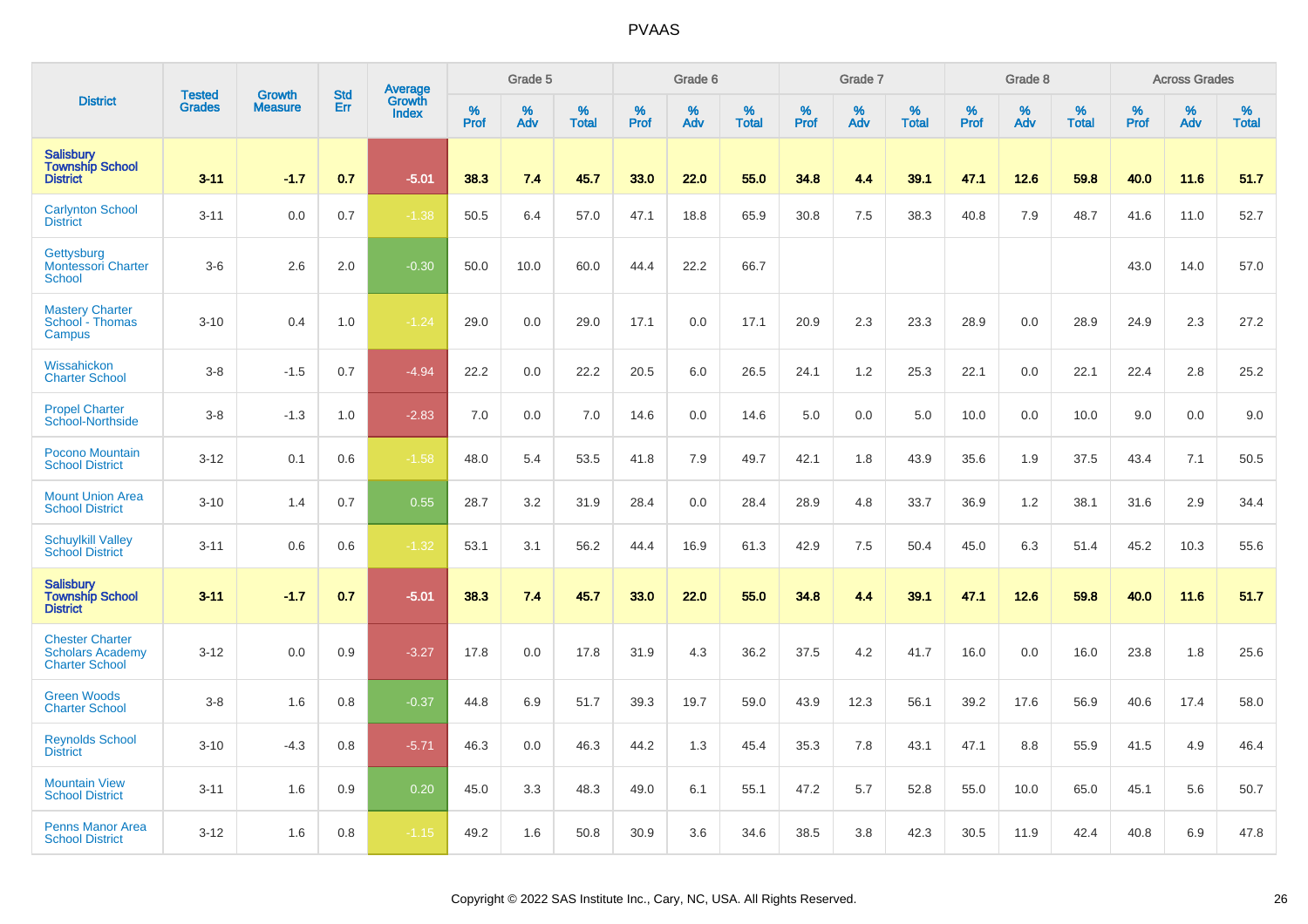|                                                                                            |                                |                                 | <b>Std</b> | Average                |           | Grade 5  |                   |           | Grade 6  |                   |           | Grade 7  |                   |           | Grade 8  |                   |           | <b>Across Grades</b> |                   |
|--------------------------------------------------------------------------------------------|--------------------------------|---------------------------------|------------|------------------------|-----------|----------|-------------------|-----------|----------|-------------------|-----------|----------|-------------------|-----------|----------|-------------------|-----------|----------------------|-------------------|
| <b>District</b>                                                                            | <b>Tested</b><br><b>Grades</b> | <b>Growth</b><br><b>Measure</b> | Err        | Growth<br><b>Index</b> | %<br>Prof | %<br>Adv | %<br><b>Total</b> | %<br>Prof | %<br>Adv | %<br><b>Total</b> | %<br>Prof | %<br>Adv | %<br><b>Total</b> | %<br>Prof | %<br>Adv | %<br><b>Total</b> | %<br>Prof | %<br>Adv             | %<br><b>Total</b> |
| <b>Salisbury</b><br><b>Township School</b><br><b>District</b>                              | $3 - 11$                       | $-1.7$                          | 0.7        | $-5.01$                | 38.3      | 7.4      | 45.7              | 33.0      | 22.0     | 55.0              | 34.8      | 4.4      | 39.1              | 47.1      | 12.6     | 59.8              | 40.0      | 11.6                 | 51.7              |
| <b>Schuylkill Haven</b><br>Area School<br><b>District</b>                                  | $3 - 11$                       | $-1.4$                          | 0.7        | $-4.47$                | 44.6      | 1.2      | 45.8              | 46.9      | 6.2      | 53.1              | 49.5      | 8.6      | 58.1              | 46.0      | 3.4      | 49.4              | 46.4      | 10.0                 | 56.4              |
| <b>Ferndale Area</b><br><b>School District</b>                                             | $3 - 10$                       | 1.9                             | 1.0        | 0.06                   | 43.2      | 4.6      | 47.7              | 46.3      | 14.6     | 61.0              | 61.5      | 5.1      | 66.7              | 54.4      | 4.4      | 58.7              | 46.1      | 10.6                 | 56.6              |
| <b>Innovative Arts</b><br><b>Academy Charter</b><br><b>School</b>                          | $6 - 11$                       | $-2.2$                          | 0.9        | $-3.49$                |           |          |                   | 15.4      | 1.9      | 17.3              | 19.1      | 0.0      | 19.1              | 15.4      | 1.1      | 16.5              | 16.6      | 1.0                  | 17.5              |
| <b>Greenville Area</b><br><b>School District</b>                                           | $3 - 11$                       | 1.0                             | 0.7        | $-0.17$                | 46.7      | 5.6      | 52.2              | 52.5      | 11.2     | 63.8              | 43.8      | 5.7      | 49.5              | 31.2      | 12.5     | 43.8              | 42.0      | 10.1                 | 52.1              |
| <b>Tyrone Area</b><br><b>School District</b>                                               | $3 - 12$                       | $-2.0$                          | 0.6        | $-6.75$                | 50.4      | 3.0      | 53.3              | 43.4      | 10.1     | 53.5              | 43.8      | 5.0      | 48.8              | 44.7      | 6.1      | 50.9              | 45.2      | 12.0                 | 57.2              |
| The Philadelphia<br><b>Charter School for</b><br><b>Arts and Sciences</b><br>at HR Edmunds | $3-8$                          | $-1.2$                          | 0.7        | $-2.66$                | 11.9      | 2.4      | 14.3              | 18.6      | 0.0      | 18.6              | 17.2      | 0.0      | 17.2              | 24.4      | 0.0      | 24.4              | 16.1      | 0.6                  | 16.7              |
| <b>Oley Valley School</b><br><b>District</b>                                               | $3 - 11$                       | $-0.0$                          | 0.6        | $-2.17$                | 53.5      | 5.0      | 58.4              | 40.0      | 19.0     | 59.0              | 50.0      | 7.8      | 57.8              | 54.8      | 5.4      | 60.2              | 49.6      | 9.0                  | 58.6              |
| Chambersburg<br>Area School<br><b>District</b>                                             | $3 - 11$                       | $-0.2$                          | 0.3        | $-2.21$                | 44.0      | 7.0      | 51.0              | 34.1      | 16.0     | 50.1              | 38.2      | 8.2      | 46.5              | 38.7      | 11.2     | 49.9              | 37.5      | 11.0                 | 48.5              |
| <b>Phoenixville Area</b><br><b>School District</b>                                         | $3 - 11$                       | $-1.1$                          | 0.4        | $-4.78$                | 54.8      | 10.0     | 64.7              | 45.9      | 27.3     | 73.2              | 45.6      | 19.4     | 65.0              | 52.8      | 12.7     | 65.5              | 46.9      | 19.2                 | 66.1              |
| <b>Mahanoy Area</b><br><b>School District</b>                                              | $3 - 10$                       | $-3.0$                          | 0.8        | $-3.98$                | 30.4      | 0.0      | 30.4              | 31.5      | 8.2      | 39.7              | 19.6      | 2.0      | 21.6              | 14.9      | 1.5      | 16.4              | 27.6      | 3.3                  | 30.9              |
| <b>Antietam School</b><br><b>District</b>                                                  | $3 - 10$                       | 0.9                             | 0.8        | $-0.34$                | 29.7      | 1.6      | 31.2              | 35.0      | 5.0      | 40.0              | 29.1      | 0.0      | 29.1              | 34.0      | 1.9      | 35.8              | 31.3      | 3.0                  | 34.2              |
| Johnsonburg Area<br><b>School District</b>                                                 | $3 - 11$                       | $-1.6$                          | 1.0        | $-2.56$                | 42.5      | 7.5      | 50.0              | 60.6      | 12.1     | 72.7              | 41.9      | 9.3      | 51.2              | 44.2      | 2.3      | 46.5              | 51.3      | 10.3                 | 61.5              |
| <b>Fort Cherry School</b><br><b>District</b>                                               | $3 - 10$                       | $-2.2$                          | 0.8        | $-3.33$                | 61.4      | 8.8      | 70.2              | 31.6      | 33.3     | 64.9              | 45.6      | 8.8      | 54.4              | 39.5      | 26.7     | 66.3              | 45.7      | 16.8                 | 62.5              |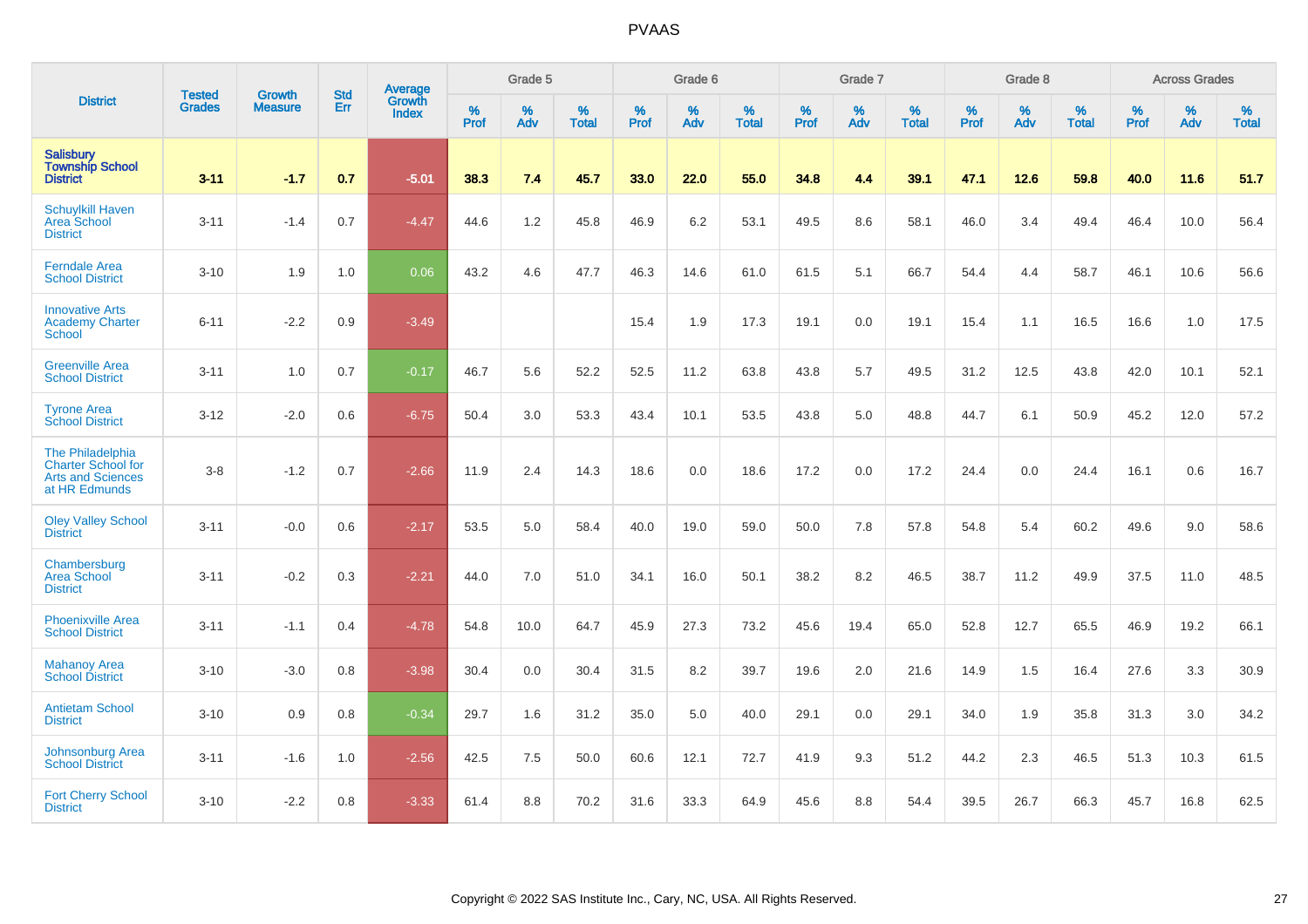|                                                            | <b>Tested</b> | <b>Growth</b>  | <b>Std</b> | <b>Average</b><br>Growth |                     | Grade 5     |                   |                  | Grade 6  |                   |                     | Grade 7  |                   |                  | Grade 8  |                   |              | <b>Across Grades</b> |                   |
|------------------------------------------------------------|---------------|----------------|------------|--------------------------|---------------------|-------------|-------------------|------------------|----------|-------------------|---------------------|----------|-------------------|------------------|----------|-------------------|--------------|----------------------|-------------------|
| <b>District</b>                                            | <b>Grades</b> | <b>Measure</b> | Err        | <b>Index</b>             | $\%$<br><b>Prof</b> | $\%$<br>Adv | %<br><b>Total</b> | %<br><b>Prof</b> | %<br>Adv | %<br><b>Total</b> | $\%$<br><b>Prof</b> | %<br>Adv | %<br><b>Total</b> | %<br><b>Prof</b> | %<br>Adv | %<br><b>Total</b> | $\%$<br>Prof | %<br>Adv             | %<br><b>Total</b> |
| Salisbury<br><b>Township School</b><br><b>District</b>     | $3 - 11$      | $-1.7$         | 0.7        | $-5.01$                  | 38.3                | 7.4         | 45.7              | 33.0             | 22.0     | 55.0              | 34.8                | 4.4      | 39.1              | 47.1             | 12.6     | 59.8              | 40.0         | 11.6                 | 51.7              |
| <b>North Schuylkill</b><br><b>School District</b>          | $3 - 11$      | 0.7            | 0.5        | $-1.34$                  | 36.8                | 2.2         | 39.0              | 42.4             | 8.8      | 51.2              | 41.3                | 3.9      | 45.2              | 50.0             | 5.2      | 55.2              | 40.4         | 8.7                  | 49.1              |
| <b>Turkeyfoot Valley</b><br>Area School<br><b>District</b> | $3 - 12$      | 0.6            | 1.4        | $-2.97$                  | 27.3                | 4.6         | 31.8              | 38.1             | 9.5      | 47.6              | 30.0                | 5.0      | 35.0              | 30.4             | 0.0      | 30.4              | 33.0         | 3.6                  | 36.6              |
| <b>Norristown Area</b><br><b>School District</b>           | $3 - 12$      | $-1.1$         | 0.4        | $-5.76$                  | 24.5                | 1.0         | 25.5              | 32.9             | 5.0      | 37.8              | 26.4                | 4.8      | 31.3              | 26.6             | 3.6      | 30.2              | 27.8         | 4.0                  | 31.7              |
| <b>Fairview School</b><br><b>District</b>                  | $3 - 11$      | $-1.8$         | 0.5        | $-5.32$                  | 61.9                | 9.5         | 71.4              | 47.8             | 30.6     | 78.4              | 46.6                | 26.7     | 73.3              | 55.9             | 16.9     | 72.8              | 50.8         | 23.7                 | 74.4              |
| Gillingham Charter<br>School                               | $3 - 11$      | 2.2            | 2.0        | $-0.98$                  | 41.7                | 0.0         | 41.7              | 38.5             | 0.0      | 38.5              |                     |          |                   | 30.8             | 15.4     | 46.2              | 34.3         | 4.3                  | 38.6              |
| <b>Western Wayne</b><br><b>School District</b>             | $3 - 11$      | $-0.5$         | 0.6        | $-2.08$                  | 56.6                | 7.6         | 64.2              | 43.0             | 21.5     | 64.5              | 45.2                | 10.6     | 55.8              | 45.8             | 15.0     | 60.8              | 45.8         | 18.1                 | 63.9              |
| <b>Governor Mifflin</b><br><b>School District</b>          | $3 - 11$      | $-1.0$         | 0.4        | $-4.99$                  | 38.2                | 3.2         | 41.5              | 31.2             | 11.7     | 42.9              | 44.4                | 8.3      | 52.8              | 45.8             | 5.5      | 51.3              | 40.8         | 9.3                  | 50.1              |
| <b>Hamburg Area</b><br><b>School District</b>              | $3 - 11$      | $-0.4$         | 0.5        | $-3.43$                  | 41.1                | 5.0         | 46.1              | 43.3             | 6.3      | 49.6              | 33.1                | 1.9      | 35.0              | 32.4             | 3.5      | 35.9              | 38.6         | 5.3                  | 43.9              |
| <b>Chartiers-Houston</b><br><b>School District</b>         | $3 - 10$      | $-1.5$         | 0.7        | $-3.54$                  | 58.4                | 10.1        | 68.5              | 55.8             | 18.2     | 74.0              | 52.0                | 5.5      | 57.5              | 54.9             | 7.0      | 62.0              | 53.8         | 14.2                 | 68.0              |
| <b>Fannett-Metal</b><br><b>School District</b>             | $3 - 11$      | 0.5            | 1.1        | $-1.72$                  | 34.5                | 10.3        | 44.8              | 44.8             | 6.9      | 51.7              | 37.5                | 3.1      | 40.6              | 33.3             | 2.2      | 35.6              | 40.2         | 9.2                  | 49.4              |
| <b>Canton Area</b><br><b>School District</b>               | $3 - 11$      | $-2.0$         | 0.8        | $-3.71$                  | 57.7                | 5.8         | 63.5              | 46.0             | 4.8      | 50.8              | 40.0                | 0.0      | 40.0              | 36.9             | 3.1      | 40.0              | 43.6         | 6.7                  | 50.3              |
| <b>School Lane</b><br><b>Charter School</b>                | $3 - 11$      | 0.1            | 0.7        | $-1.87$                  | 57.4                | 5.9         | 63.2              | 40.0             | 18.3     | 58.3              | 43.8                | 6.8      | 50.7              | 40.9             | 21.2     | 62.1              | 43.3         | 14.5                 | 57.9              |
| <b>Northern Potter</b><br><b>School District</b>           | $3 - 12$      | 0.3            | 1.1        | $-1.34$                  | 33.3                | 3.3         | 36.7              | 32.6             | 14.0     | 46.5              | 51.6                | 9.7      | 61.3              | 40.7             | 3.7      | 44.4              | 36.4         | 8.9                  | 45.3              |
| <b>Midland Borough</b><br><b>School District</b>           | $3 - 8$       | 0.1            | 1.3        | $-2.19$                  | 58.6                | 0.0         | 58.6              | 52.4             | 9.5      | 61.9              | 42.9                | 7.1      | 50.0              | 47.6             | 0.0      | 47.6              | 49.3         | 5.7                  | 55.0              |
| <b>Brownsville Area</b><br><b>School District</b>          | $3 - 12$      | 1.2            | 0.7        | $-0.17$                  | 40.5                | 0.0         | 40.5              | 24.7             | 1.2      | 25.9              | 30.0                | 3.8      | 33.8              | 37.0             | 1.4      | 38.4              | 32.0         | 2.6                  | 34.6              |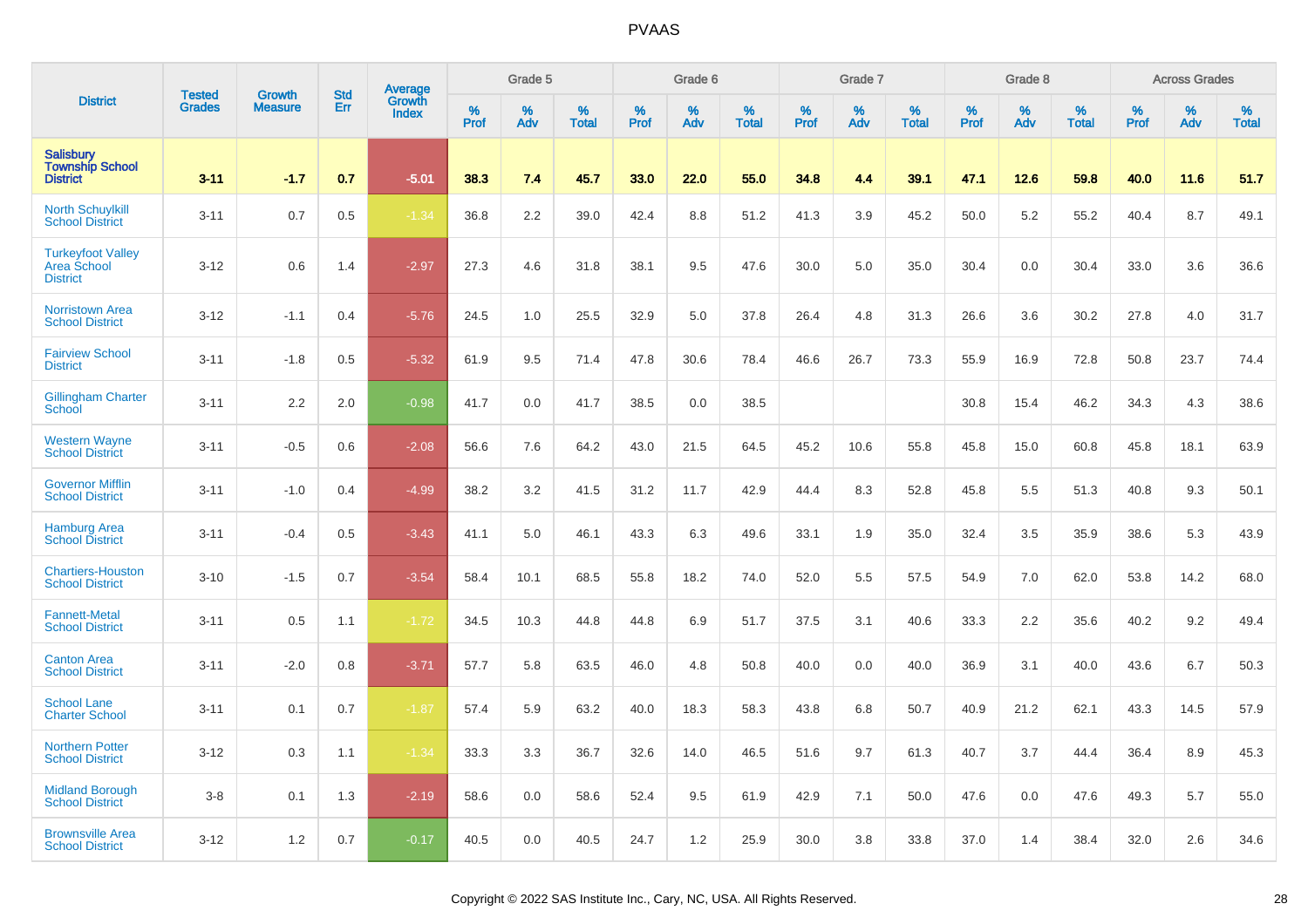|                                                               | <b>Tested</b> | <b>Growth</b>  | <b>Std</b> |                                   |                     | Grade 5  |                   |              | Grade 6  |                   |              | Grade 7  |                   |           | Grade 8  |                   |                  | <b>Across Grades</b> |                   |
|---------------------------------------------------------------|---------------|----------------|------------|-----------------------------------|---------------------|----------|-------------------|--------------|----------|-------------------|--------------|----------|-------------------|-----------|----------|-------------------|------------------|----------------------|-------------------|
| <b>District</b>                                               | <b>Grades</b> | <b>Measure</b> | Err        | Average<br>Growth<br><b>Index</b> | $\%$<br><b>Prof</b> | %<br>Adv | %<br><b>Total</b> | $\%$<br>Prof | %<br>Adv | %<br><b>Total</b> | $\%$<br>Prof | %<br>Adv | %<br><b>Total</b> | %<br>Prof | %<br>Adv | %<br><b>Total</b> | %<br><b>Prof</b> | %<br>Adv             | %<br><b>Total</b> |
| <b>Salisbury</b><br><b>Township School</b><br><b>District</b> | $3 - 11$      | $-1.7$         | 0.7        | $-5.01$                           | 38.3                | 7.4      | 45.7              | 33.0         | 22.0     | 55.0              | 34.8         | 4.4      | 39.1              | 47.1      | 12.6     | 59.8              | 40.0             | 11.6                 | 51.7              |
| South Side Area<br><b>School District</b>                     | $3 - 11$      | $-1.4$         | 0.8        | $-3.13$                           | 50.0                | 6.7      | 56.7              | 33.9         | 8.1      | 41.9              | 57.6         | 6.1      | 63.6              | 49.3      | 8.4      | 57.8              | 43.1             | 10.2                 | 53.3              |
| <b>Allegheny Valley</b><br><b>School District</b>             | $3 - 11$      | $-2.6$         | 0.8        | $-3.45$                           | 56.1                | 7.0      | 63.2              | 44.4         | 9.3      | 53.7              | 38.8         | 6.0      | 44.8              | 44.3      | 13.1     | 57.4              | 45.7             | 8.9                  | 54.6              |
| <b>Rochester Area</b><br><b>School District</b>               | $3 - 11$      | $-3.0$         | 0.9        | $-4.33$                           | 50.0                | 0.0      | 50.0              | 40.4         | 13.5     | 53.8              | 24.0         | 2.0      | 26.0              | 47.2      | 1.9      | 49.1              | 43.3             | 7.5                  | 50.8              |
| <b>Berwick Area</b><br><b>School District</b>                 | $3 - 11$      | $-0.6$         | 0.5        | $-3.35$                           | 45.3                | 5.8      | 51.0              | 43.2         | 18.3     | 61.5              | 44.9         | 12.8     | 57.8              | 41.4      | 9.8      | 51.2              | 42.6             | 14.7                 | 57.3              |
| <b>Lakeland School</b><br><b>District</b>                     | $3 - 11$      | $-0.9$         | 0.7        | $-1.85$                           | 41.3                | 1.3      | 42.7              | 38.7         | 11.8     | 50.5              | 49.1         | 9.4      | 58.5              | 39.3      | 5.6      | 44.9              | 41.3             | 9.6                  | 50.8              |
| <b>Forbes Road</b><br><b>School District</b>                  | $3 - 11$      | 1.3            | 1.4        | $-1.84$                           | 61.3                | 3.2      | 64.5              | 40.0         | 6.7      | 46.7              | 57.9         | 0.0      | 57.9              | 27.8      | 0.0      | 27.8              | 47.4             | 7.3                  | 54.7              |
| <b>Baldwin-Whitehall</b><br><b>School District</b>            | $3 - 11$      | $-0.1$         | 0.4        | $-4.77$                           | 49.1                | 6.3      | 55.4              | 48.8         | 11.8     | 60.6              | 48.6         | 8.3      | 56.8              | 45.1      | 7.0      | 52.0              | 46.4             | 12.2                 | 58.7              |
| <b>Propel Charter</b><br>School-Homestead                     | $3 - 11$      | $-1.0$         | 1.0        | $-1.95$                           | 21.6                | 0.0      | 21.6              | 16.7         | 5.6      | 22.2              | 11.8         | 0.0      | 11.8              | 9.5       | 2.4      | 11.9              | 15.3             | 2.2                  | 17.6              |
| Renaissance<br><b>Academy Charter</b><br><b>School</b>        | $3 - 11$      | $-1.3$         | 0.7        | $-2.40$                           | 36.6                | 5.6      | 42.2              | 39.7         | 16.4     | 56.2              | 50.7         | 5.3      | 56.0              | 40.6      | 18.8     | 59.4              | 41.0             | 10.8                 | 51.8              |
| <b>Coudersport Area</b><br><b>School District</b>             | $3 - 11$      | $-0.5$         | 0.9        | $-2.20$                           | 58.2                | 1.8      | 60.0              | 40.5         | 4.8      | 45.2              | 35.8         | 3.8      | 39.6              | 30.2      | 0.0      | 30.2              | 40.1             | 3.2                  | 43.3              |
| <b>Charleroi School</b><br><b>District</b>                    | $3 - 11$      | $-2.5$         | 0.6        | $-5.19$                           | 45.1                | 2.0      | 47.1              | 44.0         | 11.0     | 55.0              | 37.7         | 11.3     | 49.1              | 45.3      | 4.2      | 49.5              | 43.2             | 7.7                  | 50.9              |
| <b>Halifax Area</b><br><b>School District</b>                 | $3 - 11$      | 0.6            | 0.8        | $-1.23$                           | 52.9                | 8.6      | 61.4              | 51.8         | 20.4     | 72.2              | 41.6         | 6.5      | 48.0              | 35.5      | 2.6      | 38.2              | 44.9             | 10.1                 | 55.1              |
| <b>Sugar Valley Rural</b><br><b>Charter School</b>            | $3 - 11$      | 0.5            | 1.0        | $-1.70$                           | 36.8                | 0.0      | 36.8              | 34.2         | 7.9      | 42.1              | 21.0         | 5.3      | 26.3              | 8.6       | 2.9      | 11.4              | 25.4             | 4.7                  | 30.0              |
| <b>Juniata Valley</b><br><b>School District</b>               | $3 - 11$      | $-0.4$         | 0.9        | $-4.35$                           | 53.5                | 2.3      | 55.8              | 35.7         | 8.9      | 44.6              | 50.9         | 5.3      | 56.1              | 33.3      | 4.2      | 37.5              | 41.8             | 7.0                  | 48.8              |
| <b>York Suburban</b><br><b>School District</b>                | $3 - 11$      | 0.5            | 0.5        | $-0.60$                           | 62.8                | 13.7     | 76.5              | 45.3         | 23.4     | 68.7              | 50.0         | 16.8     | 66.8              | 36.4      | 19.8     | 56.2              | 46.4             | 23.5                 | 70.0              |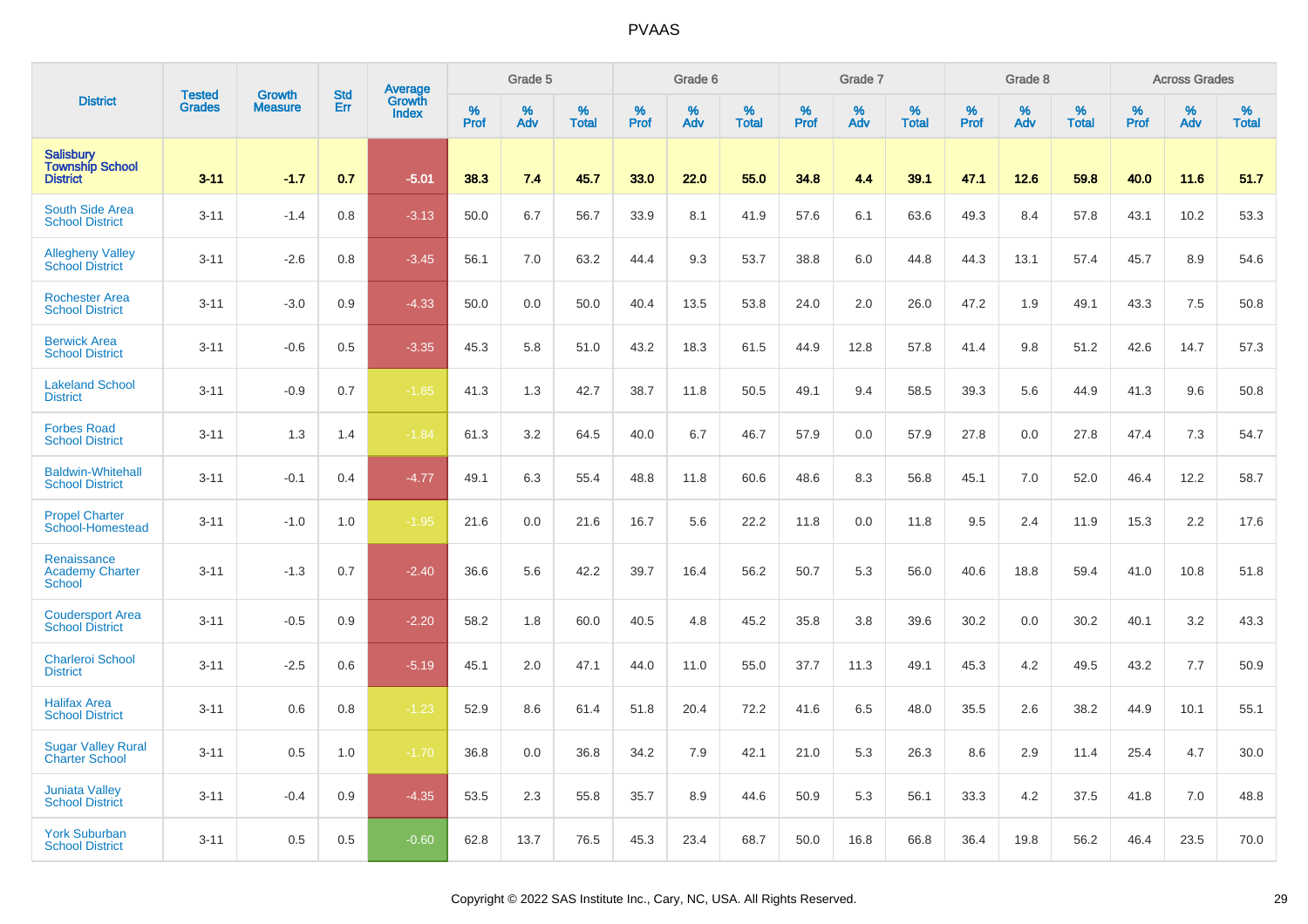|                                                                          |                                |                                 | <b>Std</b> | Average                |           | Grade 5  |                   |           | Grade 6  |                   |           | Grade 7  |                   |           | Grade 8  |                   |           | <b>Across Grades</b> |                   |
|--------------------------------------------------------------------------|--------------------------------|---------------------------------|------------|------------------------|-----------|----------|-------------------|-----------|----------|-------------------|-----------|----------|-------------------|-----------|----------|-------------------|-----------|----------------------|-------------------|
| <b>District</b>                                                          | <b>Tested</b><br><b>Grades</b> | <b>Growth</b><br><b>Measure</b> | Err        | <b>Growth</b><br>Index | %<br>Prof | %<br>Adv | %<br><b>Total</b> | %<br>Prof | %<br>Adv | %<br><b>Total</b> | %<br>Prof | %<br>Adv | %<br><b>Total</b> | %<br>Prof | %<br>Adv | %<br><b>Total</b> | %<br>Prof | %<br>Adv             | %<br><b>Total</b> |
| <b>Salisbury</b><br><b>Township School</b><br><b>District</b>            | $3 - 11$                       | $-1.7$                          | 0.7        | $-5.01$                | 38.3      | 7.4      | 45.7              | 33.0      | 22.0     | 55.0              | 34.8      | 4.4      | 39.1              | 47.1      | 12.6     | 59.8              | 40.0      | 11.6                 | 51.7              |
| <b>Galeton Area</b><br><b>School District</b>                            | $3 - 11$                       | 2.2                             | 1.4        | 0.68                   | 56.0      | 8.0      | 64.0              | 38.1      | 14.3     | 52.4              | 28.0      | 0.0      | 28.0              | 35.0      | 5.0      | 40.0              | 37.7      | 6.9                  | 44.6              |
| <b>Sharpsville Area</b><br><b>School District</b>                        | $3 - 11$                       | $-0.5$                          | 0.8        | $-1.83$                | 54.8      | 4.8      | 59.7              | 52.9      | 19.1     | 72.1              | 40.0      | 10.8     | 50.8              | 47.1      | 12.9     | 60.0              | 48.0      | 14.5                 | 62.5              |
| <b>Frederick Douglass</b><br><b>Mastery Charter</b><br>School            | $3-8$                          | 1.8                             | 1.4        | $-0.08$                | 20.8      | 0.0      | 20.8              | 22.2      | 0.0      | 22.2              | 14.3      | 0.0      | 14.3              | 34.6      | 3.8      | 38.5              | 19.1      | 0.9                  | 20.0              |
| <b>Pittston Area</b><br><b>School District</b>                           | $3 - 11$                       | $-3.7$                          | 0.8        | $-6.99$                | 36.6      | 1.4      | 38.0              | 36.2      | 4.3      | 40.4              | 28.8      | 1.5      | 30.3              | 34.5      | 3.4      | 37.9              | 35.3      | 5.0                  | 40.3              |
| <b>Lehigh Valley</b><br><b>Academy Regional</b><br><b>Charter School</b> | $3 - 11$                       | 0.4                             | 0.6        | $-1.72$                | 50.0      | 5.8      | 55.8              | 38.3      | 18.8     | 57.0              | 50.9      | 3.8      | 54.7              | 51.8      | 4.6      | 56.4              | 46.4      | 11.0                 | 57.4              |
| <b>Columbia Borough</b><br><b>School District</b>                        | $3 - 12$                       | $-0.9$                          | 0.8        | $-3.70$                | 34.7      | 5.6      | 40.3              | 31.0      | 8.4      | 39.4              | 20.0      | 4.3      | 24.3              | 21.6      | 1.4      | 23.0              | 27.1      | 6.8                  | 33.9              |
| <b>Conneaut School</b><br><b>District</b>                                | $3 - 12$                       | 0.1                             | 0.5        | $-2.08$                | 42.4      | 5.3      | 47.7              | 44.8      | 18.4     | 63.2              | 51.1      | 6.7      | 57.8              | 47.6      | 5.4      | 53.1              | 45.1      | 12.8                 | 57.9              |
| <b>Fell Charter School</b>                                               | $3-8$                          | 3.1                             | 2.3        | 0.37                   | 62.5      | 0.0      | 62.5              | 50.0      | 6.2      | 56.2              |           |          |                   |           |          |                   | 60.5      | 4.0                  | 64.5              |
| <b>West Greene</b><br><b>School District</b>                             | $3 - 11$                       | $-1.2$                          | 1.0        | $-2.12$                | 46.2      | 10.3     | 56.4              | 35.9      | 15.4     | 51.3              | 28.3      | 11.3     | 39.6              | 35.3      | 3.9      | 39.2              | 43.2      | 10.7                 | 53.9              |
| <b>Bethlehem Area</b><br><b>School District</b>                          | $3 - 11$                       | 0.3                             | 0.4        | $-1.86$                | 50.4      | 5.3      | 55.6              | 39.9      | 8.4      | 48.3              | 40.8      | 5.2      | 46.0              | 33.8      | 6.3      | 40.1              | 42.3      | 9.3                  | 51.6              |
| <b>Tuscarora School</b><br><b>District</b>                               | $3 - 11$                       | $-0.1$                          | 0.5        | $-1.87$                | 41.0      | 5.8      | 46.8              | 43.7      | 11.9     | 55.6              | 45.8      | 5.6      | 51.4              | 45.6      | 6.3      | 51.8              | 43.1      | 9.9                  | 53.0              |
| <b>Berlin</b><br><b>Brothersvalley</b><br><b>School District</b>         | $3 - 11$                       | $-1.0$                          | 0.8        | $-3.00$                | 60.4      | 1.9      | 62.3              | 42.4      | 15.2     | 57.6              | 55.8      | 3.8      | 59.6              | 54.2      | 6.2      | 60.4              | 48.4      | 8.4                  | 56.8              |
| <b>Tulpehocken Area</b><br><b>School District</b>                        | $3 - 12$                       | $-0.2$                          | 0.6        | $-1.64$                | 57.5      | 2.3      | 59.8              | 32.4      | 17.6     | 50.0              | 39.8      | 4.8      | 44.7              | 42.0      | 6.2      | 48.2              | 41.5      | 9.5                  | 51.0              |
| <b>Blairsville-</b><br><b>Saltsburg School</b><br><b>District</b>        | $3 - 11$                       | $-0.1$                          | 0.7        | $-3.63$                | 46.9      | 8.2      | 55.1              | 40.4      | 22.5     | 62.9              | 38.6      | 9.9      | 48.5              | 50.6      | 14.1     | 64.7              | 41.8      | 15.1                 | 56.9              |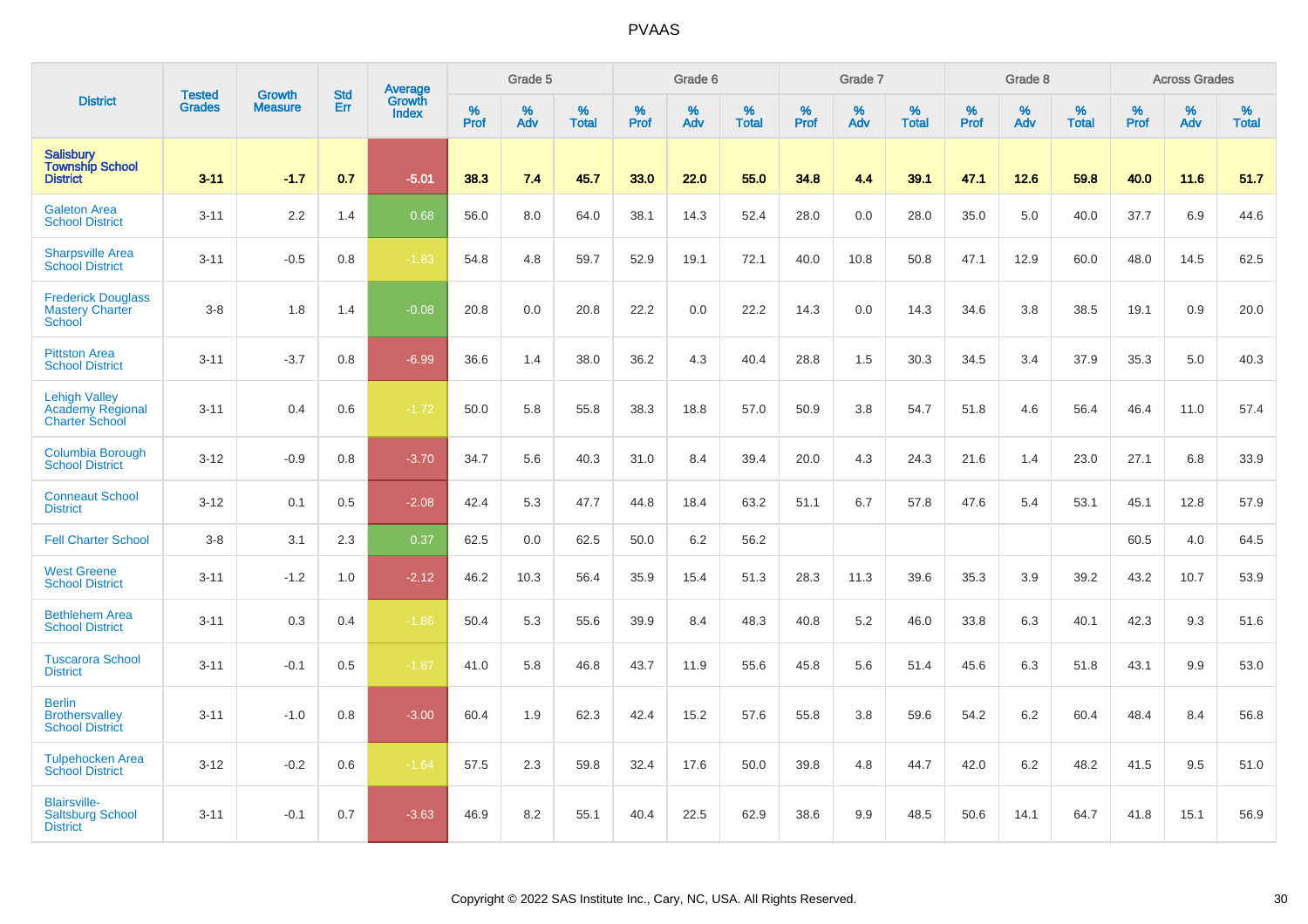|                                                                                          | <b>Tested</b> | <b>Growth</b>  | <b>Std</b> | <b>Average</b>         |              | Grade 5     |                      |                  | Grade 6  |                   |           | Grade 7  |                   |              | Grade 8  |                      |              | <b>Across Grades</b> |                      |
|------------------------------------------------------------------------------------------|---------------|----------------|------------|------------------------|--------------|-------------|----------------------|------------------|----------|-------------------|-----------|----------|-------------------|--------------|----------|----------------------|--------------|----------------------|----------------------|
| <b>District</b>                                                                          | <b>Grades</b> | <b>Measure</b> | Err        | Growth<br><b>Index</b> | $\%$<br>Prof | $\%$<br>Adv | $\%$<br><b>Total</b> | %<br><b>Prof</b> | %<br>Adv | %<br><b>Total</b> | %<br>Prof | %<br>Adv | %<br><b>Total</b> | $\%$<br>Prof | %<br>Adv | $\%$<br><b>Total</b> | $\%$<br>Prof | $\%$<br>Adv          | $\%$<br><b>Total</b> |
| <b>Salisbury</b><br><b>Township School</b><br><b>District</b>                            | $3 - 11$      | $-1.7$         | 0.7        | $-5.01$                | 38.3         | 7.4         | 45.7                 | 33.0             | 22.0     | 55.0              | 34.8      | 4.4      | 39.1              | 47.1         | 12.6     | 59.8                 | 40.0         | 11.6                 | 51.7                 |
| <b>Highlands School</b><br><b>District</b>                                               | $3 - 11$      | $-0.6$         | 0.5        | $-2.71$                | 47.5         | 0.0         | 47.5                 | 37.2             | 9.7      | 46.9              | 42.2      | 5.4      | 47.6              | 39.2         | 9.5      | 48.6                 | 40.7         | 7.9                  | 48.6                 |
| <b>South Williamsport</b><br><b>Area School</b><br><b>District</b>                       | $3 - 10$      | 0.5            | 0.7        | $-1.08$                | 45.7         | 6.4         | 52.1                 | 37.4             | 15.4     | 52.8              | 40.5      | 8.3      | 48.8              | 43.2         | 12.5     | 55.7                 | 39.9         | 12.1                 | 52.0                 |
| <b>Lower Moreland</b><br><b>Township School</b><br><b>District</b>                       | $3 - 11$      | $-2.1$         | 0.5        | $-5.66$                | 53.0         | 10.2        | 63.2                 | 50.0             | 25.9     | 75.9              | 55.2      | 14.7     | 69.9              | 48.8         | 18.8     | 67.6                 | 51.2         | 19.3                 | 70.5                 |
| <b>Tamaqua Area</b><br><b>School District</b>                                            | $3 - 12$      | $-0.4$         | 0.6        | $-2.14$                | 60.2         | 5.6         | 65.7                 | 39.1             | 7.8      | 46.9              | 37.9      | 5.2      | 43.1              | 42.2         | 7.0      | 49.3                 | 44.6         | 7.7                  | 52.3                 |
| <b>Elizabeth Forward</b><br><b>School District</b>                                       | $3 - 11$      | $-0.3$         | 0.5        | $-1.82$                | 55.7         | 11.4        | 67.0                 | 47.5             | 18.5     | 66.0              | 56.9      | 11.1     | 68.0              | 50.9         | 6.3      | 57.1                 | 51.2         | 14.0                 | 65.2                 |
| <b>Bermudian Springs</b><br><b>School District</b>                                       | $3 - 11$      | 0.2            | 0.6        | $-0.71$                | 50.4         | 0.0         | 50.4                 | 37.5             | 10.6     | 48.1              | 44.5      | 5.9      | 50.4              | 39.8         | 6.5      | 46.3                 | 42.4         | 6.9                  | 49.3                 |
| <b>Laurel School</b><br><b>District</b>                                                  | $3 - 11$      | $-0.0$         | 0.7        | $-1.57$                | 54.0         | 6.8         | 60.8                 | 35.7             | 21.4     | 57.1              | 60.8      | 10.1     | 70.9              | 50.8         | 10.4     | 61.2                 | 50.7         | 14.6                 | 65.3                 |
| <b>Mcguffey School</b><br><b>District</b>                                                | $3 - 11$      | $-1.8$         | 0.6        | $-5.01$                | 43.5         | 1.8         | 45.4                 | 42.7             | 12.6     | 55.3              | 34.9      | 0.9      | 35.8              | 38.0         | 4.1      | 42.2                 | 41.6         | $8.2\,$              | 49.8                 |
| <b>West Branch Area</b><br><b>School District</b>                                        | $3 - 11$      | 0.4            | 0.8        | $-0.62$                | 37.1         | 3.2         | 40.3                 | 32.8             | 6.6      | 39.3              | 48.6      | 6.8      | 55.4              | 50.0         | 3.0      | 53.0                 | 42.6         | 6.8                  | 49.4                 |
| <b>Benton Area</b><br><b>School District</b>                                             | $3 - 10$      | $-0.4$         | 0.9        | $-1.69$                | 47.5         | 1.6         | 49.2                 | 43.5             | 8.7      | 52.2              | 37.3      | 5.1      | 42.4              | 46.2         | 2.6      | 48.7                 | 42.6         | 8.4                  | 51.0                 |
| <b>Global Leadership</b><br><b>Academy Charter</b><br><b>School Southwest</b><br>at Huey | $3 - 8$       | $-0.4$         | 1.8        | $-1.72$                | 0.0          | 0.0         | 0.0                  | 0.0              | 0.0      | 0.0               |           |          |                   | 21.4         | 0.0      | 21.4                 | 11.1         | 0.0                  | 11.1                 |
| <b>Freedom Area</b><br><b>School District</b>                                            | $3 - 11$      | $-1.9$         | 0.7        | $-2.80$                | 36.0         | 2.3         | 38.4                 | 36.8             | 12.6     | 49.4              | 37.9      | 1.9      | 39.8              | 40.3         | 1.3      | 41.6                 | 38.8         | 6.0                  | 44.7                 |
| <b>Howard Gardner</b><br><b>Multiple</b><br>Intelligence<br><b>Charter School</b>        | $3 - 8$       | $-1.2$         | 1.2        | $-2.23$                | 41.4         | 10.3        | 51.7                 | 39.4             | 3.0      | 42.4              | 63.6      | 0.0      | 63.6              | 55.6         | 11.1     | 66.7                 | 48.8         | 7.1                  | 55.9                 |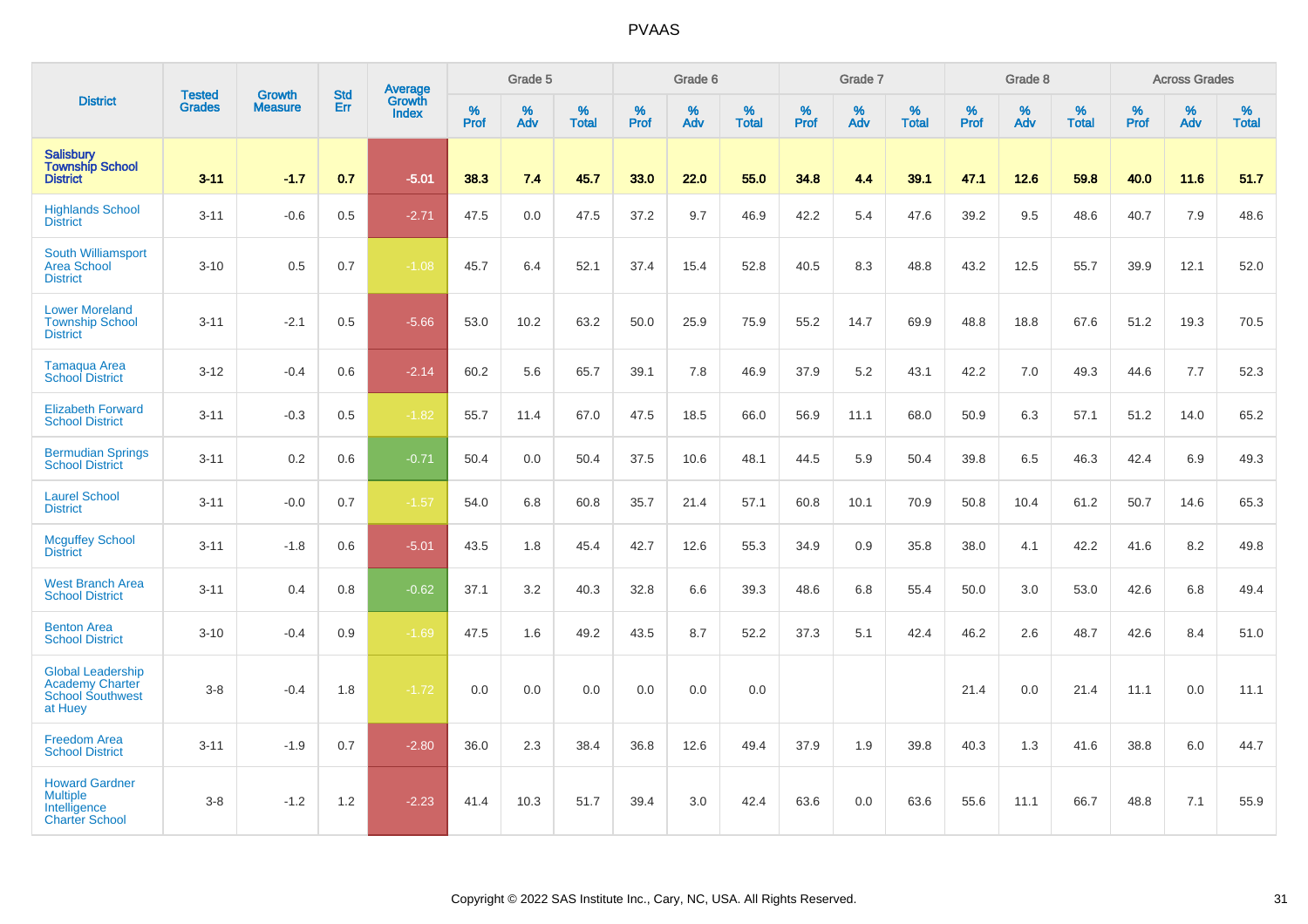|                                                                   |                                |                                 | <b>Std</b> | Average                |              | Grade 5  |                   |           | Grade 6  |                   |           | Grade 7  |                   |           | Grade 8  |                   |           | <b>Across Grades</b> |                   |
|-------------------------------------------------------------------|--------------------------------|---------------------------------|------------|------------------------|--------------|----------|-------------------|-----------|----------|-------------------|-----------|----------|-------------------|-----------|----------|-------------------|-----------|----------------------|-------------------|
| <b>District</b>                                                   | <b>Tested</b><br><b>Grades</b> | <b>Growth</b><br><b>Measure</b> | Err        | Growth<br><b>Index</b> | $\%$<br>Prof | %<br>Adv | %<br><b>Total</b> | %<br>Prof | %<br>Adv | %<br><b>Total</b> | %<br>Prof | %<br>Adv | %<br><b>Total</b> | %<br>Prof | %<br>Adv | %<br><b>Total</b> | %<br>Prof | %<br>Adv             | %<br><b>Total</b> |
| <b>Salisbury</b><br><b>Township School</b><br><b>District</b>     | $3 - 11$                       | $-1.7$                          | 0.7        | $-5.01$                | 38.3         | 7.4      | 45.7              | 33.0      | 22.0     | 55.0              | 34.8      | 4.4      | 39.1              | 47.1      | 12.6     | 59.8              | 40.0      | 11.6                 | 51.7              |
| <b>Bristol Borough</b><br><b>School District</b>                  | $3 - 12$                       | 0.4                             | 0.7        | $-0.78$                | 37.3         | 1.3      | 38.7              | 28.4      | 18.2     | 46.6              | 39.5      | 7.4      | 46.9              | 27.7      | 6.0      | 33.7              | 33.3      | 8.0                  | 41.4              |
| <b>KIPP West</b><br>Philadelphia<br><b>Charter School</b>         | $3 - 8$                        | $-0.4$                          | 1.2        | $-1.95$                | 28.6         | 0.0      | 28.6              | 19.4      | 0.0      | 19.4              | 25.0      | 0.0      | 25.0              | 16.7      | 0.0      | 16.7              | 17.6      | 0.6                  | 18.1              |
| <b>Belle Vernon Area</b><br><b>School District</b>                | $3 - 11$                       | $-0.1$                          | 0.6        | $-1.14$                | 52.2         | 6.3      | 58.6              | 49.6      | 14.8     | 64.4              | 47.8      | 4.4      | 52.2              | 44.1      | 6.4      | 50.5              | 47.7      | 8.9                  | 56.6              |
| <b>Keystone Oaks</b><br><b>School District</b>                    | $3 - 11$                       | $-1.4$                          | 0.6        | $-5.52$                | 54.1         | 17.2     | 71.3              | 35.4      | 25.7     | 61.1              | 45.1      | 13.3     | 58.4              | 41.1      | 12.5     | 53.6              | 44.5      | 21.3                 | 65.8              |
| <b>Bethlehem-Center</b><br><b>School District</b>                 | $3 - 10$                       | $-2.1$                          | 0.8        | $-4.03$                | 40.8         | 2.8      | 43.7              | 29.8      | 1.5      | 31.3              | 28.6      | 0.0      | 28.6              | 29.2      | 0.0      | 29.2              | 35.6      | 3.6                  | 39.2              |
| <b>Cranberry Area</b><br><b>School District</b>                   | $3 - 12$                       | $-0.0$                          | 0.7        | $-1.98$                | 48.7         | 9.2      | 57.9              | 52.1      | 9.4      | 61.5              | 41.0      | 2.1      | 43.2              | 46.7      | 9.3      | 56.0              | 44.5      | 7.7                  | 52.2              |
| <b>Greater Nanticoke</b><br><b>Area School</b><br><b>District</b> | $3 - 12$                       | $-0.0$                          | 0.6        | $-1.16$                | 43.1         | 2.8      | 45.9              | 26.7      | 6.0      | 32.8              | 23.6      | 1.9      | 25.5              | 35.6      | 3.5      | 39.1              | 29.8      | 5.0                  | 34.8              |
| <b>Mastery Charter</b><br>School - Clymer<br>Elementary           | $3-6$                          | 1.7                             | 1.5        | 0.22                   | 13.5         | 0.0      | 13.5              | 24.1      | 3.4      | 27.6              |           |          |                   |           |          |                   | 17.5      | 0.8                  | 18.3              |
| Northwestern<br><b>Lehigh School</b><br><b>District</b>           | $3 - 11$                       | $-1.5$                          | 0.5        | $-5.90$                | 55.9         | 5.5      | 61.4              | 46.0      | 15.3     | 61.3              | 51.0      | 7.1      | 58.1              | 40.1      | 16.6     | 56.7              | 48.0      | 12.1                 | 60.1              |
| <b>Manheim Central</b><br><b>School District</b>                  | $3 - 11$                       | $-0.3$                          | 0.5        | $-2.60$                | 35.4         | 6.2      | 41.5              | 48.3      | 9.2      | 57.5              | 37.6      | 6.2      | 43.8              | 41.9      | 11.7     | 53.6              | 42.2      | 11.1                 | 53.2              |
| <b>Bloomsburg Area</b><br><b>School District</b>                  | $3 - 10$                       | $-0.8$                          | 0.7        | $-2.19$                | 49.4         | 4.4      | 53.8              | 43.3      | 15.6     | 58.9              | 36.3      | 7.8      | 44.1              | 50.0      | 6.0      | 56.0              | 46.3      | 11.7                 | 57.9              |
| <b>Mars Area School</b><br><b>District</b>                        | $3 - 10$                       | $-1.1$                          | 0.4        | $-3.43$                | 66.5         | 10.4     | 76.9              | 45.1      | 33.8     | 79.0              | 51.6      | 17.4     | 69.0              | 56.1      | 9.4      | 65.6              | 51.3      | 23.7                 | 75.1              |
| <b>Keystone</b><br><b>Academy Charter</b><br><b>School</b>        | $3-8$                          | 0.9                             | 0.8        | $-0.53$                | 42.1         | 3.5      | 45.6              | 38.7      | 19.4     | 58.1              | 47.4      | 3.5      | 50.9              | 40.7      | 8.5      | 49.2              | 40.7      | 7.4                  | 48.1              |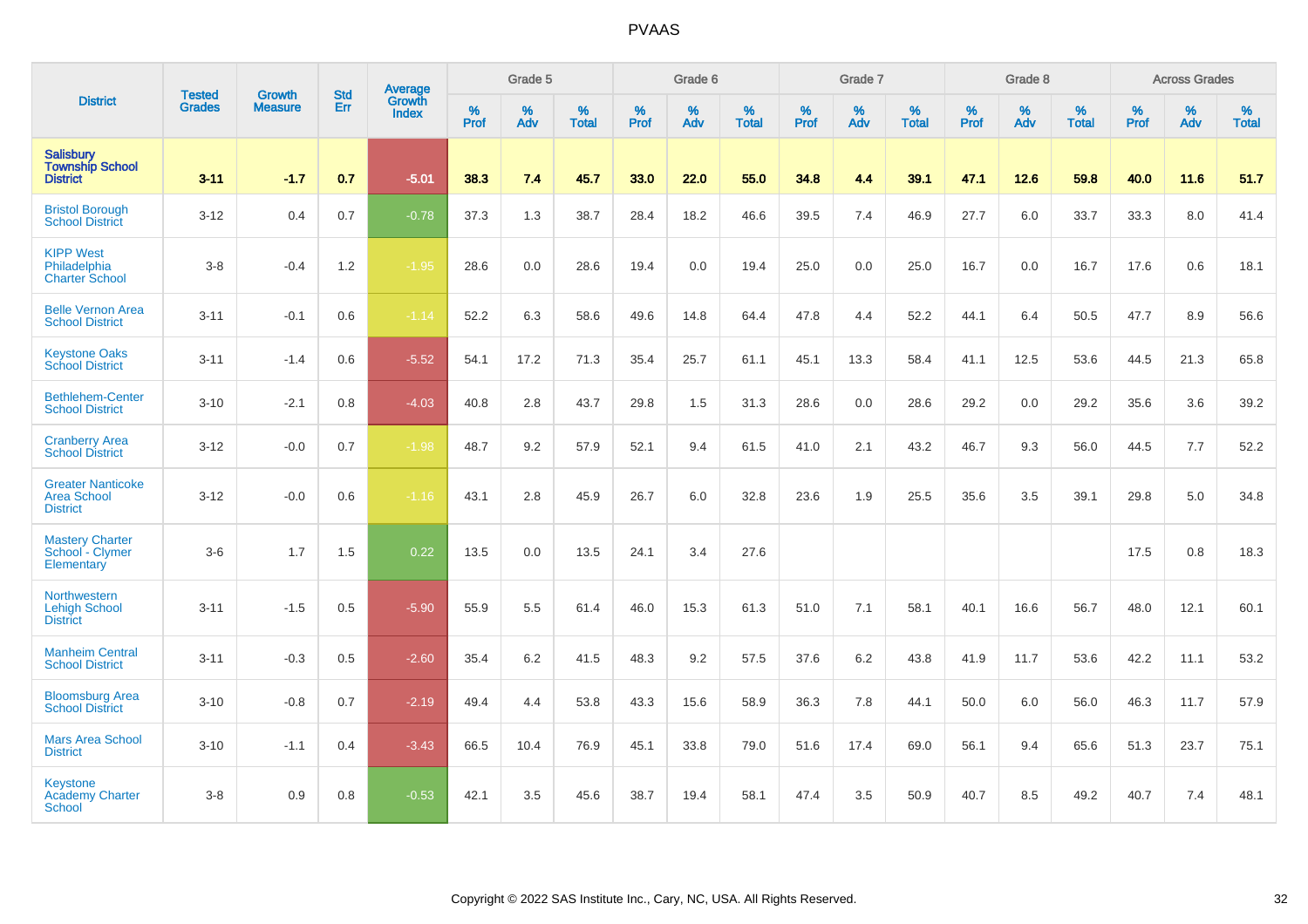|                                                                 |                                | <b>Growth</b>  | <b>Std</b> | Average                |                     | Grade 5  |                   |                     | Grade 6  |                   |                     | Grade 7  |                   |                     | Grade 8  |                      |                     | <b>Across Grades</b> |                   |
|-----------------------------------------------------------------|--------------------------------|----------------|------------|------------------------|---------------------|----------|-------------------|---------------------|----------|-------------------|---------------------|----------|-------------------|---------------------|----------|----------------------|---------------------|----------------------|-------------------|
| <b>District</b>                                                 | <b>Tested</b><br><b>Grades</b> | <b>Measure</b> | Err        | Growth<br><b>Index</b> | $\%$<br><b>Prof</b> | %<br>Adv | %<br><b>Total</b> | $\%$<br><b>Prof</b> | %<br>Adv | %<br><b>Total</b> | $\%$<br><b>Prof</b> | %<br>Adv | %<br><b>Total</b> | $\%$<br><b>Prof</b> | %<br>Adv | $\%$<br><b>Total</b> | $\%$<br><b>Prof</b> | %<br>Adv             | %<br><b>Total</b> |
| Salisbury<br>Township School<br><b>District</b>                 | $3 - 11$                       | $-1.7$         | 0.7        | $-5.01$                | 38.3                | 7.4      | 45.7              | 33.0                | 22.0     | 55.0              | 34.8                | 4.4      | 39.1              | 47.1                | 12.6     | 59.8                 | 40.0                | 11.6                 | 51.7              |
| Shanksville-<br><b>Stonycreek School</b><br><b>District</b>     | $3 - 10$                       | 0.6            | 1.4        | $-1.55$                | 28.6                | 0.0      | 28.6              | 41.7                | 16.7     | 58.3              | 45.0                | 5.0      | 50.0              | 44.4                | 5.6      | 50.0                 | 49.2                | 8.5                  | 57.6              |
| <b>Uniontown Area</b><br><b>School District</b>                 | $3 - 11$                       | 0.5            | 0.6        | $-0.49$                | 40.6                | 9.4      | 50.0              | 40.7                | 14.8     | 55.6              | 37.3                | 3.6      | 40.9              | 42.4                | 3.3      | 45.6                 | 39.1                | 11.0                 | 50.1              |
| <b>Ligonier Valley</b><br><b>School District</b>                | $3 - 11$                       | $-0.8$         | 0.7        | $-1.79$                | 43.8                | 7.5      | 51.2              | 46.0                | 16.0     | 62.0              | 40.5                | 2.7      | 43.2              | 45.9                | 10.2     | 56.1                 | 44.7                | 12.8                 | 57.6              |
| <b>Mount Pleasant</b><br><b>Area School</b><br><b>District</b>  | $3 - 11$                       | $-2.9$         | 0.6        | $-5.11$                | 45.9                | 0.0      | 45.9              | 41.6                | 12.0     | 53.6              | 42.2                | 2.8      | 45.1              | 38.7                | 6.4      | 45.2                 | 42.0                | 8.5                  | 50.5              |
| <b>Forest City</b><br><b>Regional School</b><br><b>District</b> | $3 - 12$                       | $-2.2$         | 0.9        | $-3.41$                | 55.6                | 4.4      | 60.0              | 36.7                | 6.1      | 42.9              | 39.5                | 5.3      | 44.7              | 52.1                | 8.3      | 60.4                 | 44.0                | 8.8                  | 52.8              |
| <b>Hazleton Area</b><br><b>School District</b>                  | $3 - 11$                       | 0.5            | 0.4        | 0.09                   | 30.2                | 2.3      | 32.5              | 24.8                | 4.8      | 29.6              | 24.8                | 2.8      | 27.5              | 26.1                | 6.5      | 32.6                 | 28.6                | 4.0                  | 32.6              |
| <b>Wilkes-Barre Area</b><br><b>School District</b>              | $3 - 11$                       | $-1.0$         | 0.5        | $-3.12$                | 28.0                | 0.8      | 28.8              | 32.4                | 8.7      | 41.1              | 27.6                | 1.8      | 29.4              | 24.7                | 3.7      | 28.4                 | 27.8                | 4.6                  | 32.3              |
| <b>Upper Adams</b><br><b>School District</b>                    | $3 - 11$                       | 0.7            | 0.6        | $-0.01$                | 47.3                | 3.8      | 51.2              | 40.2                | 16.2     | 56.4              | 37.7                | 6.6      | 44.3              | 51.5                | 0.0      | 51.5                 | 43.6                | 8.8                  | 52.4              |
| <b>Shippensburg Area</b><br><b>School District</b>              | $3 - 11$                       | $-1.6$         | 0.4        | $-5.27$                | 40.8                | 9.2      | 50.0              | 30.4                | 12.9     | 43.3              | 40.6                | 5.9      | 46.5              | 47.0                | 10.1     | 57.1                 | 41.0                | 11.2                 | 52.2              |
| Wallingford-<br>Swarthmore<br><b>School District</b>            | $3 - 10$                       | $-1.1$         | 0.4        | $-2.53$                | 52.6                | 26.1     | 78.7              | 42.2                | 32.8     | 75.0              | 46.2                | 21.9     | 68.0              | 47.0                | 22.8     | 69.8                 | 44.7                | 32.4                 | 77.2              |
| <b>Pittsburgh School</b><br><b>District</b>                     | $3 - 11$                       | $-1.6$         | 0.2        | $-13.03$               | 29.0                | 3.9      | 32.8              | 27.7                | 11.6     | 39.2              | 33.3                | 6.0      | 39.3              | 30.7                | 7.3      | 38.0                 | 29.7                | 7.6                  | 37.3              |
| <b>West Mifflin Area</b><br><b>School District</b>              | $3 - 12$                       | $-3.0$         | 0.5        | $-8.43$                | 35.9                | 4.2      | 40.1              | 37.4                | 5.4      | 42.9              | 38.9                | 1.0      | 39.8              | 35.2                | 4.4      | 39.6                 | 37.4                | 4.4                  | 41.8              |
| <b>Abington Heights</b><br><b>School District</b>               | $3 - 11$                       | $-0.6$         | 0.5        | $-3.50$                | 57.0                | 8.7      | 65.6              | 50.7                | 19.1     | 69.8              | 63.6                | 10.7     | 74.3              |                     |          |                      | 52.3                | 18.0                 | 70.3              |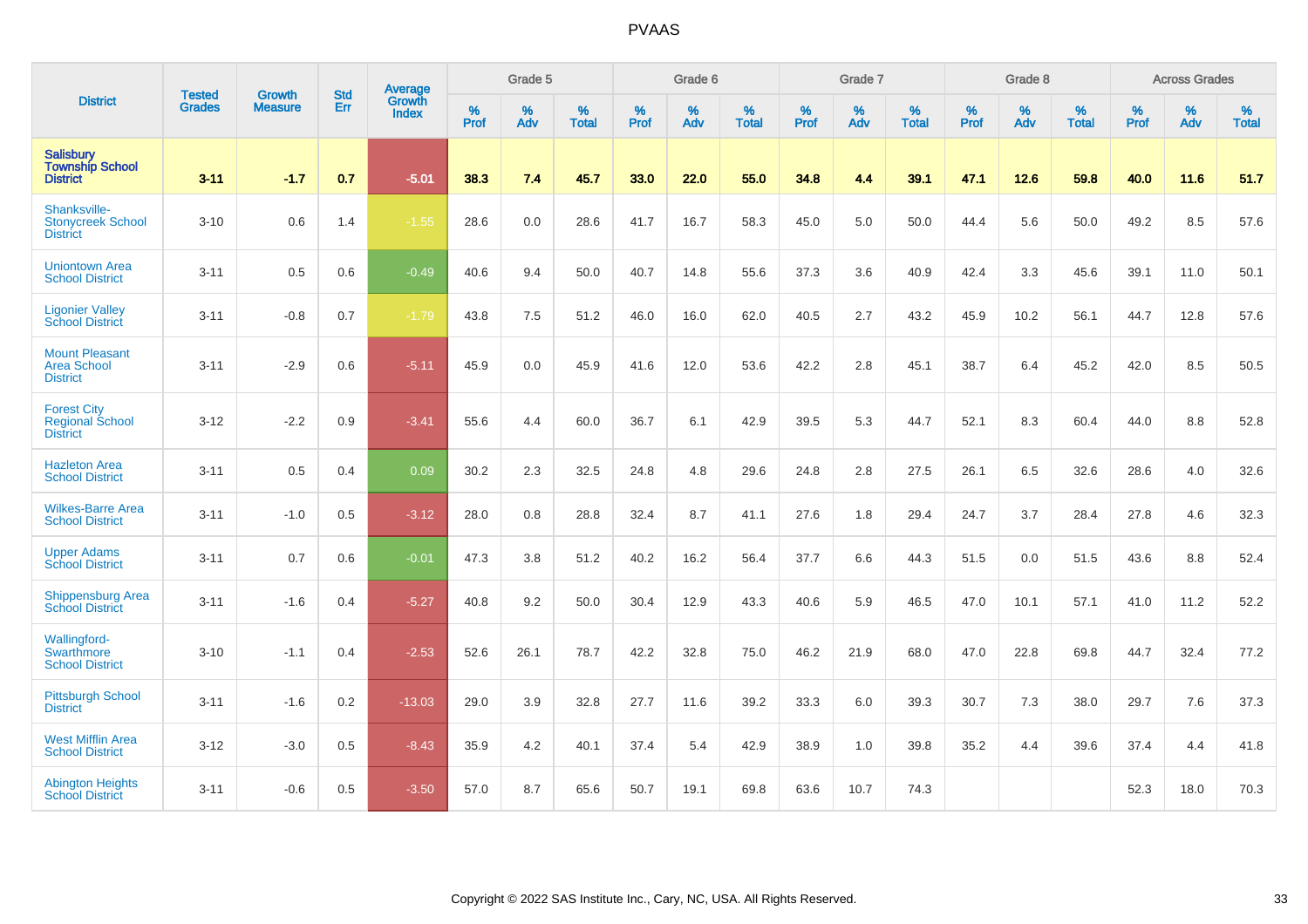|                                                                     |                                | <b>Growth</b>  | <b>Std</b> | Average                |              | Grade 5  |                   |           | Grade 6  |                   |              | Grade 7  |                   |           | Grade 8  |                   |           | <b>Across Grades</b> |                   |
|---------------------------------------------------------------------|--------------------------------|----------------|------------|------------------------|--------------|----------|-------------------|-----------|----------|-------------------|--------------|----------|-------------------|-----------|----------|-------------------|-----------|----------------------|-------------------|
| <b>District</b>                                                     | <b>Tested</b><br><b>Grades</b> | <b>Measure</b> | Err        | Growth<br><b>Index</b> | $\%$<br>Prof | %<br>Adv | %<br><b>Total</b> | %<br>Prof | %<br>Adv | %<br><b>Total</b> | $\%$<br>Prof | %<br>Adv | %<br><b>Total</b> | %<br>Prof | %<br>Adv | %<br><b>Total</b> | %<br>Prof | %<br>Adv             | %<br><b>Total</b> |
| <b>Salisbury</b><br><b>Township School</b><br><b>District</b>       | $3 - 11$                       | $-1.7$         | 0.7        | $-5.01$                | 38.3         | 7.4      | 45.7              | 33.0      | 22.0     | 55.0              | 34.8         | 4.4      | 39.1              | 47.1      | 12.6     | 59.8              | 40.0      | 11.6                 | 51.7              |
| <b>Global Leadership</b><br><b>Academy Charter</b><br><b>School</b> | $3-8$                          | 0.6            | 1.9        | $-0.38$                | 21.4         | 0.0      | 21.4              |           |          |                   | 14.3         | 0.0      | 14.3              | 25.0      | 0.0      | 25.0              | 13.4      | 0.0                  | 13.4              |
| <b>Infinity Charter</b><br>School                                   | $3-8$                          | $-0.5$         | 1.3        | $-1.47$                | 72.7         | 22.7     | 95.4              | 50.0      | 38.5     | 88.5              | 62.5         | 25.0     | 87.5              | 68.2      | 18.2     | 86.4              | 56.6      | 31.5                 | 88.1              |
| <b>Frazier School</b><br><b>District</b>                            | $3 - 11$                       | $-1.8$         | 0.8        | $-3.66$                | 49.0         | 3.9      | 52.9              | 48.8      | 17.5     | 66.2              | 43.0         | 12.8     | 55.8              | 20.4      | 3.7      | 24.1              | 40.8      | 10.9                 | 51.7              |
| <b>Shade-Central City</b><br><b>School District</b>                 | $3 - 11$                       | $-2.8$         | 1.4        | $-2.71$                | 43.8         | 0.0      | 43.8              | 44.4      | 14.8     | 59.3              | 25.0         | 0.0      | 25.0              | 29.2      | 0.0      | 29.2              | 35.1      | 6.0                  | 41.0              |
| <b>Mastery Charter</b><br>School John Wister<br>Elementary          | $3-5$                          | 2.7            | 2.5        | 1.08                   | 8.3          | 0.0      | 8.3               |           |          |                   |              |          |                   |           |          |                   | 10.8      | 0.0                  | 10.8              |
| <b>Carbondale Area</b><br><b>School District</b>                    | $3 - 10$                       | $-1.3$         | 0.7        | $-2.95$                | 34.5         | 0.0      | 34.5              | 23.1      | 2.2      | 25.3              | 29.4         | 3.5      | 32.9              | 42.4      | 5.7      | 48.1              | 30.0      | 3.2                  | 33.3              |
| <b>Forest Area School</b><br><b>District</b>                        | $3 - 11$                       | $-1.6$         | 1.2        | $-2.10$                | 45.8         | 0.0      | 45.8              | 37.5      | 4.2      | 41.7              | 24.2         | 12.1     | 36.4              | 28.1      | 3.1      | 31.2              | 40.8      | 6.6                  | 47.4              |
| <b>Burrell School</b><br><b>District</b>                            | $3 - 11$                       | $-3.3$         | 0.7        | $-4.68$                | 50.0         | 0.9      | 50.9              | 46.2      | 7.7      | 53.8              | 46.8         | 6.5      | 53.2              | 41.0      | 4.9      | 45.9              | 45.9      | 7.5                  | 53.4              |
| <b>Shikellamy School</b><br><b>District</b>                         | $3 - 10$                       | $-2.8$         | 0.5        | $-7.15$                | 47.9         | 5.7      | 53.6              | 29.1      | 9.8      | 38.9              | 41.5         | 8.5      | 50.0              | 35.8      | 7.4      | 43.2              | 38.2      | 9.0                  | 47.3              |
| <b>Trinity Area School</b><br><b>District</b>                       | $3 - 11$                       | $-0.1$         | 0.4        | $-3.05$                | 55.8         | 12.7     | 68.5              | 43.1      | 14.7     | 57.8              | 48.7         | 9.2      | 58.0              | 48.2      | 13.5     | 61.6              | 46.8      | 15.3                 | 62.1              |
| <b>Propel Charter</b><br>School - Braddock<br><b>Hills</b>          | $3 - 11$                       | $-3.7$         | 0.8        | $-5.22$                | 19.6         | 1.8      | 21.4              | 15.8      | 3.5      | 19.3              | 19.0         | 0.0      | 19.0              | 14.5      | 2.9      | 17.4              | 15.6      | 1.9                  | 17.5              |
| <b>Vision Academy</b><br><b>Charter School</b>                      | $3-8$                          | $-0.9$         | 1.2        | $-2.67$                | 35.7         | 0.0      | 35.7              | 36.0      | 0.0      | 36.0              | 37.1         | 2.9      | 40.0              | 28.6      | 0.0      | 28.6              | 32.1      | 1.1                  | 33.2              |
| <b>Insight PA Cyber</b><br><b>Charter School</b>                    | $3 - 11$                       | $-1.0$         | 1.6        | $-1.68$                | 29.4         | 0.0      | 29.4              | 31.6      | 5.3      | 36.8              | 37.0         | 11.1     | 48.2              | 48.2      | 11.1     | 59.3              | 41.5      | 9.2                  | 50.8              |
| <b>Fleetwood Area</b><br><b>School District</b>                     | $3 - 10$                       | $-1.3$         | 0.5        | $-3.53$                | 44.8         | 6.0      | 50.8              | 37.4      | 6.4      | 43.9              | 37.0         | 6.2      | 43.2              | 45.1      | 8.0      | 53.1              | 42.1      | 7.7                  | 49.9              |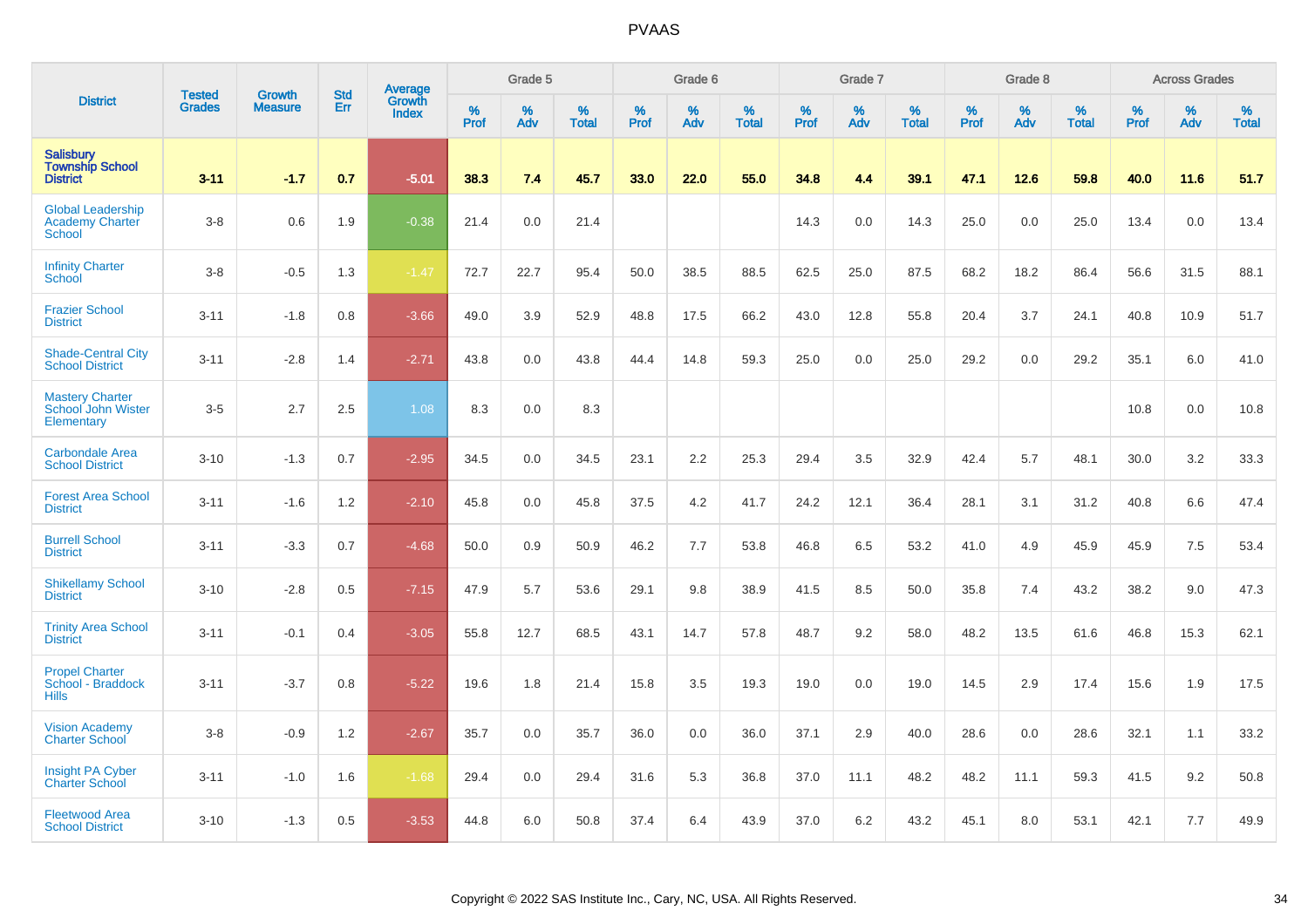|                                                               | <b>Tested</b> | <b>Growth</b>  | <b>Std</b> |                                   |              | Grade 5  |                   |              | Grade 6  |                   |              | Grade 7  |                   |              | Grade 8  |                   |                  | <b>Across Grades</b> |                   |
|---------------------------------------------------------------|---------------|----------------|------------|-----------------------------------|--------------|----------|-------------------|--------------|----------|-------------------|--------------|----------|-------------------|--------------|----------|-------------------|------------------|----------------------|-------------------|
| <b>District</b>                                               | <b>Grades</b> | <b>Measure</b> | Err        | Average<br>Growth<br><b>Index</b> | $\%$<br>Prof | %<br>Adv | %<br><b>Total</b> | $\%$<br>Prof | %<br>Adv | %<br><b>Total</b> | $\%$<br>Prof | %<br>Adv | %<br><b>Total</b> | $\%$<br>Prof | %<br>Adv | %<br><b>Total</b> | %<br><b>Prof</b> | %<br>Adv             | %<br><b>Total</b> |
| <b>Salisbury</b><br><b>Township School</b><br><b>District</b> | $3 - 11$      | $-1.7$         | 0.7        | $-5.01$                           | 38.3         | 7.4      | 45.7              | 33.0         | 22.0     | 55.0              | 34.8         | 4.4      | 39.1              | 47.1         | 12.6     | 59.8              | 40.0             | 11.6                 | 51.7              |
| <b>Valley Grove</b><br><b>School District</b>                 | $3 - 10$      | 0.6            | 0.8        | $-0.07$                           | 56.2         | 8.3      | 64.6              | 55.9         | 8.5      | 64.4              | 43.4         | 9.4      | 52.8              | 53.7         | 7.4      | 61.1              | 48.3             | 9.3                  | 57.6              |
| <b>Muhlenberg</b><br><b>School District</b>                   | $3 - 10$      | $-2.8$         | 0.4        | $-7.00$                           | 35.9         | 1.4      | 37.2              | 23.8         | 0.9      | 24.7              | 27.7         | 2.0      | 29.6              | 26.4         | 1.4      | 27.8              | 28.8             | 3.0                  | 31.8              |
| <b>Harmony Area</b><br><b>School District</b>                 | $3 - 10$      | 0.8            | 1.8        | $-0.67$                           | 43.8         | 0.0      | 43.8              | 54.2         | 12.5     | 66.7              | 33.3         | 0.0      | 33.3              |              |          |                   | 43.6             | 6.4                  | 50.0              |
| <b>Northern Lebanon</b><br><b>School District</b>             | $3 - 11$      | $-3.3$         | 0.5        | $-6.34$                           | 51.7         | 3.4      | 55.2              | 43.1         | 9.2      | 52.3              | 35.3         | 1.3      | 36.6              | 32.3         | 2.6      | 34.8              | 41.8             | 7.5                  | 49.3              |
| <b>Central Valley</b><br><b>School District</b>               | $3 - 10$      | $-2.0$         | 0.5        | $-4.47$                           | 44.1         | 4.2      | 48.2              | 39.3         | 25.0     | 64.3              | 50.3         | 9.2      | 59.5              | 41.9         | 8.8      | 50.7              | 46.3             | 13.9                 | 60.2              |
| <b>Freeport Area</b><br><b>School District</b>                | $3 - 10$      | 0.2            | 0.6        | $-0.91$                           | 65.4         | 10.0     | 75.4              | 35.8         | 23.6     | 59.4              | 57.0         | 14.1     | 71.1              | 53.5         | 20.2     | 73.6              | 52.5             | 17.7                 | 70.1              |
| <b>Oswayo Valley</b><br>School District                       | $3 - 12$      | $-0.7$         | 1.2        | $-2.92$                           | 62.1         | 13.8     | 75.9              | 40.7         | 18.5     | 59.3              | 48.2         | 0.0      | 48.2              | 51.6         | 6.4      | 58.1              | 54.7             | 11.8                 | 66.5              |
| <b>Hempfield Area</b><br><b>School District</b>               | $3 - 12$      | $-0.3$         | 0.3        | $-3.43$                           | 55.2         | 8.7      | 63.9              | 41.4         | 20.3     | 61.6              | 52.8         | 14.0     | 66.8              | 50.0         | 12.4     | 62.4              | 48.7             | 16.2                 | 64.9              |
| <b>Northern Lehigh</b><br><b>School District</b>              | $3 - 12$      | $-0.6$         | 0.7        | $-1.20$                           | 52.1         | 2.1      | 54.2              | 44.4         | 6.2      | 50.6              | 36.7         | 4.2      | 40.8              | 41.7         | 5.6      | 47.2              | 42.1             | 5.6                  | 47.7              |
| <b>Union Area School</b><br><b>District</b>                   | $3 - 11$      | $-1.4$         | 0.9        | $-1.79$                           | 66.7         | 7.7      | 74.4              | 41.4         | 15.5     | 56.9              | 43.9         | 5.3      | 49.1              | 55.6         | 8.9      | 64.4              | 47.6             | 12.4                 | 60.1              |
| <b>Lower Dauphin</b><br><b>School District</b>                | $3 - 11$      | $-0.9$         | 0.4        | $-4.32$                           | 52.7         | 13.3     | 66.0              | 42.7         | 15.9     | 58.6              | 48.9         | 8.1      | 57.0              | 32.9         | 10.8     | 43.7              | 44.6             | 14.8                 | 59.4              |
| Susquehanna<br><b>Community School</b><br><b>District</b>     | $3 - 11$      | 0.1            | 0.9        | $-1.03$                           | 47.1         | 7.8      | 54.9              | 43.1         | 12.1     | 55.2              | 43.5         | 6.5      | 50.0              | 36.7         | 2.0      | 38.8              | 40.9             | 10.7                 | 51.6              |
| <b>Crestwood School</b><br><b>District</b>                    | $3 - 11$      | $-0.8$         | 0.5        | $-2.05$                           | 50.0         | 6.1      | 56.1              | 48.2         | 26.2     | 74.4              | 51.1         | 5.0      | 56.1              | 47.9         | 13.2     | 61.1              | 48.5             | 14.6                 | 63.2              |
| <b>Saint Clair Area</b><br><b>School District</b>             | $3 - 8$       | $-1.8$         | 0.9        | $-2.93$                           | 43.4         | 1.9      | 45.3              | 58.0         | 6.0      | 64.0              | 36.5         | 7.7      | 44.2              | 41.5         | 2.4      | 43.9              | 43.9             | 4.7                  | 48.6              |
| Catasaugua Area<br><b>School District</b>                     | $3 - 12$      | $-1.3$         | 0.7        | $-4.82$                           | 30.1         | 0.0      | 30.1              | 55.4         | 9.5      | 64.9              | 33.3         | 2.9      | 36.3              | 24.4         | 7.8      | 32.2              | 36.9             | 5.3                  | 42.2              |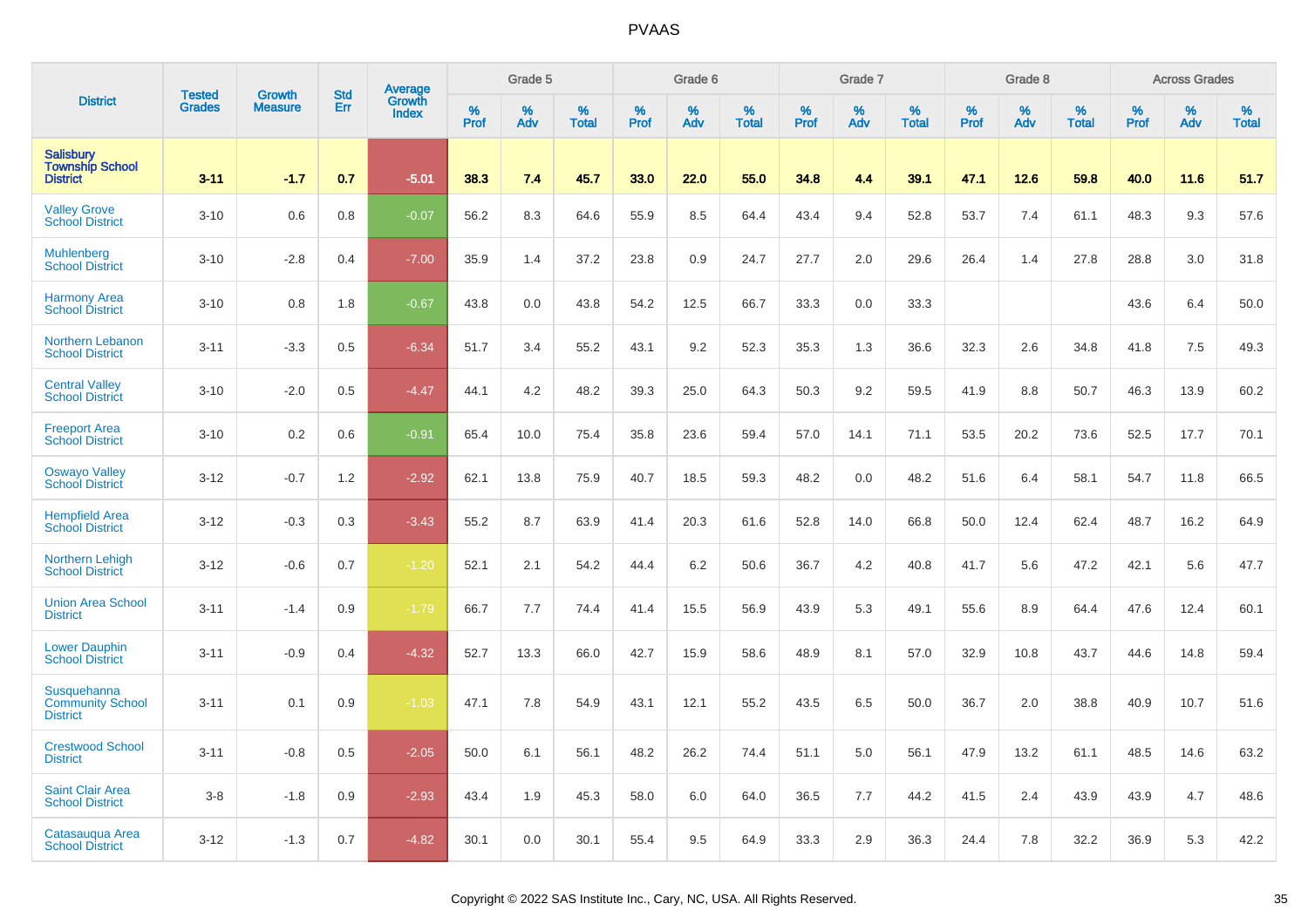|                                                                           | <b>Tested</b> | <b>Growth</b>  | <b>Std</b> | Average                |                     | Grade 5  |                   |              | Grade 6  |                   |              | Grade 7  |                   |              | Grade 8  |                   |                  | <b>Across Grades</b> |                   |
|---------------------------------------------------------------------------|---------------|----------------|------------|------------------------|---------------------|----------|-------------------|--------------|----------|-------------------|--------------|----------|-------------------|--------------|----------|-------------------|------------------|----------------------|-------------------|
| <b>District</b>                                                           | <b>Grades</b> | <b>Measure</b> | Err        | Growth<br><b>Index</b> | $\%$<br><b>Prof</b> | %<br>Adv | %<br><b>Total</b> | $\%$<br>Prof | %<br>Adv | %<br><b>Total</b> | $\%$<br>Prof | %<br>Adv | %<br><b>Total</b> | $\%$<br>Prof | %<br>Adv | %<br><b>Total</b> | %<br><b>Prof</b> | %<br>Adv             | %<br><b>Total</b> |
| <b>Salisbury</b><br><b>Township School</b><br><b>District</b>             | $3 - 11$      | $-1.7$         | 0.7        | $-5.01$                | 38.3                | 7.4      | 45.7              | 33.0         | 22.0     | 55.0              | 34.8         | 4.4      | 39.1              | 47.1         | 12.6     | 59.8              | 40.0             | 11.6                 | 51.7              |
| <b>Young Scholars</b><br><b>Charter School</b>                            | $6-8$         | 0.5            | 0.9        | $-0.06$                |                     |          |                   | 23.2         | 5.4      | 28.6              | 14.3         | 5.7      | 20.0              | 13.0         | 0.0      | 13.0              | 16.3             | 3.4                  | 19.7              |
| <b>Central Greene</b><br><b>School District</b>                           | $3 - 11$      | $-1.8$         | 0.6        | $-3.71$                | 35.0                | 0.0      | 35.0              | 40.0         | 9.5      | 49.5              | 33.3         | 5.0      | 38.3              | 31.5         | 1.8      | 33.3              | 35.2             | 5.2                  | 40.3              |
| <b>Lincoln Charter</b><br>School                                          | $3-5$         | 1.2            | 1.4        | 0.81                   | 17.7                | 0.0      | 17.7              |              |          |                   |              |          |                   |              |          |                   | 14.5             | 1.2                  | 15.7              |
| Community<br>Academy Of<br>Philadelphia<br><b>Charter School</b>          | $3 - 11$      | $-4.1$         | 1.0        | $-4.18$                | 22.5                | 0.0      | 22.5              | 27.3         | 0.0      | 27.3              | 33.3         | 2.8      | 36.1              | 12.2         | 0.0      | 12.2              | 24.9             | 1.4                  | 26.3              |
| <b>Lehigh Valley Dual</b><br><b>Language Charter</b><br>School            | $3-8$         | $-0.8$         | 2.5        | $-1.32$                | 8.3                 | 0.0      | 8.3               | 58.3         | 0.0      | 58.3              |              |          |                   |              |          |                   | 34.3             | 0.0                  | 34.3              |
| <b>Montgomery Area</b><br><b>School District</b>                          | $3 - 11$      | $-2.0$         | 0.8        | $-5.29$                | 56.8                | 6.8      | 63.5              | 43.6         | 19.4     | 62.9              | 34.7         | 4.2      | 38.9              | 50.0         | 6.9      | 56.9              | 42.9             | 11.7                 | 54.6              |
| <b>Sullivan County</b><br><b>School District</b>                          | $3 - 10$      | $-3.1$         | 1.0        | $-3.25$                | 23.8                | 2.4      | 26.2              | 62.0         | 6.0      | 68.0              | 41.2         | 5.9      | 47.1              | 40.0         | 2.9      | 42.9              | 40.0             | 6.0                  | 46.0              |
| <b>Montoursville Area</b><br><b>School District</b>                       | $3 - 12$      | $-1.3$         | 0.5        | $-4.72$                | 54.2                | 10.7     | 64.9              | 55.2         | 16.8     | 72.0              | 51.1         | 7.5      | 58.6              | 45.4         | 10.6     | 56.0              | 48.5             | 14.2                 | 62.6              |
| <b>Harbor Creek</b><br><b>School District</b>                             | $3 - 11$      | $-2.4$         | 0.5        | $-6.75$                | 61.7                | 20.8     | 82.5              | 37.4         | 36.3     | 73.7              | 55.9         | 13.3     | 69.2              | 45.4         | 12.3     | 57.8              | 48.7             | 24.9                 | 73.6              |
| <b>Panther Valley</b><br><b>School District</b>                           | $3 - 12$      | 0.1            | 0.6        | $-1.12$                | 26.7                | 1.0      | 27.6              | 33.1         | 1.6      | 34.7              | 34.6         | 2.7      | 37.3              | 32.7         | 4.7      | 37.4              | 31.1             | 4.0                  | 35.1              |
| <b>West Shore School</b><br><b>District</b>                               | $3 - 12$      | $-0.2$         | 0.3        | $-2.49$                | 46.3                | 8.2      | 54.5              | 44.4         | 15.0     | 59.4              | 44.4         | 8.2      | 52.7              | 42.8         | 11.8     | 54.6              | 42.7             | 13.2                 | 55.9              |
| <b>Norwin School</b><br><b>District</b>                                   | $3 - 11$      | $-0.6$         | 0.3        | $-3.90$                | 59.5                | 18.6     | 78.1              | 40.9         | 36.6     | 77.4              | 60.2         | 18.0     | 78.3              | 52.5         | 13.8     | 66.4              | 51.8             | 24.9                 | 76.7              |
| <b>Erie Rise</b><br>Leadership<br><b>Academy Charter</b><br><b>School</b> | $3 - 8$       | 0.0            | 1.2        | $-0.41$                | 17.9                | 0.0      | 17.9              | 6.9          | 0.0      | 6.9               | 4.8          | 2.4      | 7.1               | 0.0          | 0.0      | 0.0               | 7.8              | 0.5                  | 8.3               |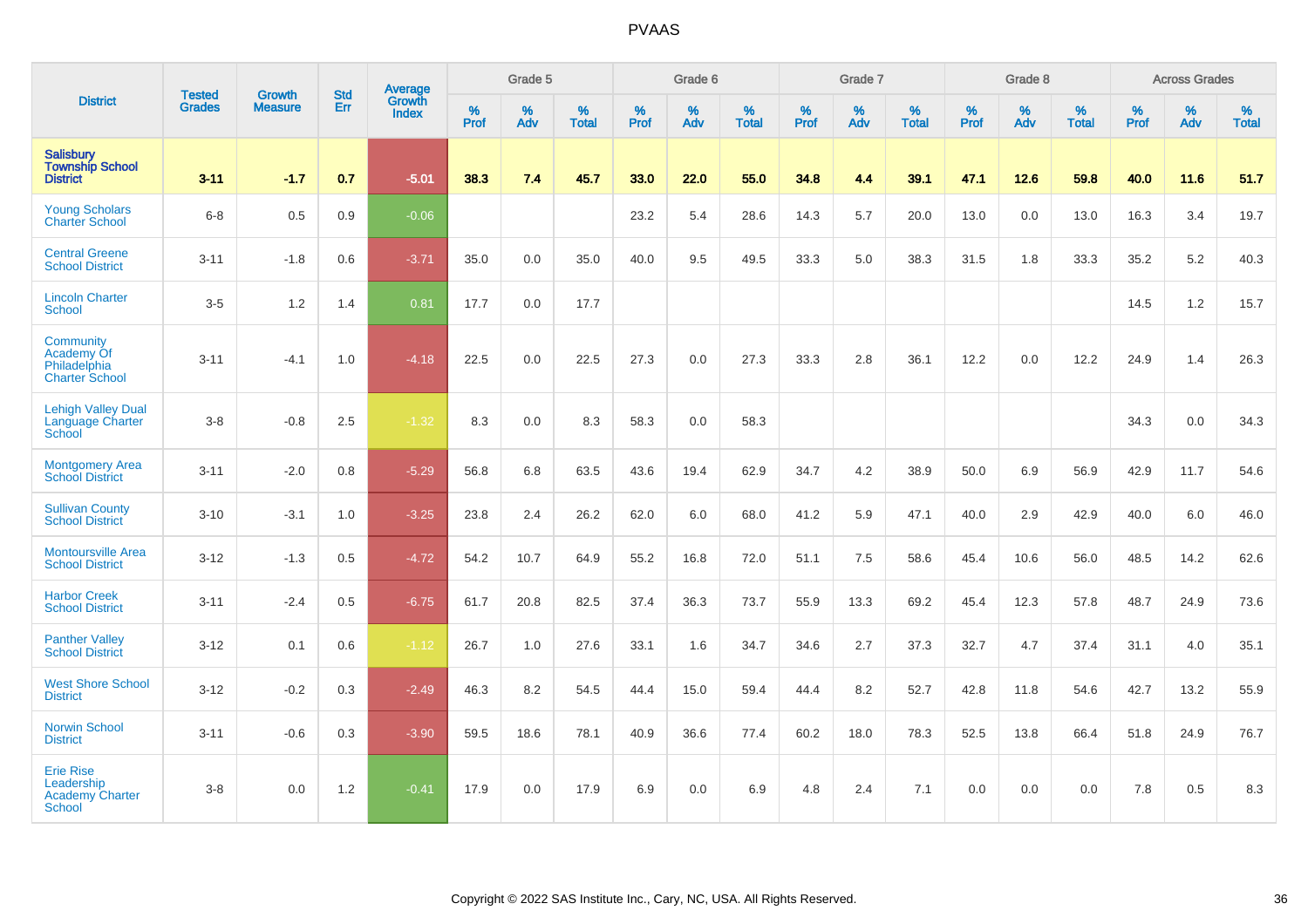|                                                               |                                | <b>Growth</b>  | <b>Std</b> | Average                |              | Grade 5  |                   |           | Grade 6  |                   |           | Grade 7  |                   |           | Grade 8  |                   |           | <b>Across Grades</b> |                   |
|---------------------------------------------------------------|--------------------------------|----------------|------------|------------------------|--------------|----------|-------------------|-----------|----------|-------------------|-----------|----------|-------------------|-----------|----------|-------------------|-----------|----------------------|-------------------|
| <b>District</b>                                               | <b>Tested</b><br><b>Grades</b> | <b>Measure</b> | Err        | Growth<br><b>Index</b> | $\%$<br>Prof | %<br>Adv | %<br><b>Total</b> | %<br>Prof | %<br>Adv | %<br><b>Total</b> | %<br>Prof | %<br>Adv | %<br><b>Total</b> | %<br>Prof | %<br>Adv | %<br><b>Total</b> | %<br>Prof | %<br>Adv             | %<br><b>Total</b> |
| <b>Salisbury</b><br><b>Township School</b><br><b>District</b> | $3 - 11$                       | $-1.7$         | 0.7        | $-5.01$                | 38.3         | 7.4      | 45.7              | 33.0      | 22.0     | 55.0              | 34.8      | 4.4      | 39.1              | 47.1      | 12.6     | 59.8              | 40.0      | 11.6                 | 51.7              |
| <b>Pine-Richland</b><br><b>School District</b>                | $3 - 11$                       | $-3.0$         | 0.3        | $-8.46$                | 58.0         | 19.8     | 77.8              | 55.8      | 26.4     | 82.2              | 57.0      | 18.5     | 75.6              | 56.2      | 27.0     | 83.3              | 52.7      | 28.2                 | 80.9              |
| <b>Monessen City</b><br><b>School District</b>                | $3 - 10$                       | $-3.2$         | 1.2        | $-2.75$                | 20.0         | 0.0      | 20.0              | 18.0      | 2.6      | 20.5              | 13.3      | 0.0      | 13.3              | 4.8       | 0.0      | 4.8               | 15.2      | 0.6                  | 15.8              |
| <b>Kiski Area School</b><br><b>District</b>                   | $3 - 11$                       | $-2.3$         | 0.4        | $-5.07$                | 50.9         | 4.2      | 55.2              | 41.3      | 18.4     | 59.6              | 53.8      | 7.5      | 61.3              | 45.8      | 5.0      | 50.8              | 47.0      | 13.3                 | 60.4              |
| Steelton-Highspire<br><b>School District</b>                  | $3 - 11$                       | $-1.9$         | 0.7        | $-3.25$                | 21.9         | 0.0      | 21.9              | 11.5      | 0.0      | 11.5              | 3.8       | 0.0      | 3.8               | 5.9       | 0.0      | 5.9               | 9.0       | 0.0                  | 9.0               |
| Quakertown<br><b>Community School</b><br><b>District</b>      | $3 - 12$                       | $-1.6$         | 0.4        | $-7.86$                | 50.0         | 4.9      | 54.9              | 40.2      | 19.3     | 59.5              | 40.4      | 7.5      | 47.8              | 42.6      | 17.3     | 59.9              | 42.5      | 12.6                 | 55.1              |
| <b>Propel Charter</b><br>School-Hazelwood                     | $3-8$                          | $-0.7$         | 1.2        | $-1.40$                | 6.7          | 0.0      | 6.7               | 14.3      | 0.0      | 14.3              | 14.3      | 4.8      | 19.0              | 16.0      | 0.0      | 16.0              | 10.2      | 0.6                  | 10.8              |
| <b>Upper Dauphin</b><br>Area School<br><b>District</b>        | $3 - 11$                       | $-1.6$         | 0.8        | $-4.84$                | 40.3         | 1.6      | 41.9              | 41.7      | 16.7     | 58.3              | 48.6      | 8.1      | 56.8              | 41.4      | 8.6      | 50.0              | 42.4      | 12.8                 | 55.2              |
| <b>Wilmington Area</b><br><b>School District</b>              | $3 - 11$                       | $-0.8$         | 0.8        | $-1.48$                | 60.3         | 13.8     | 74.1              | 43.3      | 11.7     | 55.0              | 33.3      | 11.8     | 45.1              | 32.2      | 10.2     | 42.4              | 43.2      | 13.4                 | 56.6              |
| <b>Alliance For</b><br><b>Progress Charter</b><br>School      | $3-8$                          | $-1.1$         | 1.2        | $-3.25$                | 12.5         | 0.0      | 12.5              | 32.0      | 0.0      | 32.0              | 26.9      | 0.0      | 26.9              | 3.4       | 0.0      | 3.4               | 19.4      | 0.0                  | 19.4              |
| <b>Steel Valley</b><br><b>School District</b>                 | $3 - 11$                       | $-2.9$         | 0.7        | $-6.65$                | 38.4         | 1.2      | 39.5              | 37.1      | 14.5     | 51.6              | 26.5      | 3.6      | 30.1              | 26.7      | 6.7      | 33.3              | 35.3      | 10.2                 | 45.5              |
| <b>Austin Area School</b><br><b>District</b>                  | $3 - 11$                       | $-0.5$         | 1.7        | $-1.08$                | 38.5         | 7.7      | 46.2              | 61.5      | 0.0      | 61.5              | 26.7      | 0.0      | 26.7              | 56.2      | 6.2      | 62.5              | 40.5      | 4.0                  | 44.6              |
| <b>Clearfield Area</b><br><b>School District</b>              | $3 - 10$                       | $-0.5$         | 0.5        | $-1.87$                | 37.9         | 3.2      | 41.1              | 35.8      | 5.8      | 41.6              | 39.0      | 1.5      | 40.4              | 32.4      | 4.1      | 36.6              | 35.2      | 5.8                  | 41.0              |
| <b>Morrisville Borough</b><br><b>School District</b>          | $3 - 11$                       | $-0.9$         | 0.9        | $-1.54$                | 28.3         | 3.3      | 31.7              | 19.2      | 1.9      | 21.2              | 32.7      | 0.0      | 32.7              | 27.9      | 0.0      | 27.9              | 27.6      | 1.9                  | 29.5              |
| Cornwall-Lebanon<br><b>School District</b>                    | $3 - 11$                       | $-0.8$         | 0.3        | $-2.72$                | 46.8         | 6.1      | 52.9              | 45.0      | 15.9     | 60.9              | 48.6      | 7.2      | 55.8              | 49.4      | 12.2     | 61.6              | 44.4      | 12.6                 | 57.0              |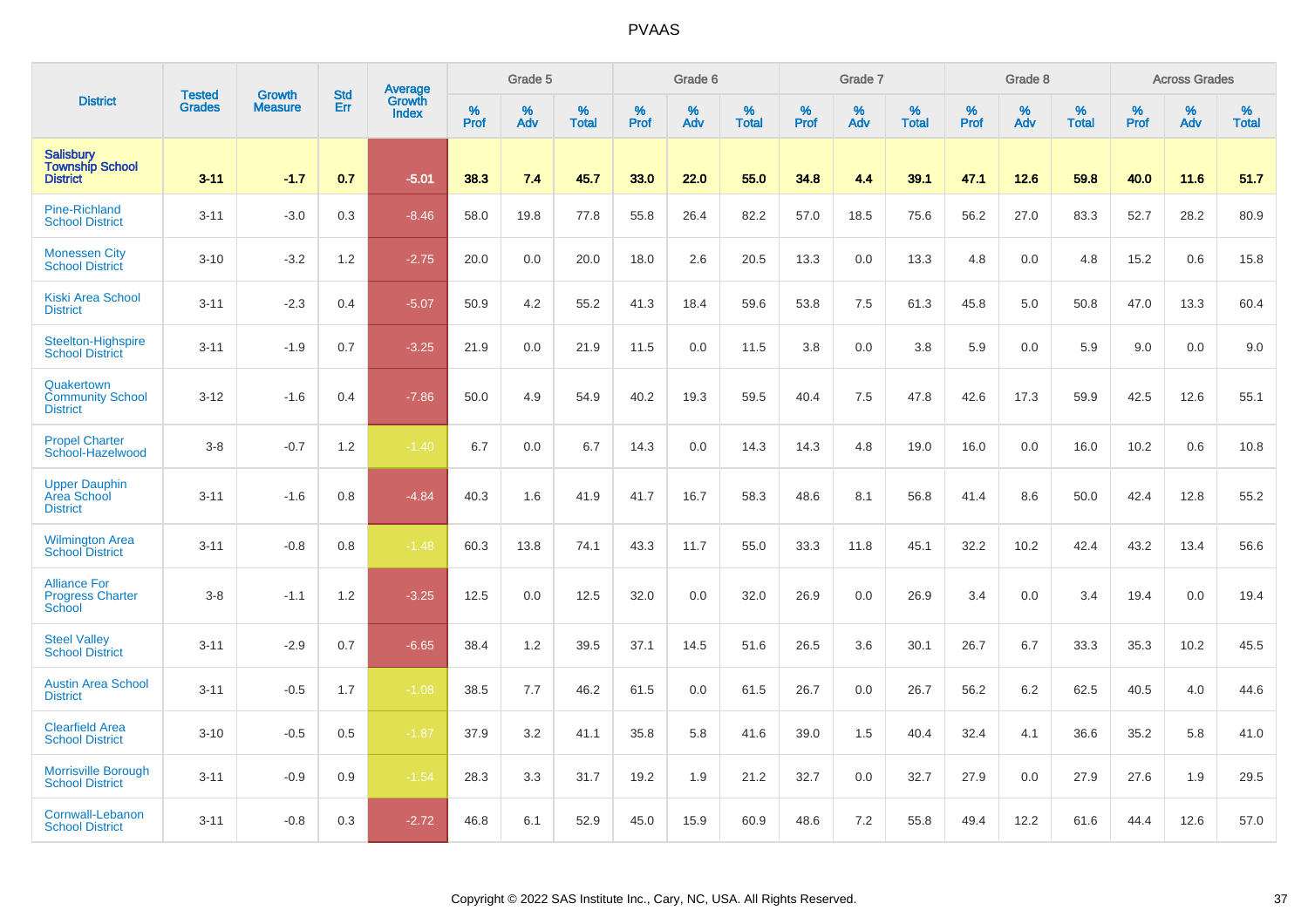|                                                                                |                                | <b>Growth</b>  | <b>Std</b> | <b>Average</b><br>Growth |              | Grade 5  |                   |           | Grade 6  |                   |           | Grade 7  |                   |                  | Grade 8  |                   |           | <b>Across Grades</b> |                   |
|--------------------------------------------------------------------------------|--------------------------------|----------------|------------|--------------------------|--------------|----------|-------------------|-----------|----------|-------------------|-----------|----------|-------------------|------------------|----------|-------------------|-----------|----------------------|-------------------|
| <b>District</b>                                                                | <b>Tested</b><br><b>Grades</b> | <b>Measure</b> | Err        | Index                    | $\%$<br>Prof | %<br>Adv | %<br><b>Total</b> | %<br>Prof | %<br>Adv | %<br><b>Total</b> | %<br>Prof | %<br>Adv | %<br><b>Total</b> | %<br><b>Prof</b> | %<br>Adv | %<br><b>Total</b> | %<br>Prof | %<br>Adv             | %<br><b>Total</b> |
| <b>Salisbury</b><br><b>Township School</b><br><b>District</b>                  | $3 - 11$                       | $-1.7$         | 0.7        | $-5.01$                  | 38.3         | 7.4      | 45.7              | 33.0      | 22.0     | 55.0              | 34.8      | 4.4      | 39.1              | 47.1             | 12.6     | 59.8              | 40.0      | 11.6                 | 51.7              |
| <b>Young Scholars of</b><br><b>Greater Allegheny</b><br><b>Charter School</b>  | $3-8$                          | $-1.6$         | 1.7        | $-1.89$                  | 26.3         | 0.0      | 26.3              | 40.0      | 0.0      | 40.0              | 35.0      | 0.0      | 35.0              |                  |          |                   | 29.9      | 0.8                  | 30.8              |
| <b>Reach Cyber</b><br>Charter School                                           | $3 - 11$                       | $-2.6$         | 0.9        | $-2.78$                  | 52.4         | 4.8      | 57.1              | 52.2      | 8.7      | 60.9              | 38.5      | 1.9      | 40.4              | 47.5             | 5.1      | 52.5              | 46.8      | 5.5                  | 52.3              |
| Mariana Bracetti<br><b>Academy Charter</b><br><b>School</b>                    | $3 - 10$                       | 0.4            | 0.9        | $-0.00$                  | 33.9         | 1.7      | 35.6              | 17.8      | 0.0      | 17.8              | 38.2      | 1.8      | 40.0              | 12.1             | 3.0      | 15.2              | 26.5      | 2.0                  | 28.5              |
| <b>North Hills School</b><br><b>District</b>                                   | $3 - 11$                       | $-1.2$         | 0.4        | $-3.31$                  | 59.2         | 11.6     | 70.8              | 45.2      | 26.0     | 71.2              | 51.8      | 20.0     | 71.8              | 48.3             | 18.4     | 66.7              | 50.2      | 22.0                 | 72.3              |
| <b>Kutztown Area</b><br><b>School District</b>                                 | $3 - 12$                       | $-0.3$         | 0.8        | $-0.89$                  | 59.7         | 6.0      | 65.7              | 46.0      | 17.5     | 63.5              | 37.5      | 17.5     | 55.0              | 50.0             | 10.3     | 60.3              | 48.4      | 17.0                 | 65.5              |
| <b>Iroquois School</b><br><b>District</b>                                      | $3 - 11$                       | $-0.1$         | 0.7        | $-0.86$                  | 55.1         | 9.0      | 64.1              | 39.5      | 19.8     | 59.3              | 38.8      | 6.1      | 44.9              | 44.0             | 10.0     | 54.0              | 42.6      | 12.8                 | 55.4              |
| <b>Blackhawk School</b><br><b>District</b>                                     | $3 - 11$                       | $-3.2$         | 0.5        | $-6.30$                  | 58.7         | 1.4      | 60.1              | 43.4      | 16.4     | 59.8              | 52.8      | 4.9      | 57.7              | 39.7             | 6.7      | 46.4              | 48.1      | 10.9                 | 59.0              |
| <b>Lehighton Area</b><br><b>School District</b>                                | $3 - 11$                       | $-1.0$         | 0.5        | $-3.70$                  | 45.3         | 1.3      | 46.7              | 40.8      | 8.3      | 49.2              | 42.3      | 5.7      | 48.0              | 34.2             | 9.8      | 43.9              | 41.8      | 8.6                  | 50.4              |
| <b>Center For Student</b><br><b>Learning Charter</b><br>School At<br>Pennsbury | $6 - 12$                       | 1.9            | 3.5        | 0.54                     |              |          |                   |           |          |                   |           |          |                   | 25.0             | 8.3      | 33.3              | 26.9      | 3.8                  | 30.8              |
| <b>Burgettstown Area</b><br><b>School District</b>                             | $3 - 11$                       | $-3.6$         | 0.7        | $-4.89$                  | 35.1         | 6.5      | 41.6              | 58.5      | 7.7      | 66.2              | 32.9      | 2.4      | 35.4              | 35.6             | 5.5      | 41.1              | 40.5      | 8.8                  | 49.3              |
| <b>Esperanza Cyber</b><br><b>Charter School</b>                                | $3 - 11$                       | $-2.3$         | 1.3        | $-2.35$                  | 11.8         | 0.0      | 11.8              | 8.7       | 0.0      | 8.7               | 12.8      | 0.0      | 12.8              | 9.1              | 0.0      | 9.1               | 9.4       | 0.8                  | 10.2              |
| <b>Williams Valley</b><br><b>School District</b>                               | $3 - 11$                       | 0.3            | 0.8        | $-0.19$                  | 38.6         | 0.0      | 38.6              | 41.4      | 6.9      | 48.3              | 35.1      | 2.6      | 37.7              | 42.2             | 9.4      | 51.6              | 39.1      | 4.9                  | 44.0              |
| <b>Hanover Area</b><br><b>School District</b>                                  | $3 - 11$                       | $-2.1$         | 0.9        | $-2.93$                  | 29.8         | 0.0      | 29.8              | 14.6      | 9.1      | 23.6              | 15.5      | 0.0      | 15.5              | 14.3             | 2.4      | 16.7              | 20.2      | 2.3                  | 22.5              |
| <b>Tri-Valley School</b><br><b>District</b>                                    | $3 - 10$                       | $-2.4$         | 0.9        | $-3.85$                  | 40.0         | 5.9      | 45.9              | 36.7      | 6.1      | 42.9              | 36.7      | 0.0      | 36.7              | 40.5             | 9.5      | 50.0              | 41.3      | 8.0                  | 49.3              |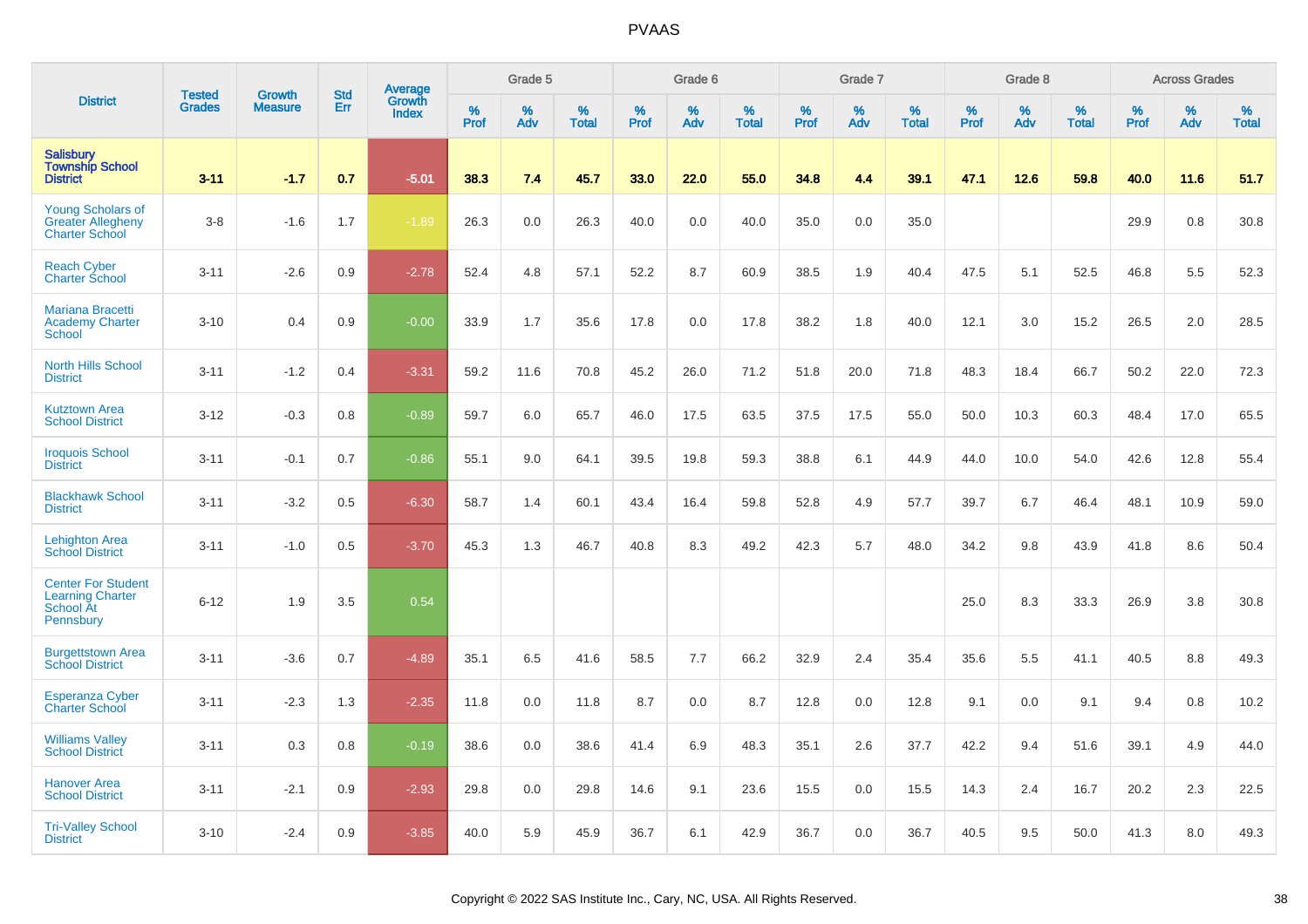|                                                                     | <b>Tested</b> | <b>Growth</b>  | <b>Std</b> | <b>Average</b><br>Growth |                     | Grade 5  |                   |           | Grade 6  |                   |                  | Grade 7  |                   |           | Grade 8     |                   |              | <b>Across Grades</b> |                   |
|---------------------------------------------------------------------|---------------|----------------|------------|--------------------------|---------------------|----------|-------------------|-----------|----------|-------------------|------------------|----------|-------------------|-----------|-------------|-------------------|--------------|----------------------|-------------------|
| <b>District</b>                                                     | <b>Grades</b> | <b>Measure</b> | Err        | Index                    | $\%$<br><b>Prof</b> | %<br>Adv | %<br><b>Total</b> | %<br>Prof | %<br>Adv | %<br><b>Total</b> | %<br><b>Prof</b> | %<br>Adv | %<br><b>Total</b> | %<br>Prof | $\%$<br>Adv | %<br><b>Total</b> | $\%$<br>Prof | $\%$<br>Adv          | %<br><b>Total</b> |
| <b>Salisbury</b><br><b>Township School</b><br><b>District</b>       | $3 - 11$      | $-1.7$         | 0.7        | $-5.01$                  | 38.3                | 7.4      | 45.7              | 33.0      | 22.0     | 55.0              | 34.8             | 4.4      | 39.1              | 47.1      | 12.6        | 59.8              | 40.0         | 11.6                 | 51.7              |
| Eugenio Maria De<br><b>Hostos Charter</b><br><b>School</b>          | $3-8$         | $-0.5$         | 1.4        | $-1.78$                  | 45.8                | 0.0      | 45.8              | 16.7      | 16.7     | 33.3              | 18.2             | 9.1      | 27.3              | 46.7      | 0.0         | 46.7              | 35.0         | 6.7                  | 41.7              |
| <b>Connellsville Area</b><br><b>School District</b>                 | $3 - 11$      | $-2.2$         | 0.4        | $-5.74$                  | 34.7                | 3.7      | 38.4              | 32.7      | 6.4      | 39.1              | 27.4             | 5.1      | 32.4              | 33.8      | 3.6         | 37.4              | 33.6         | 5.9                  | 39.6              |
| <b>Springfield School</b><br><b>District</b>                        | $3 - 11$      | $-0.9$         | 0.4        | $-2.85$                  | 58.3                | 23.8     | 82.1              | 53.6      | 25.6     | 79.2              | 58.6             | 20.9     | 79.5              | 51.5      | 18.2        | 69.7              | 52.1         | 26.9                 | 78.9              |
| <b>Shaler Area</b><br><b>School District</b>                        | $3 - 11$      | $-4.5$         | 0.4        | $-13.13$                 | 52.7                | 5.4      | 58.1              | 39.8      | 10.6     | 50.4              | 50.0             | 7.8      | 57.8              | 46.9      | 12.9        | 59.8              | 46.7         | 13.0                 | 59.7              |
| <b>Purchase Line</b><br><b>School District</b>                      | $3 - 12$      | $-1.5$         | 0.8        | $-2.85$                  | 37.2                | 5.9      | 43.1              | 40.9      | 6.1      | 47.0              | 39.4             | 3.0      | 42.4              | 30.9      | 3.6         | 34.6              | 39.8         | 6.3                  | 46.1              |
| <b>Franklin Towne</b><br><b>Charter</b><br><b>Elementary School</b> | $3-8$         | $-3.1$         | 1.2        | $-3.10$                  | 46.4                | 7.1      | 53.6              | 48.2      | 7.4      | 55.6              | 53.6             | 7.1      | 60.7              | 59.1      | 0.0         | 59.1              | 50.6         | 6.8                  | 57.4              |
| <b>MaST Community</b><br>Charter School II                          | $3 - 10$      | $-4.6$         | 0.7        | $-6.45$                  | 41.0                | 3.0      | 44.0              | 38.7      | 4.3      | 43.0              | 50.0             | 5.9      | 55.9              |           |             |                   | 44.5         | 7.0                  | 51.5              |
| <b>Northgate School</b><br><b>District</b>                          | $3 - 11$      | $-1.4$         | 0.8        | $-4.26$                  | 60.8                | 3.9      | 64.7              | 59.0      | 11.5     | 70.5              | 36.1             | 9.8      | 45.9              | 37.5      | 17.9        | 55.4              | 45.5         | 12.8                 | 58.3              |
| Washington<br><b>School District</b>                                | $3 - 11$      | $-1.7$         | 0.7        | $-3.97$                  | 44.7                | 0.0      | 44.7              | 39.6      | 6.2      | 45.8              | 28.0             | 1.2      | 29.3              | 23.5      | 1.5         | 25.0              | 35.4         | 3.1                  | 38.6              |
| <b>Arts Academy</b><br>Elementary<br><b>Charter School</b>          | $3-5$         | 0.9            | 2.0        | 0.44                     | 31.6                | 0.0      | 31.6              |           |          |                   |                  |          |                   |           |             |                   | 31.8         | 2.3                  | 34.1              |
| <b>Laurel Highlands</b><br><b>School District</b>                   | $3 - 11$      | $-1.7$         | 0.5        | $-3.99$                  | 43.1                | 4.4      | 47.5              | 39.4      | 11.6     | 51.0              | 35.7             | 2.9      | 38.6              | 37.8      | 5.5         | 43.3              | 39.8         | 9.6                  | 49.4              |
| <b>Coatesville Area</b><br><b>School District</b>                   | $3 - 11$      | $-0.4$         | 0.4        | $-1.48$                  | 28.2                | 1.6      | 29.8              | 30.3      | 2.8      | 33.1              | 30.8             | 4.4      | 35.2              | 26.3      | 2.9         | 29.3              | 28.5         | 3.0                  | 31.5              |
| <b>Blacklick Valley</b><br><b>School District</b>                   | $3 - 11$      | $-0.1$         | 1.0        | $-0.87$                  | 29.6                | 0.0      | 29.6              | 52.6      | 7.9      | 60.5              | 35.4             | 0.0      | 35.4              | 34.2      | 0.0         | 34.2              | 43.2         | 3.7                  | 46.9              |
| <b>Waynesboro Area</b><br><b>School District</b>                    | $3 - 12$      | $-2.8$         | 0.4        | $-7.51$                  | 42.9                | 6.1      | 49.0              | 38.4      | 14.0     | 52.4              | 37.6             | 7.1      | 44.7              | 37.5      | 12.8        | 50.3              | 41.0         | 12.0                 | 52.9              |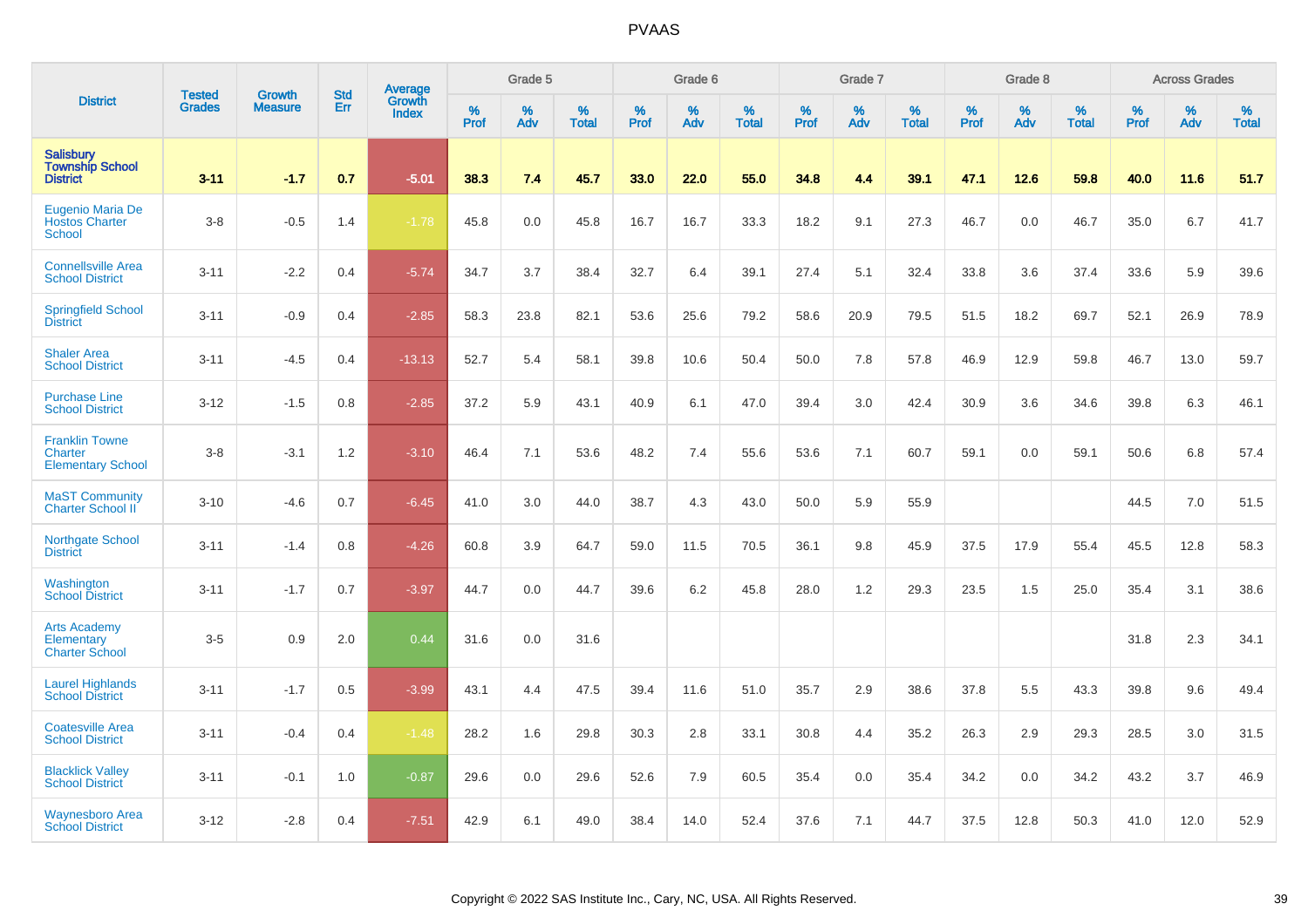|                                                                       |                                |                                 | <b>Std</b> | Average                |           | Grade 5  |                   |           | Grade 6  |                   |           | Grade 7  |                   |           | Grade 8  |                   |                  | <b>Across Grades</b> |                   |
|-----------------------------------------------------------------------|--------------------------------|---------------------------------|------------|------------------------|-----------|----------|-------------------|-----------|----------|-------------------|-----------|----------|-------------------|-----------|----------|-------------------|------------------|----------------------|-------------------|
| <b>District</b>                                                       | <b>Tested</b><br><b>Grades</b> | <b>Growth</b><br><b>Measure</b> | Err        | Growth<br><b>Index</b> | %<br>Prof | %<br>Adv | %<br><b>Total</b> | %<br>Prof | %<br>Adv | %<br><b>Total</b> | %<br>Prof | %<br>Adv | %<br><b>Total</b> | %<br>Prof | %<br>Adv | %<br><b>Total</b> | %<br><b>Prof</b> | %<br>Adv             | %<br><b>Total</b> |
| <b>Salisbury</b><br><b>Township School</b><br><b>District</b>         | $3 - 11$                       | $-1.7$                          | 0.7        | $-5.01$                | 38.3      | 7.4      | 45.7              | 33.0      | 22.0     | 55.0              | 34.8      | 4.4      | 39.1              | 47.1      | 12.6     | 59.8              | 40.0             | 11.6                 | 51.7              |
| <b>Perseus House</b><br><b>Charter School Of</b><br><b>Excellence</b> | $6 - 11$                       | $-0.9$                          | 1.2        | $-1.85$                |           |          |                   | 4.8       | 0.0      | 4.8               | 20.4      | 0.0      | 20.4              | 22.7      | 1.5      | 24.2              | 19.2             | 0.7                  | 19.9              |
| <b>Penn Hills Charter</b><br>School of<br>Entrepreneurship            | $3 - 8$                        | $-1.5$                          | 1.0        | $-3.06$                | 27.3      | 0.0      | 27.3              | 37.1      | 8.6      | 45.7              | 34.2      | 0.0      | 34.2              | 45.4      | 0.0      | 45.4              | 40.8             | 6.4                  | 47.2              |
| <b>Titusville Area</b><br><b>School District</b>                      | $3 - 11$                       | $-0.4$                          | 0.5        | $-0.96$                | 57.4      | 8.5      | 65.9              | 35.0      | 12.6     | 47.6              | 46.2      | 8.3      | 54.6              | 40.6      | 11.6     | 52.2              | 44.1             | 12.1                 | 56.2              |
| <b>Cameron County</b><br><b>School District</b>                       | $3 - 12$                       | $-2.6$                          | 1.0        | $-2.51$                | 73.3      | 3.3      | 76.7              | 48.7      | 25.6     | 74.4              | 39.0      | 0.0      | 39.0              | 43.2      | 5.4      | 48.6              | 50.4             | 14.0                 | 64.4              |
| <b>Centre Learning</b><br>Community<br><b>Charter School</b>          | $5-8$                          | $-1.3$                          | 2.1        | $-1.22$                |           |          |                   |           |          |                   | 37.5      | 12.5     | 50.0              | 47.1      | 11.8     | 58.8              | 51.8             | 16.7                 | 68.5              |
| <b>Windber Area</b><br><b>School District</b>                         | $3 - 11$                       | $-1.4$                          | 0.7        | $-3.44$                | 49.4      | 13.9     | 63.3              | 49.2      | 14.9     | 64.2              | 49.3      | 9.3      | 58.7              | 57.1      | 10.7     | 67.9              | 49.9             | 11.8                 | 61.7              |
| <b>Moniteau School</b><br><b>District</b>                             | $3 - 11$                       | $-1.6$                          | 0.7        | $-2.47$                | 43.4      | 7.2      | 50.6              | 33.3      | 19.0     | 52.4              | 32.1      | 6.0      | 38.1              | 44.0      | 1.3      | 45.3              | 40.5             | 10.6                 | 51.1              |
| <b>Carmichaels Area</b><br><b>School District</b>                     | $3 - 10$                       | $-2.5$                          | 0.8        | $-3.95$                | 35.0      | 1.2      | 36.2              | 25.8      | 7.6      | 33.3              | 33.3      | 1.5      | 34.8              | 35.2      | 1.4      | 36.6              | 32.5             | 3.4                  | 35.9              |
| Springfield<br><b>Township School</b><br><b>District</b>              | $3 - 11$                       | $-1.2$                          | 0.5        | $-2.84$                | 52.0      | 13.4     | 65.4              | 51.4      | 15.0     | 66.5              | 56.3      | 10.8     | 67.1              | 47.3      | 14.0     | 61.3              | 52.1             | 16.5                 | 68.6              |
| <b>Easton Arts</b><br>Academy<br>Elementary<br><b>Charter School</b>  | $3-5$                          | 0.7                             | 2.6        | 0.29                   | 45.8      | 4.2      | 50.0              |           |          |                   |           |          |                   |           |          |                   | 37.2             | 4.6                  | 41.9              |
| <b>Camp Hill School</b><br><b>District</b>                            | $3 - 12$                       | $-2.3$                          | 0.7        | $-3.72$                | 65.4      | 17.3     | 82.7              | 53.3      | 8.0      | 61.3              | 63.7      | 5.5      | 69.2              | 49.6      | 15.3     | 64.9              | 52.7             | 18.6                 | 71.3              |
| <b>Avonworth School</b><br><b>District</b>                            | $3 - 10$                       | $-0.8$                          | 0.5        | $-1.38$                | 49.6      | 18.0     | 67.6              | 49.6      | 25.6     | 75.2              | 62.3      | 7.7      | 70.0              | 61.0      | 16.1     | 77.1              | 52.4             | 20.5                 | 72.8              |
| Independence<br><b>Charter School</b><br>West                         | $3 - 7$                        | $-3.2$                          | 1.8        | $-2.35$                | 14.3      | 0.0      | 14.3              | 15.4      | 7.7      | 23.1              | 15.8      | 0.0      | 15.8              |           |          |                   | 15.0             | 2.6                  | 17.7              |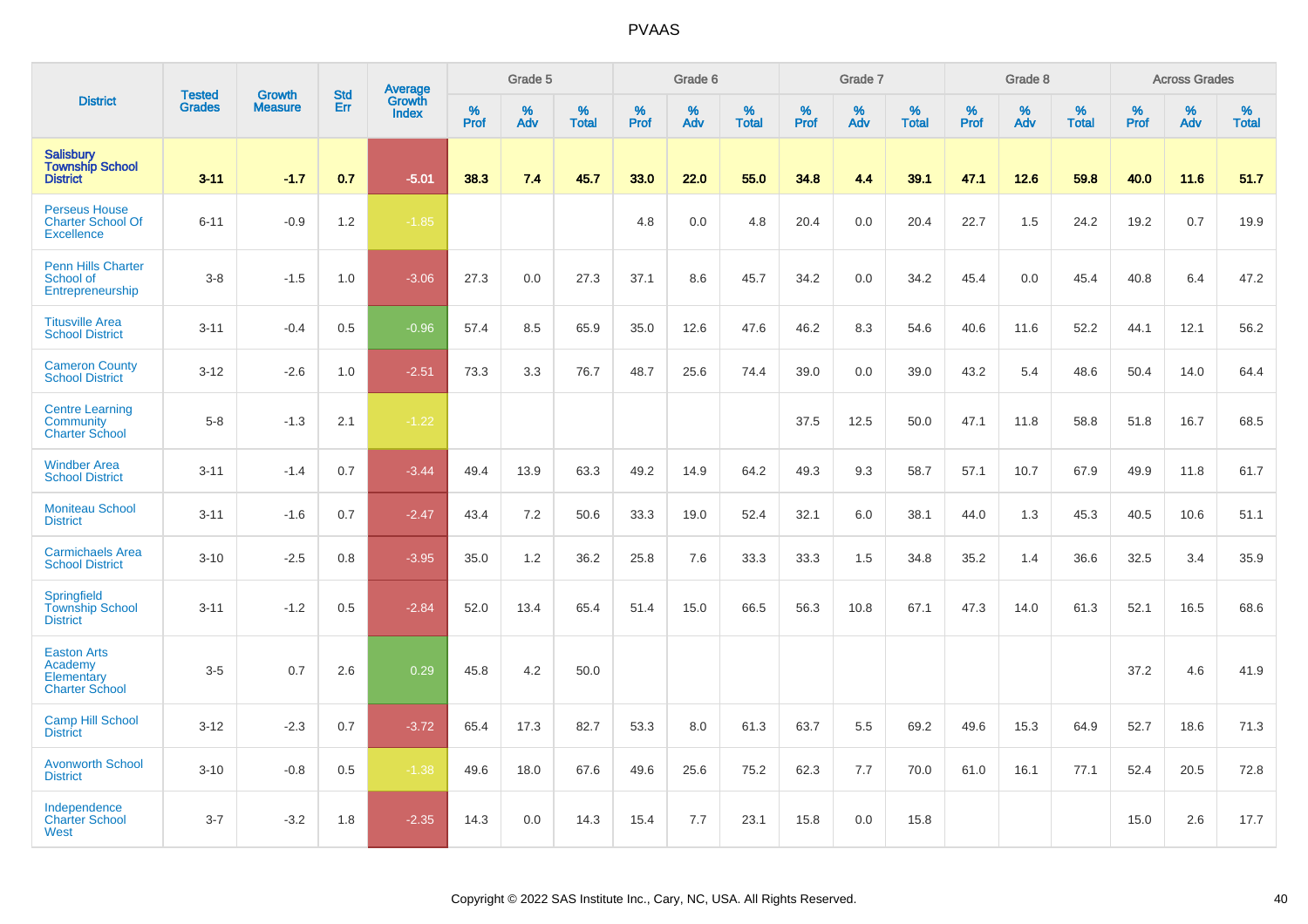|                                                                     | <b>Tested</b> | <b>Growth</b>  | <b>Std</b> | Average                |              | Grade 5  |                   |           | Grade 6  |                   |           | Grade 7  |                   |              | Grade 8  |                   |           | <b>Across Grades</b> |                   |
|---------------------------------------------------------------------|---------------|----------------|------------|------------------------|--------------|----------|-------------------|-----------|----------|-------------------|-----------|----------|-------------------|--------------|----------|-------------------|-----------|----------------------|-------------------|
| <b>District</b>                                                     | <b>Grades</b> | <b>Measure</b> | Err        | Growth<br><b>Index</b> | $\%$<br>Prof | %<br>Adv | %<br><b>Total</b> | %<br>Prof | %<br>Adv | %<br><b>Total</b> | %<br>Prof | %<br>Adv | %<br><b>Total</b> | $\%$<br>Prof | %<br>Adv | %<br><b>Total</b> | %<br>Prof | %<br>Adv             | %<br><b>Total</b> |
| <b>Salisbury</b><br><b>Township School</b><br><b>District</b>       | $3 - 11$      | $-1.7$         | 0.7        | $-5.01$                | 38.3         | 7.4      | 45.7              | 33.0      | 22.0     | 55.0              | 34.8      | 4.4      | 39.1              | 47.1         | 12.6     | 59.8              | 40.0      | 11.6                 | 51.7              |
| <b>Keystone</b><br><b>Education Center</b><br><b>Charter School</b> | $3 - 12$      | 0.7            | 3.3        | 0.20                   |              |          |                   |           |          |                   |           |          |                   | 0.0          | 0.0      | 0.0               | 0.0       | 0.0                  | 0.0               |
| <b>Westmont Hilltop</b><br><b>School District</b>                   | $3 - 11$      | $-4.1$         | 0.7        | $-7.50$                | 40.6         | 3.0      | 43.6              | 36.4      | 12.1     | 48.5              | 47.1      | 1.2      | 48.2              | 56.4         | 4.3      | 60.6              | 41.9      | 9.4                  | 51.2              |
| <b>Greensburg Salem</b><br><b>School District</b>                   | $3 - 11$      | $-1.6$         | 0.5        | $-3.24$                | 49.7         | 7.2      | 56.9              | 40.1      | 13.8     | 53.9              | 44.0      | 5.5      | 49.4              | 48.3         | 7.2      | 55.6              | 42.8      | 11.4                 | 54.2              |
| Southmoreland<br><b>School District</b>                             | $3 - 11$      | $-3.9$         | 0.6        | $-6.43$                | 39.6         | 2.1      | 41.7              | 41.4      | 8.1      | 49.6              | 43.1      | 4.6      | 47.7              | 49.5         | 4.8      | 54.4              | 44.6      | 6.8                  | 51.3              |
| <b>Chichester School</b><br><b>District</b>                         | $3 - 11$      | $-4.0$         | 0.7        | $-5.95$                | 27.3         | 1.1      | 28.4              | 37.2      | 9.0      | 46.2              | 31.2      | 6.2      | 37.5              | 41.1         | 0.0      | 41.1              | 36.7      | 5.7                  | 42.4              |
| Environmental<br><b>Charter School At</b><br><b>Frick Park</b>      | $3-9$         | $-2.5$         | 0.7        | $-4.24$                | 46.0         | 5.3      | 51.3              | 41.5      | 10.6     | 52.1              | 46.6      | 13.6     | 60.2              | 25.4         | 11.9     | 37.3              | 43.3      | 14.6                 | 57.9              |
| <b>Urban Pathways 6-</b><br>12 Charter School                       | $6 - 11$      | $-0.2$         | 2.1        | $-0.24$                |              |          |                   |           |          |                   | 22.2      | 0.0      | 22.2              | 0.0          | 0.0      | 0.0               | 15.9      | 0.0                  | 15.9              |
| <b>Commodore Perry</b><br><b>School District</b>                    | $3 - 11$      | $-0.7$         | 1.1        | $-0.81$                | 64.5         | 12.9     | 77.4              | 41.9      | 6.4      | 48.4              | 48.6      | 8.1      | 56.8              | 37.0         | 25.9     | 63.0              | 48.6      | 13.1                 | 61.8              |
| <b>Fairfield Area</b><br><b>School District</b>                     | $3 - 11$      | $-1.0$         | 0.8        | $-2.16$                | 50.8         | 3.3      | 54.1              | 44.3      | 6.6      | 50.8              | 45.4      | 1.8      | 47.3              | 37.0         | 5.6      | 42.6              | 45.1      | 9.6                  | 54.6              |
| <b>Ambridge Area</b><br><b>School District</b>                      | $3 - 12$      | $-0.9$         | 0.6        | $-2.18$                | 40.2         | 8.2      | 48.4              | 36.9      | 12.6     | 49.5              | 36.2      | 8.7      | 44.9              | 37.1         | 6.4      | 43.6              | 37.5      | 12.2                 | 49.7              |
| 21st Century Cyber<br><b>Charter School</b>                         | $6 - 12$      | $-2.2$         | 0.7        | $-4.36$                |              |          |                   | 48.2      | 16.7     | 64.9              | 54.9      | 10.5     | 65.4              | 58.0         | 6.7      | 64.7              | 54.2      | 10.8                 | 65.0              |
| <b>Dunmore School</b><br><b>District</b>                            | $3 - 11$      | $-2.2$         | 0.7        | $-4.01$                | 47.2         | 8.3      | 55.6              | 48.9      | 14.1     | 63.0              | 45.9      | 1.8      | 47.7              | 34.5         | 6.0      | 40.5              | 44.8      | 9.4                  | 54.2              |
| <b>South Park School</b><br><b>District</b>                         | $3 - 11$      | $-0.8$         | 0.6        | $-2.28$                | 61.4         | 2.4      | 63.9              | 40.6      | 13.2     | 53.8              | 47.5      | 12.5     | 60.0              | 55.8         | 7.7      | 63.5              | 50.5      | 13.2                 | 63.8              |
| <b>Ridley School</b><br><b>District</b>                             | $3 - 12$      | $-0.9$         | 0.4        | $-3.09$                | 49.2         | 5.6      | 54.8              | 38.5      | 12.4     | 50.9              | 39.6      | 5.9      | 45.6              | 41.1         | 7.5      | 48.6              | 42.4      | 10.0                 | 52.4              |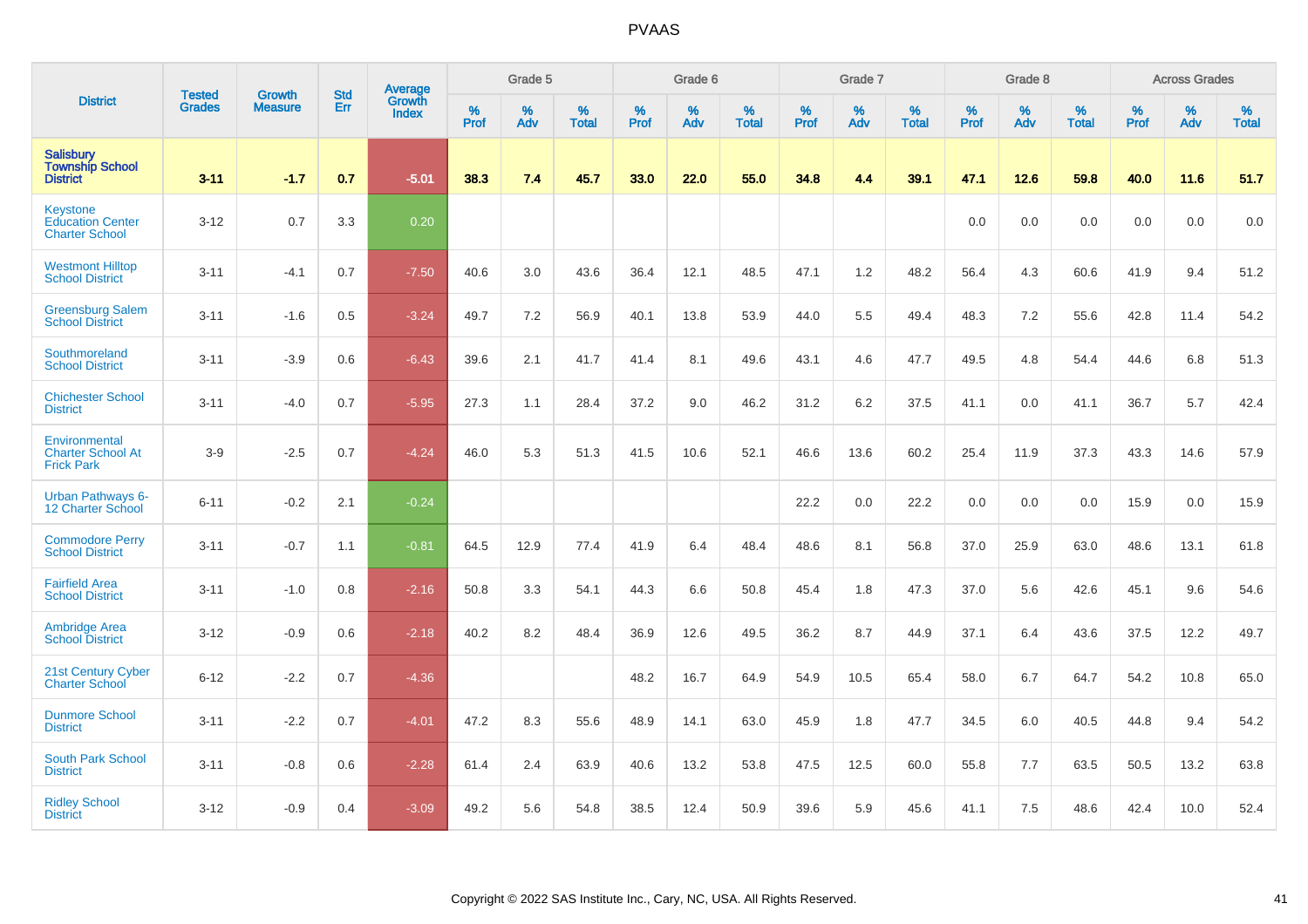|                                                                               |                                |                                 | <b>Std</b> | Average                |           | Grade 5  |                      |           | Grade 6  |                   |           | Grade 7         |                   |           | Grade 8  |                   |           | <b>Across Grades</b> |                   |
|-------------------------------------------------------------------------------|--------------------------------|---------------------------------|------------|------------------------|-----------|----------|----------------------|-----------|----------|-------------------|-----------|-----------------|-------------------|-----------|----------|-------------------|-----------|----------------------|-------------------|
| <b>District</b>                                                               | <b>Tested</b><br><b>Grades</b> | <b>Growth</b><br><b>Measure</b> | Err        | Growth<br><b>Index</b> | %<br>Prof | %<br>Adv | $\%$<br><b>Total</b> | %<br>Prof | %<br>Adv | %<br><b>Total</b> | %<br>Prof | %<br><b>Adv</b> | %<br><b>Total</b> | %<br>Prof | %<br>Adv | %<br><b>Total</b> | %<br>Prof | %<br>Adv             | %<br><b>Total</b> |
| <b>Salisbury</b><br><b>Township School</b><br><b>District</b>                 | $3 - 11$                       | $-1.7$                          | 0.7        | $-5.01$                | 38.3      | 7.4      | 45.7                 | 33.0      | 22.0     | 55.0              | 34.8      | 4.4             | 39.1              | 47.1      | 12.6     | 59.8              | 40.0      | 11.6                 | 51.7              |
| <b>Nazareth Area</b><br><b>School District</b>                                | $3 - 11$                       | $-2.5$                          | 0.4        | $-6.40$                | 49.2      | 5.5      | 54.7                 | 43.3      | 23.0     | 66.3              | 56.0      | 8.6             | 64.7              | 51.9      | 8.5      | 60.5              | 48.6      | 14.4                 | 63.0              |
| Philipsburg-<br>Osceola Area<br><b>School District</b>                        | $3 - 11$                       | $-4.8$                          | 0.6        | $-8.12$                | 45.5      | 6.5      | 52.0                 | 41.3      | 11.9     | 53.2              | 35.2      | 2.4             | 37.6              | 33.0      | 6.2      | 39.2              | 40.7      | 11.1                 | 51.8              |
| <b>New Kensington-</b><br>Arnold School<br><b>District</b>                    | $3 - 11$                       | $-1.0$                          | 0.7        | $-1.97$                | 22.5      | 0.9      | 23.4                 | 20.6      | 10.3     | 30.8              | 27.0      | 0.0             | 27.0              | 26.4      | 3.4      | 29.9              | 27.1      | 4.2                  | 31.3              |
| <b>Roberto Clemente</b><br><b>Charter School</b>                              | $3 - 12$                       | $-5.1$                          | 1.0        | $-5.25$                | 19.4      | 0.0      | 19.4                 | 23.1      | 5.1      | 28.2              | 11.6      | 0.0             | 11.6              | 12.2      | 0.0      | 12.2              | 15.5      | 1.7                  | 17.2              |
| Widener<br>Partnership<br><b>Charter School</b>                               | $3 - 7$                        | $-1.6$                          | 1.1        | $-2.26$                | 4.6       | 0.0      | 4.6                  | 15.8      | 2.6      | 18.4              | 14.0      | 0.0             | 14.0              |           |          |                   | 9.6       | 1.4                  | 11.0              |
| <b>West York Area</b><br><b>School District</b>                               | $3 - 12$                       | $-1.4$                          | 0.5        | $-2.97$                | 36.0      | 4.4      | 40.4                 | 38.5      | 9.3      | 47.8              | 35.9      | 5.3             | 41.2              | 41.2      | 5.2      | 46.4              | 37.8      | 8.4                  | 46.2              |
| <b>Mastery Charter</b><br>School-Francis D.<br><b>Pastorius</b><br>Elementary | $3 - 8$                        | $-1.7$                          | 1.5        | $-1.76$                | 3.8       | 0.0      | 3.8                  | 28.6      | 3.6      | 32.1              | 22.7      | 0.0             | 22.7              |           |          |                   | 14.3      | 0.8                  | 15.1              |
| <b>Deep Roots</b><br><b>Charter School</b>                                    | $3-6$                          | $-2.5$                          | 1.4        | $-2.18$                | 18.2      | 0.0      | 18.2                 | 19.0      | 2.4      | 21.4              |           |                 |                   |           |          |                   | 19.2      | 0.7                  | 19.9              |
| <b>Arts Academy</b><br><b>Charter School</b>                                  | $5 - 8$                        | $-3.5$                          | 1.1        | $-3.11$                | 41.2      | 0.0      | 41.2                 | 46.7      | 2.2      | 48.9              | 49.1      | 1.9             | 50.9              | 45.2      | 3.2      | 48.4              | 46.6      | 2.0                  | 48.6              |
| <b>Council Rock</b><br><b>School District</b>                                 | $3 - 11$                       | $-2.3$                          | 0.2        | $-9.78$                | 58.1      | 8.8      | 66.9                 | 49.7      | 26.1     | 75.9              | 52.3      | 13.9            | 66.2              | 46.6      | 14.5     | 61.1              | 50.8      | 17.6                 | 68.4              |
| <b>Propel Charter</b><br>School-Montour                                       | $3 - 10$                       | $-1.8$                          | 0.8        | $-2.37$                | 18.0      | 0.0      | 18.0                 | 22.7      | 3.0      | 25.8              | 21.5      | 0.0             | 21.5              | 23.4      | 3.1      | 26.6              | 21.5      | 3.2                  | 24.7              |
| <b>Mastery Charter</b><br>School-Mann<br>Campus                               | $3-6$                          | $-2.7$                          | 1.7        | $-1.86$                | 16.7      | 0.0      | 16.7                 | 27.8      | 0.0      | 27.8              |           |                 |                   |           |          |                   | 18.4      | 0.0                  | 18.4              |
| <b>Dover Area School</b><br><b>District</b>                                   | $3 - 12$                       | $-1.0$                          | 0.4        | $-2.38$                | 48.0      | 4.8      | 52.8                 | 41.4      | 17.1     | 58.6              | 48.6      | 7.1             | 55.7              | 44.7      | 5.7      | 50.4              | 44.8      | 10.8                 | 55.6              |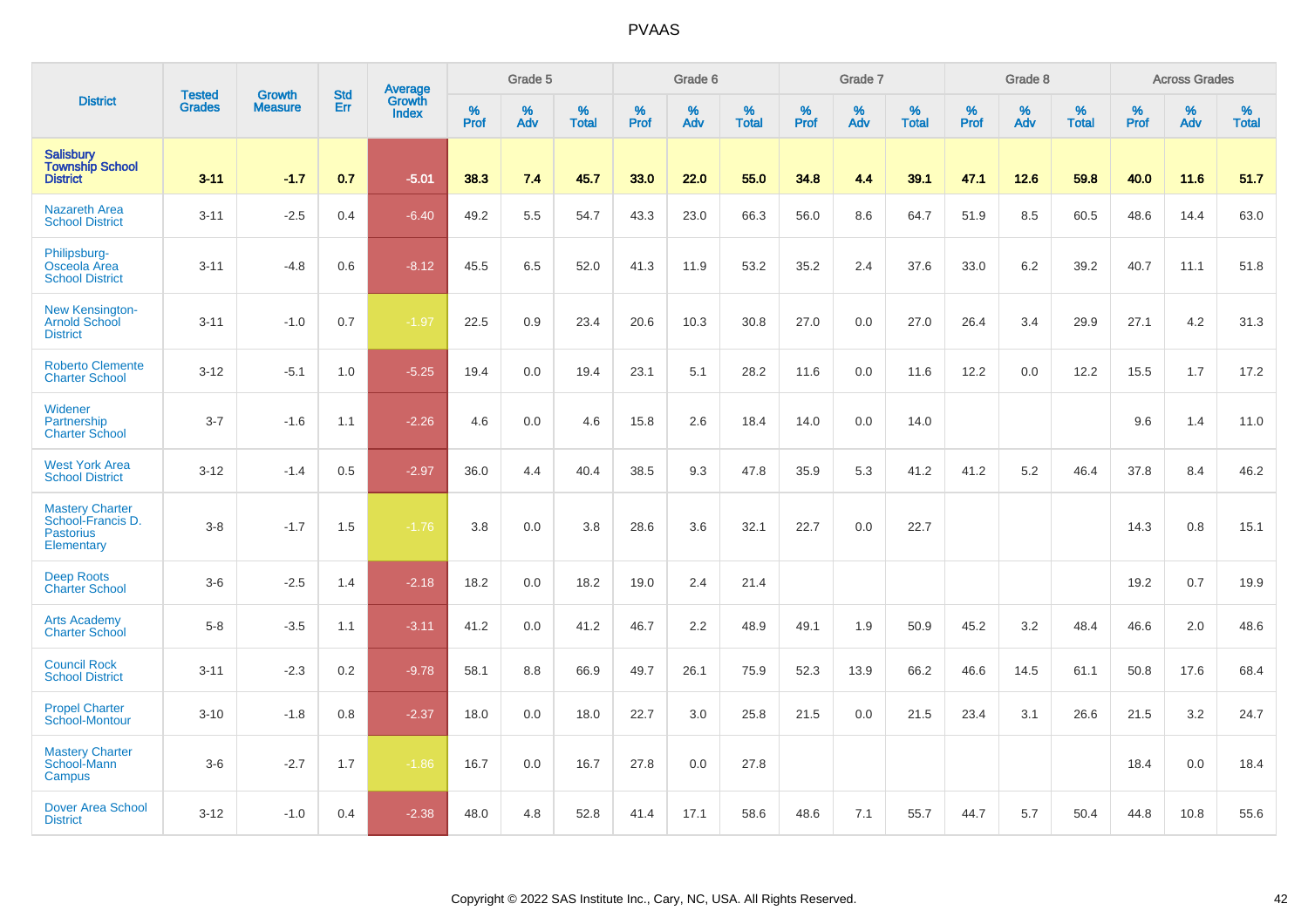|                                                                 |                                |                                 | <b>Std</b> | Average                |           | Grade 5  |                   |           | Grade 6  |                   |           | Grade 7  |                   |           | Grade 8  |                   |           | <b>Across Grades</b> |                   |
|-----------------------------------------------------------------|--------------------------------|---------------------------------|------------|------------------------|-----------|----------|-------------------|-----------|----------|-------------------|-----------|----------|-------------------|-----------|----------|-------------------|-----------|----------------------|-------------------|
| <b>District</b>                                                 | <b>Tested</b><br><b>Grades</b> | <b>Growth</b><br><b>Measure</b> | Err        | Growth<br><b>Index</b> | %<br>Prof | %<br>Adv | %<br><b>Total</b> | %<br>Prof | %<br>Adv | %<br><b>Total</b> | %<br>Prof | %<br>Adv | %<br><b>Total</b> | %<br>Prof | %<br>Adv | %<br><b>Total</b> | %<br>Prof | %<br>Adv             | %<br><b>Total</b> |
| <b>Salisbury</b><br><b>Township School</b><br><b>District</b>   | $3 - 11$                       | $-1.7$                          | 0.7        | $-5.01$                | 38.3      | 7.4      | 45.7              | 33.0      | 22.0     | 55.0              | 34.8      | 4.4      | 39.1              | 47.1      | 12.6     | 59.8              | 40.0      | 11.6                 | 51.7              |
| Pennsylvania<br><b>Leadership Charter</b><br><b>School</b>      | $3 - 11$                       | $-1.6$                          | 0.5        | $-3.16$                | 59.1      | 11.7     | 70.8              | 51.3      | 16.2     | 67.5              | 43.2      | 14.2     | 57.4              | 48.7      | 11.8     | 60.5              | 49.6      | 15.0                 | 64.6              |
| <b>Mount Carmel</b><br><b>Area School</b><br><b>District</b>    | $3 - 11$                       | $-2.5$                          | 0.6        | $-4.10$                | 36.9      | 1.8      | 38.7              | 31.3      | 7.8      | 39.1              | 30.6      | 0.0      | 30.6              | 29.0      | 2.6      | 31.6              | 32.7      | 4.4                  | 37.2              |
| <b>MaST Community</b><br><b>Charter School III</b>              | $3-6$                          | $-0.7$                          | 0.8        | $-0.88$                | 25.8      | 0.8      | 26.5              | 30.0      | 6.9      | 36.9              |           |          |                   |           |          |                   | 28.3      | 6.5                  | 34.8              |
| Independence<br><b>Charter School</b>                           | $3-8$                          | $-2.1$                          | 0.7        | $-3.23$                | 28.8      | 9.6      | 38.4              | 39.0      | 18.3     | 57.3              | 38.3      | 11.1     | 49.4              | 50.9      | 7.0      | 57.9              | 35.6      | 11.9                 | 47.5              |
| Lampeter-<br><b>Strasburg School</b><br><b>District</b>         | $3 - 12$                       | $-1.0$                          | 0.5        | $-2.99$                | 56.5      | 14.9     | 71.4              | 48.5      | 27.4     | 76.0              | 56.6      | 10.1     | 66.7              | 49.5      | 10.0     | 59.5              | 50.0      | 20.6                 | 70.5              |
| <b>Neshannock</b><br><b>Township School</b><br><b>District</b>  | $3 - 10$                       | $-3.2$                          | 0.7        | $-4.59$                | 56.7      | 8.9      | 65.6              | 57.4      | 20.6     | 77.9              | 62.0      | 14.0     | 76.0              | 51.3      | 6.4      | 57.7              | 55.4      | 13.5                 | 68.9              |
| <b>Baden Academy</b><br><b>Charter School</b>                   | $3-6$                          | $-1.3$                          | 1.1        | $-1.32$                | 47.6      | 1.6      | 49.2              | 46.6      | 10.3     | 56.9              |           |          |                   |           |          |                   | 42.3      | 7.1                  | 49.4              |
| <b>Lakeview School</b><br><b>District</b>                       | $3 - 11$                       | $-3.2$                          | 0.8        | $-3.93$                | 63.3      | 10.2     | 73.5              | 46.5      | 16.9     | 63.4              | 37.1      | 8.1      | 45.2              | 43.1      | 9.2      | 52.3              | 45.7      | 15.4                 | 61.1              |
| <b>Cocalico School</b><br><b>District</b>                       | $3 - 11$                       | $-2.5$                          | 0.4        | $-5.75$                | 50.2      | 11.9     | 62.2              | 46.0      | 22.6     | 68.5              | 50.7      | 7.0      | 57.6              | 35.9      | 14.1     | 50.0              | 44.9      | 15.8                 | 60.7              |
| La Academia<br>Partnership<br><b>Charter School</b>             | $6 - 11$                       | $-4.8$                          | 1.8        | $-2.67$                |           |          |                   | 14.3      | 0.0      | 14.3              | 4.2       | 0.0      | 4.2               | 0.0       | 0.0      | 0.0               | 5.6       | 0.0                  | 5.6               |
| <b>Forest Hills School</b><br><b>District</b>                   | $3 - 11$                       | $-4.9$                          | 0.6        | $-9.70$                | 53.0      | 4.5      | 57.5              | 48.3      | 6.7      | 55.0              | 30.9      | 3.2      | 34.2              | 22.3      | 2.5      | 24.8              | 39.3      | 7.6                  | 46.9              |
| Commonwealth<br><b>Charter Academy</b><br><b>Charter School</b> | $3 - 10$                       | $-3.1$                          | 0.9        | $-3.75$                | 49.2      | 1.7      | 50.8              | 56.0      | 12.0     | 68.0              | 49.1      | 8.8      | 57.9              | 39.6      | 4.2      | 43.8              | 45.3      | 10.1                 | 55.4              |
| <b>Dallas School</b><br><b>District</b>                         | $3 - 11$                       | $-5.2$                          | 0.5        | $-9.60$                | 58.5      | 8.8      | 67.3              | 50.7      | 12.7     | 63.4              | 49.2      | 3.2      | 52.4              | 48.7      | 14.3     | 63.0              | 50.5      | 13.7                 | 64.2              |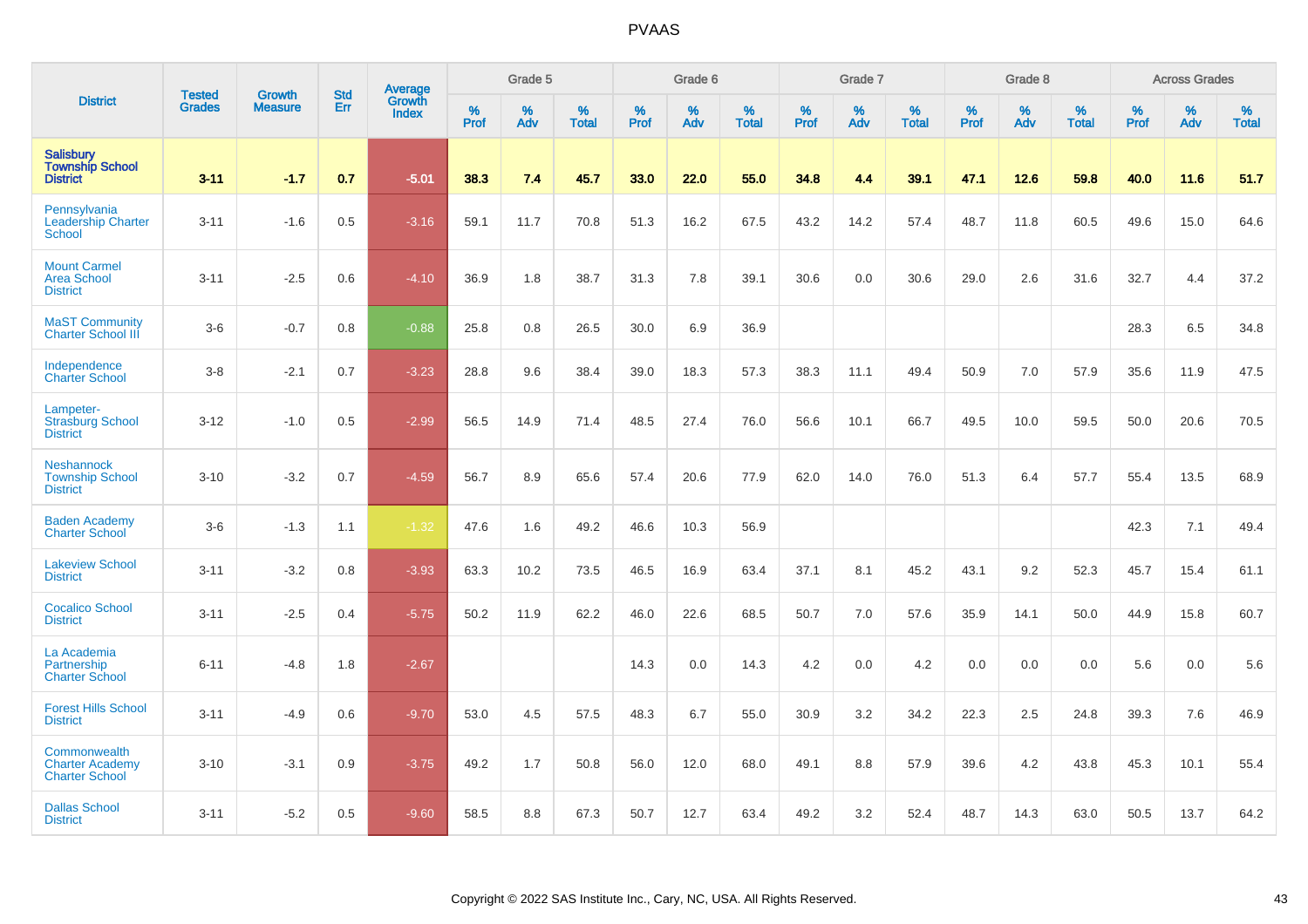|                                                               | <b>Tested</b> | <b>Growth</b>  | <b>Std</b> |                                          |           | Grade 5  |                   |           | Grade 6  |                   |           | Grade 7  |                   |           | Grade 8  |                   |           | <b>Across Grades</b> |                   |
|---------------------------------------------------------------|---------------|----------------|------------|------------------------------------------|-----------|----------|-------------------|-----------|----------|-------------------|-----------|----------|-------------------|-----------|----------|-------------------|-----------|----------------------|-------------------|
| <b>District</b>                                               | <b>Grades</b> | <b>Measure</b> | Err        | <b>Average</b><br>Growth<br><b>Index</b> | %<br>Prof | %<br>Adv | %<br><b>Total</b> | %<br>Prof | %<br>Adv | %<br><b>Total</b> | %<br>Prof | %<br>Adv | %<br><b>Total</b> | %<br>Prof | %<br>Adv | %<br><b>Total</b> | %<br>Prof | %<br>Adv             | %<br><b>Total</b> |
| <b>Salisbury</b><br><b>Township School</b><br><b>District</b> | $3 - 11$      | $-1.7$         | 0.7        | $-5.01$                                  | 38.3      | 7.4      | 45.7              | 33.0      | 22.0     | 55.0              | 34.8      | 4.4      | 39.1              | 47.1      | 12.6     | 59.8              | 40.0      | 11.6                 | 51.7              |
| <b>New Day Charter</b><br><b>School</b>                       | $7 - 11$      | $-1.7$         | 3.2        | $-0.53$                                  |           |          |                   |           |          |                   |           |          |                   | 11.1      | 0.0      | 11.1              | 11.1      | 0.0                  | 11.1              |
| <b>Woodland Hills</b><br><b>School District</b>               | $3 - 12$      | $-3.0$         | 0.5        | $-6.16$                                  | 34.1      | 0.6      | 34.7              | 13.8      | 3.4      | 17.2              | 32.5      | 2.6      | 35.0              | 24.8      | 2.0      | 26.7              | 26.7      | 3.7                  | 30.4              |
| <b>Brentwood</b><br><b>Borough School</b><br><b>District</b>  | $3 - 11$      | $-2.1$         | 0.7        | $-2.85$                                  | 53.5      | 7.0      | 60.5              | 36.1      | 12.0     | 48.2              | 33.3      | 4.6      | 37.9              | 48.0      | 6.8      | 54.8              | 40.9      | 9.4                  | 50.3              |
| Achievement<br><b>House Charter</b><br><b>School</b>          | $7 - 11$      | $-3.1$         | 1.6        | $-1.91$                                  |           |          |                   |           |          |                   | 52.0      | 0.0      | 52.0              | 48.8      | 7.0      | 55.8              | 50.0      | 4.4                  | 54.4              |
| Southeastern<br><b>Greene School</b><br><b>District</b>       | $3 - 10$      | $-4.6$         | 1.0        | $-4.40$                                  | 44.8      | 17.2     | 62.1              | 42.4      | 12.1     | 54.6              | 36.7      | 6.1      | 42.9              | 48.8      | 2.3      | 51.2              | 41.1      | 14.3                 | 55.4              |
| <b>Wilson School</b><br><b>District</b>                       | $3 - 12$      | $-3.7$         | 0.5        | $-7.41$                                  | 49.3      | 4.2      | 53.5              | 52.1      | 11.6     | 63.7              | 47.6      | 8.4      | 56.0              | 47.8      | 11.1     | 58.9              | 47.0      | 13.2                 | 60.1              |
| <b>Whitehall-Coplay</b><br><b>School District</b>             | $3 - 11$      | $-1.0$         | 0.4        | $-2.56$                                  | 47.1      | 4.6      | 51.7              | 43.0      | 11.2     | 54.1              | 41.3      | 7.8      | 49.1              | 38.2      | 7.1      | 45.4              | 42.6      | 8.9                  | 51.5              |
| <b>Central Cambria</b><br><b>School District</b>              | $3 - 11$      | $-3.0$         | 0.6        | $-5.07$                                  | 59.8      | 11.1     | 70.9              | 33.6      | 13.3     | 46.9              | 48.2      | 4.4      | 52.6              | 38.9      | 4.8      | 43.6              | 44.9      | 10.7                 | 55.6              |
| <b>Octorara Area</b><br><b>School District</b>                | $3 - 11$      | $-3.9$         | 0.6        | $-6.74$                                  | 44.6      | 9.1      | 53.6              | 53.3      | 8.3      | 61.7              | 28.9      | 5.2      | 34.1              | 40.5      | 6.0      | 46.6              | 42.6      | 9.0                  | 51.6              |
| <b>Agora Cyber</b><br><b>Charter School</b>                   | $3 - 11$      | $-2.5$         | 0.6        | $-4.31$                                  | 31.7      | 1.0      | 32.7              | 30.1      | 7.0      | 37.1              | 29.0      | 2.8      | 31.7              | 28.3      | 2.0      | 30.3              | 30.7      | 4.8                  | 35.5              |
| <b>Northwest Area</b><br><b>School District</b>               | $3 - 10$      | $-2.3$         | 0.9        | $-2.59$                                  | 38.6      | 0.0      | 38.6              | 26.7      | 8.3      | 35.0              | 28.0      | 0.0      | 28.0              | 37.0      | 3.7      | 40.7              | 32.5      | 3.1                  | 35.6              |
| <b>Tunkhannock Area</b><br><b>School District</b>             | $3 - 11$      | $-3.4$         | 0.5        | $-6.81$                                  | 29.2      | 2.9      | 32.1              | 35.9      | 12.5     | 48.4              | 33.3      | 3.1      | 36.4              | 40.1      | 8.2      | 48.3              | 36.3      | 6.8                  | 43.0              |
| <b>Bensalem</b><br><b>Township School</b><br><b>District</b>  | $3 - 11$      | $-1.5$         | 0.3        | $-4.35$                                  | 24.4      | 3.4      | 27.7              | 32.6      | 7.6      | 40.2              | 29.8      | 4.8      | 34.6              | 31.8      | 6.9      | 38.7              | 28.8      | 6.0                  | 34.8              |
| <b>Universal Bluford</b><br><b>Charter School</b>             | $3-6$         | $-2.8$         | 1.2        | $-2.37$                                  | 19.0      | 0.0      | 19.0              | 23.3      | 0.0      | 23.3              |           |          |                   |           |          |                   | 22.3      | 1.8                  | 24.1              |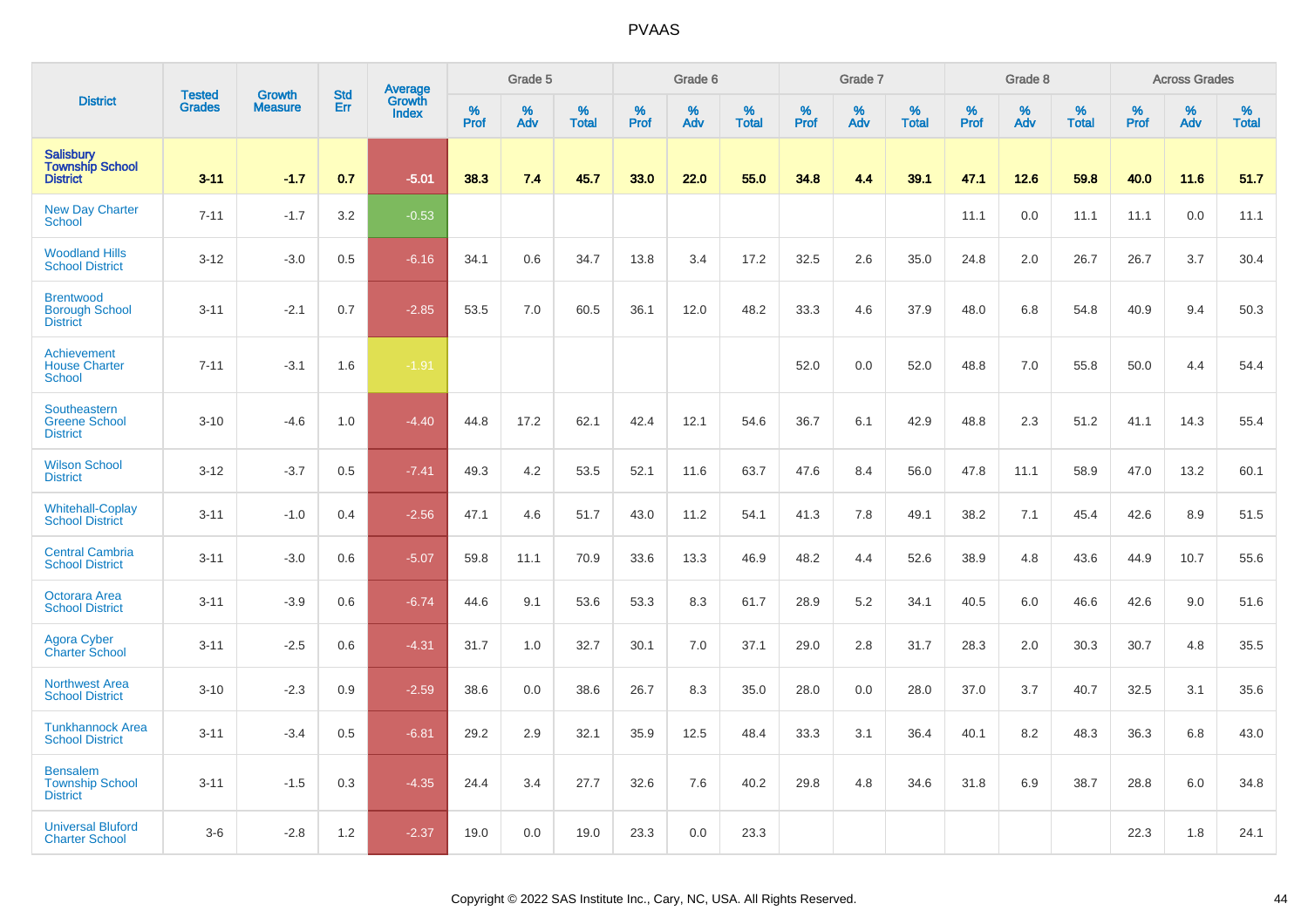|                                                                                 |                                |                                 | <b>Std</b> | Average                       |           | Grade 5  |                   |           | Grade 6  |                   |           | Grade 7  |                   |           | Grade 8  |                   |           | <b>Across Grades</b> |                   |
|---------------------------------------------------------------------------------|--------------------------------|---------------------------------|------------|-------------------------------|-----------|----------|-------------------|-----------|----------|-------------------|-----------|----------|-------------------|-----------|----------|-------------------|-----------|----------------------|-------------------|
| <b>District</b>                                                                 | <b>Tested</b><br><b>Grades</b> | <b>Growth</b><br><b>Measure</b> | Err        | <b>Growth</b><br><b>Index</b> | %<br>Prof | %<br>Adv | %<br><b>Total</b> | %<br>Prof | %<br>Adv | %<br><b>Total</b> | %<br>Prof | %<br>Adv | %<br><b>Total</b> | %<br>Prof | %<br>Adv | %<br><b>Total</b> | %<br>Prof | %<br>Adv             | %<br><b>Total</b> |
| <b>Salisbury</b><br><b>Township School</b><br><b>District</b>                   | $3 - 11$                       | $-1.7$                          | 0.7        | $-5.01$                       | 38.3      | 7.4      | 45.7              | 33.0      | 22.0     | 55.0              | 34.8      | 4.4      | 39.1              | 47.1      | 12.6     | 59.8              | 40.0      | 11.6                 | 51.7              |
| Northampton Area<br><b>School District</b>                                      | $3 - 11$                       | $-4.3$                          | 0.7        | $-6.25$                       | 39.1      | 8.6      | 47.7              | 34.2      | 19.3     | 53.5              | 27.4      | 6.8      | 34.2              | 40.0      | 5.0      | 45.0              | 42.3      | 12.8                 | 55.1              |
| <b>Brookville Area</b><br><b>School District</b>                                | $3 - 11$                       | $-3.3$                          | 0.6        | $-5.82$                       | 41.6      | 5.9      | 47.5              | 37.1      | 12.4     | 49.4              | 34.4      | 0.8      | 35.2              | 45.0      | 7.3      | 52.3              | 40.4      | 8.7                  | 49.1              |
| <b>Propel Charter</b><br>School-Pitcairn                                        | $3-8$                          | $-5.3$                          | 1.2        | $-4.63$                       | 12.1      | 0.0      | 12.1              | 29.6      | 11.1     | 40.7              | 18.2      | 0.0      | 18.2              | 16.7      | 0.0      | 16.7              | 17.3      | 2.5                  | 19.8              |
| Lackawanna Trail<br><b>School District</b>                                      | $3 - 10$                       | $-3.9$                          | 0.8        | $-5.05$                       | 50.9      | 3.6      | 54.6              | 38.8      | 14.9     | 53.7              | 45.1      | 5.6      | 50.7              | 31.2      | 3.9      | 35.1              | 43.8      | 10.0                 | 53.8              |
| Salisbury-Elk Lick<br><b>School District</b>                                    | $3 - 11$                       | $-3.9$                          | 1.3        | $-2.93$                       | 50.0      | 8.3      | 58.3              | 50.0      | 0.0      | 50.0              | 30.0      | 0.0      | 30.0              | 28.6      | 4.8      | 33.3              | 42.2      | 3.3                  | 45.4              |
| <b>Perkiomen Valley</b><br><b>School District</b>                               | $3 - 11$                       | $-3.7$                          | 0.3        | $-11.07$                      | 53.1      | 15.9     | 69.0              | 52.5      | 21.5     | 74.0              | 51.0      | 12.6     | 63.6              | 48.7      | 12.2     | 60.9              | 51.1      | 18.7                 | 69.8              |
| <b>Yough School</b><br><b>District</b>                                          | $3 - 10$                       | $-4.7$                          | 0.6        | $-9.77$                       | 37.9      | 1.5      | 39.4              | 39.6      | 15.7     | 55.2              | 42.3      | 8.2      | 50.5              | 36.7      | 5.8      | 42.5              | 41.9      | 9.2                  | 51.1              |
| <b>Mastery Charter</b><br>School - Smedley<br>Campus                            | $3-6$                          | $-4.0$                          | 1.3        | $-3.20$                       | 19.2      | 1.9      | 21.2              | 31.0      | 1.7      | 32.8              |           |          |                   |           |          |                   | 21.4      | 2.2                  | 23.6              |
| <b>Executive</b><br><b>Education</b><br><b>Academy Charter</b><br><b>School</b> | $3 - 10$                       | $-5.5$                          | 1.6        | $-3.40$                       | 10.0      | 0.0      | 10.0              | 12.5      | 6.2      | 18.8              |           |          |                   | 38.1      | 0.0      | 38.1              | 31.4      | 2.9                  | 34.3              |
| <b>East Allegheny</b><br><b>School District</b>                                 | $3 - 11$                       | $-3.0$                          | 0.7        | $-4.43$                       | 41.6      | 3.4      | 44.9              | 25.9      | 7.1      | 32.9              | 30.8      | 2.6      | 33.3              | 22.3      | 3.9      | 26.2              | 26.8      | 4.0                  | 30.9              |
| <b>First Philadelphia</b><br>Preparatory<br><b>Charter School</b>               | $3-8$                          | $-3.5$                          | 0.7        | $-5.28$                       | 13.7      | 1.0      | 14.7              | 22.8      | 1.1      | 23.9              | 7.6       | 0.0      | 7.6               | 18.9      | 4.0      | 23.0              | 16.4      | 1.6                  | 17.9              |
| <b>East Stroudsburg</b><br><b>Area School</b><br><b>District</b>                | $3 - 11$                       | $-4.1$                          | 0.5        | $-9.10$                       | 43.7      | 1.9      | 45.6              | 40.8      | 9.4      | 50.3              | 41.9      | 3.5      | 45.4              | 32.3      | 5.1      | 37.3              | 36.5      | 7.4                  | 43.9              |
| <b>Garnet Valley</b><br><b>School District</b>                                  | $3 - 10$                       | $-3.6$                          | 0.4        | $-9.46$                       | 53.3      | 14.4     | 67.6              | 51.3      | 23.0     | 74.4              | 53.8      | 10.5     | 64.3              | 53.4      | 12.2     | 65.6              | 51.6      | 17.8                 | 69.4              |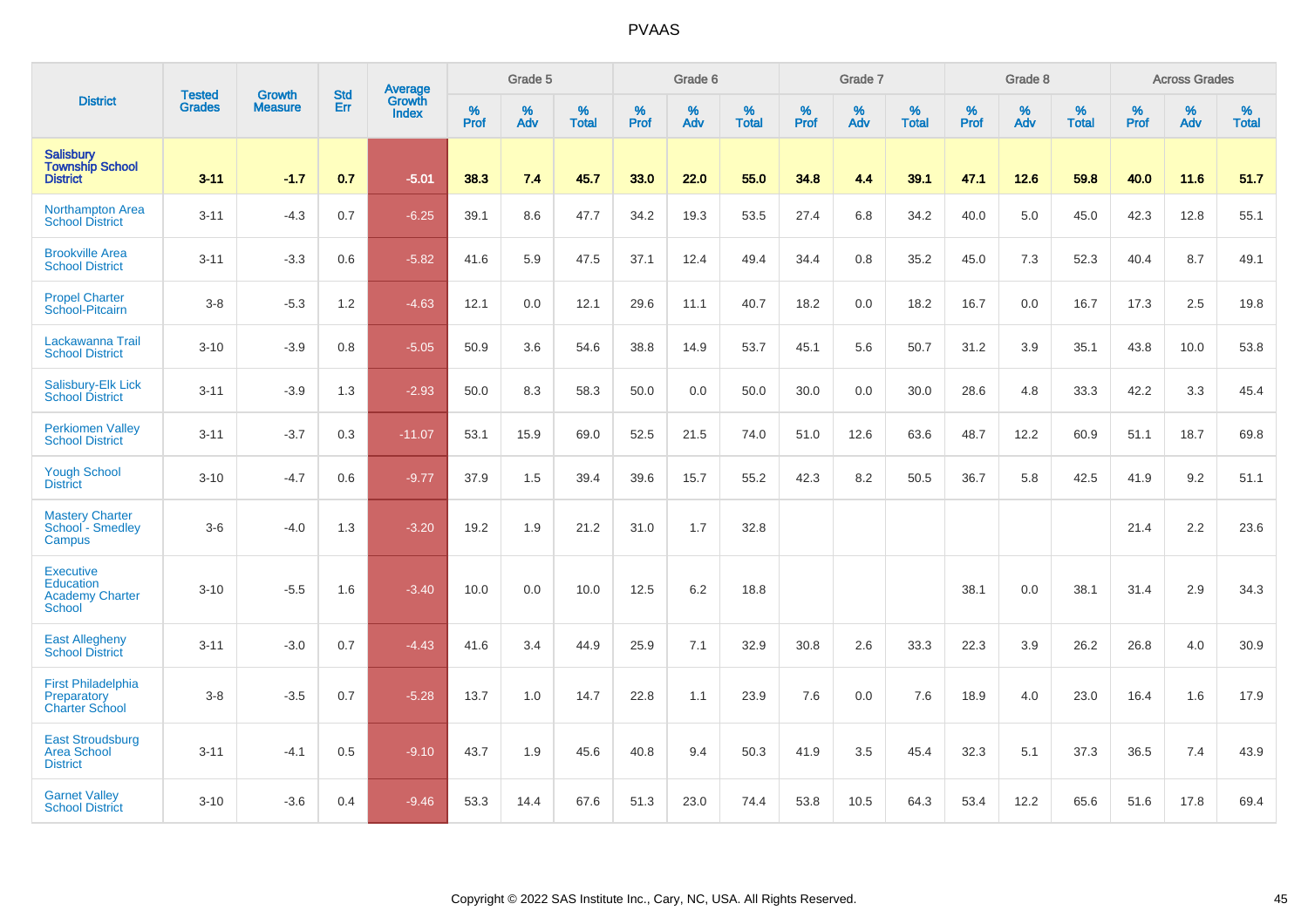|                                                                        | <b>Tested</b> | <b>Growth</b>  | <b>Std</b> |                                   |              | Grade 5  |                   |              | Grade 6  |                   |              | Grade 7  |                   |              | Grade 8  |                   |              | <b>Across Grades</b> |                   |
|------------------------------------------------------------------------|---------------|----------------|------------|-----------------------------------|--------------|----------|-------------------|--------------|----------|-------------------|--------------|----------|-------------------|--------------|----------|-------------------|--------------|----------------------|-------------------|
| <b>District</b>                                                        | <b>Grades</b> | <b>Measure</b> | Err        | Average<br>Growth<br><b>Index</b> | $\%$<br>Prof | %<br>Adv | %<br><b>Total</b> | $\%$<br>Prof | %<br>Adv | %<br><b>Total</b> | $\%$<br>Prof | %<br>Adv | %<br><b>Total</b> | $\%$<br>Prof | %<br>Adv | %<br><b>Total</b> | $\%$<br>Prof | $\%$<br>Adv          | %<br><b>Total</b> |
| Salisbury<br><b>Township School</b><br><b>District</b>                 | $3 - 11$      | $-1.7$         | 0.7        | $-5.01$                           | 38.3         | 7.4      | 45.7              | 33.0         | 22.0     | 55.0              | 34.8         | 4.4      | 39.1              | 47.1         | 12.6     | 59.8              | 40.0         | 11.6                 | 51.7              |
| <b>Parkland School</b><br><b>District</b>                              | $3 - 11$      | $-2.9$         | 0.3        | $-10.53$                          | 55.6         | 16.6     | 72.1              | 42.4         | 30.0     | 72.4              | 50.3         | 17.5     | 67.8              | 46.6         | 14.9     | 61.4              | 47.1         | 23.4                 | 70.5              |
| <b>Penn Hills School</b><br><b>District</b>                            | $3 - 11$      | $-4.6$         | 0.5        | $-9.21$                           | 22.2         | 0.0      | 22.2              | 17.0         | 6.1      | 23.1              | 13.6         | 1.6      | 15.2              | 20.7         | 4.3      | 25.0              | 20.9         | 2.9                  | 23.8              |
| Cheltenham<br><b>School District</b>                                   | $3 - 11$      | $-2.6$         | 0.6        | $-4.40$                           | 43.9         | 13.0     | 56.9              | 49.5         | 17.8     | 67.3              | 48.3         | 9.4      | 57.7              | 35.2         | 7.7      | 42.9              | 44.0         | 14.8                 | 58.8              |
| <b>Collegium Charter</b><br>School                                     | $3 - 10$      | $-4.5$         | 0.5        | $-9.56$                           | 32.0         | 1.0      | 33.0              | 26.2         | 4.2      | 30.4              | 26.3         | 1.1      | 27.4              | 25.0         | 3.4      | 28.4              | 31.5         | 3.2                  | 34.7              |
| <b>Wyoming Area</b><br><b>School District</b>                          | $3 - 10$      | $-4.1$         | 0.6        | $-6.56$                           | 58.6         | 6.0      | 64.7              | 38.8         | 2.9      | 41.8              | 49.5         | 3.2      | 52.7              | 35.8         | 9.4      | 45.3              | 43.5         | 7.5                  | 51.1              |
| Northwestern<br><b>School District</b>                                 | $3 - 11$      | $-4.4$         | 0.6        | $-6.84$                           | 50.0         | 2.1      | 52.1              | 41.4         | 16.1     | 57.5              | 42.4         | 1.9      | 44.3              | 36.4         | 6.4      | 42.7              | 40.4         | 8.1                  | 48.5              |
| <b>Chartiers Valley</b><br><b>School District</b>                      | $3 - 11$      | $-3.4$         | 0.4        | $-8.00$                           | 51.3         | 6.5      | 57.8              | 45.9         | 15.3     | 61.2              | 46.3         | 8.7      | 55.0              | 42.9         | 7.6      | 50.5              | 47.3         | 10.0                 | 57.4              |
| <b>Great Valley</b><br><b>School District</b>                          | $3 - 11$      | $-2.0$         | 0.4        | $-5.13$                           | 57.8         | 13.0     | 70.8              | 43.6         | 32.2     | 75.8              | 53.2         | 16.6     | 69.8              | 56.6         | 18.4     | 75.0              | 50.6         | 21.7                 | 72.3              |
| <b>Ringgold School</b><br><b>District</b>                              | $3 - 11$      | $-6.9$         | 0.5        | $-14.33$                          | 22.7         | 1.2      | 23.9              | 29.5         | 0.6      | 30.1              | 21.8         | 3.5      | 25.3              | 31.7         | 4.3      | 36.0              | 32.2         | 4.3                  | 36.4              |
| South Allegheny<br><b>School District</b>                              | $3 - 11$      | $-5.4$         | 0.9        | $-5.76$                           | 43.1         | 0.0      | 43.1              | 32.6         | 6.1      | 38.8              | 31.6         | 5.3      | 36.8              | 41.5         | 12.2     | 53.7              | 39.4         | 6.6                  | 46.0              |
| <b>New Brighton Area</b><br><b>School District</b>                     | $3 - 11$      | $-4.3$         | 0.6        | $-6.67$                           | 37.1         | 4.5      | 41.6              | 37.0         | 7.0      | 44.0              | 33.7         | 5.0      | 38.6              | 27.6         | 3.8      | 31.4              | 32.4         | 4.8                  | 37.2              |
| <b>Pottstown School</b><br><b>District</b>                             | $3 - 12$      | $-5.4$         | 0.5        | $-10.46$                          | 22.5         | 1.2      | 23.7              | 20.1         | 2.1      | 22.2              | 16.9         | 0.6      | 17.5              | 16.5         | 1.6      | 18.1              | 21.9         | 2.2                  | 24.0              |
| Jim Thorpe Area<br><b>School District</b>                              | $3 - 11$      | $-3.4$         | 0.6        | $-5.71$                           | 45.4         | 2.0      | 47.5              | 30.8         | 9.4      | 40.2              | 37.9         | 6.4      | 44.3              | 37.6         | 5.6      | 43.2              | 38.6         | 8.0                  | 46.6              |
| <b>Lincoln Park</b><br><b>Performing Arts</b><br><b>Charter School</b> | $7 - 11$      | $-3.9$         | 1.1        | $-3.56$                           |              |          |                   |              |          |                   | 66.1         | 5.4      | 71.4              | 59.8         | 17.2     | 77.0              | 62.2         | 12.6                 | 74.8              |
| <b>Propel Charter</b><br>School-Mckeesport                             | $3 - 8$       | $-7.2$         | 1.0        | $-7.15$                           | 36.1         | 0.0      | 36.1              | 32.4         | 0.0      | 32.4              | 34.2         | 2.6      | 36.8              | 29.7         | 2.7      | 32.4              | 32.1         | 1.4                  | 33.5              |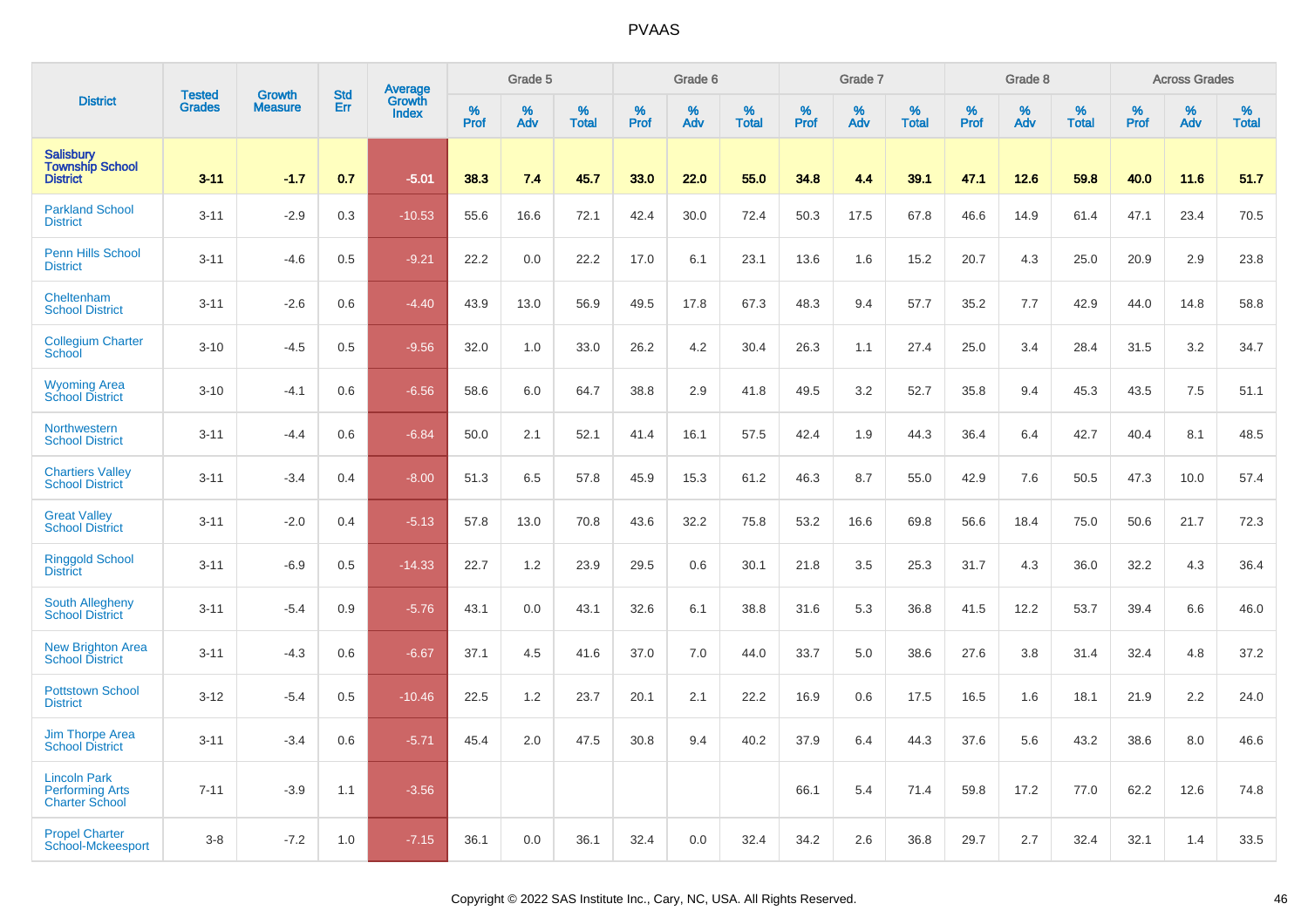|                                                                               |                                |                                 |                   | Average                |              | Grade 5  |                   |           | Grade 6  |                   |           | Grade 7  |                   |           | Grade 8  |                   |           | <b>Across Grades</b> |                   |
|-------------------------------------------------------------------------------|--------------------------------|---------------------------------|-------------------|------------------------|--------------|----------|-------------------|-----------|----------|-------------------|-----------|----------|-------------------|-----------|----------|-------------------|-----------|----------------------|-------------------|
| <b>District</b>                                                               | <b>Tested</b><br><b>Grades</b> | <b>Growth</b><br><b>Measure</b> | <b>Std</b><br>Err | Growth<br><b>Index</b> | $\%$<br>Prof | %<br>Adv | %<br><b>Total</b> | %<br>Prof | %<br>Adv | %<br><b>Total</b> | %<br>Prof | %<br>Adv | %<br><b>Total</b> | %<br>Prof | %<br>Adv | %<br><b>Total</b> | %<br>Prof | %<br>Adv             | %<br><b>Total</b> |
| <b>Salisbury</b><br><b>Township School</b><br><b>District</b>                 | $3 - 11$                       | $-1.7$                          | 0.7               | $-5.01$                | 38.3         | 7.4      | 45.7              | 33.0      | 22.0     | 55.0              | 34.8      | 4.4      | 39.1              | 47.1      | 12.6     | 59.8              | 40.0      | 11.6                 | 51.7              |
| <b>Montessori</b><br><b>Regional Charter</b><br>School                        | $3-6$                          | $-3.8$                          | 1.1               | $-3.39$                | 33.3         | 0.0      | 33.3              | 37.3      | 8.5      | 45.8              |           |          |                   |           |          |                   | 32.2      | 4.5                  | 36.7              |
| <b>Neshaminy School</b><br><b>District</b>                                    | $3 - 11$                       | $-2.8$                          | 0.3               | $-9.73$                | 49.1         | 6.0      | 55.1              | 46.0      | 14.0     | 60.0              | 44.0      | 7.6      | 51.6              | 41.9      | 9.1      | 51.0              | 44.7      | 12.5                 | 57.2              |
| <b>Wilson Area</b><br><b>School District</b>                                  | $3 - 11$                       | $-5.9$                          | 0.5               | $-10.96$               | 53.6         | 11.6     | 65.2              | 40.2      | 18.0     | 58.2              | 29.2      | 6.8      | 36.0              | 38.6      | 8.3      | 47.0              | 41.0      | 12.4                 | 53.4              |
| <b>Marple Newtown</b><br><b>School District</b>                               | $3 - 11$                       | $-4.5$                          | 0.5               | $-9.87$                | 57.0         | 10.9     | 67.8              | 47.9      | 22.8     | 70.6              | 50.8      | 9.4      | 60.2              | 51.2      | $7.2\,$  | 58.4              | 51.2      | 18.8                 | 69.9              |
| <b>Boyertown Area</b><br><b>School District</b>                               | $3 - 11$                       | $-3.6$                          | 0.4               | $-10.13$               | 45.9         | 6.0      | 51.9              | 38.5      | 13.6     | 52.1              | 46.4      | 12.8     | 59.3              | 42.2      | 8.4      | 50.6              | 42.6      | 10.7                 | 53.4              |
| <b>Maritime Academy</b><br><b>Charter School</b>                              | $3 - 10$                       | $-6.3$                          | 0.7               | $-9.48$                | 16.3         | 0.0      | 16.3              | 18.1      | 2.4      | 20.5              | 24.1      | 3.4      | 27.6              | 22.7      | 0.0      | 22.7              | 19.4      | 1.9                  | 21.3              |
| <b>Manheim</b><br><b>Township School</b><br><b>District</b>                   | $3 - 12$                       | $-2.7$                          | 0.3               | $-8.26$                | 48.2         | 17.7     | 65.9              | 40.2      | 34.8     | 75.0              | 50.6      | 15.3     | 65.8              | 42.1      | 17.4     | 59.5              | 45.0      | 24.3                 | 69.3              |
| <b>Erie City School</b><br><b>District</b>                                    | $3 - 12$                       | $-2.9$                          | 0.3               | $-10.54$               | 17.9         | 0.9      | 18.8              | 15.4      | 2.7      | 18.1              | 16.6      | 1.6      | 18.2              | 18.4      | 2.3      | 20.7              | 17.5      | 2.2                  | 19.8              |
| <b>Inquiry Charter</b><br>School                                              | $3-5$                          | $-7.5$                          | 2.2               | $-3.42$                | 30.3         | 0.0      | 30.3              |           |          |                   |           |          |                   |           |          |                   | 25.9      | 4.6                  | 30.6              |
| <b>Seneca Valley</b><br><b>School District</b>                                | $3 - 11$                       | $-3.6$                          | 0.3               | $-12.57$               | 52.6         | 9.8      | 62.4              | 44.4      | 27.6     | 72.0              | 53.0      | 9.8      | 62.9              | 51.1      | 14.5     | 65.6              | 47.2      | 20.2                 | 67.4              |
| <b>Bristol Township</b><br><b>School District</b>                             | $3 - 11$                       | $-3.8$                          | 0.4               | $-10.35$               | 23.8         | 0.9      | 24.7              | 30.0      | 5.5      | 35.5              | 30.2      | 2.2      | 32.4              | 24.1      | 2.8      | 26.9              | 26.9      | 2.9                  | 29.8              |
| <b>New Castle Area</b><br><b>School District</b>                              | $3 - 12$                       | $-5.0$                          | 0.4               | $-11.37$               | 19.4         | 0.5      | 19.9              | 18.2      | 4.2      | 22.4              | 18.3      | 0.0      | 18.3              | 20.9      | 0.9      | 21.9              | 17.6      | 1.9                  | 19.5              |
| <b>Urban Academy Of</b><br><b>Greater Pittsburgh</b><br><b>Charter School</b> | $3-5$                          | $-8.2$                          | 1.9               | $-4.39$                | 21.4         | 2.4      | 23.8              |           |          |                   |           |          |                   |           |          |                   | 20.6      | 1.6                  | 22.2              |
| <b>Pennridge School</b><br><b>District</b>                                    | $3 - 10$                       | $-4.2$                          | 0.3               | $-14.02$               | 58.0         | 5.4      | 63.4              | 42.6      | 18.6     | 61.3              | 49.7      | 8.2      | 57.8              | 46.2      | 10.0     | 56.1              | 49.6      | 11.6                 | 61.1              |